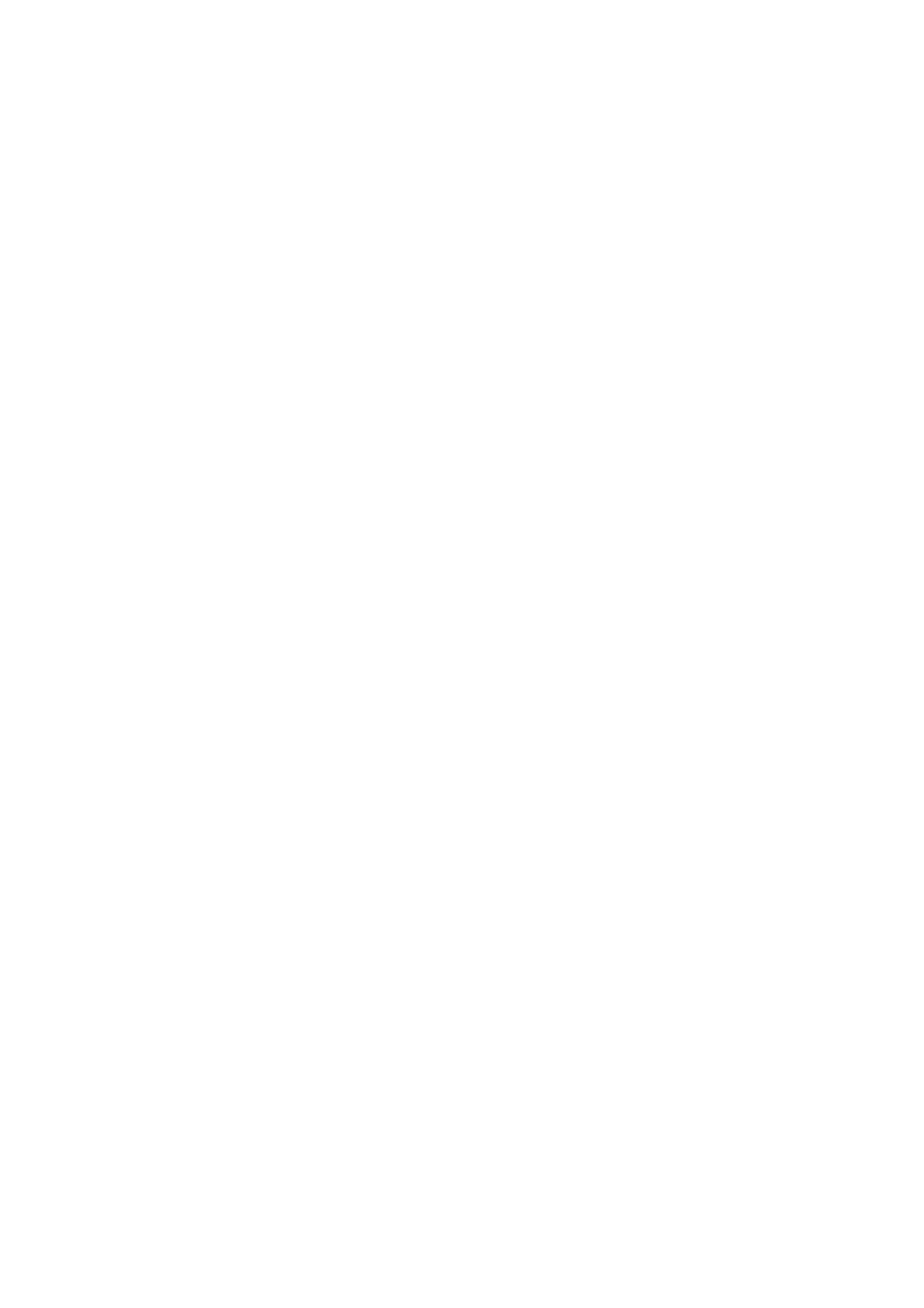# Table of contents

| Chapter I.                                                                                                |                                                                                                 |
|-----------------------------------------------------------------------------------------------------------|-------------------------------------------------------------------------------------------------|
|                                                                                                           | Section A. Natural, oppositional and hierarchized sex: a cornerstone of international law<br>14 |
| (1)                                                                                                       |                                                                                                 |
| (2)                                                                                                       |                                                                                                 |
|                                                                                                           | Section B. Recent legal claims for genderless identity documents or third gender                |
|                                                                                                           |                                                                                                 |
| (1)                                                                                                       |                                                                                                 |
| (2)                                                                                                       |                                                                                                 |
| (3)                                                                                                       |                                                                                                 |
| Chapter II. Performative sex/gender in theory: queer feminists' insights 37                               |                                                                                                 |
|                                                                                                           | Section A. Liberal, difference, and radical feminist legal theorists: advancing oppression      |
|                                                                                                           |                                                                                                 |
|                                                                                                           | Section B. Queer feminism, the heterosexual matrix and performative sex/gender  43              |
| Chapter III. Performative sex/gender in law: abolishing mandatory and binary sex/gender<br>registration52 |                                                                                                 |
|                                                                                                           |                                                                                                 |
|                                                                                                           |                                                                                                 |
|                                                                                                           |                                                                                                 |
|                                                                                                           |                                                                                                 |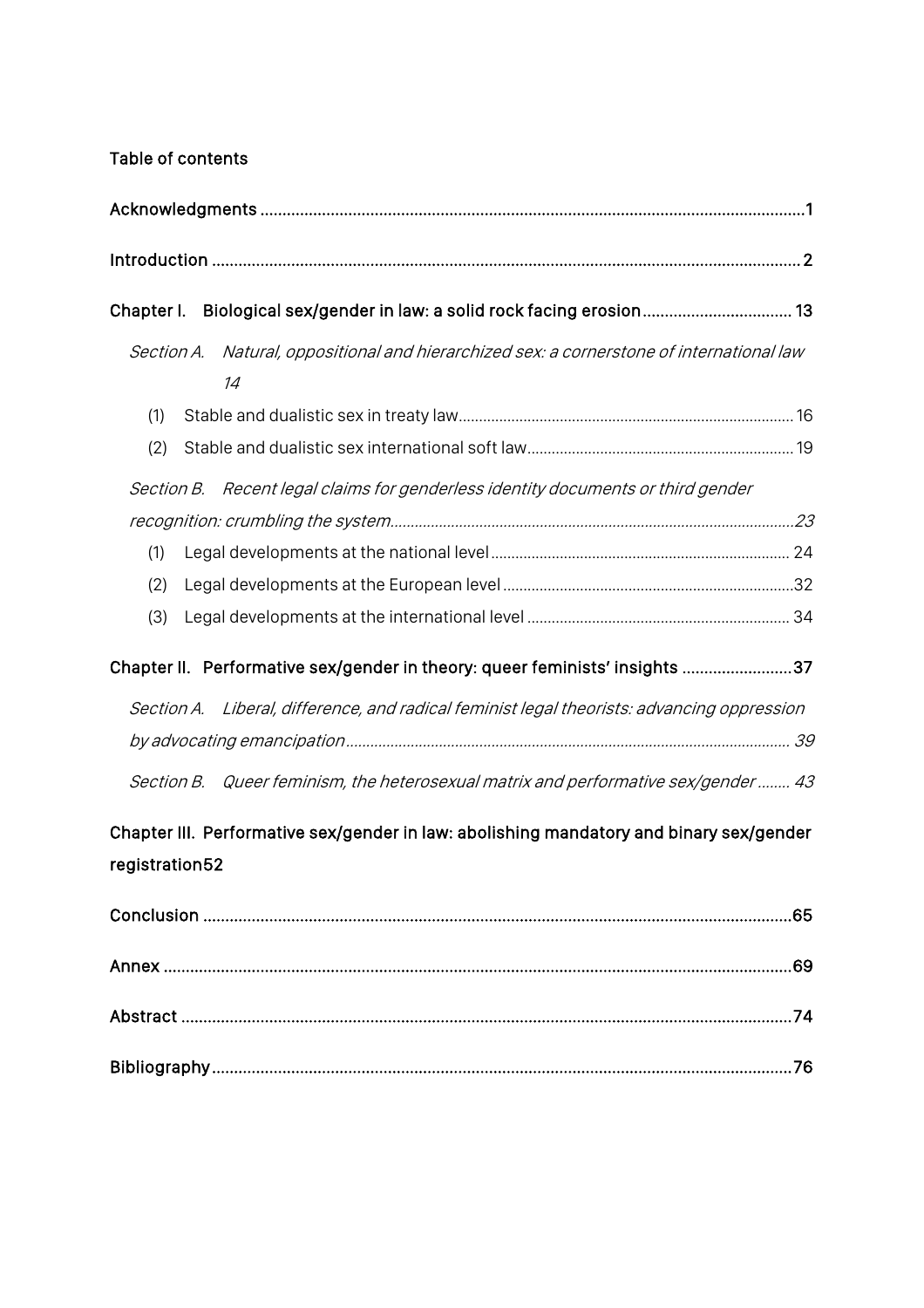## Acknowledgments

Master dissertations and tears go hand in hand, and while there may be some tears of hardship, most of them are tears of happiness. Master dissertations represent the icing on the cake, they materialize one's learning process and the many hours invested by each and every person rendering that evolution possible. It is only logical and appropriate to take advantage of this space to express my deference, thoughtfulness and gratitude to all those who made the journey along with me, who believed in and contributed to my personal and intellectual development, or to state it differently, who made me who I am today and without whom this dissertation had never been.

It goes without saying that this includes my parents, Stefan and Caroline. To you, I say thank you for supporting me and always pushing me to go beyond my limits, for providing me with the opportunity to study, for being a safe harbor, and for all the unconditional love I needed in order to be strong enough to defend the ideas I hold.

There are, then, the pillars upon which I rest, supporting me without ifs or buts, helping me throughout life in its most banal manifestations and during its crucial moments, and with whom I experienced all the highs and lows of life so far. An-Sophie, Irem and Margot, thank you for being, being there next to me, and for never closing the door to my "gender talk".

This dissertation is also partly the result of all the creative and great minds I had the chance of crossing and who molded my way of thinking and perceiving the world. Of my supervisor, Kristof Van Assche, of my professor in critical race theory, Jamelia Morgan, of my professor in phenomenology, political and moral philosophy, Raphaël Gély, of François van der Mensbrugghe, Kiel Brennan-Marquez, Sophie Klimis, and Diane Bernard, I can only have the highest esteem.

Finally, I wish to express my gratefulness to each and every individual on earth I met and those that I have not, simply for existing, for showing me the beauty of its complexity and diversity, and for making me feel part of the broader whole or all-encompassing Unity in which my role is to contribute to a better place for all, striving to replace hatred by universal love and acceptance.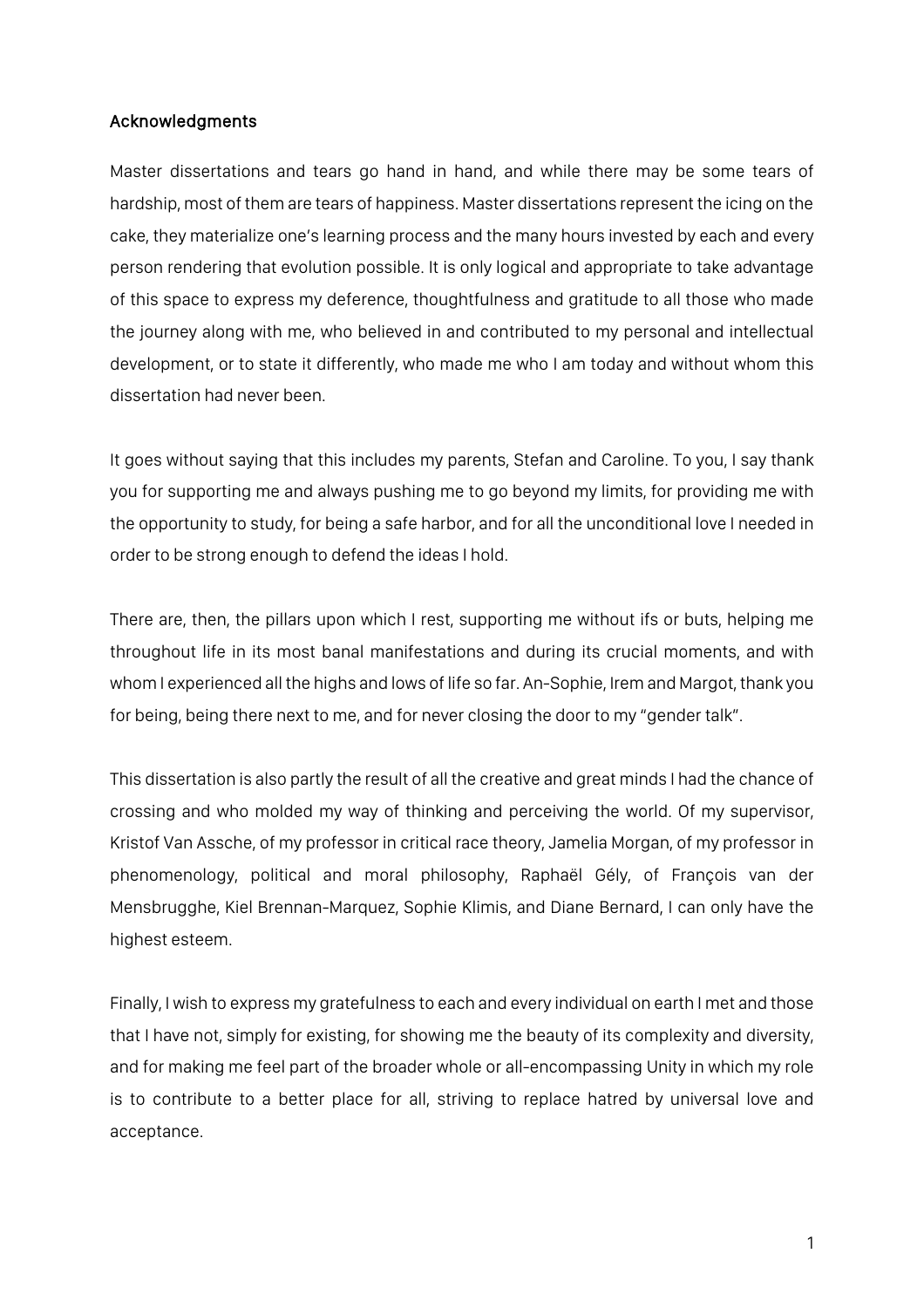#### Introduction

Before Professor Frug – a self-acclaimed postmodern feminist writer – was murdered on her way to Harvard Law School on April 4, 1991, she had been working on A Postmodern Feminist Legal Manifesto.<sup>1</sup> She wrote: "The proliferation of women's legal rights during the past two decades has liberated women from some of the restraining meanings of femininity. (…) Despite these significant changes, there remains a common residue of meaning that seems affixed, as if by nature, to the female body. Law participates in creating that meaning"<sup>2</sup>. Almost thirty years of scholarship and international human rights advocacy later, this dissertation argues that the common residue of restraining meaning legally affixed to the (female) body is nothing less than the very fact of being categorized (female). Time has come to let go of sex/gender as a meaningful identity category to be displayed at each and every one's convenience on identity documents because it sustains what Butler calls the "heterosexual matrix<sup>"3</sup> as the ideological base for gender injustice. Indeed, as Butler indicates: "the law produces and then conceals the notion of « a subject before the law » in order to invoke that discursive formation as a naturalized foundational premise that subsequently legitimates that law's own regulatory hegemony"4 .

(Personal) identity is a complex and unstable given, informed by many factors, which may include culture, history, politics, religion, class, ethnicity, occupation, disability, language, sexual practice and law.<sup>5</sup> Legal identity, as part of one's personal identity, is often referred to as 'civil status' in civil law systems and is constituted by the law's classification of individuals in a predefined set of legally recognized identity categories.<sup>6</sup> Still today, in most jurisdictions,

<sup>&</sup>lt;sup>1</sup> M.J. Frug, "A Postmodern Feminist Legal Manifesto (An Unfinished Draft)", *Harvard Law Review*, 1992, vol. 105, pp. 1045-2008.<br><sup>2</sup> M.J. Frug, *ibidem* note 1, p. 1049.<br><sup>3</sup> I will elaborate on this term in Chapter II. At this stage, it suffices to say that for Butler, "The term heterosexual

matrix (…) designate[s] that grid of cultural intelligibility through which bodies, genders, and desires are naturalized. I (…) characterize a hegemonic discursive/epistemic model of gender intelligibility that assumes that for bodies to cohere and make sense there must be a stable sex expressed through a stable gender (masculine expresses male, feminine expresses female) that is oppositionally and hierarchically defined through the compulsory practice of heterosexuality". See, J. BUTLER, Gender Trouble – Feminism and the Subversion of Identity, 2007, Routledge, New York, p. 208.

<sup>&</sup>lt;sup>4</sup> J. BUTLER, *ibidem* note 3, p. 3.

<sup>5</sup> Moreover, one could argue that the elements of this non-exhaustive list are interconnected and influence each other. See, B. Ryan, "Introduction – Identity Politics: The Past, the Present, and the Future" in B. Ryan (ed.), *Identity* Politics in the Women's Movement, New York University Press, New York, 2001, p. 2.

<sup>&</sup>lt;sup>6</sup> M.L. ASTRADA, S.B. ASTRADA, "Reexamining the Integrity of the Binary: Politics, Identity, and Law", University of Maryland Law Journal of Race, Religion, Gender and Class, 2017, vol. 17, p. 179.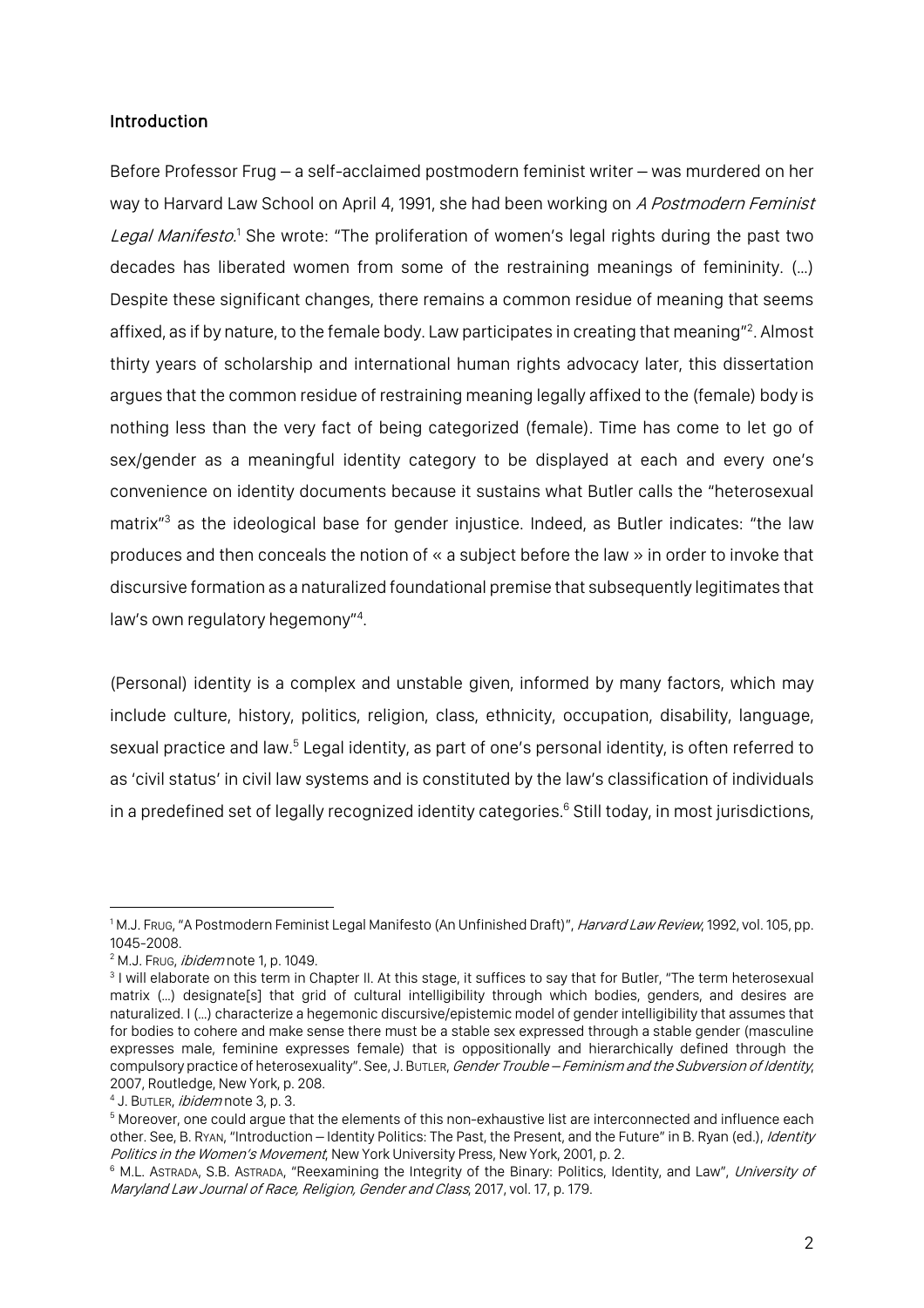sex is one of them.<sup>7</sup> Indeed, the law typically requires new arrivals to be registered as male or female at birth and presumes these then legally gendered bodies to have a culturally defined corresponding gender identity<sup>8</sup> and sexual orientation<sup>9</sup>.<sup>10</sup> Pervasive heterosexuality therefore assumes female bodies to become women and desire men and male bodies to become men and desire women.<sup>11</sup> Once the body is gendered, corresponding rights, responsibilities, freedoms, and obligations are defined and specified for it.12 For example, the female body has a right to found a family with the male body, sanctified through the institution of civil marriage.<sup>13</sup> It also has the right to be treated in the same way as the male body.<sup>14</sup>

Thus, most jurisdictions, including the international legal order,<sup>15</sup> attribute a pre-configurated (hetero-)sexual identity to individuals based on their genitals<sup>16</sup> and thereby (un)consciously

 $7$  A.J. NEUMAN WIPPLER, "Identity Crisis: The Limitations of Expanding Government Recognition of Gender Identity and the Possibility of Genderless Identity Documents", Harvard Journal of Law and Gender, 2016, vol. 39, p. 496. <sup>8</sup> What exactly is meant by 'gender' has been amply debated. However, it seems suitable to presume that the term gender encompasses both gender roles, or gender expressions, as well as gender identity. The former notions refer to "the societal expectations assigned to gender; they are the parts or personas that males and females are expected to play in societal settings. (…) At this point, it is helpful to recognize that gender roles are created by external processes or outside forces". In contrast, the latter concept is linked to "internal processes associated with gender". See, S. HANSSEN, "Beyond Male or Female: Using Nonbinary Gender Identity to Confront Outdated Notions of Sex and Gender in the Law", Oregon Law Review, 2017, vol. 96, p. 285. Furthermore, the Preamble to the Yogyakarta Principles on the Application of International Human Rights Law in Relation to Sexual Orientation and Gender Identity, available at <http://yogyakartaprinciples.org/> (last consulted March 2, 2019), defines gender identity as "each person's deeply felt internal and individual experience of gender, which may or may not correspond with the sex assigned at birth, including the personal sense of the body (which may involve, if freely chosen, modification of bodily appearance or function by medical, surgical or other means) and other expressions of gender, including dress, speech and mannerisms". This definition of gender identity is now increasingly recognized by international intergovernmental organizations as their working definition. I will further comment upon both the Yogyakarta Principles and their definition of gender identity in Chapter I.

<sup>&</sup>lt;sup>9</sup> For the purpose of this dissertation, I will use the definition of sexual orientation enshrined in the Preamble to the Yogyakarta Principles: "each person's capacity for profound emotional, affectional and sexual attraction to, and intimate sexual relations with, individuals of a different gender or the same gender or more than one gender".

<sup>10</sup> C. VISSER, E. PICARRA, "Victor, Victoria or V? A Constitutional Perspective on Transsexuality and Transgenderism", South African Journal of Human Rights, 2012, vol. 28, n°3, p. 506; CALIFORNIA LAW REVIEW, 'Notes on Conflation: Foreword", California Law Review, 1995, vol. 83, n°1, pp. 12-14.

<sup>11</sup> As J. Halley argues: "Compulsory heterosexuality produces not only heterosexuals, but also men and women". See, J. HALLEY, Split Decisions: How and Why to Take a Break from Feminism, Princeton University Press, Princeton, 2006, p. 137. More specifically, "The institution of a compulsory and naturalized heterosexuality requires and regulates gender as a binary relation in which the masculine term is differentiated from a feminine term, and this differentiation is accomplished through the practice of heterosexual desire. The act of differentiating the two oppositional moments of the binary results in a consolidation of each term, the respective internal coherence of

sex, gender, and desire." See, J. Butler, *ibidem* note 3, p. 31.<br><sup>12</sup> M.J. Frog, *ibidem* note 1; HARVARD LAW REVIEW, "Patriarchy is Such a Drag: The Strategic Possibilities of a<br>Postmodern Account of Gender", *Harvard La* 

<sup>&</sup>lt;sup>13</sup> Universal Declaration of Human Rights (UDHR), adopted 10 December 1948, UNGA Res 217 A(III), article 16; Convention for the Protection of Human Rights and Fundamental Freedoms (ECHR), signed November 4, 1950, as amended by Protocol n°14, entered into force June 1, 2010, article 12.

<sup>&</sup>lt;sup>14</sup> UDHR, adopted 10 December 1948, UNGA Res 217 A(III), article 2; ECHR, as amended, article 14.<br><sup>15</sup> D. OTTO, "Queering gender [identity] in international law", *Nordic Journal of Human Rights*, 2015, vol. 33, n°4, p. 302.

<sup>&</sup>lt;sup>16</sup> P. CANNOOT, "Let it be: het recht op persoonlijke autonomie van personen met intersekse/DSD", Tijdschrift voor Seksuologie, 2017, vol. 41, n°2, p. 88.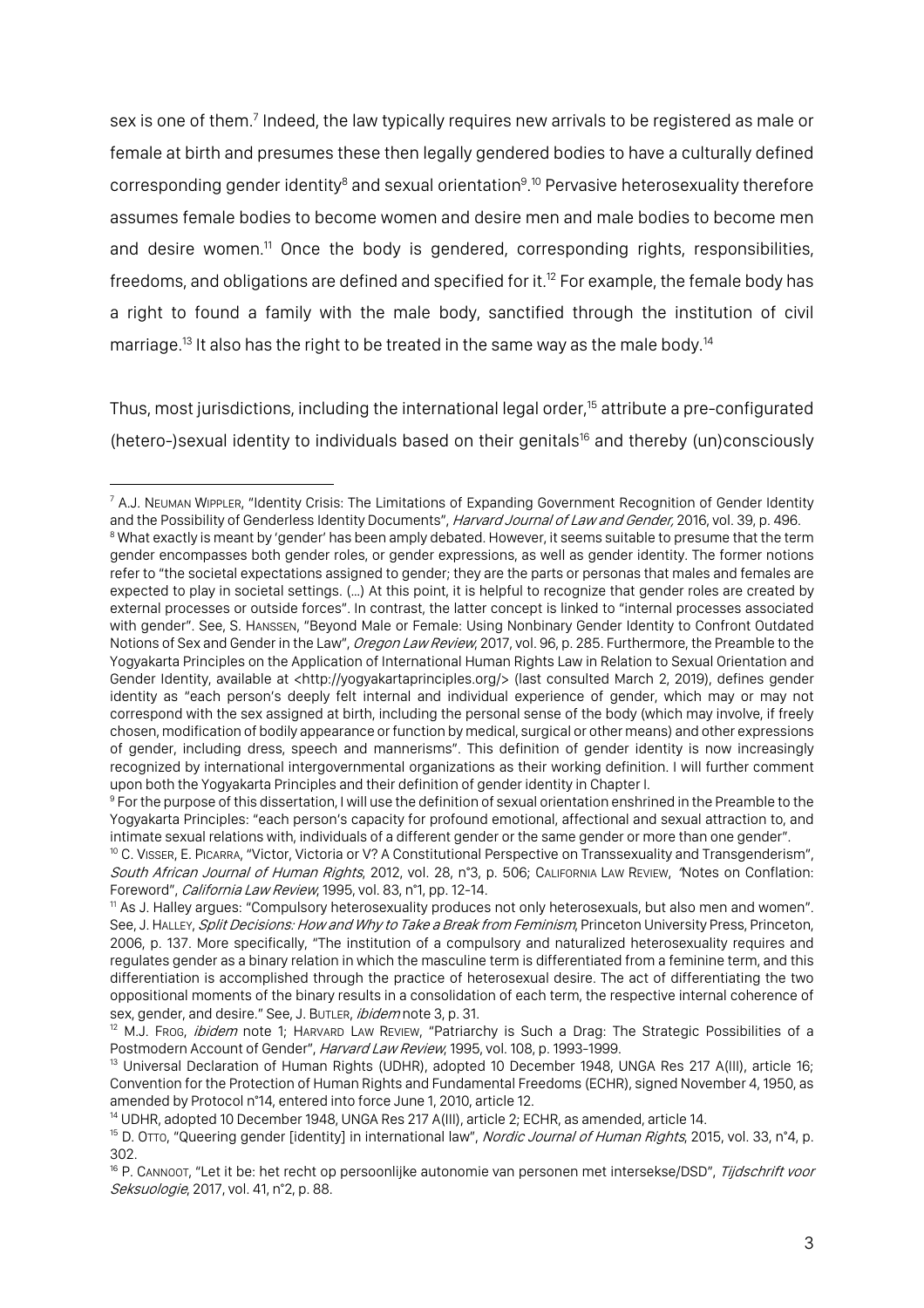conflate sex, gender, and sexual orientation.<sup>17</sup> This cultural and legal heterosexual command (often referred to as heteronormativity<sup>18</sup> or compulsory heterosexuality<sup>19</sup>) not only pressures bodies to exhibit heterosexual desires but also, as we shall see, to behave in line with oppositional binary gender identities and to corporeally recognize and identify themselves in an asymmetrical way, that is, to be sexed.<sup>20</sup> Consequentially, "some sub-identities that have not been integrated are subjugated, and exist on the periphery of the binary, while others are in essence silenced because they are unable to be expressed in the dominant context $"^{21}$ . Deviants of the heterosexual command are not only subjugated and silenced but, in addition, they are often punished through prosecution or discriminatory practices.<sup>22</sup> Yet, that punishment is needed in order to keep the regulatory framework in place already indicates that it is, in reality, regulated and thus not naturally evident.<sup>23</sup> Indeed, the fact "that culture so readily punishes or marginalizes those who fail to perform the illusion of gender essentialism should be sign enough that on some level there is social knowledge that the truth or falsity of gender is only socially compelled and in no sense ontologically necessitated"24. As such, queer theorizing dictates that "the point is always to demonstrate how the mainstream is like the margins and not vice versa"25. By doing so, third wave queer feminists have debunked natural and binary sex/gender and exposed the social constructedness of both notions.<sup>26</sup>

That conclusion led certain feminist legal theorists to denounce the law's complicity in legitimizing gender binarity as a sort of universal truth grounded in nature.<sup>27</sup> Instead, they argue that the uncritical acceptance of a biological conception of sex/gender premised on a natural binarity amounts to a particular gender ideology, which the law upholds in favor of

<sup>&</sup>lt;sup>17</sup> CALIFORNIA LAW REVIEW, *ibidem* note 10, p. 12.

<sup>&</sup>lt;sup>18</sup> According to K. McNeilly, heteronormativity "denotes the institutional, cultural, and legal norms which reify and entrench heterosexuality and dominant forms of sex/gender/sexuality/desire". See, K. MCNEILLY, "Gendered Violence and International Human Rights: Thinking Non-discrimination Beyond the Sex Binary", 2014, Feminist Legal Studies, vol. 22, p. 266.<br><sup>19</sup> Adrienne Rich institutionalized the term in her paper titled "Compulsory Heterosexuality and Lesbian Existence".

See, A. RICH, "Compulsory Heterosexuality and Lesbian Existence", Signs, 1980, vol. 5, n°4, pp. 631-660.

<sup>&</sup>lt;sup>20</sup> R.A. WILCHINS, *Read My Lips: Sexual Subversion and the End of Gender*, Riverdale Avenue Books, Riverdale (NY), 2013, p. 65.

 $21$  M.L. ASTRADA, S.B. ASTRADA, *ibidem* note 6, p. 187.

<sup>22</sup> M. O'FLAHERTY; J. FISHER, "Sexual Orientation, Gender Identity and International Human Rights Law: Contextualising the Yogyakarta Principles", Human Rights Law Review, 2008, vol. 8, pp. 208-214. <sup>23</sup> HARVARD LAW REVIEW, *ibidem* note 12, p. 1987.

<sup>&</sup>lt;sup>24</sup> J. ButLer, "Performative Acts and Gender Constitution: An Essay in Phenomenology and Feminist Theory", in K. Conboy, N. Medina, S. Stanbury (eds.), Writing on the Body: Female Embodiment and Feminist Theory, Columbia University Press, New York, 1997, p. 411.

<sup>&</sup>lt;sup>25</sup> HARVARD LAW REVIEW, *ibidem* note 12, p. 2007.

<sup>&</sup>lt;sup>26</sup> M. Davies, "Queer Property, Queer Persons: Self-Ownership and Beyond", Social and Legal Studies, 1998, vol. 8, n°3, p. 346.

 $27$  D.B. Cruz, "Disestablishing Sex and Gender", *California Law Review*, 2002, vol. 90, n°4, p. 1011.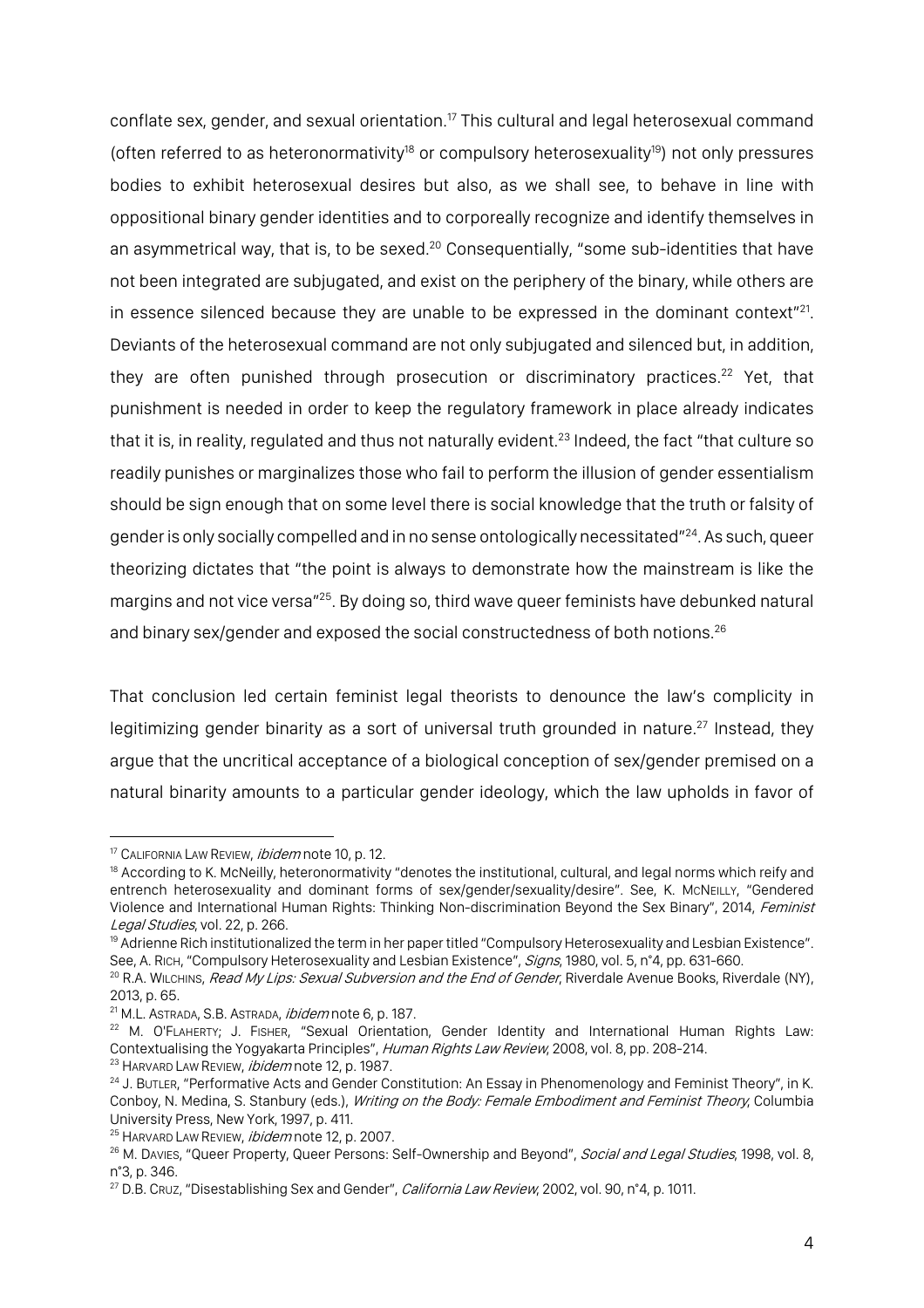those it benefits.28 As a result, the law not only sponsors concrete or material injustice but also discursive gender violence. For example, with regard to material gender injustice, one could point to the fact that legal systems premised on a biological conception of sex/gender often deny intersex individuals<sup>29</sup> to have their sex factually speaking correctly registered on their birth certificate<sup>30</sup>, which is conducive to enforced conventional sex-affirming surgeries at birth.<sup>31</sup> Moreover, such legal systems legitimize torture<sup>32</sup>, arbitrary detentions<sup>33</sup>, *de facto* or *de* iure restrictions on freedom of expression and assembly<sup>34</sup>, and housing, employment, health care, and other types of discrimination against transsexual<sup>35</sup> and transgender<sup>36</sup> individuals

<sup>&</sup>lt;sup>28</sup> D. Cooper, F. Renz, "If the State Decertified Gender, What Might Happen to its Meaning and Value?", Journal of Law and Society, 2016, vol. 43, n°4, p. 489-495.

<sup>&</sup>lt;sup>29</sup> For a definition of intersexuality, see: EUROPEAN COMMISSION, *Trans and intersex equality rights in Europe: a* comparative analysis, 2018, p. 34, available at <https://ec.europa.eu/info/sites/info/files/trans\_and\_intersex\_equality\_rights.pdf> (last consulted February 2, 2019): "intersex individuals are people who cannot be classified according to the medical norms of so-called male and female bodies with regard to their chromosomal, gonadal or anatomical sex. The latter becomes evident, for example, in secondary sex characteristics such as muscle mass, hair distribution and stature, or primary sex characteristics such as the inner and outer genitalia and/or the chromosomal and hormonal structure". Thus, "Intersex people differ from trans people as their status is not gender related but instead relates to their biological makeup (genetic, hormonal and physical features) which is neither exclusively male nor exclusively female, but is typical of both at once or not clearly defined as either". See, EUROPEAN COMMISSION, Trans and intersex people: discrimination on the grounds of sex, gender identity and gender expression, 2012, p. 12, available at <http://www.teni.ie/attachments/35bf473d-1459-4baa-8f55-56f80cfe858a.PDF> (last consulted February 2, 2019).

<sup>30</sup> D.C. GHATTAS, "Human Rights between the Sexes: a preliminary study on the life situations of inter\* individuals", in Heinrich Böll Stiftung (ed), *Publication series on Democracy*, 2013, vol. 34, p. 7, available at <https://www.boell.de/sites/default/files/endf\_human\_rights\_between\_the\_sexes.pdf> (last consulted February 2, 2019).

<sup>31</sup> A. FAUSTO-STERLING, "The Five Sexes - Revisited", Sciences, 2000, vol. 40, n°4, pp. 18-24.

<sup>32</sup> UN General Assembly, Report of the Special Rapporteur on the question of torture and other cruel, inhuman or degrading treatment or punishment, July 3, 2001, A/56/156, describing in paragraph 17 that members of sexual minorities are often subject to torture and other cruel, inhuman or degrading treatment "in order to 'punish' them

for transgressing gender barriers or for challenging predominant conceptions of gender roles".<br><sup>33</sup> OHCHR, Report of the Office of the High Commissioner for Human Rights, Discrimination and Violence Against Individuals Based on their Sexual Orientation and Gender Identity, May 4, 2015, A/HRC/29/23.

<sup>&</sup>lt;sup>34</sup> EUROPEAN UNION AGENCY FOR FUNDAMENTAL RIGHTS, *European Union lesbian, gay, bisexual and transgender survey*, 2014, p. 79, available at <https://fra.europa.eu/en/publication/2014/eu-lgbt-survey-european-union-lesbian-gaybisexual-and-transgender-survey-main> (last consulted February 2, 2019).

<sup>&</sup>lt;sup>35</sup> For a definition of transsexuality, see: EUROPEAN COMMISSION, *Trans and intersex people: discrimination on the*<br>grounds of sex, gender identity and gender expression, 2012, p. 12, available at of sex, gender identity and gender expression, 2012, p. 12, available at <http://www.teni.ie/attachments/35bf473d-1459-4baa-8f55-56f80cfe858a.PDF> (last consulted February 2, 2019): "Transsexual people identify with the gender role opposite to the sex assigned to them at birth and seek to live permanently in the preferred gender role. This is often accompanied by strong rejection of their physical primary and secondary sex characteristics and a wish to align their body with their preferred gender. Transsexual people might intend to undergo, be undergoing or have undergone gender reassignment treatment (which may or may not involve hormone therapy or surgery). Men and women with a transsexual past fully identify with their acquired gender and seek to be recognised [sic] in it without any references to their previous sex and/or the transition process that they undertook to align their sex with their gender."

<sup>&</sup>lt;sup>36</sup> Trans or transgender is "an umbrella term that describes people with diverse gender identities and gender expressions that do not conform to stereotypical ideas about what it means to be a girl/woman or boy/man in society. 'Trans' can mean transcending beyond, existing between, or crossing over the gender spectrum. It includes but is not limited to people who identify as transgender, transsexual, cross dressers or gender nonconforming (gender variant or gender queer)." See, B. PICARD, "Gender Identity: Developments in the Law and Human Rights Protections", University of New Brunswick Law Journal, 2018, vol. 69, pp. 128-129. Transgender individuals differ from transsexual individuals (although the latter may identify as a sub-group of transgenders) in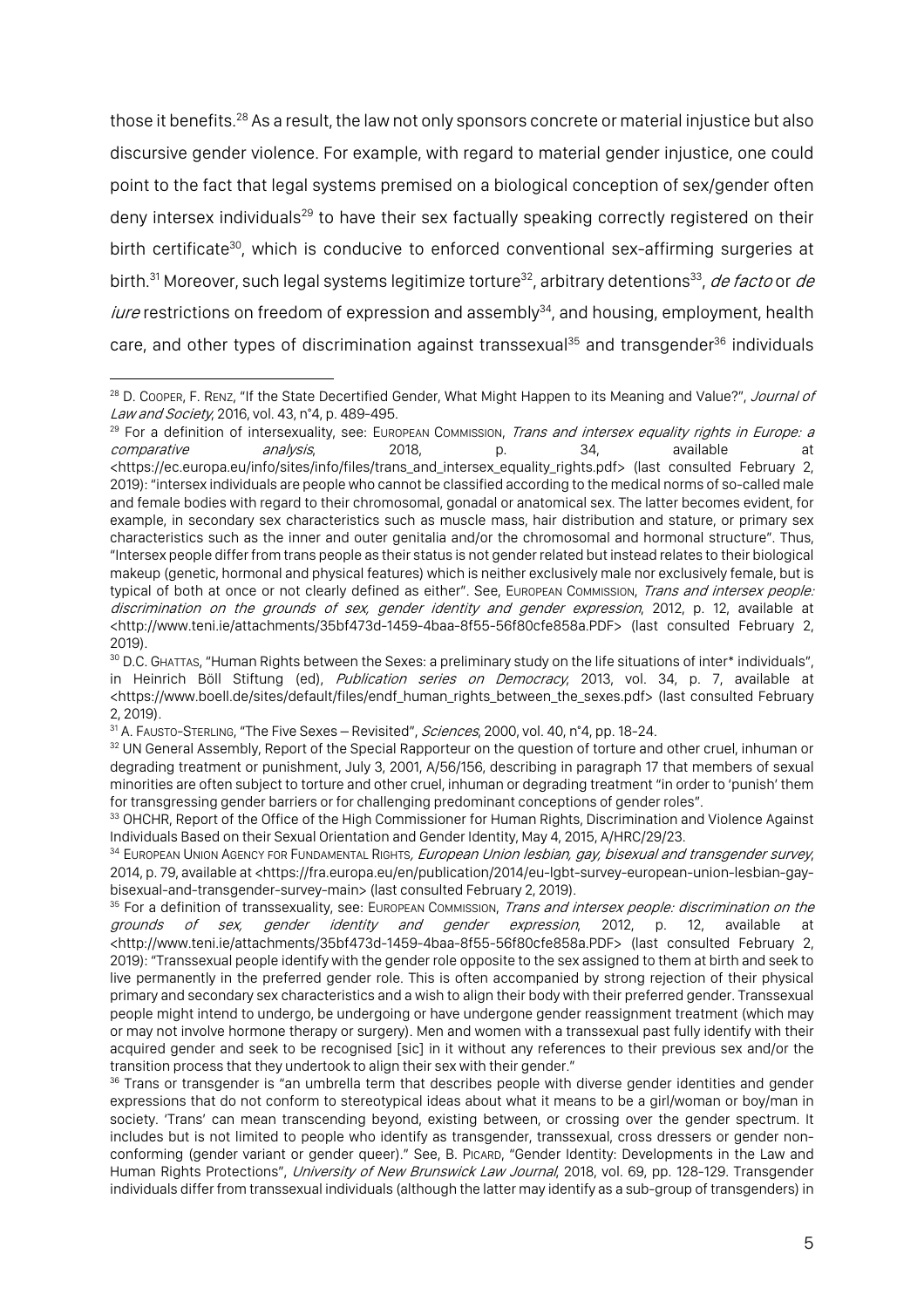because they are said to transgress the natural order. <sup>37</sup> With regard to discursive gender violence, one may argue that legal systems advancing a biological conception of sex/gender encourage or oblige any individual, whether cis-gender<sup>38</sup> or not, to conform, perform and embody conventionally accepted gender identities<sup>39</sup> and thereby also render unintelligible the life and gender experiences of queer $^{40}$  individuals. $^{41}$ 

In order to tackle these gender-based types of injustices, human rights defenders supporting sexual minorities (who are most directly affected by the hegemonic heterosexual system of gender) strategically "[used] the extremes to show that the categories that define the norm are themselves untenable<sup>"42</sup> and demanded genderless identification documents (including national ID cards, driver licenses, and internationally recognized passports) in Courts<sup>43</sup>,

<sup>42</sup> HARVARD LAW REVIEW, *ibidem* note 12, p. 2007-2008.

the sense that they do not necessarily wish to physically alter their body in order to reflect their preferred gender, nor do they necessarily reject their physical primary and secondary sex characteristics. See, C. VISSER, E. PICARRA, ibidem note 10, p. 514 and AMERICAN PSYCHIATRIC ASSOCIATION (APA), What is Gender Dysphoria?, 2016, available at <https://www.psychiatry.org/patients-families/gender-dysphoria/what-is-gender-dysphoria> (last consulted February 2, 2019).<br> $37$  See, OHCHR,

See, OHCHR, Living Free and Equal, 2016, HR/PUB/16/3, available at <https://www.ohchr.org/Documents/Publications/LivingFreeAndEqual.pdf> (last consulted February 2, 2019) and M. O'FLAHERTY; J. FISHER, *ibidem* note 22, pp. 208-214. For a less doctrinal perspective on the accumulation of prejudice faced by transsexual individuals, see J. WEISS, "The Gender Caste System: Identity, Privacy, and Heteronormativity", Law & Sexuality: A Review of Lesbian, Gay, Bisexual and Transgender Legal Issues, 2001, vol. 10, pp. 132-134.

<sup>&</sup>lt;sup>38</sup> "Cis-gender refers to individuals who self-identify with the gender that was assigned to them at birth. Cis-gender is derived from the Latin word 'cis' ('on this side of')". See, EUROPEAN COMMISSION, Trans and intersex equality rights *in Europe: a comparative analysis*, 2018, *ibidem* note 29, p. 35.<br><sup>39</sup> With regard to cis-gender individuals, M.J. Frog has described how legal rules, which "directly or indirectly

penalize conduct that does not conform to a particular set of sexual behaviors" induce female bodies to engage in monogamous, heterosexual and submissive sexual relationships because they "create economic and safety incentives for women to marry and to remain sexually faithful in marriage". See, M.J. Frog, ibidem note 1, pp. 1062-1064. With regard to individuals outside the binary, or transsexual individuals, K. Reineck explained that (talking about anti sex-discrimination laws): "Only people who fit into the two neat boxes the law accommodates – cisgender men who experience manhood in a traditionally masculine way and cisgender women who experience womanhood is a traditionally feminine way – are protected under a doctrine that, at the same time, condemns sex stereotypes". Thus, in order to claim the law's protection, people other than cis-gender either need to adjust their behavior to conventionally recognized binary gender roles, or face "invasive inquiries about their anatomy, medical history, and personal life and often results in the court adjudicating the plaintiff's sex over their objections". See, K. REINECK, "Running from the Gender Police: Reconceptualizing Gender to Ensure Protection for<br>Non-Binary People", *Michigan Journal of Gender and Law*, 2017, vol. 24, pp. 289-290 and 273.

<sup>&</sup>lt;sup>40</sup> As M. Davies has noted, "'Queer' is a term that has been used in a variety of different ways". Still, she defines it as "[indicating] some deviation or position of marginalisation [sic] from whatever is regarded as sexually conventional". See, M. DAVIES, ibidem note 26, p. 331.

<sup>&</sup>lt;sup>41</sup> M.L. ASTRADA, S.B. ASTRADA, *ibidem* note 6, p. 187-188; K. McNEILLY, *ibidem* note 18, p. 266.

<sup>43</sup> Claims for genderless identity documents or third gender markers were filed in Australia, New-Zealand, Canada, Nepal, India, the UK, France, the Netherlands, the USA, Pakistan, Germany and Austria. A reference and analysis of the several pertinent domestic legal cases is provided in Chapter I, Section B, and the Annex.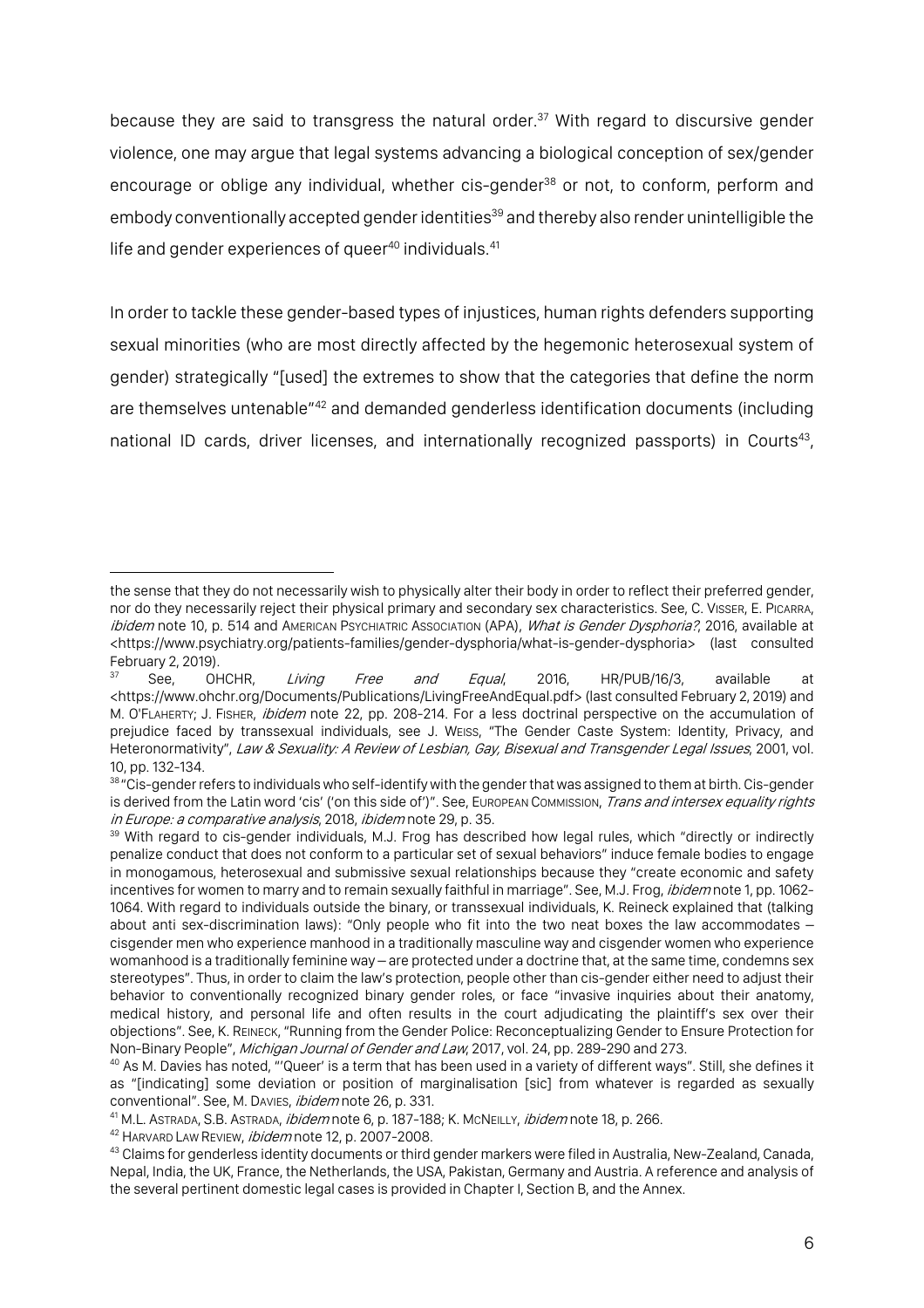through (inter)national policy advocacy,<sup>44</sup> and through legal reforms<sup>45</sup>. While it at first sight might seem utopian or extreme to argue in favor of genderless identity documents, several developments both in international and national law<sup>46</sup> indicate that States will eventually cease to certify sex/gender, as they did with race, disability, religion, and political affiliation. Given sex' and gender's contingency, potentially oppressive character, and the fact that a biological "binary approach (...) ignores scientific reality"<sup>47</sup>, they have become irrelevant categories for legal identity. Indeed, most recently, the Austrian Constitutional Court followed its German counterpart and ruled that along M and F, both the absence of any gender marker and a third gender category 'X', 'other' or 'unspecified' should be legally recognized options available to the individual with regard to their sex/gender entry in the national civil register.<sup>48</sup> The German Constitutional Court cited and based itself on the German Ethics Council's opinion, which noted that "as a basis for future decisions on legislation, the purposes of compulsory registration as provided by current law should be evaluated. A review should be undertaken to determine whether the recording of a person's sex in the civil register is in fact still necessary<sup>"49</sup>. In line with the report, the Court remarked that "the entry under civil status law in itself only takes on specific significance for gender identity because civil status law requires that a gender must be stated in the first place"50.

So far, however, most legislators and judges favorable to the idea have only accepted to establish or recognize a third gender category in the form of 'X', 'Other', 'Unspecified', 'Inter', or 'Indeterminate', rather than to abolish gender markers altogether.<sup>51</sup> Although categorial

<sup>44</sup> For an example of international advocacy led by civil society organizations, see the Malta Declaration delivered at the end of the Third International Intersex Forum, 2013, available at <https://oiieurope.org/malta-declaration/> (last consulted February 2, 2019). For an example of organized and effective grass-root domestic activism, see the Canadian Gender-Free I.D. Coalition, available at <http://gender-freeidcoalition.ca/index.html> (last consulted February 2, 2019).

<sup>45</sup> For example, see the Danish Proposal n° L.182 of April 30, 2014, to amend the Act on the Central Register of Persons, which recognizes the possibility for transsexual individuals to have a third option gender marker 'X' on their passport. The proposal was enacted on June 11, 2014 and is available at <https://www.ft.dk/RIpdf/samling/20131/lovforslag/L182/20131\_L182\_som\_fremsat.pdf> (last consulted February 2, 2019).

<sup>&</sup>lt;sup>46</sup> A proper analysis of these developments is provided in Chapter I.<br><sup>47</sup> A.R. Chang, S.M. WILDMAN, "Gender In/sight: Examining Culture and Constructions of Gender", *The Georgetown* Journal of Gender and Law, 2017, vol. 18, p. 57.

<sup>48</sup> Austrian Constitutional Court (Vfgh), 15 June 2018, G77/2018-9, available at <https://www.vfgh.gv.at/downloads/VfGH\_Entscheidung\_G\_77-2018\_unbestimmtes\_Geschlecht\_anonym.pdf> (last consulted March 2, 2019).

<sup>&</sup>lt;sup>49</sup> German Constitutional Court (BVerfG), Order of the First Senate of 10 October 2017, 1 BvR 2019/16, §5, English translation and the set of the set of the set of the set of the set of the set of the set of the set of the set

<sup>&</sup>lt;https://www.bundesverfassungsgericht.de/SharedDocs/Entscheidungen/EN/2017/10/rs20171010\_1bvr201916e n.html> (last consulted February 2, 2019).

<sup>&</sup>lt;sup>50</sup> BVerfG, *ibidem* note 49, §46.

<sup>&</sup>lt;sup>51</sup> A few exceptions exist. See Annex.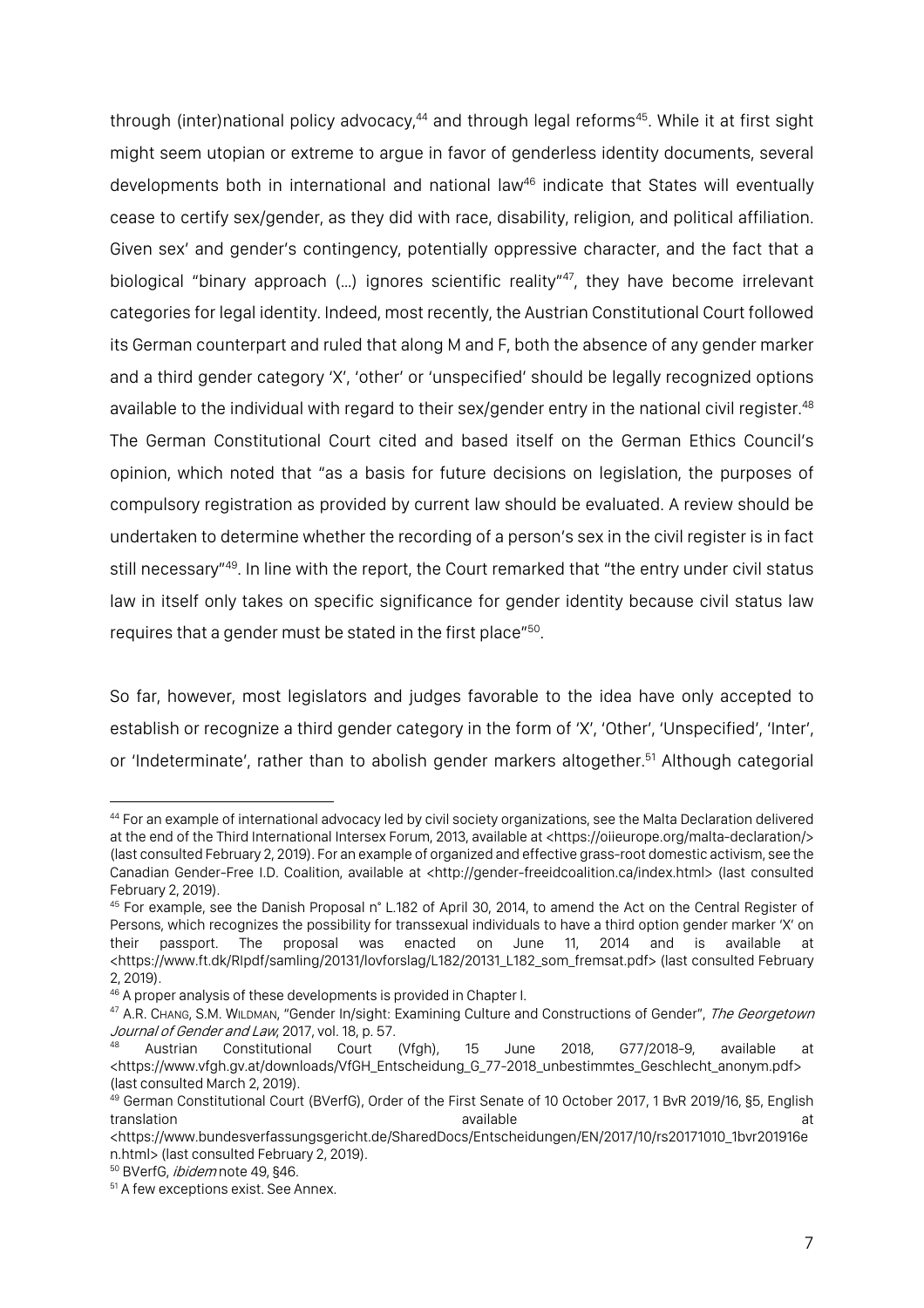expansionism may be a legitimate strategy to unravel the binarity of sex/gender and wellsuited to remedy the forms of gender injustice experienced by various transsexual and intersex individuals, certain scholars have noted that "advocates must recognize the ways that these arguments re-entrench gender as an ahistorical and apolitical, natural, pre-existing fact that ought to be correctly recorded on government documents"<sup>52</sup>. It thus perpetuates a biological, be it non-binary, conception of sex/gender. Arguably, legally recognizing a third gender category would better align law with scientific reality and potentially do away with the material gender injustices certain intersex and transsexual individuals face. However, as long as the law requires mandatory sex registration premised on a binary or non-binary biological conception of gender, it will continue to sustain the hegemonic (and therefore oppressive) heterosexual matrix, which consciously and unconsciously affects both cis- and transgender people and results in material and discursive gender injustice for everyone.53

Effectively ensuring gender emancipation, that is, remedying both the material and discursive forms of gender injustice experienced by all bodies<sup>54</sup>, requires incorporating a performative rather than a biological understanding of sex/gender in law<sup>55</sup> as theorized by queer feminists. A performative conception of gender departs from the idea that bodies are historical loci of cultural meaning rather than mere facticity.<sup>56</sup> Indeed, as an "intentionally organized materiality"<sup>57</sup>, the body is always already being inscribed and inscribing itself with discursively formed meaning; its acts, movements and ways of being-in-the-world (Heidegger-wise) render determinate historically circumscribed possibilities of being (for example, male or female) and thereby constitute or realize these historical possibilities of being. Therefore,

<sup>&</sup>lt;sup>52</sup> A.J. NEUMAN WIPPLER, *ibidem* note 7, p. 523.

 $53$  D. Cooper, F. Renz, *ibidem* note 28, p. 484 and 487.

<sup>&</sup>lt;sup>54</sup> The American Psychological Association (APA)'s August 2018 Guidelines for the Psychological Practice with Boys and Men indicate that not only members of sexual minorities and women but also cis-gender boys and men face gender role strain and gender role conflict, defined as "problems resulting from adherence to rigid, sexist, or restrictive gender roles, learned during socialization, that result in personal restriction, devaluation, or violation of others or self". Indeed, "Although boys and men, as a group, tend to hold privilege and power based on gender, they also demonstrate disproportionate rates of receiving harsh discipline (…), academic challenges (…), mental health issues (…), physical health problems (…), public health concerns (…), and a wide variety of other quality-oflife issues". More specifically, "researchers have demonstrated that men experience conflict related to four domains of the male gender role: success, power, and competition (a disproportionate emphasis on personal achievement and control or being in positions of power); restrictive emotionality (discomfort expressing and experiencing vulnerable emotions); restrictive affectionate behavior between men (discomfort expressing care and affectionate touching of other men); and conflict between work and family relations (distress due to balancing school or work with the demands of raising a family). The APA Guidelines are available at <https://www.apa.org/about/policy/boys-men-practice-guidelines.pdf> (last consulted February 2, 2019).

<sup>&</sup>lt;sup>55</sup> D. OTTO, *ibidem* note 15, p. 318, K. McNEILLY, *ibidem* note 18, p. 265, D.R. Gorbon, "Transgender Legal Advocacy: What Do Feminist Legal Theories Have to Offer?", California Law Review, 2009, vol. 97, p. 1724.

<sup>56</sup> J. BUTLER, *ibidem* note 24, pp. 402-403.

<sup>&</sup>lt;sup>57</sup> J. BUTLER, *ibidem* note 24, p. 403.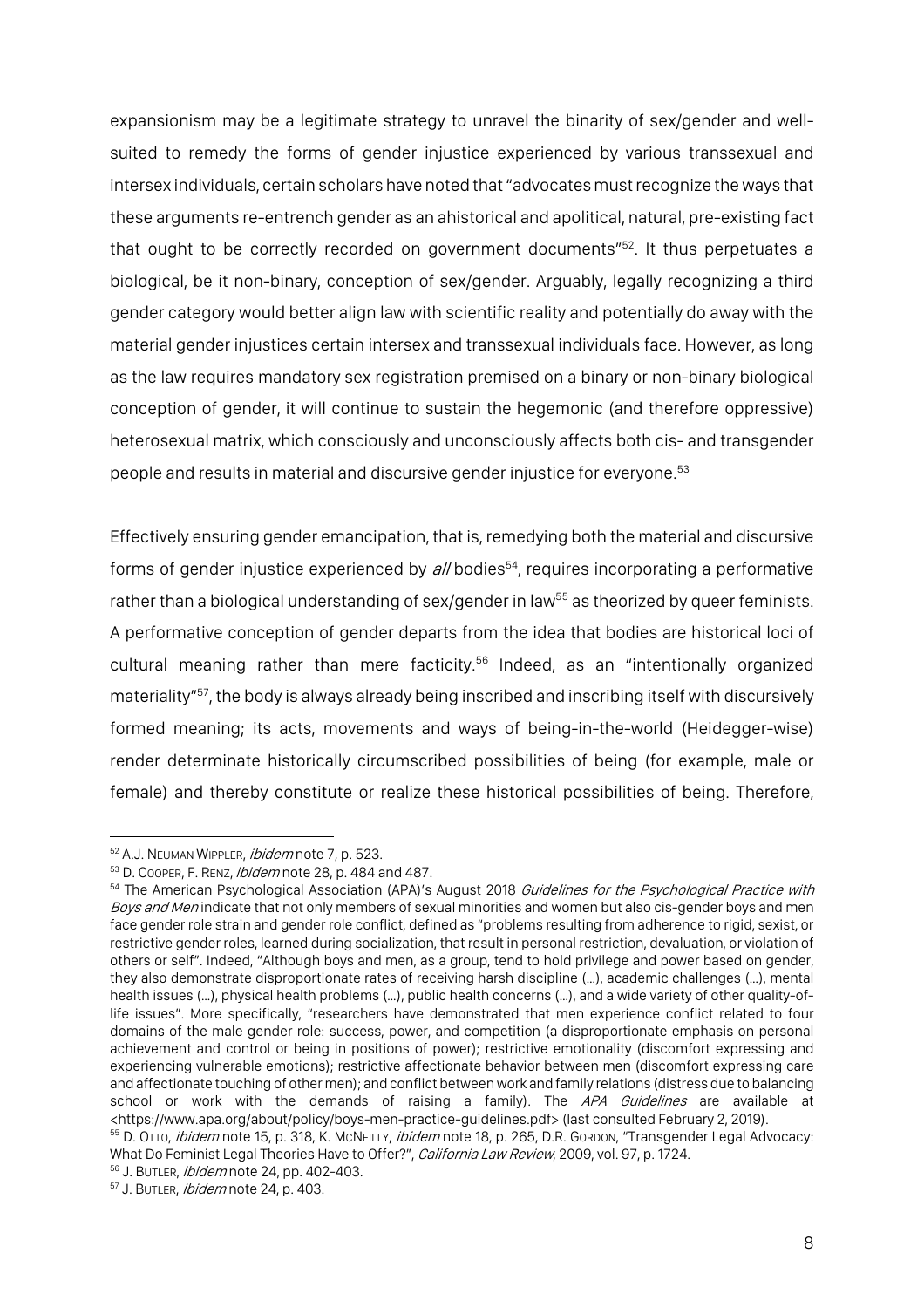"there is neither an 'essence' that gender expresses or externalizes nor an objective ideal to which gender aspires; because gender is not a fact, the various acts of gender create the idea of gender, and without those acts, there would be no gender at all. Gender is, thus, a construction that regularly conceals its genesis"58. Butler argues that this hiding ensures that "the authors of gender become entranced by their own fictions whereby the construction compels one's belief in its necessity and naturalness. The historical possibilities materialized through various corporeal styles are nothing other than those punitively regulated cultural fictions that are alternately embodied and disguised under duress"59. Furthermore, "when the sex/gender distinction is joined with a notion of radical linguistic constructivism, the problem becomes even worse, for the 'sex' which is referred to as prior to gender will itself be a postulation, a construction, often within language, as that which is prior to language, prior to construction."60 According to this vision, bodily (sex) differences are not denied nor said to be the result of culture. However, "culture promulgates an ideal which includes standards of normality for our bodies and how we think about them. At the same time, this ideal forces our bodies into those standards. 'Sex' is a continuing process"<sup>61</sup>, both biologically and epistemologically or discursively deeply problematic $62$  (as respectively proven by the existence of intersexuality and queer or transgender identities). Thus, under a performative lens, gender is that which is continuously and incessantly (re)produced by the corporeal movements of bodies that have learned to recognize themselves as sexed and live up to these socially constructed regulatory ideals, rather than a pre-existing identity expressive of sex, i.e. affixed to a biologically determinable male or female body.

As Halley states: "In a utopian world, one would burn down gender. But inasmuch Butler regarded that as impossible (…), feminism should promote gender trouble. And how could gender be troubled? We can't not repeat it, but we could seek to repeat it wrong"<sup>63</sup>. Subversive gender practices not only set bodies free both from restrictive gender roles but also "reveal that gender produces the illusion that male and female bodies exist in nature"<sup>64</sup> and facilitate catharsis as a necessary step toward reform for greater gender justice. Gender nonconforming, transgender, and intersex individuals have been troubling gender for quite some

<sup>58</sup> J. BUTLER, *ibidem* note 24, p. 404.

<sup>&</sup>lt;sup>59</sup> J. BUTLER, *ibidem* note 24, p. 404.

<sup>60</sup> J. BUTLER, Bodies That Matter: On the Discursive Limits of "Sex", Routledge, New York, 1993, p. 5.

<sup>&</sup>lt;sup>61</sup> J. Weiss, *ibidem* note 37, p. 161.

<sup>&</sup>lt;sup>62</sup> J. WEISS, *ibidem* note 37, p. 162.

<sup>63</sup> J. HALLEY, *ibidem* note 11, p. 138.

<sup>64</sup> J. HALLEY, *ibidem* note 11, p. 138.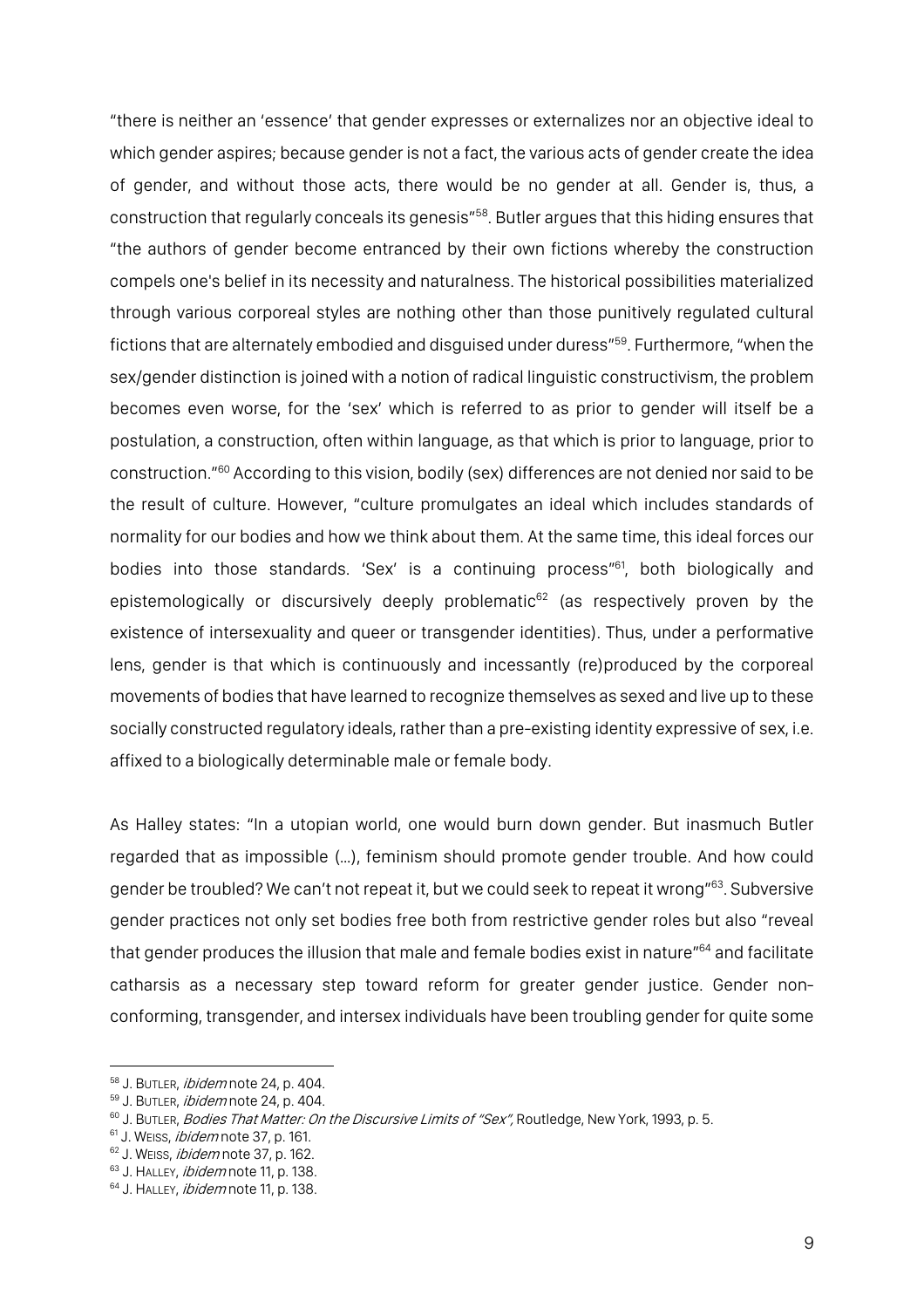time.<sup>65</sup> Cis-gender bodies now have the opportunity to draw upon their insights and together, in the interest of all, strive to abolish mandatory sex registration on official identity documents since only that option is in line with a performative understanding of sex/gender and would more readily allow for rebellious gender embodiments. Indeed, only when the law goes beyond the 'X' framework, it will cease to adhere to a biological conception of gender (albeit a nonbinary one) and thereby quit to perpetuate, sustain, and reinforce the heterosexual matrix. So long as the law engenders bodies, so long as it sexes bodies, it will be complicit in justifying both material and discursive gender violence, detrimental to all.<sup>66</sup>

The steady pace with which claims for genderless identity documents have emerged around the world in the past few years, the increased (inter)national attention to, and acceptance of sexual minorities' rights, including "reforms which attenuate gender-based forms of differentiation, such as same-sex marriage and shared parental leave"<sup>67</sup>, suggests that States where the question has not yet been raised are very likely to be confronted with it in the (near) future. And as the saying goes, forewarned is forearmed. Existing research regarding the possible future (abolition) of gender markers has either been written from a strictly doctrinal perspective or only gave a brief account of the philosophical frameworks that provided inspiration (although in most cases, it is possible to detect an underlying performative, rather than biological, understanding of gender and thus an implicit acceptance of queer feminist theorizing).<sup>68</sup> This dissertation aims to provide the philosophical or theoretical framework underlying the various claims for genderless identity documents that have recently been made in several national courts, as well as in parliaments and on the streets. My hope is that, if provided with the necessary conceptual tools to make sense of these claims, judges, lawmakers, and the general public will better understand and appropriately accommodate them given that they are not only in the interest of sexual minorities but in the interest of society at large since they serve gender equality.

<sup>&</sup>lt;sup>65</sup> See, C. QUEEN, L. SCHIMEL, K. BORNSTEIN, *PoMoSexuals: Challenging Assumptions about Gender and Sexuality*, Cleis Press, San Francisco, 1997.

<sup>&</sup>lt;sup>66</sup> D. OTTO, *ibidem* note 15, p. 318; A.J. NEUMAN WIPPLER, *ibidem* note 7, p. 492; W. O'BRIEN, "Can International Human Rights Law Accommodate Bodily Diversity?", Human Rights Law Review, 2015, vol. 15, p. 2. 67 D. Cooper, F. Renz, *ibidem* note 28, p. 485.

<sup>68</sup> For examples, see: M. VAN DEN BRINK, J. TIGCHELAAR, M/V en verder: Sekseregistratie door de overheid en de juridische positie van transgenders, 2014, available at <https://www.wodc.nl/binaries/2393-volledigetekst\_tcm28-73312.pdf> (last consulted February 2, 2019); INTERNATIONAL CIVIL AVIATION ORGANIZATION, A Review Of The Requirement To Display The Holder's Gender On Travel Documents, 20 November 2012, TAG/MRTD/21-IP/4, available at <https://www.icao.int/Meetings/TAG-MRTD/Documents/Tag-Mrtd-21/Tag-Mrtd21\_IP04.pdf> (last consulted February 2, 2019); D.B. Cruz, *ibidem* note 27, pp. 1054-1061; A.J. NEUMAN WIPPLER, *ibidem* note 7; B. PICARD, ibidem note 36, pp. 135-137.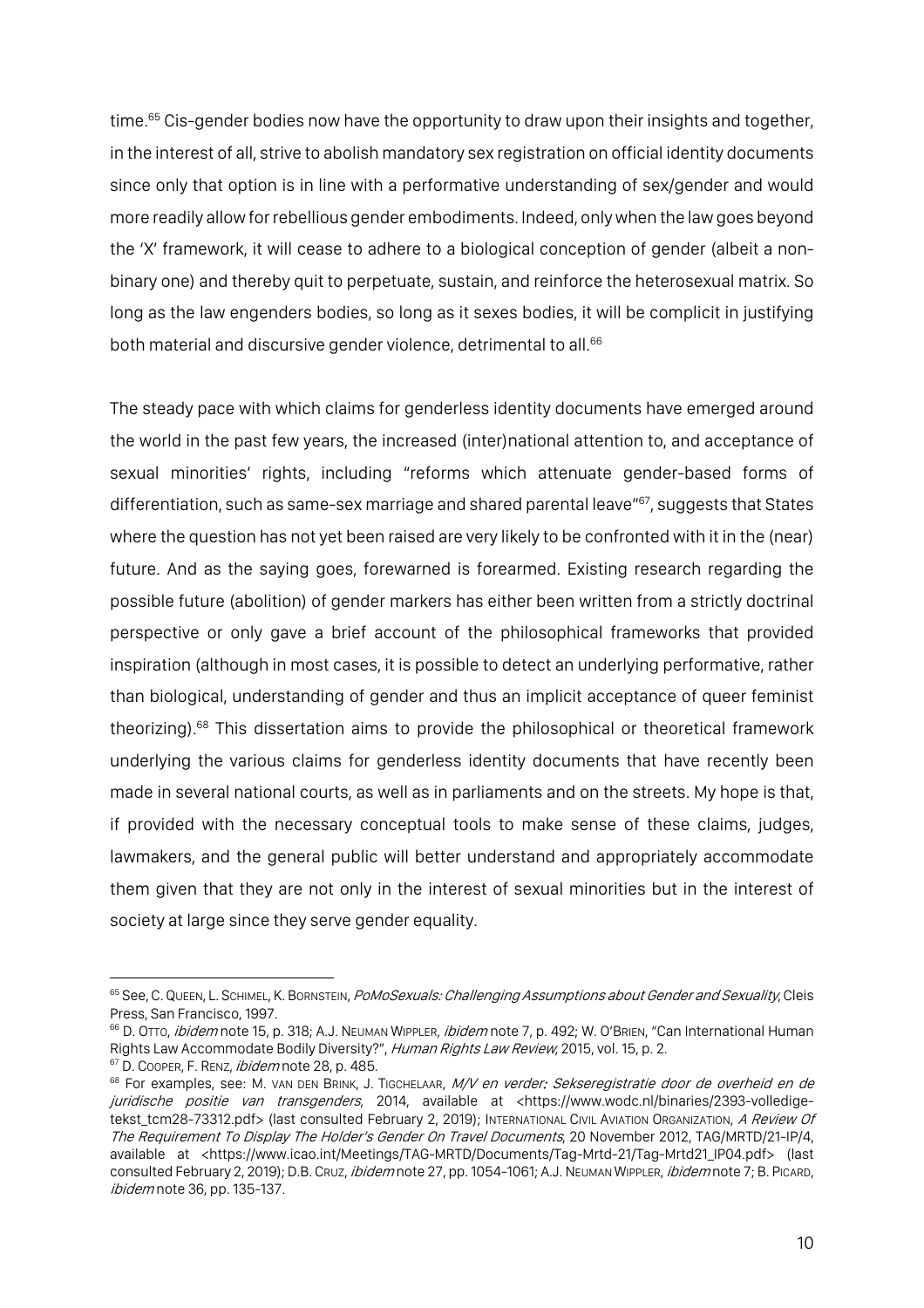In order to do so, I will first demonstrate the (implicit) gender binarity and biological conception of sex/gender enshrined in international law (Chapter I, Section A). In Section B, I will provide an overview of the recent developments in the international, European, and various domestic legal orders, which mark the beginning of a performative account of sex/gender in law. I am not implying that these developments indicate that the law has now turned away from a biological conception of sex/gender. However, they do suggest that the rigid biological and binary sex/gender vision traditionally present in law faces the beginning of erosion.

In Chapter II, I dive into feminist legal theory. Although feminists have always been eager to disjoin sex and gender and thereby condemn the social construction of femininity as inferior to masculinity, first and second wave feminists (legal theorists) continued to adhere to a biological and binary conception of sex, as Section A will relate. In Section B, I will comment on black and queer feminists' anti-essentialist critique, emerging in the 1990s and eventually leading to a performative understanding of sex/gender.

Finally, in Chapter III, I apply this theorizing to the current practice of mandatory binary sex/gender registration and argue that States may in all seriousness want to consider halting to certify sex/gender on identity documents. I will also refute several of the socio-political and legal arguments set forth against the abolition of sex/gender registration and conceptualize the State's future regulation of gender whenever and if mandatory sex/gender registration becomes passé.

Methodologically speaking, I performed interdisciplinary research by adopting the 'law as humanities' approach, which combines the legal discipline with other interpretative sciences such as philosophy and gender studies. Since both the legal discipline and philosophy are normative sciences, the used method(s) tend to be similar, i.e. they draw valid inferences from the analysis of (legal) texts. As any legal research methodology other than the disciplinary one, the 'law as humanities' methodology considers that a mere legal or doctrinal analysis does not suffice to unravel the sense of the matter. Hence, my research involved not only doctrinal analysis of the above-mentioned case law and various legal texts but also conceptual or theoretical analysis of the notions of "sex" and "gender" by sameness, cultural, radical, antiessentialist and queer feminist jurisprudence. I then confronted the legal primary sources with the various strands within feminist jurisprudence and found that the law has so far been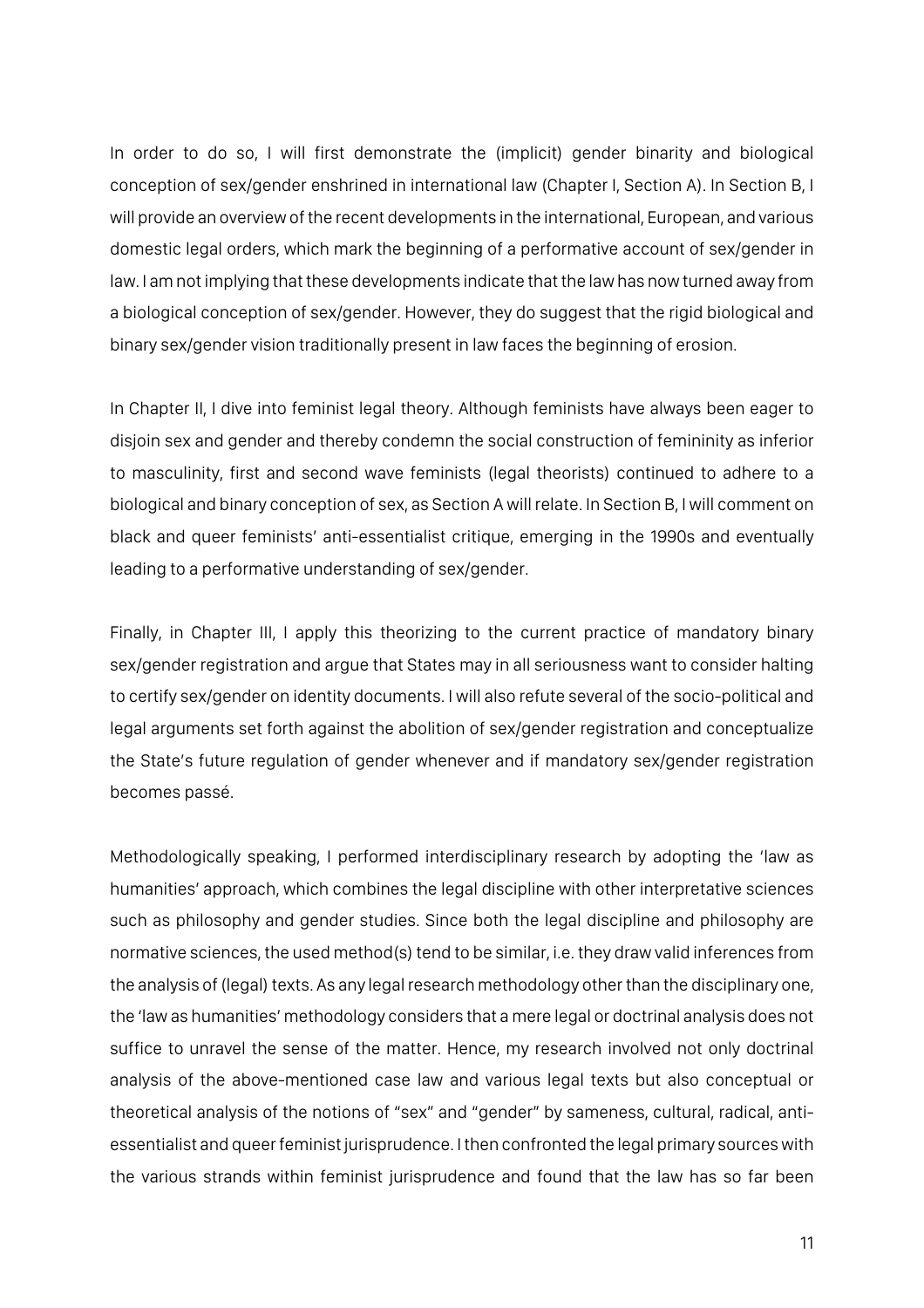relying on a biological conception of sex/gender as developed by sameness, cultural and radical feminists. Subsequently, I concluded by abductive inference that the recent legal developments and claims for genderless identity documents were inspired by queer feminist theory. Finally, I applied these queer feminist insights concerning the performativity of sex/gender to the doctrinal analysis performed before and was able to answer my research question of how to best make sense of the recent legal claims for genderless identity documents.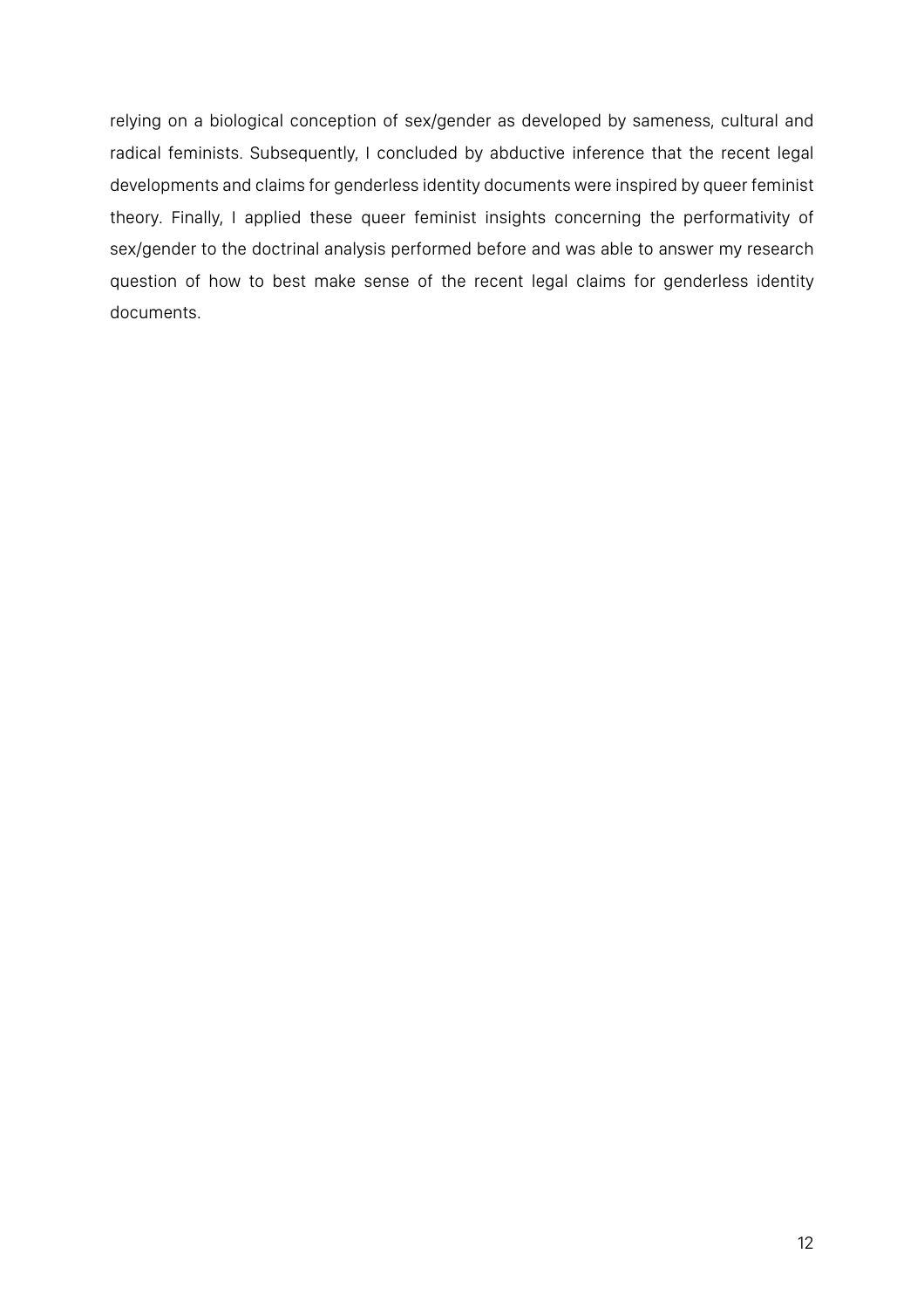## Chapter I. Biological sex/gender in law: a solid rock facing erosion

Almost all contemporary legal systems around the world – and by extension also the international legal order – categorize individual legal persons as biologically male or female.<sup>69</sup> Where civil registers are held, the civil registrar is often required to determine the newborn's sex, typically based on inspection of its genitals.<sup>70</sup> The law thereby rests upon an "idealized, Platonic, biological world, [in which] human beings are divided into two kinds: a perfectly dimorphic species"71. Indeed, infants with so-called natural male primary sexual characteristics, chromosomes and gonads are labeled M(ale) and expected to embody masculinity (i.e. to be *men*), while infants with so-called biological female primary sexual characteristics, chromosomes and gonads are labeled F(emale) and excepted to embody femininity (i.e. to be *women*).<sup>72</sup> For the law, there are no in-betweens; males are innately men and desire females, which are inherently women and desire men.<sup>73</sup> Sex and gender (or better even, sex/gender) intuitively intertwine, as if a gift of God himself.<sup>74</sup>

Whereas intersexuality, transsexuality, and gender queer identities have existed throughout history, it can be argued that these phenomena only recently became problematic for (international) law. As Visser and Picarra noted, prior to the 1950s, when surgical sex reassignment was not yet possible, these matters were dealt with by culture. Indeed, "whether it is the Sererr of the Pokots of Kenya, the Xaniths of Islamic Oman, the Mahu of Tahiti, or even the Sekrata of Madagascar, the story is essentially the same: transsexuality was a fact of life, and a place in society was made for the gender dysphoric to be themselves" $75 -$  or, in western societies, to be excluded and sent to the margins of social existence.<sup>76</sup> However, once individuals underwent sex reaffirming surgery (SRS), they also needed "an amendment of the

<sup>69</sup> C. VISSER, E. PICARRA, *ibidem* note 10, p. 516.

<sup>&</sup>lt;sup>70</sup> S.M. Lake, "The Right to Gender Self-Identification Post-Obergefell", The Western Michigan University Cooley Journal of Practical & Clinical Law, 2018, vol. 19, p. 296.<br><sup>71</sup> A. Fausto-Sterling, *ibidem* note 31, p. 20

 $72$  Scientific literature seems to agree that there are currently eight factors determining "sex", namely chromosomes, antigens, gonads, hormones, internal morphology, external morphology (which includes the presence of a penis or vagina), phenotype, assigned sex, gender of rearing and finally sexual identity (see, J. GREENBERG, "Defining Male and Female: Intersexuality and the Collision between Law and Biology", Arizona Law Review, 1999, vol. 41, p. 278). Yet, generally, for the purposes of establishing a birth certificate, "the existence of a penis or a vagina is deemed to settle the sex of the person whose body is at issue". See, CALIFORNIA LAW REVIEW, ibidem note 10, p. 20.

<sup>&</sup>lt;sup>73</sup> CALIFORNIA LAW REVIEW, *ibidem* note 10.

<sup>&</sup>lt;sup>74</sup> D.B. Cruz, *ibidem* note 27, p. 1003.

<sup>&</sup>lt;sup>75</sup> C. VISSER, E. PICARRA, *ibidem* note 10, p. 515.

<sup>76</sup> See, S. STRYKER, "(De)Subjugated Knowledges: An Introduction to Transgender Studies", in S. Stryker, S. Whittle (eds.), The Transgender Studies Reader, Routledge, New York, 2006, pp. 1-18.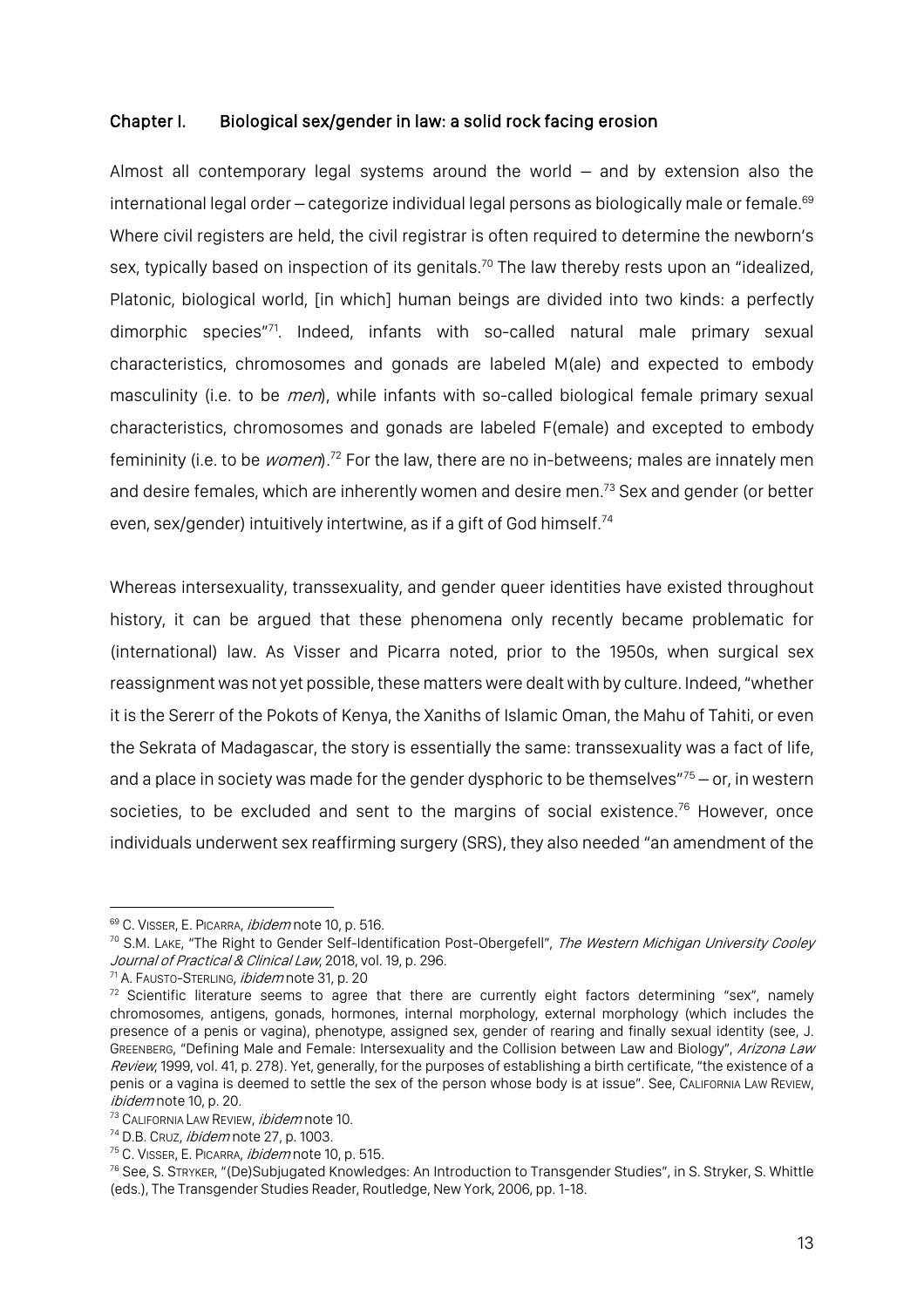legal identity established by the biological sex recorded at birth on [their] birth certificate"<sup>77</sup>, which on its turn raised other legal question such as whether post-operative transsexual individuals could remain married to their partner (as they had been before the SRS), given the at the time universal prohibition of same-sex marriages.<sup>78</sup>

In certain legal orders, solutions have been found for the legal complexities that transsexuality seemed to create. However, they remain premised on a biological conception of sex/gender, which means that gender (identity) is perceived as being based in, or acting upon a naturally given, that is fixed, and binary sex.<sup>79</sup> Indeed, forced sterilization and SRS often remain preconditions for a legal sex change, indicating that in law, gender (identity) is linked to biologically, seemingly easily determinable, and oppositional sex.<sup>80</sup> Section A of this Chapter analyzes the traces of this biological conception of sex/gender in international treaty provisions (sub-section 1) and international soft law (sub-section 2). Recently, however, several legal developments pertaining to identity documents on the national, European, and international level have challenged this biological understanding of sex/gender, i.e. its naturalness or stability and binary interpretation. These developments indicate that the law's biological conception of sex/gender, long taken as an undisputed, foundational premise, faces the beginning of erosion as outlined in Section B.

## Section A. Natural, oppositional and hierarchized sex: a cornerstone of international law

Although Picara and Visser state that "all legal systems in the world have developed from the basic premise that the legal subject is immutably either biologically male or female from

 $\overline{a}$ <sup>77</sup> C. VISSER, E. PICARRA, *ibidem* note 10, p. 516.

 $78$  For a well-known example in the US legal order, see *Littleton v. Prange*, 9 S.W.3d 223, 223 (Tex. App. 1999), in which the Texas Court of Appeals had to confront "the deeper philosophical (and now legal) question [of whether] a physician [can] change the gender of a person with a scalpel, drugs and counseling, or is a person's gender immutably fixed by our Creator at birth? The answer to that question has definite legal implications that present themselves in this case involving a person named Christie Lee Littleton". Christie Lee Littleton was a postoperative transsexual male to female, who married and lived with her husband Jonathan. When he died, she brought a claim as his surviving spouse, which led the Court to assess whether or not their marriage had been valid. In the end, the Court considered Christie to be male because of her XY chromosomes despite the fact that she had been living as a female throughout her life and had undergone sex reassignment surgery. The Court concluded that as a male, she could not have been legally married to Jonathan, another male, and therefore dismissed her claim as his surviving spouse.

<sup>&</sup>lt;sup>79</sup> D. OTTo, *ibidem* note 15, p. 302.

<sup>80</sup> In 2016, 21 out of the 41 European States that allowed legal sex change required sterilization as a precondition for legal gender recognition, while many other States require a medical diagnosis of gender dysphoria (before SRS as a requirement) prior to legal sex change. See, R. KÖHLER, J. EHRT, C. COJOCARIU, Legal Gender Recognition in Europe, TGEU (ed.), 2016, pp. 23 and 25, available at <https://tgeu.org/wpcontent/uploads/2017/02/Toolkit16LR.pdf> (last consulted February 15, 2019).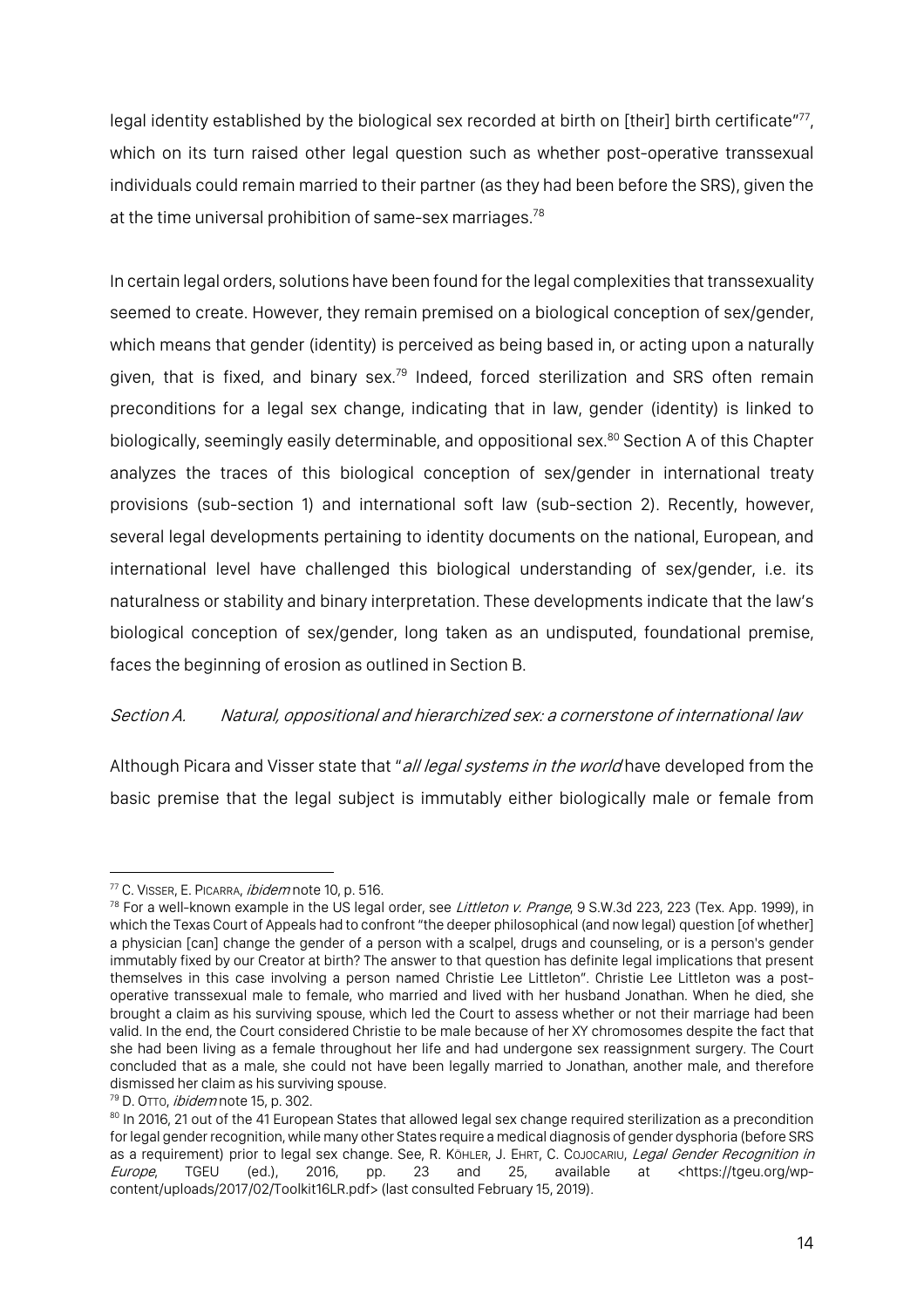birth<sup>"81</sup>, arguing that a biologically oppositional and hierarchized conception of sex/gender is to be found in (the) law is a statement so general, abstract or broad that any meaningful attempt to demonstrate it would necessitate either jurisdictionally delimitating the scope of the analysis or assessing all legal systems around the world. Undeniably, this is an impossible task. Leaving aside cultural relativist criticisms of international law, I therefore decided to specifically focus on international law since that branch of law aspires in its essence to be universal. Indeed, it is the law to be applied inter-nation-ally, that is, "[applying] equally to all parties or states<sup>"82</sup> and consequentially to most individuals throughout the world. Hence, by describing how a biological conception of sex/gender is deeply embedded in international law, I am able to (at least to a certain extent) legitimately claim that *the* law conflates sex, gender, and sexual identity and thereby attributes a (hetero-) sexual identity to individuals, which makes it complicit in sustaining the heterosexual matrix as the ideological basis for gender injustice (cf. Chapter II). Indeed, national legal systems theoretically ought to conform to international law, meaning that if a biological conception of sex/gender is found in international law, one should be able to find traces of it in domestic orders too.

International law has traditionally been very reluctant to accept that "neither sex or gender exists prior to regulatory discourses which make certain permutations of gender intelligible (normal) and dismiss others that fall outside the m/f binary, in various ways, as abnormal"83. In line with Otto, I argue that this is precisely because international law is one of the regulatory discourses that institute a biological conception of sex/gender, as will be elaborated in Chapter III. Indeed, "identity categories tend to be the instruments of regulatory regimes"<sup>84</sup> and as will be demonstrated in the following sub-sections, international law has traditionally recognized sex as an identity category to be defined dualistically (one is either a man or a woman) and asymmetrically (masculinity is superior to femininity), which is moreover grounded in nature (i.e. which is not socially constructed but can simply be found through physical examination). 85

International law's historical approach to sex/gender: legitimated by (bio)logic m/f (dualism) – nature m>f (hierarchy/asymmetry) – nature

 $\overline{a}$ <sup>81</sup> C. VISSER, E. PICARRA, *ibidem* note 10, p. 516 (emphasis added).

<sup>&</sup>lt;sup>82</sup> A. ROBERTS, et al., "Comparative International Law: Framing The Field", The American Journal of International Law, 2015, vol. 109, p. 467.

<sup>83</sup> D. OTTO, *ibidem* note 15, p. 300.

<sup>84</sup> J. BUTLER, *ibidem* note 60, p. 15.

<sup>85</sup> D. Otto provides a useful schema in D. OTTO, *ibidem* note 15, p. 302: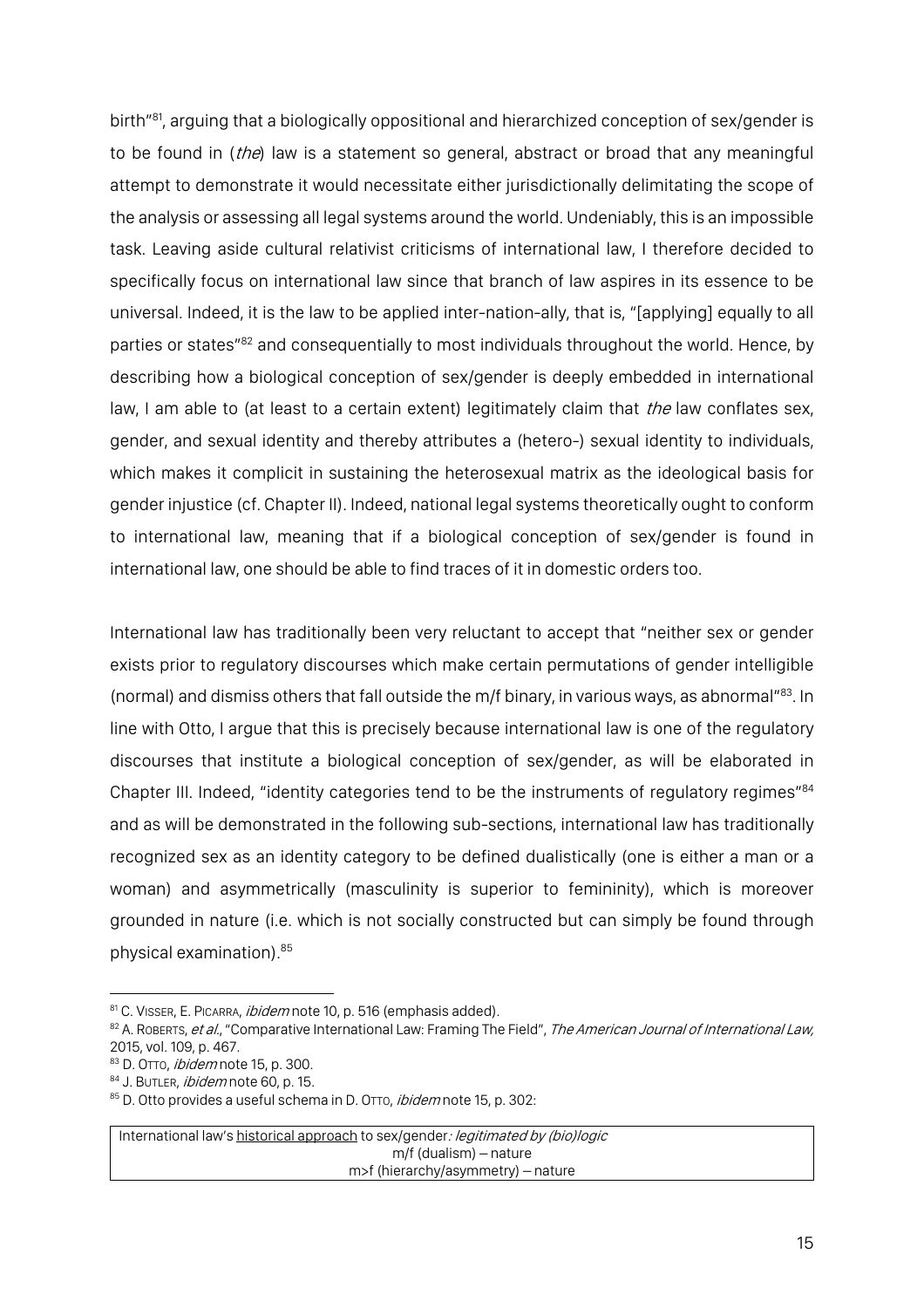Thanks to feminist lobbying, the term "gender" has been formally included in international law's vocabulary since the 1995 Fourth Conference on Women in Beijing. To a certain degree, this led the international community to recognize that the alleged hierarchy between men and women is the result of nurture rather than nature and, by consequence, that gender is socially constructed.<sup>86</sup> Although the asymmetry or hierarchy between women and men has (effectively) been challenged in part due to this recognition and because international human rights law prohibits discrimination on the basis of sex, the naturalness and dualism of sex underpinning international law have gone unchallenged and are maintained, as will be indicated in the following sub-sections.<sup>87</sup> Indeed, the idea that gender is to be found in (or constructed upon) a biologically fixed sex, which is perceived as naturally binary, guides several hard law and even soft law provisions that aim at promoting the rights of sexual minorities and gender justice.

(1) Stable and dualistic sex in treaty law

An explicit example of the law as regulatory discourse adhering to a biological conception of sex/gender is found in Article 7 §3 of the Rome Statute of the International Criminal Court, which stipulates that "the term 'gender' refers to the two sexes, male and female"88. Moreover, the drafters deemed it necessary to add in the same paragraph that "the term 'gender' does not indicate any meaning different from the above". This suggests that the Rome Statute does not only understands gender as that which is to be found in dualistically defined biological sex (i.e. that it equates gender with sex) but also that it requires, imposes, or forcefully restricts its subjects to identify themselves either as men because they are said to be male or as women because they are said to be female. O'Brien, an academic intersex advocate, concludes that "the highly prescriptive biological determinism in this Statute expressly denies the possibility of any sex other than male or female (...) with departures from [the] definition impermissible"<sup>89</sup>.

<sup>86</sup> D. OTTO, "Holding up Half the Sky, but for Whose Benefit: A Critical Analysis of the Fourth World Conference on Women", Australian Feminist Law Journal, 1996, vol. 6, p. 11. 87 D. Otto schematizes this in D. OTTO, *ibidem* note 15, p. 305:

International law's 'feminist' approach to sex/gender: social constructivism acts upon biological base maintain m/f (duality) – nature challenge m>f (hierarchy) – nurture

<sup>88</sup> Rome Statute of the International Criminal Court, adopted July 17, 1998, entered into forced July 1, 2002, Article 7, paragraph 3, UNTS, vol. 2187, p. 94.

<sup>89</sup> W. O'BRIEN, ibidem note 66, p. 5.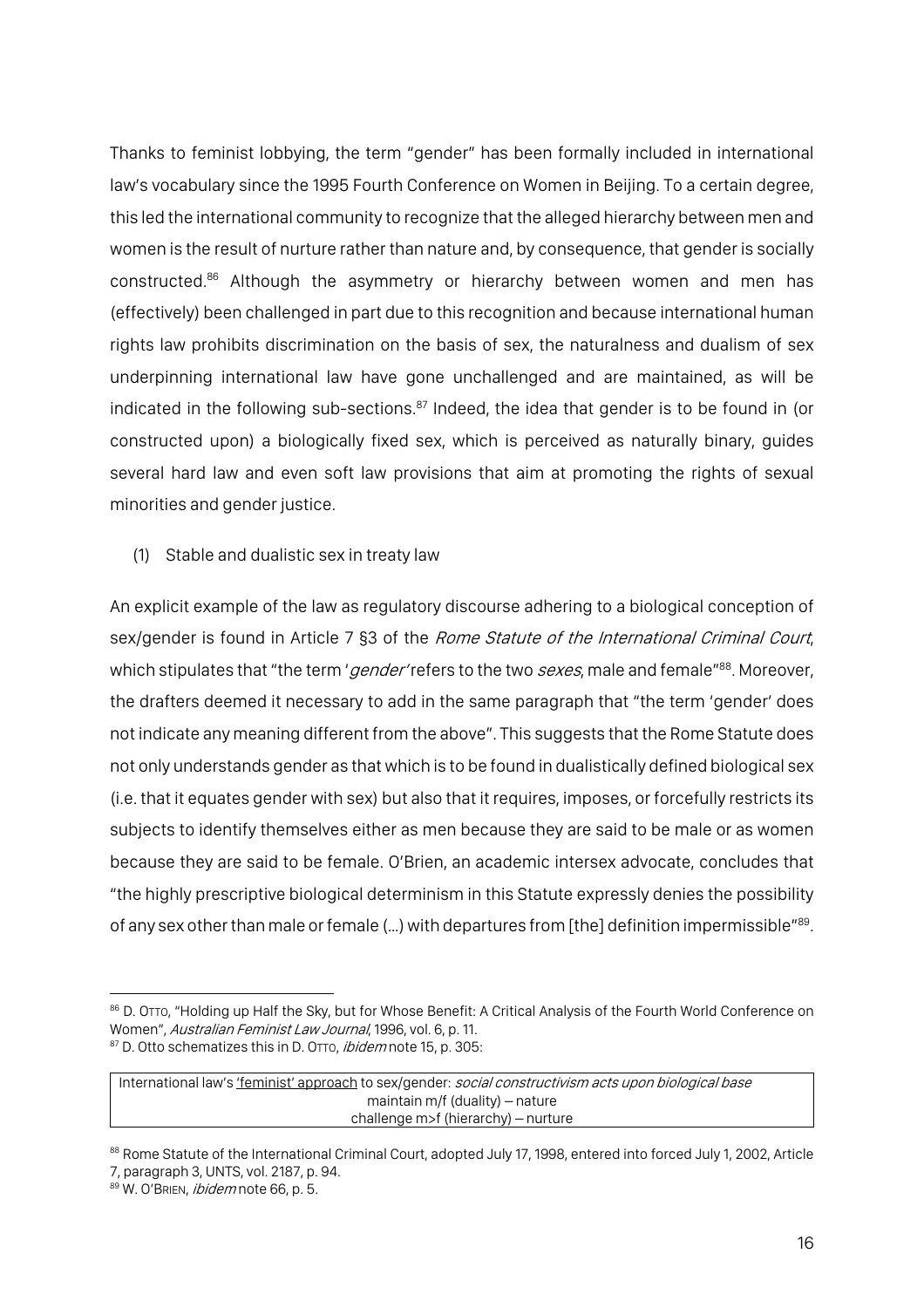The positive impact that the *Convention on the Elimination of All Forms of Discrimination* Against Women (CEDAW)<sup>90</sup> has had on the lives of many women and girls did not prevent Rosenblum from affirming that "the Convention, despite its focus on women's rights, is also the preeminent treaty on gender inequality"<sup>91</sup>. Indeed, whereas the prohibition of discrimination on the basis of 'sex' enshrined in the Universal Declaration of Human Rights<sup>92</sup> (UDHR) could potentially and retrospectively have been used to combat the unequal enjoyment of rights on the basis of any aspect of (non-conventional) sexual identity, i.e. including intersexuality, transsexuality, transgender identity, and non-heterosexuality, the Preamble to CEDAW reads into this prohibition a desire to strive for "the equality of rights of men and women" and recalls that "discrimination against women (...) is an obstacle to the participation *of women on equal terms with men*<sup>193</sup>. The Convention thereby "performs a crucial move from a universalist frame that could include different sexes to a binary one that asserts both the existence of only two sexes and the normative desirability of equality between them."94 This is unsurprising, since "CEDAW bears the marks of a feminist structuralism that imagines an institutionalised [sic] inequality on the basis of women and men's differentially produced biological 'sex"<sup>95</sup>. Indeed, one could typically read in second wave feminist legal advocacy, by which CEDAW was inspired, that "long-term domination of all bodies wielding political power nationally and internationally means that issues traditionally of concern to men become seen as general human concerns, while 'women's concerns' are relegated to a special, limited category. Because men generally are not the victims of sex discrimination, domestic violence, and sexual degradation and violence, for example, these matters can be consigned to a separate sphere and tend to be ignored."96 CEDAW was welcomed as a treaty finally addressing violence against women, strategically done through the notion of discrimination on the basis of sex. <sup>97</sup> As a consequence, however, in international law, discrimination based on sex now became conceptually linked to discrimination against women.<sup>98</sup> Yet, by linking sex (discrimination) to (discrimination against) 'women', CEDAW

<sup>90</sup> Convention on the Elimination of All Forms of Discrimination Against Women (CEDAW), adopted December 18, 1979, entered into force September 3, 1981, UNTS, vol. 1249, p. 14.

<sup>91</sup> D. ROSENBLUM, "Unsex CEDAW, or What's Wrong with Women's Rights", Columbia Journal of Gender and Law, 2011, vol. 20, n°2, p. 100.

<sup>92</sup> UDHR, adopted 10 December 1948, UNGA Res 217 A(III), Article 2.

<sup>93</sup> CEDAW, adopted December 18, 1979, entered into force September 3, 1981, Preamble, UNTS, vol. 1249, p. 15.

<sup>94</sup> D. ROSENBLUM, *ibidem* note 91, p. 125.

<sup>95</sup> T. DREYFUS, "The 'Half-Invention' of Gender Identity in International Human Rights Law: from CEDAW to the Yogyakarta Principles", Australian Feminist Law Journal, 2012, vol. 37, p. 41.

<sup>&</sup>lt;sup>96</sup> C. CHINKIN, H. CHARLESWORTH, S. WRIGHT, "Feminist approaches to international law", American Journal of International Law, 1991, vol. 85, p. 625.

<sup>97</sup> K. MCNEILLY, *ibidem* note 18, p. 271.

<sup>98</sup> T. DREYFUS, *ibidem* note 95, p. 41.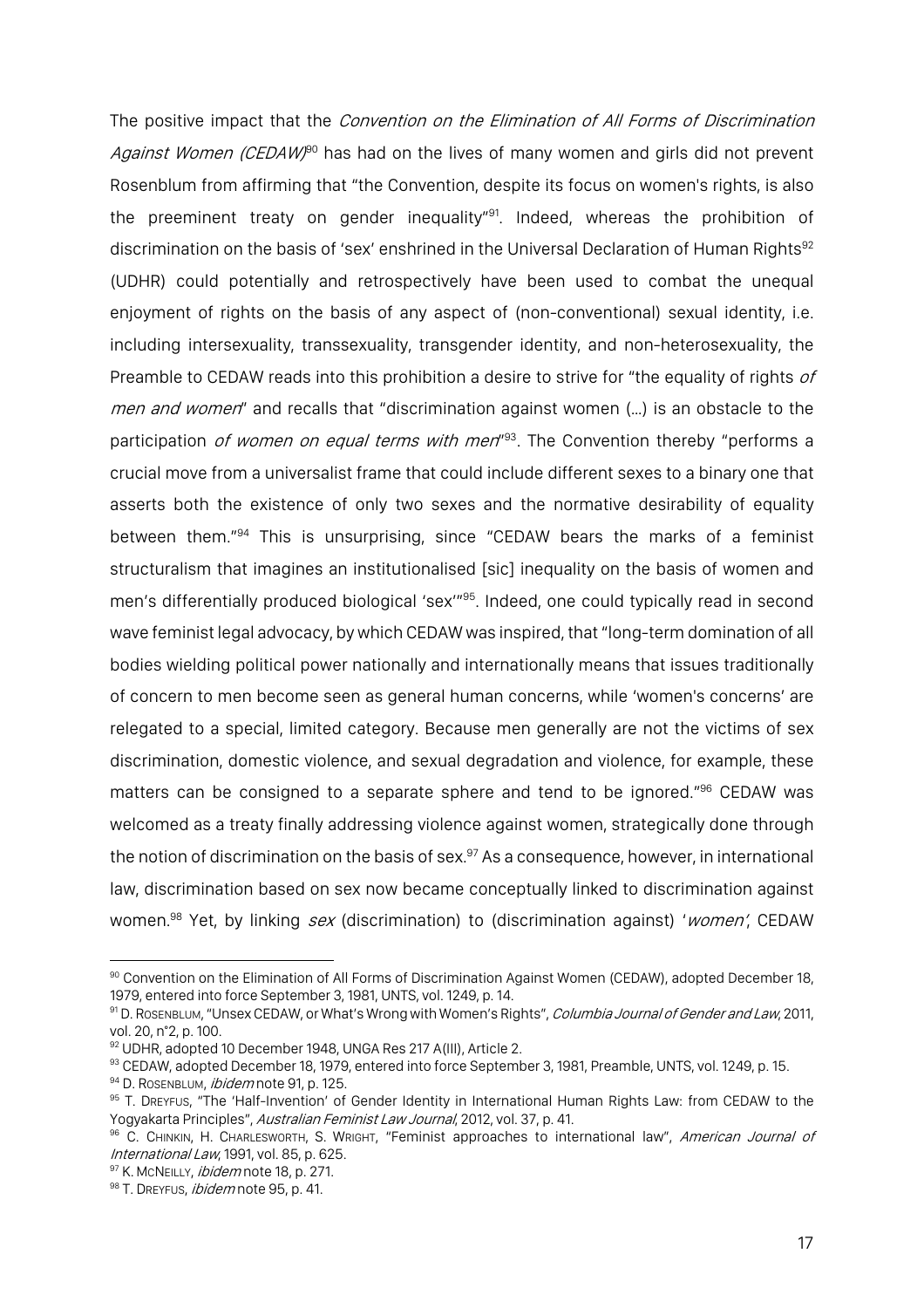confuses sex and gender and thereby not only perpetuates but also re-inscribes and reinforces a biological conception of sex/gender in international law. To state it differently, although a treaty aimed at promoting gender justice, CEDAW (re)naturalized and (re)binarized sex/gender in law, which is considered by many precisely as the source of gender injustice (cf. Chapter II). 99

A biological conception of sex/gender, i.e. the fact that gender is considered to correspond to naturally fixed and binary sex, is equally found in several conventions of the International Commission on Civil Status (ICCS), which has the task to develop conventions to harmonize rules on matters relating to civil status.<sup>100</sup> The *Convention concerning the Issue of Plurilingual* Extracts from Civil Status Records of 1976 affirms in Article 5 §4 that "to indicate gender the following symbols  $on/v$  shall be used: M = male, F = female<sup> $n_{01}$ </sup>. Here, again, we do not only find a naturalization of gender but also an exclusively binary conception of it. Whereas it is now commonly agreed that the terms 'man' and 'woman' relate to gender, while the terms 'female' and 'male' refer to sexes, the Convention seems to automatically link so-called biologically male bodies to the masculine and so-called biologically female bodies to the feminine, meaning that it confuses sex and gender and thus rests upon a biological conception of sex/gender. The use of the word "only" or "exclusivement" in the French version of the text (which has an even more compelling connotation) hints at the fact that for the Convention, sex is binary and does not allow any deviation. This idea was confirmed in the 2000 Convention on the Recognition of Decisions Recording a Sex Reassignment, which affirms in Article 2 that a Contracting Party may decide not to recognize a foreign decision recording a legal sex change in case "the physical adaptation of the person concerned has not been carried out and has not been recorded in the decision in question"<sup>102</sup>. Although certain European States, which ratified this Convention, now have legislation allowing for legal gender identity recognition without SRS, the Convention nevertheless requires SRS as a necessary condition for the international recognition of a legal sex change. Again, this indicates that for this treaty, gender (identity)

<sup>99</sup> D. OTTO, *ibidem* note 15, pp. 306-309.

<sup>&</sup>lt;sup>100</sup> GENERAL ASSEMBLY OF THE ICCS, Rules of the International Commission on Civil Status, as amended September 16, 2015, entered into force January 1, 2016, Article 1, available at <http://www.ciec1.org/SITECIEC/Page\_Statuts/xBUAALPyTgxXRVFheVZhcFhCIgA> (last consulted February 16, 2019).

<sup>&</sup>lt;sup>101</sup> Convention concerning the Issue of Plurilingual Extracts from Civil Status Records, adopted September 8, 1976, entered into force July 30, 1983, Article 5, paragraph 4, UNTS, vol. 1327, p. 17.

<sup>102</sup> Convention on the Recognition of Decisions Recording a Sex Reassignment, adopted September 12, 2000, entered into force March 1, 2011, Article 2, UNTS, I-54427, p. 6. The UNTS only provides the authentic version of the Convention, which is in French. An English version of the text is available on the ICCS' website.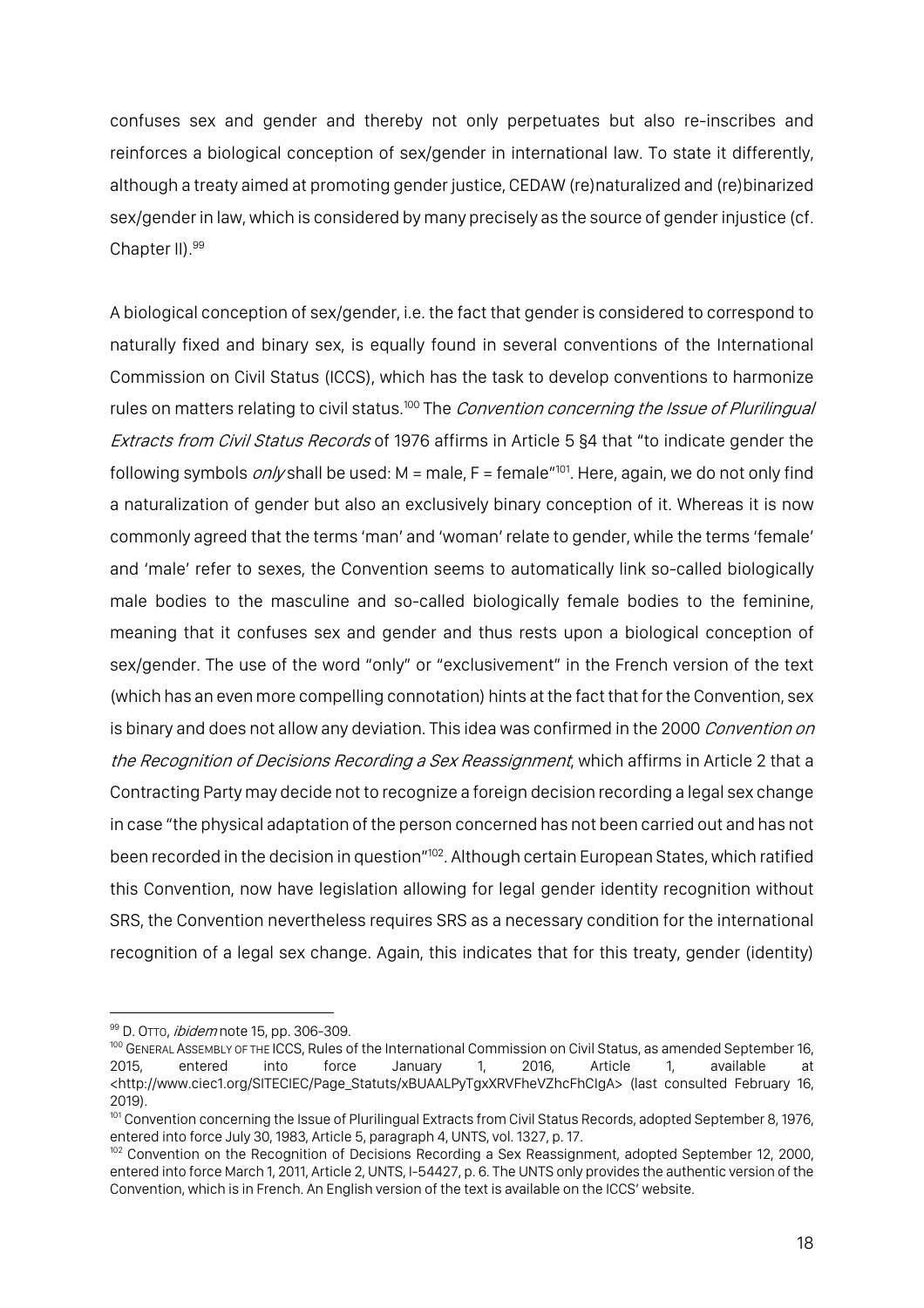equals or ought to align with sex, meaning that it is informed by a biological conception of sex/gender.

Finally, several *International Labor Organization (ILO) Conventions* aim to protect women and therefore contain gender-specific provisions. Whereas certain Conventions, such as Convention n°156, refer to 'sex' without further defining it or restricting it to a binary interpretation (nor linking it to the term 'gender'), both Conventions n°3 and n°183 walked into the trap of a biological conception of sex/gender by stating that "for the purpose of this Convention, the term *woman* signifies any *female* person"<sup>103</sup>. Here again, these provisions of international law confuse sex (female/male) and gender (woman/man), and thereby assert that gender is to be found in, or acts upon, physiology.

(2) Stable and dualistic sex international soft law

 $\overline{a}$ 

Although not exhaustive, the previous sub-section made clear that many provisions of treaty law, that is, law binding the Contracting Parties, are either inspired by, reproduce, or impose a biological conception of sex/gender. Likewise, such understanding of sex/gender can be found in several instruments of international soft law, even though some of these explicitly campaign for the emancipation of sexual minorities, that is, for gender justice.

The 2007 Yogyakarta Principles on the Application of International Human Rights Law in Relation to Sexual Orientation and Gender Identity<sup>104</sup> (Yogyakarta Principles) are the most evident instrument of soft law pertaining to the rights of sexual minorities. After several international human rights bodies started dealing with human rights abuses because of their actual or perceived sexual orientation and gender identity (SOGI), the need for a coherent and comprehensive overview ofthe application of international human rights law to SOGI concerns led the International Commission of Jurists and the International Service for Human Rights to organize a conference in Yogyakarta, Indonesia, where human rights experts made "an attempt to reflect these changes in a codified body of law"<sup>105</sup>. The experts included one former

<sup>103</sup> INTERNATIONAL LABOR ORGANIZATION (ILO), Convention concerning the Employment of Women before and after Childbirth (n°3), adopted November 29, 1919, entered into force June 13, 1921, Article 2; ILO, Convention concerning the revision of the Maternity Protection Convention (n°183), adopted June 15, 2000, entered into force February 7, 2002, Article 1.<br><sup>104</sup> Yogyakarta Principles on the Application of International Human Rights Law in Relation to Sexual Orientation

and Gender Identity (Yogyakarta Principles), adopted March 2007, available at <http://yogyakartaprinciples.org/> (last consulted March 2, 2019).

<sup>105</sup> D. BROWN, "Making Room for Sexual Orientation and Gender Identity in International Human Rights Law: An Introduction to the Yogyakarta Principles", Michigan Journal of International Law, 2010, vol. 31, p. 824.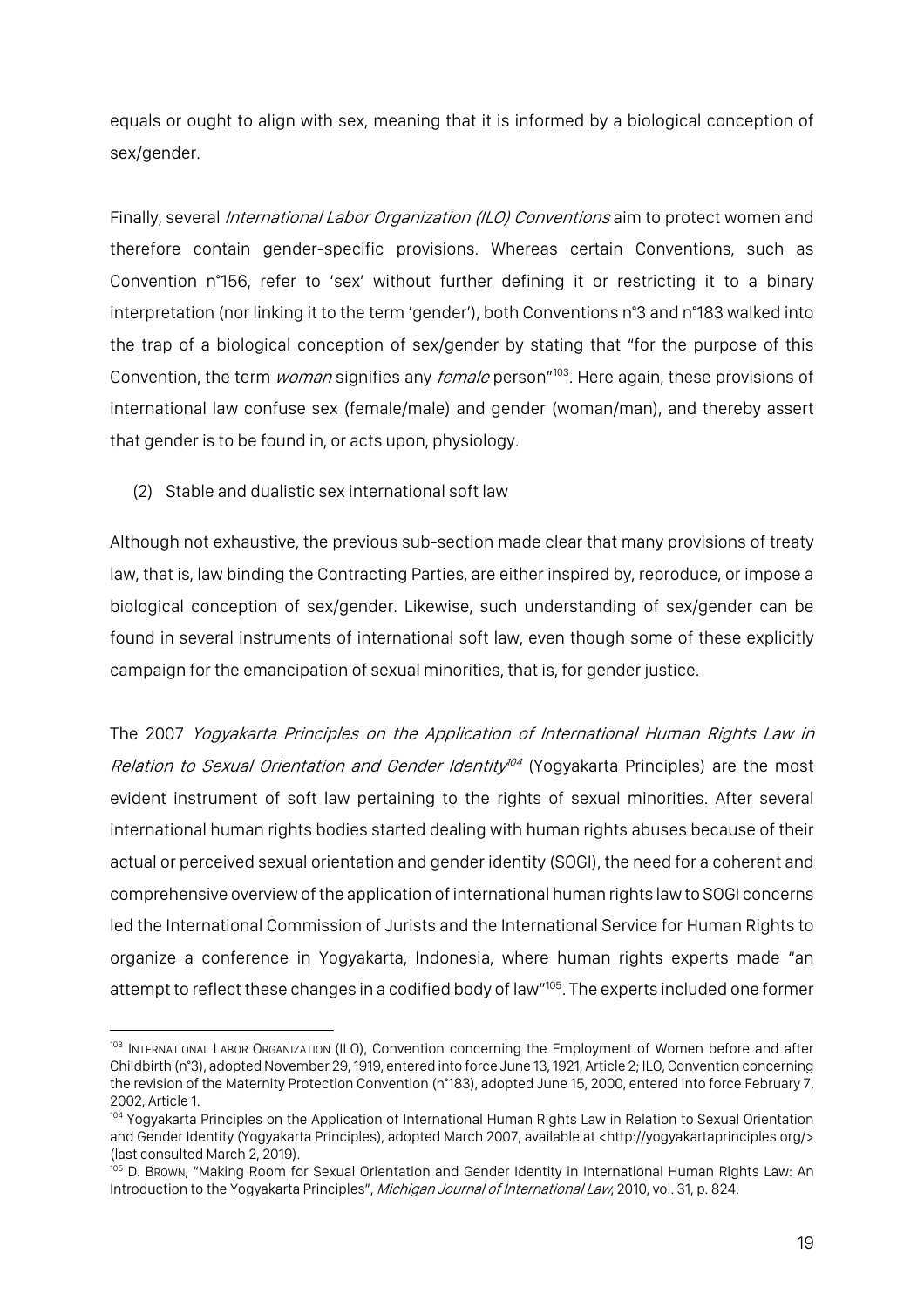UN High Commissioner for Human Rights, thirteen current or former UN Special Procedure mandate holders or treaty body members, judges of national courts, and academics.<sup>106</sup> Even though right after their adoption Brown (correctly) argued that"the Principles are not a simple restatement of settled law as they purport to be, but rather a part of this process of advancement"<sup>107</sup>, the Principles certainly exerted remarkable influence on international policy with regard to SOGI matters over the last twelve years. First, the Principles are often cited by the Human Rights Council (HRC)'s Special Procedure mandate holders in their reports<sup>108</sup> and they are increasingly used by Member States as a yardstick for evaluating their peers during the HRC's Universal Periodic Review<sup>109</sup>. Second, the European Parliament has endorsed the Principles and countries such as Argentina, Belgium, Brazil, Canada, the Netherlands, the UK, and Uruguay have welcomed them as a source of inspiration for their foreign policy.<sup>110</sup> Moreover, several domestic courts, amongst which the Indian<sup>111</sup> and Nepali<sup>112</sup> Supreme Court, the British High Court of Justice<sup>113</sup>, and a Dutch court of first instance<sup>114</sup> have also referred to the Principles in their judgements, as have the European Court of Justice (be it in a footnote pointing out the fact that the UNHCR now relies upon the Yogyakarta Principles)<sup>115</sup> and the European Court of Human Rights (be it in a dissenting opinion by Judges Sajó, Keller, and Lemmens)<sup>116</sup>. Furthermore, the principles have inspired the Council of Europe's Committee of Ministers to adopt Recommendation CM/Rec(2010)5117 on measures to combat discrimination

<sup>106</sup> M. O'FLAHERTY; J. FISHER, *ibidem* note 22, p. 233.

<sup>107</sup> D. Brown, *ibidem* note 105, p. 824.

<sup>108</sup> Including the Special Rapporteur on the rights of everyone to the enjoyment of the highest attainable standard of physical and mental health, the Special Rapporteur on torture and other cruel, inhuman or degrading treatment or punishment, and the Special Rapporteur on the promotion and protection of human rights and fundamental freedoms while countering terrorism. See, M. O'FLAHERTY, "The Yogyakarta Principles at ten", Nordic Journal of Human Rights, 2015, vol. 33, p. 289.

<sup>109</sup> M. O'FLAHERTY, *ibidem* note 108, p. 289.

<sup>110</sup> M. O'FLAHERTY, ibidem note 108, p. 287.

<sup>&</sup>lt;sup>111</sup> Supreme Court of India, National Legal Services Authority v. Union of India & Ors., AIR 2014 SC 1863, available at <https://www.sci.gov.in/jonew/judis/41411.pdf> (last consulted March 1, 2019).

<sup>112</sup> Supreme Court of Nepal, Sunil Babu Pant and Others v. Nepal Government and Others case, available in National Judicial Academy Law Journal, 2008, vol. 2, pp. 261-286 or <https://www.icj.org/wpcontent/uploads/2012/07/Sunil-Babu-Pant-and-Others-v.-Nepal-Government-and-Others-Supreme-Court-of-Nepal.pdf> (last consulted March 1, 2019).

<sup>&</sup>lt;sup>113</sup> High Court of Justice, R (on the application of Christie Elan-Cane) v. Secretary of State for the Home Department, [2018] EWHC 1530 (Admin), available at <https://www.judiciary.uk/wp-content/uploads/2018/06/r-otao-christieelan-cane-and-sshd-approved-judgment.pdf> (last consulted March 2, 2019).

Rechtbank Limburg, May 25, 2018, ECLI:NL:RBLIM:2018:4931, available at <https://uitspraken.rechtspraak.nl/inziendocument?id=ECLI:NL:RBLIM:2018:4931> (last consulted February 27, 2019).

<sup>&</sup>lt;sup>115</sup> European Court of Justice (ECJ), C-199/12, *X, Y and Z v Minister voor Immigratie, Integratie en Asiel*, July 11, 2013.<br><sup>116</sup> European Court of Human Rights (ECtHR), *Hämäläinen v. Finland*, Application n° 37359/09,

<sup>117</sup> COMMITTEE OF MINISTERS, Council of Europe Recommendation CM/Rec(2010) 5 of the Committee of Ministers to member states on measures to combat discrimination on grounds of sexual orientation or gender identity, available at <https://search.coe.int/cm/Pages/result\_details.aspx?ObjectID=09000016805cf40a> (last consulted February 19, 2019).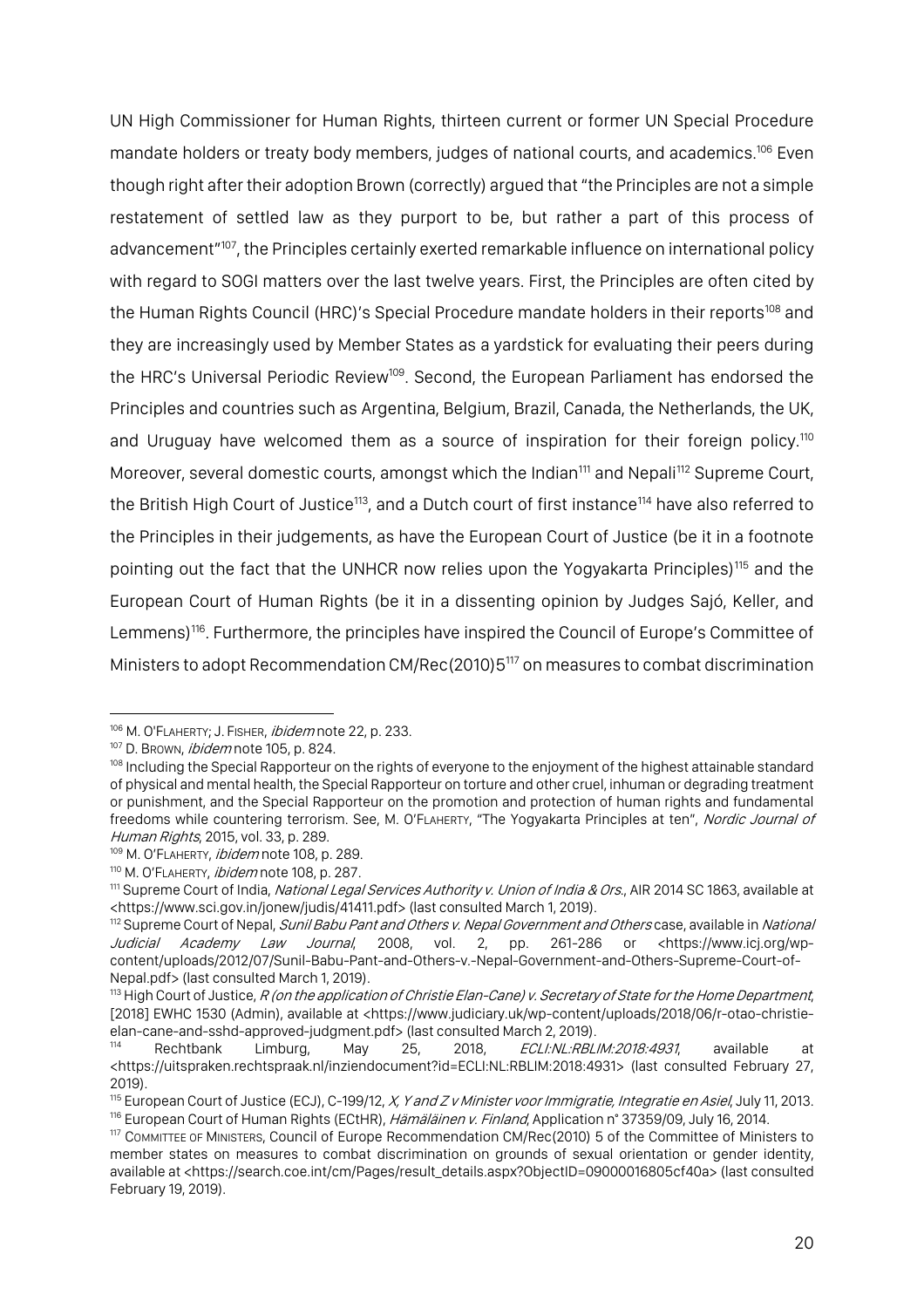on grounds of sexual orientation or gender identity, <sup>118</sup> and have also been endorsed by the Council of Europe's Commissioner for Human Rights<sup>119</sup>.

Although more could be said about the (relative) success of the Yogyakarta Principles, for the purpose of this dissertation it is more important to point out that the Preamble to the Yogyakarta Principles defines the terms sexual orientation and gender identity in order to establish their personal scope of application.<sup>120</sup> Gender identity is said to be "each person's deeply felt internal and individual experience of gender, which may or may not correspond with the sex assigned at birth, including the personal sense of the body (which may involve, if freely chosen, modification of bodily appearance or function by medical, surgical or other means) and other expressions of gender, including dress, speech and mannerisms"<sup>121</sup>. Although the Yogyakarta Principles disjoin sex at birth assigned and gender identity, and emphasize that everyone has a gender identity (so to prevent the conceptual linkage of *gender* identity with transgender people in the same way as the international legal lexicon equated gendered violence with violence against women as if gender was experienced by women only), it has been noted that the Yogyakarta Principles in fact "still hold onto a physiological base<sup>"122</sup> for gender and thereby risk to perpetuate a biological conception of sex/gender. Indeed, gender (identity) is portrayed as something deeply felt, internal, and individual, an "inherent characteristic – both innate and unitary. This approach excludes those who experience their gender as shifting or multiple, as well as those who identify as some combination or blurring of male and female"123. By focusing on trans rights, the Yogyakarta Principles thus (unconsciously) re-establish gender binarity and by stressing its deeply felt internal nature, they fail to account for the socially constructed nature of gender, i.e. they do not "acknowledge the influence of social context on the way that gender is understood and expressed"<sup>124</sup>. As a consequence, the Principles "[serve] to reinstate (bio)logic which, in turn, re-naturalises [sic] the gender binary"125. To state it differently, a certain biological conception of sex/gender premised on the naturalness and binarity of sex/gender can be found even in

<sup>118</sup> M. O'FLAHERTY, ibidem note 108, p. 291.

<sup>119</sup> COMMISSIONER FOR HUMAN RIGHTS, ISSUE Paper, Human Rights and Gender Identity, 2009, p. 6, available at <https://rm.coe.int/16806da753> (last consulted February 19, 2019).

<sup>&</sup>lt;sup>120</sup> M. O'FLAHERTY, *ibidem* note 108, p. 284.

<sup>&</sup>lt;sup>121</sup> Yogyakarta Principles, *ibidem* note 104, Preamble (emphasis added).

 $122$  D. OTTO, *ibidem* note 15, p. 312.

<sup>123</sup> D. OTTO, *ibidem* note 15, p. 313.

 $124$  D. OTTo, *ibidem* note 15, p. 313.

<sup>125</sup> D. OTTO, *ibidem* note 15, p. 313.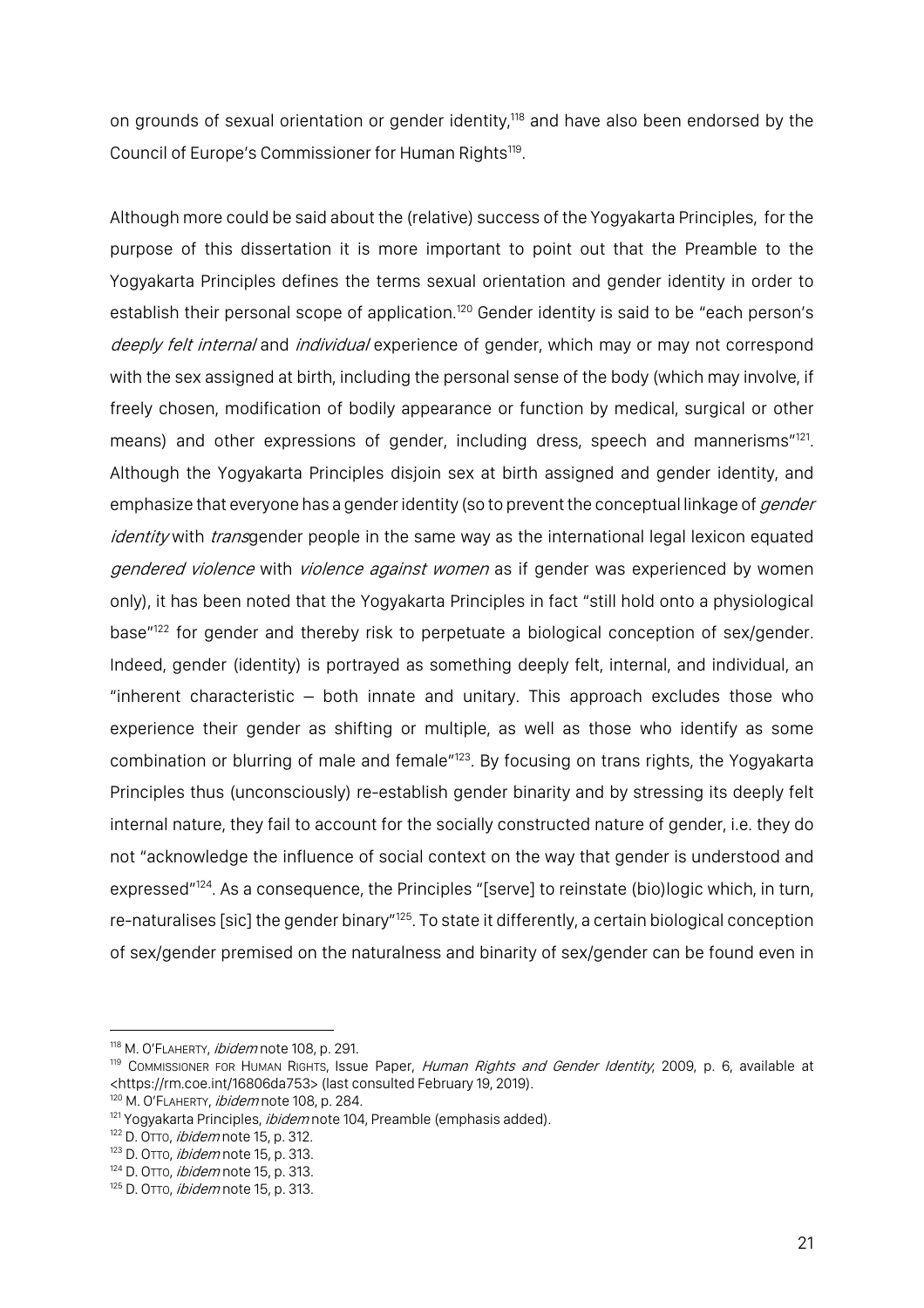international soft law purposefully aiming to weaken the rigidity of the cultural and legal heterosexual command.

Finally, the International Civil Aviation Organization's (ICAO) – a specialized UN agency responsible for international civil aviation standards and recommended practices – Document 9303 on Machine Readable Travel Documents<sup>126</sup> has often been referred to as the main obstacle of international soft law with regard to genderless identity documents. Although ICAO guidelines are not binding, States adhere to these recommendations since they significantly facilitate air travel. The Machine Readable Travel Documents guidelines consider 'sex' as a mandatory field to be displayed on internationally valid passports. This means that if a passport does not mention the category 'sex' or a specific indicator where the sex of the passport-holder is to be displayed, the document cannot be read by machines (which decreases security and increases queuing time during identity verification procedures). In 2012, New Zealand conducted research as to the associated benefits and costs of changing the policy of mandatorily displaying sex on Machine Readable Official Travel Documents (MROTDs). It concluded that the expenses related to the adaptation of software, as well as the complications to border operations outweighed the claims of transgender passengers for genderless identity documents.<sup>127</sup> Therefore, unless ICAO updates its guidelines in line with the considerations set out in Chapter III, genderless passports seem unlikely to become reality in the near future.

Nevertheless, *Document 9303* does allow States to use the sex/gender marker X instead of F or M. Although the use of X may hint at a non-binary conception of sex/gender, the guidelines provide that X is used in instances "where a person does not wish his/her sex to be identified or where an issuing State or organization does not want to show this data"<sup>128</sup>. While the guidelines do not explicitly confuse sex and gender (as they never refer to woman or man, but only to male and female), they do adhere to a binary conception of sex. Indeed, according to the guidelines, X does not refer to a third category of sex but means that the otherwise

<sup>126</sup> INTERNATIONAL CIVIL AVIATION ORGANIZATION (ICAO), Machine Readable Travel Documents: Part 6 Specifications for TD2 Size, Doc 9303, 7th Edition, 2015, available at <https://www.icao.int/publications/Documents/9303\_p6\_cons\_en.pdf> (last consulted February 16, 2019). <sup>127</sup> TECHNICAL ADVISORY GROUP ON MACHINE READABLE TRAVEL DOCUMENTS (ICAO), Information paper, TAG/MRTD/21-IP/4, 2012, available at <https://www.icao.int/Meetings/TAG-MRTD/Documents/Tag-Mrtd-21/Tag-Mrtd21\_IP04.pdf> (last consulted February 16, 2019), p. 2.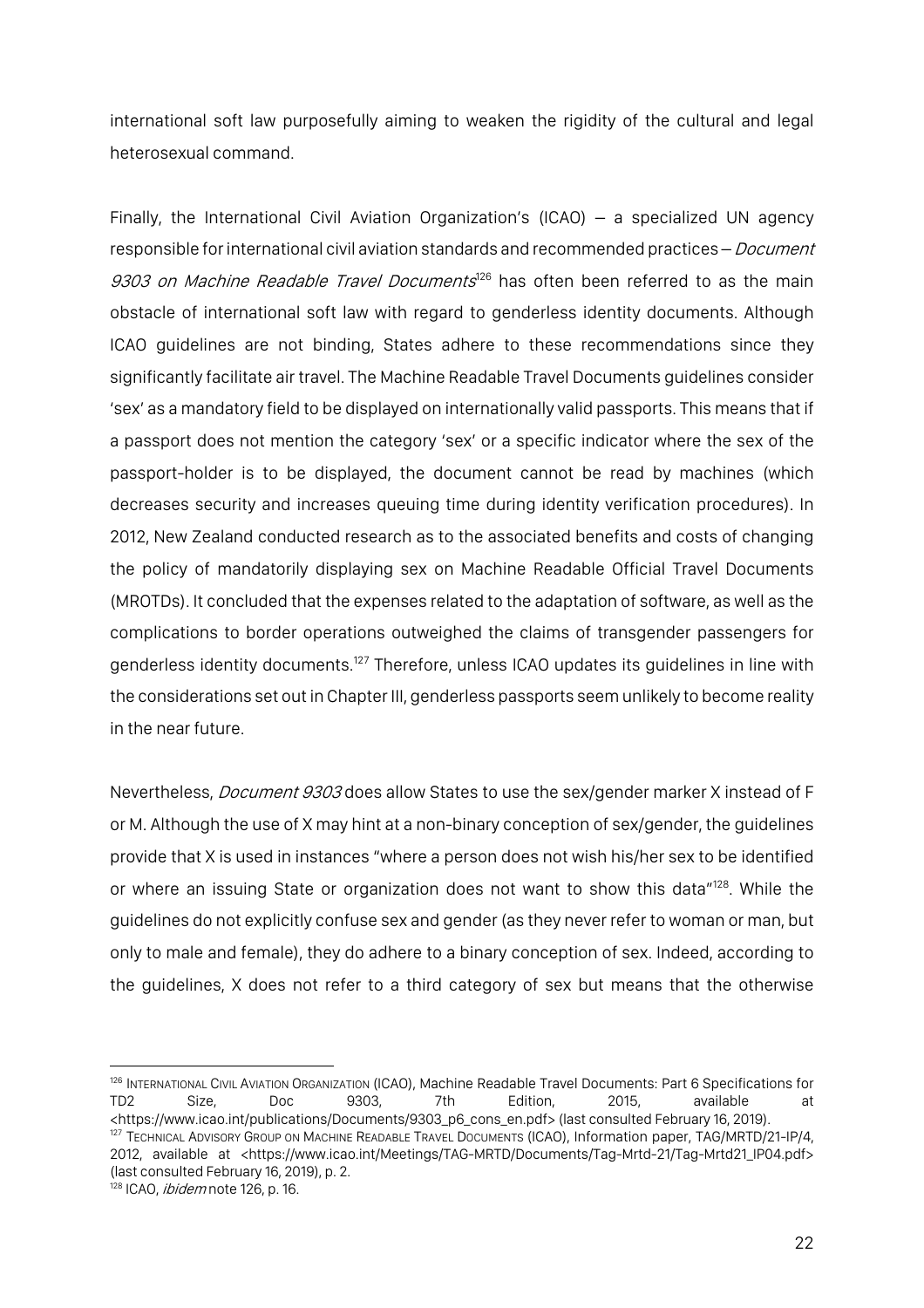naturally binary sex category is 'unspecified'. Thus, here too (although to a lesser extent) a biologically binary understanding of sex/gender is enshrined in international soft law.

Section B. Recent legal claims for genderless identity documents or third gender recognition: crumbling the system

As indicated in the previous section, for a long time, "the law largely [assumed], or explicitly [required], that sexes (bodies) be registered as either male, or female. Bodies that might be better described in terms of 'and', 'both' or 'neither' are unintelligible"<sup>129</sup>. Moreover, when it came to combat gendered inequality through law, the fight was framed as one between males and females and the overall aim was to dismantle the privilege attached to masculinity, 'naturally' embodied by male bodies. Yet, "the question that weighs increasingly heavily is whether dualism and asymmetry provide the best way to pursue the emancipatory possibilities for everyone, including ciswomen, that are opened up by the recognition that gender is primarily (if not entirely) a social category"<sup>130</sup>. Advocates for gender equality around the world understood that the reiteration of a biological conception of sex/gender in law overlooks "the dynamic and interwoven performative relationships between sexed bodies and identities"<sup>131</sup>, as well as the "exclusionary and disciplinary effect of understanding sex/gender as always tied to a biological base, which prevents a full understanding of the way that sex/gender operates as a technology of power"<sup>132</sup>, as will be discussed in Chapter II. Based on these insights, these advocates have challenged the biological conception of sex/gender in law by claiming either genderless identity documents or the recognition of a third gender category at the national level (sub-section 1), both in courts and through legislation, at the regional level (sub-section 2), and at the international level (sub-section 3). Although not fully disintegrating a biological conception of sex/gender, these legal developments concerning identity documents pave the way for incorporating a performative conception of sex/gender in law, which will be outlined in the next Chapter and better serves gender justice in the interest of all. These developments indicate that biological sex/gender as a cornerstone of international law faces erosion.

<sup>&</sup>lt;sup>129</sup> W. O'BRIEN, *ibidem* note 66, p. 5.

<sup>130</sup> D. OTTO, *ibidem* note 15, p. 306.

<sup>131</sup> D. OTTO, *ibidem* note 15, p. 307.

<sup>132</sup> D. OTTO, *ibidem* note 15, p. 307.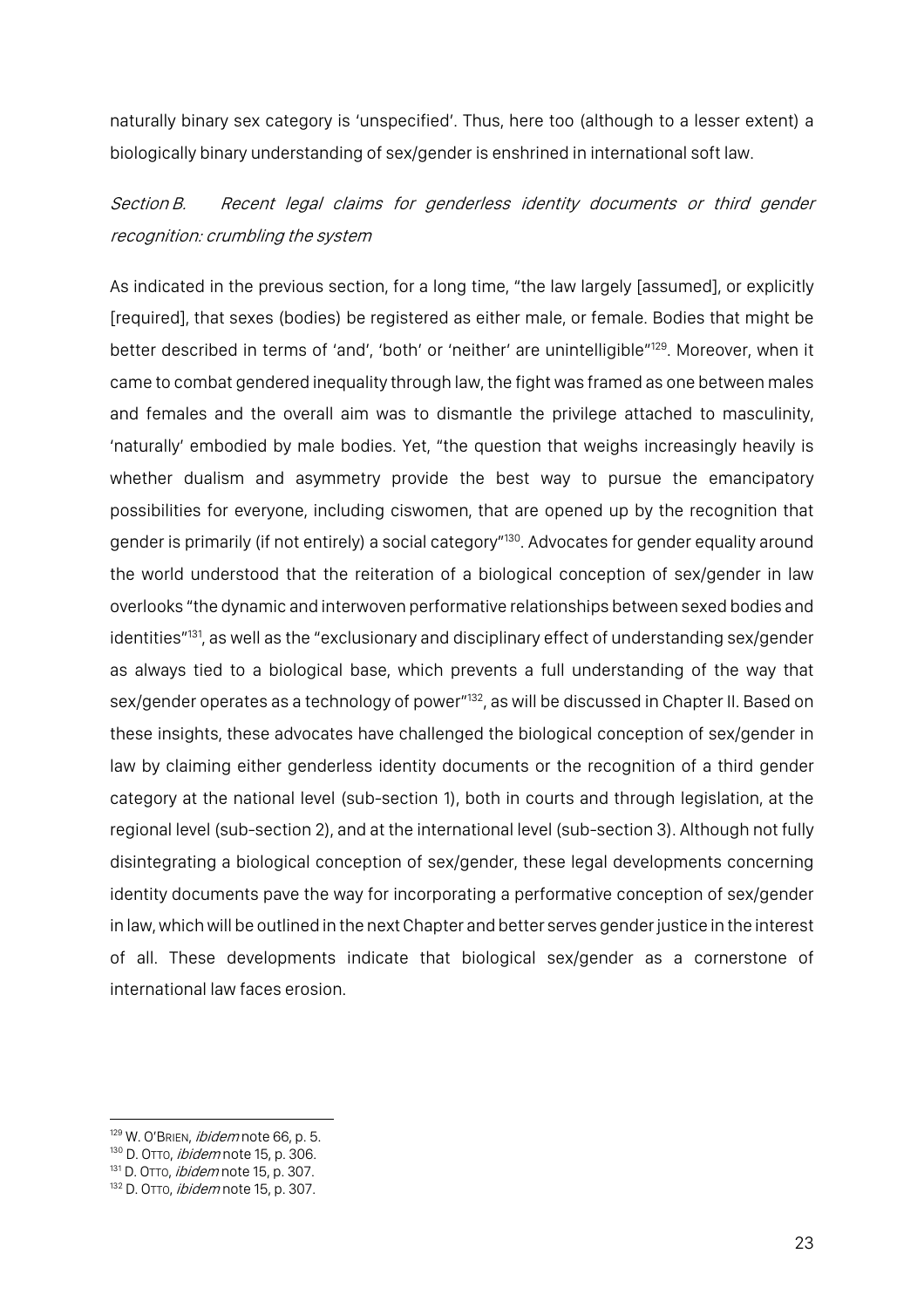#### (1) Legal developments at the national level

Several jurisdictions have recently introduced genderless identity documents. Alternatively, they have allowed individuals to opt for a third sex/gender category, which generally takes the form of 'X'. In some these jurisdictions, the gender marker 'X' hints at the fact that the individual is of a genuine 'other' or third gender<sup>133</sup>; in others it means that the sex/gender entry is 'indeterminate' or 'unspecified'<sup>134</sup>; and in still other jurisdictions, it implies that the individual's sex/gender is 'inter' M and  $F^{135}$ .

Where introduced, such change in policy has been the direct consequence of transsexual, transgender, and intersex individuals challenging the practice of mandatory and binary sex/gender registration before Court, or the result of the State's willingness to meet the pleas of civil society organizations and gender equality advocates. Given that such reforms either depart from the idea that the government should not 'gender police', nor 'sex' bodies, or should at least recognize that sex/gender is not binary, they besmirch the biological conception of sex/gender upon which the international legal system and many provisions within domestic legal orders still rest, as demonstrated in the previous section. Genderless identity documents or identity documents allowing for a third sex/gender category are currently issued in Australia<sup>136</sup>, Austria<sup>137</sup>, Canada<sup>138</sup>, Denmark<sup>139</sup>, Germany<sup>140</sup>, India<sup>141</sup>, Malta<sup>142</sup>,

<sup>133</sup> M. KUMAR SAHU, "Case Comment on National Legal Services Authority v. Union of India & Others (AIR 2014 SC 1863): A Ray of Hope for the LGBT Community", BRICS Law Journal, 2016, vol. 3, p. 174.

<sup>134</sup> A. ARDILL, "Gender: Developments in Australian Law", 2017, The Journal Jurisprudence, vol. 31, pp. 38-39.

<sup>&</sup>lt;sup>135</sup> VERFASSUNGSGERICHTSHOF ÖSTERREICH, VfGH Press Release G 77/2018, 2018, available at <https://www.vfgh.gv.at/downloads/Press\_release\_G\_77-2018\_Intersex\_persons\_EN.pdf> (last consulted March 2, 2019).

<sup>&</sup>lt;sup>136</sup> See, Annex.

<sup>137</sup> Vfgh, G 77/2018-9, June 15, 2018, available at <https://www.vfgh.gv.at/downloads/VfGH\_Entscheidung\_G\_77- 2018\_unbestimmtes\_Geschlecht\_anonym.pdf> (last consulted March 2, 2019).

<sup>138</sup> See, Annex.

<sup>139</sup> See, footnote 45.

<sup>140</sup> BVerfG, Order of the First Senate of 10 October 2017 - 1 BvR 2019/16, available at <https://www.bundesverfassungsgericht.de/SharedDocs/Entscheidungen/EN/2017/10/rs20171010\_1bvr201916e n.html;jsessionid=BA94BDE52CF0A0925FA689ADF67A17FF.2\_cid361> (last consulted March 2, 2019). <sup>141</sup> See, Annex.

<sup>142</sup> See, Annex.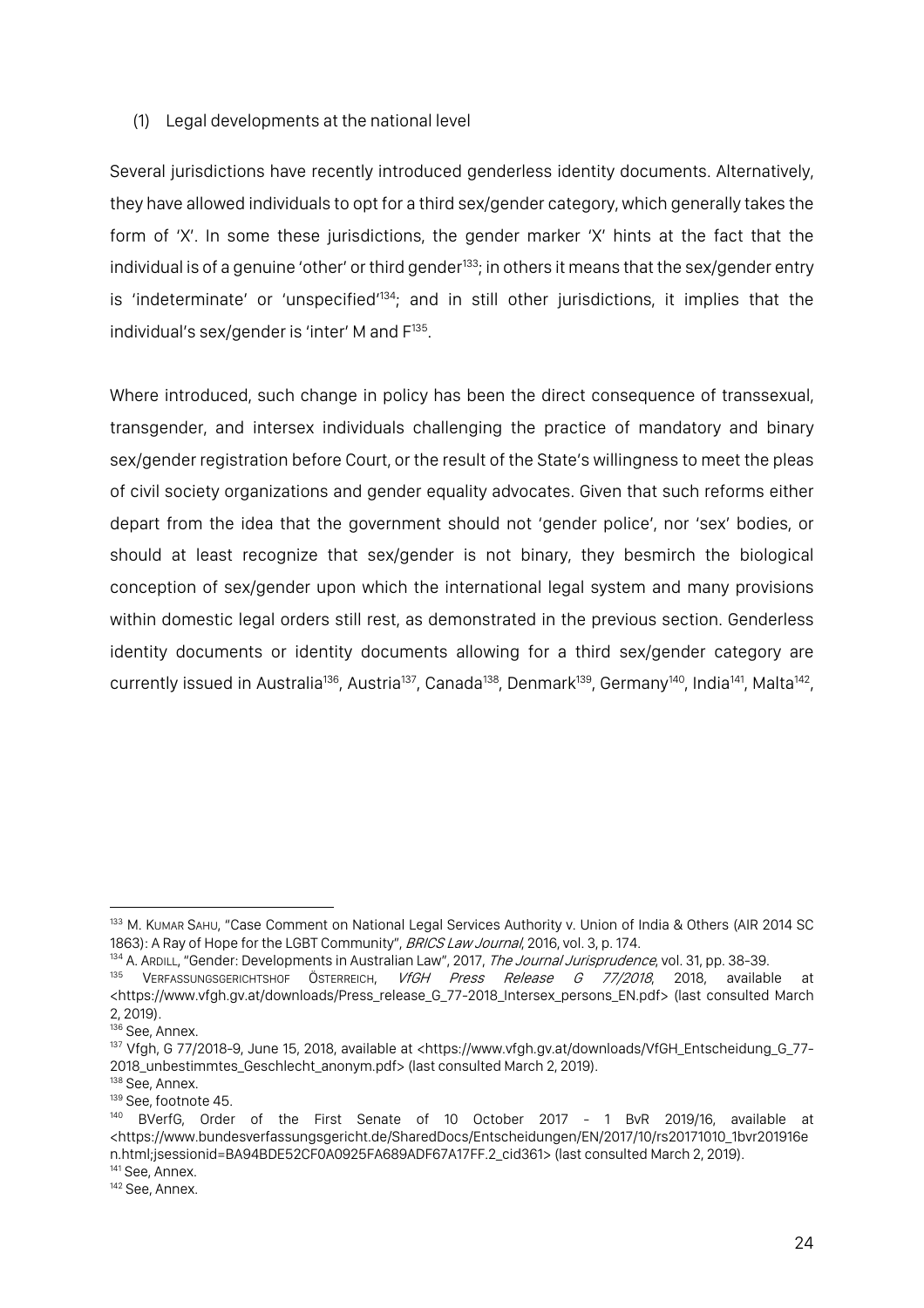Nepal<sup>143</sup>, the Netherlands<sup>144</sup>, New Zealand<sup>145</sup>, Pakistan<sup>146</sup>, and the US<sup>147</sup>. Although mandatory binary sex/gender registration has also been challenged in the UK and France, both claims were rejected since national courts did not find this type of registration to be in breach of the European Convention on Human Rights (ECHR).<sup>148</sup> In the following sub-sections, the relevant case law in Germany, Austria, UK, and France will be analyzed because they are very recent developments and offer conflicting views with respect to the (non) violation of the ECHR. Unfortunately, space constraints prevent me from providing a detailed account of the legal developments in the other mentioned countries, even though a short overview is provided in the Annex to this dissertation.

(i) Germany

In 2009, the Committee on the Elimination of Discrimination against Women requested Germany to engage with civil society organizations in order to better accommodate the human rights claims of trans- and intersex people. <sup>149</sup> As a result, the German Ethics Council prepared a report in which it suggested that "as a basis for future decisions on legislation, the purposes of compulsory registration as provided by current law should be evaluated. A review should be undertaken to determine whether the recording of a person's sex in the civil register is in fact still necessary<sup>"150</sup>. As long as registration remains mandatory, however, the Council stated that legal measures should be taken to allow people to identify as 'other' and for intersex individuals "not to be registered until they have decided for themselves"<sup>151</sup>. As a result, Article 1 §6 b) of the Act to Amend Civil Status Law of May 7, 2013, provided that newborns should be

<sup>&</sup>lt;sup>143</sup> See, Annex.<br><sup>143</sup> In the Netherlands, Leonne Zeegers became the first Dutch citizen to obtain a passport with X as sex/gender marker on May 28, 2018, after a judge found that Article 8 of the ECHR imposes a positive obligation upon the State to recognize the applicant's non-binary gender identity. As a consequence, Dutch passports can now be issued with a third category sex/gender marker, upon court order. See, Rechtbank Limburg, May 25, 2018, ECLI:NL:RBLIM:2018:4931, and a state at a state at a state at a state at a state at a state at a state at a state at a state at a state at a state at a state at a state at a state at a state at a state at a state at a stat

<sup>&</sup>lt;https://uitspraken.rechtspraak.nl/inziendocument?id=ECLI:NL:RBLIM:2018:4931> (last consulted February 27, 2019).

<sup>&</sup>lt;sup>145</sup> See, Annex.<br><sup>146</sup> See, Annex.

<sup>&</sup>lt;sup>147</sup> See, Annex.

<sup>&</sup>lt;sup>148</sup> High Court of Justice, R (on the application of Christie Elan-Cane) v. Secretary of State for the Home Department, [2018] EWHC 1530 (Admin), available at <https://www.judiciary.uk/wp-content/uploads/2018/06/r-otao-christieelan-cane-and-sshd-approved-judgment.pdf> (last consulted March 2, 2019); Cour de Cassation, Première Chambre Civile, Arrêt n° 531 (16-17.189), May 4, 2017, available at <https://www.courdecassation.fr/jurisprudence\_2/premiere\_chambre\_civile\_568/531\_4\_36665.html> (last consulted March 2, 2019).<br><sup>149</sup> COMMITTEE ON THE ELIMINATION OF DISCRIMINATION AGAINST WOMEN, Concluding Observations, February 12, 2009,

CEDAW/C/DEU/CO/6, §62.

<sup>150</sup> BVerfG, *ibidem* note 136, p. 6, §5.

<sup>151</sup> BVerfG, *ibidem* note 136, p. 6, §5.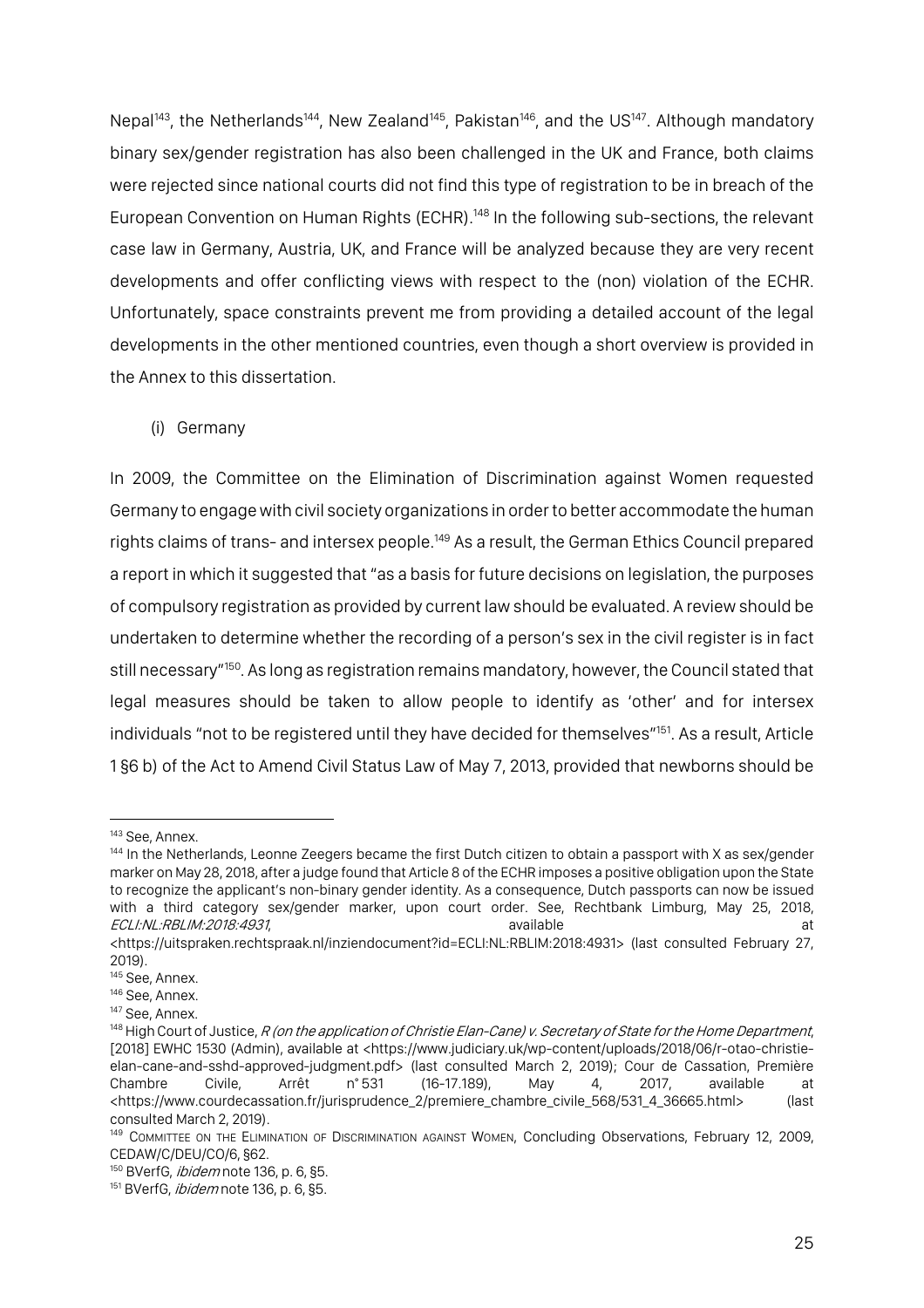registered as male or female but that the entry indicating sex/gender may be left open when an infant's sex/gender cannot be determined.

In 1 BvR 2019/16, the German Constitutional Court found in favor of an intersex plaintiff who argued that the amended Civil Status Act violated their constitutional right to personality and equal treatment.<sup>152</sup> The Act was declared unconstitutional "insofar as it imposes an obligation on persons to state their gender and does not allow for a positive gender entry other than 'female' or 'male' for persons whose gender development deviates from female or male gender development and who permanently identify as neither male nor female"<sup>153</sup>. The Court premised its reasoning on the idea that "the assignment of gender is of paramount importance for individual identity"154 and that the right to personality does not only protect the manifestation of masculine gender identity and feminine gender identity but also gender identities that fall outside the gender binarity. <sup>155</sup> Because the law under review does not allow for a positive entry other than M, F, or leaving the sex/gender entry open or blank (which according to the Court incorrectly suggests that the applicant has not yet found his/her/their gender or that he/she/they identifies as genderless), "the complainant must tolerate an entry that does not correspond to their constitutionally protected gender identity"<sup>156</sup>. Since legal gender recognition has an expressive and identity-building character, the State's failure to positively recognize the applicant's self-determined sex/gender while at the same time requiring sex/gender registration results in the violation of the constitutional right to personality. The Court notes incidentally that "the entry under civil status law in itself only takes on specific significance for gender identity because civil status law requires that a gender must be stated in the first place. If it did not require a gender entry, it would not specifically threaten the development and protection of personality"<sup>157</sup>.

Having found a breach of the Constitution, the Court further explains that the restriction is unlawful, illegitimate, and unproportionate. It is unlawful because "the Basic Law does not require that civil status be exclusively binary in terms of gender. It neither requires that gender be governed as part of civil status nor is it opposed to the civil status recognition of a third

<sup>&</sup>lt;sup>152</sup> BVerfG, *ibidem* note 136.

<sup>&</sup>lt;sup>153</sup> BVerfG, *ibidem* note 136, p. 3, §1.

<sup>154</sup> BVerfG, *ibidem* note 136, p. 9, §39.

<sup>155</sup> BVerfG, *ibidem* note 136, p. 9, §40.

<sup>156</sup> BVerfG, *ibidem* note 136, p. 10, §42.

<sup>157</sup> BVerfG, *ibidem* note 136, p. 10, §46.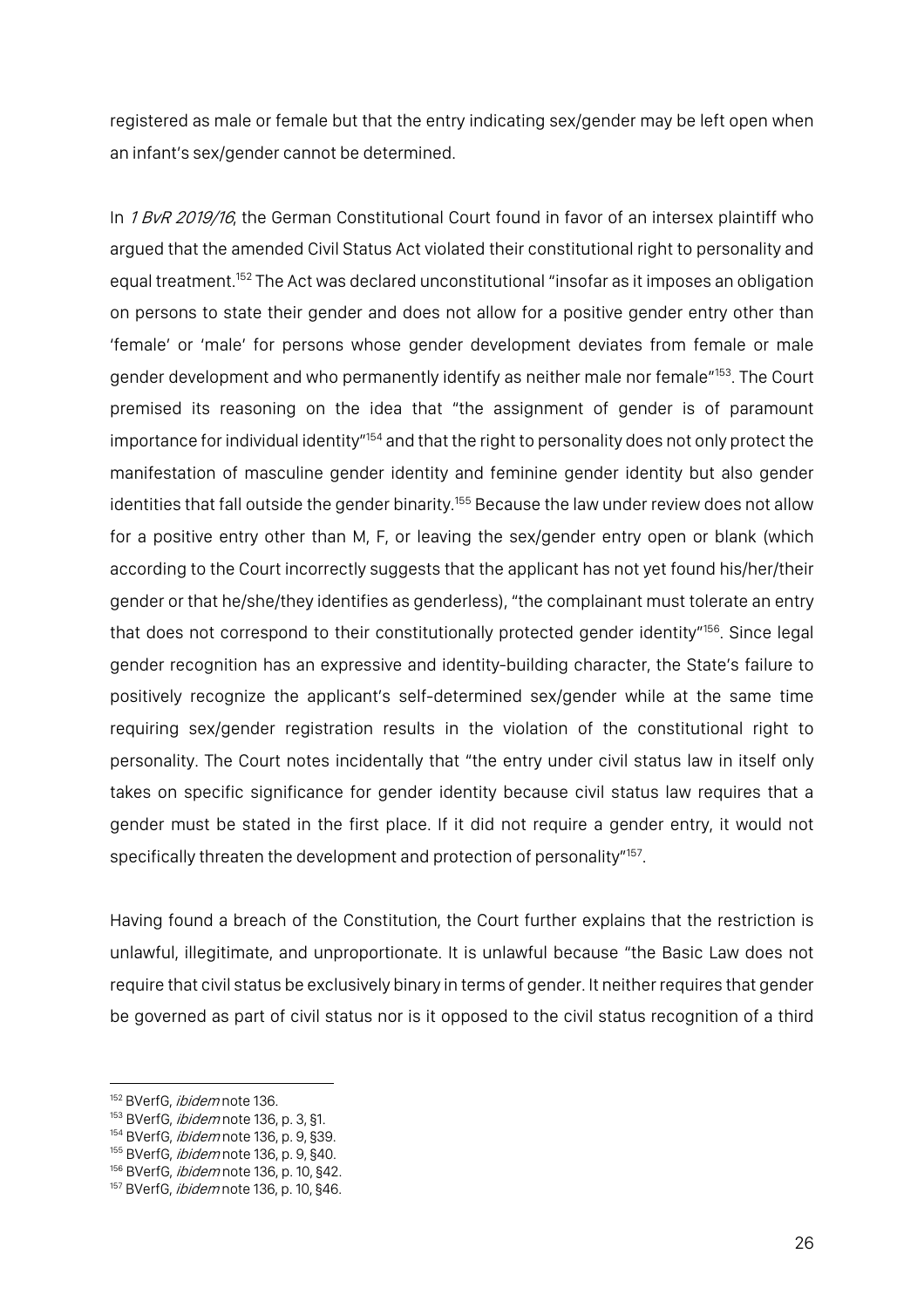gender identity beyond male and female"158. Indeed, it was argued that the only purpose of anti-discrimination provisions that explicitly mention "men and women" is to eliminate gender-based discrimination, and not to restrict gender recognition to a binary scheme nor to impose sex/gender registration.<sup>159</sup> Subsequently, the Court discards the arguments set forth by the Government, referring to the preservation of the rights of others and the financial costs associated with the change of policy. In that regard, the Court emphasized that the interest of cis-gender women and men to identify as such is not affected by the introduction of a third category since no one is forced to opt for the 'X'. Furthermore, if the aim is to press costs, it was pointed out that the legislator would better consider abolishing sex/gender registration altogether.<sup>160</sup>

Moreover, the Court also found an unlawful violation of the constitutional right not to be discriminated against based on gender since the Civil Status Act "treats persons who are neither male nor female unequally and disadvantages them on the basis of their gender insofar as these persons cannot be registered in accordance with their gender, unlike men and women"161.

One can infer from the Court's decision that the German legal order now formally recognizes as legitimate those gender identities other than masculine and feminine. These identities are to be protected on an equal footing with the conventional gender identities based on the constitutional right to personality. Moreover, because the German language does not differentiate between sex and gender, the introduction of an 'X' under the Geschlecht entry indicates that both non-binary gender identities as well as a third actual sex have been legally recognized. This idea is reinforced by the fact that the plaintiff identified as intersexual. As a consequence,this ruling shakes up a biological conception of sex/gender (according to which gender [identity] is to be found in natural or stable and binary sex) since the Court clearly denied the binarity of sex/gender. By recognizing the expressive nature of gender and insisting on the possibility of abolishing sex/gender registration altogether, the Court leaves the door open for further incorporating in its case law a performative understanding of sex/gender, as will be explained in the next Chapter.

<sup>158</sup> BVerfG, *ibidem* note 136, p. 11, § 50.

<sup>159</sup> BVerfG, *ibidem* note 136, p. 11, §50.

<sup>160</sup> BVerfG, *ibidem* note 136, pp. 11-12, §§ 51 and 52.

<sup>161</sup> BVerfG, *ibidem* note 136, p. 13, §57.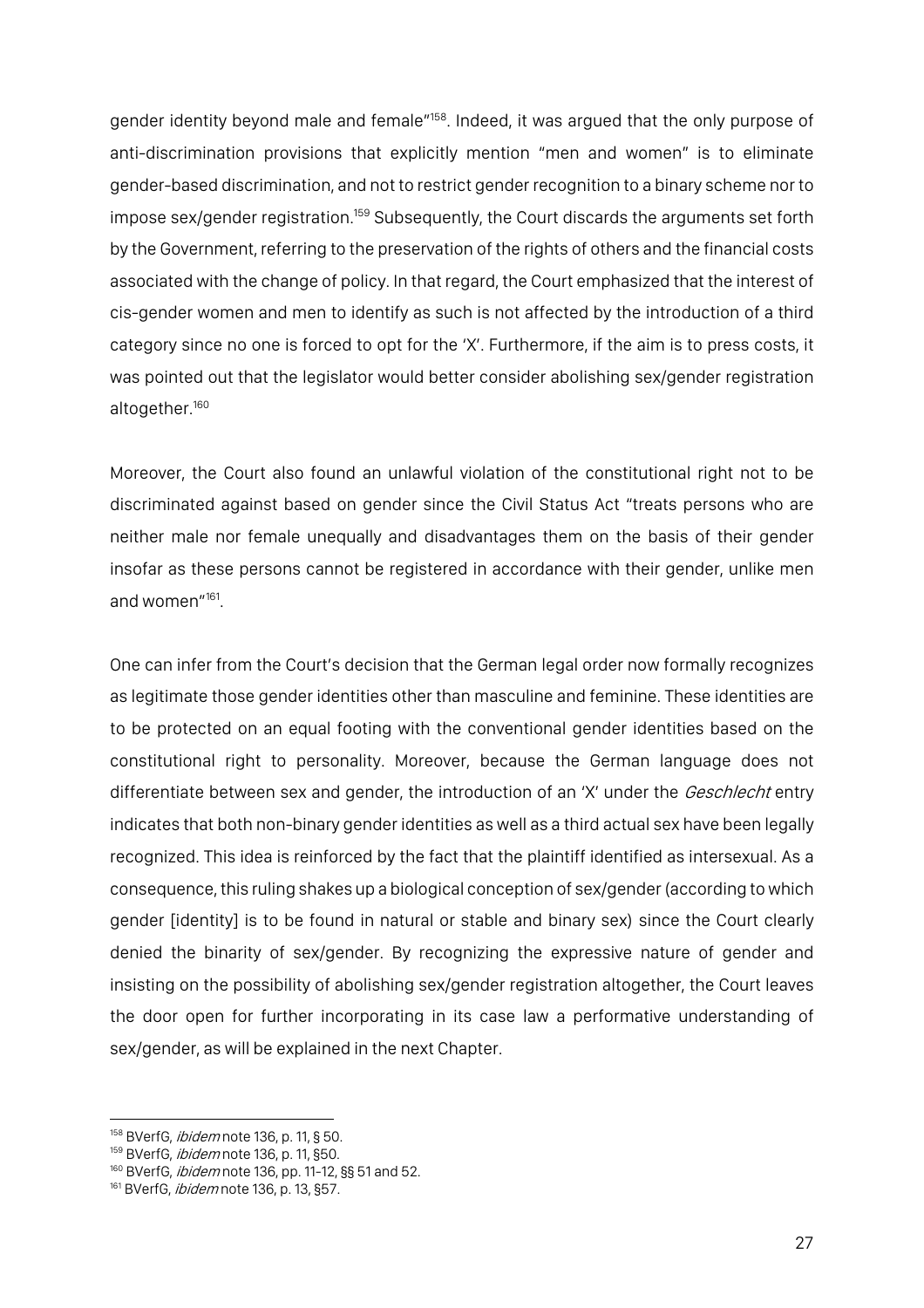#### (ii) Austria

The facts in the Austrian case  $G$  77/2018-9 of June 15, 2018, are similar to those in the German case. More specifically, an individual openly living and self-identified as intersex challenged the legality of the 2013 Austrian Civil Register Act, which states that an individual's sex/gender is to be registered as 'personal data' in the civil register. The applicant wanted to change their sex/gender entry from male to 'inter', which was refused by the competent civil status authorities and lower courts. As a result, they filed a complaint before the Constitutional Court arguing that such application of the Civil Register Act constituted an unlawful breach of Article 8 ECHR (unlike the German applicant, who based their claim on the German Constitution). Inspired by the German Constitutional Court, the Austrian Constitutional Court argued that "Article 8 of the ECHR (…) grants individuals with variations in sex characteristics other than male or female the constitutionally guaranteed right to have their gender variation recognized as a separate gender identity in gender-related provisions; in particular, it protects individuals with alternative gender identities against having their gender assigned by others"<sup>162</sup>.

Indeed, the Court concluded that since the ruling of ECtHR in A.P., Garçon and Nicot v. France<sup>163</sup> case, self-determined gender identity is an element of private life to be protected by the State under Article 8 ECHR. From this consideration, the Austrian Court infers that "the right to individual gender identity also means that individuals only have to accept gender designations assigned by the state that correspond to their gender identity"<sup>164</sup>. According to the Court, this implies that the State should not only allow individuals to change their sex as was registered at birth but should also allow intersex infants not to be classified as male or female until they can decide for themselves.<sup>165</sup> However, the Court goes on to affirm that these options may still be insufficient for those who legitimately choose to affirmatively express their alternative gender identity.<sup>166</sup> It concludes in paragraph 26 that mandatory binary sex/gender registration constitutes "a state-appointed gender assignment" in breach of individuals' right to selfdetermination of gender identity as protected by Article 8 of the ECHR.<sup>167</sup>

<sup>&</sup>lt;sup>162</sup> VERFASSUNGSGERICHTSHOF ÖSTERREICH, *ibidem* note 135.

<sup>&</sup>lt;sup>163</sup> ECtHR, A.P., Garcon and Nicot v. France, Application N° 79885/12, 52471/13 and 52596/13, April 6, 2017.

<sup>&</sup>lt;sup>164</sup> VERFASSUNGSGERICHTSHOF ÖSTERREICH, *ibidem* note 135.

<sup>165</sup> Vfgh, *ibidem* note 137, §23.

<sup>&</sup>lt;sup>166</sup> Vfgh, *ibidem* note 137, §24.

<sup>&</sup>lt;sup>167</sup> Vfgh, *ibidem* note 137, §26.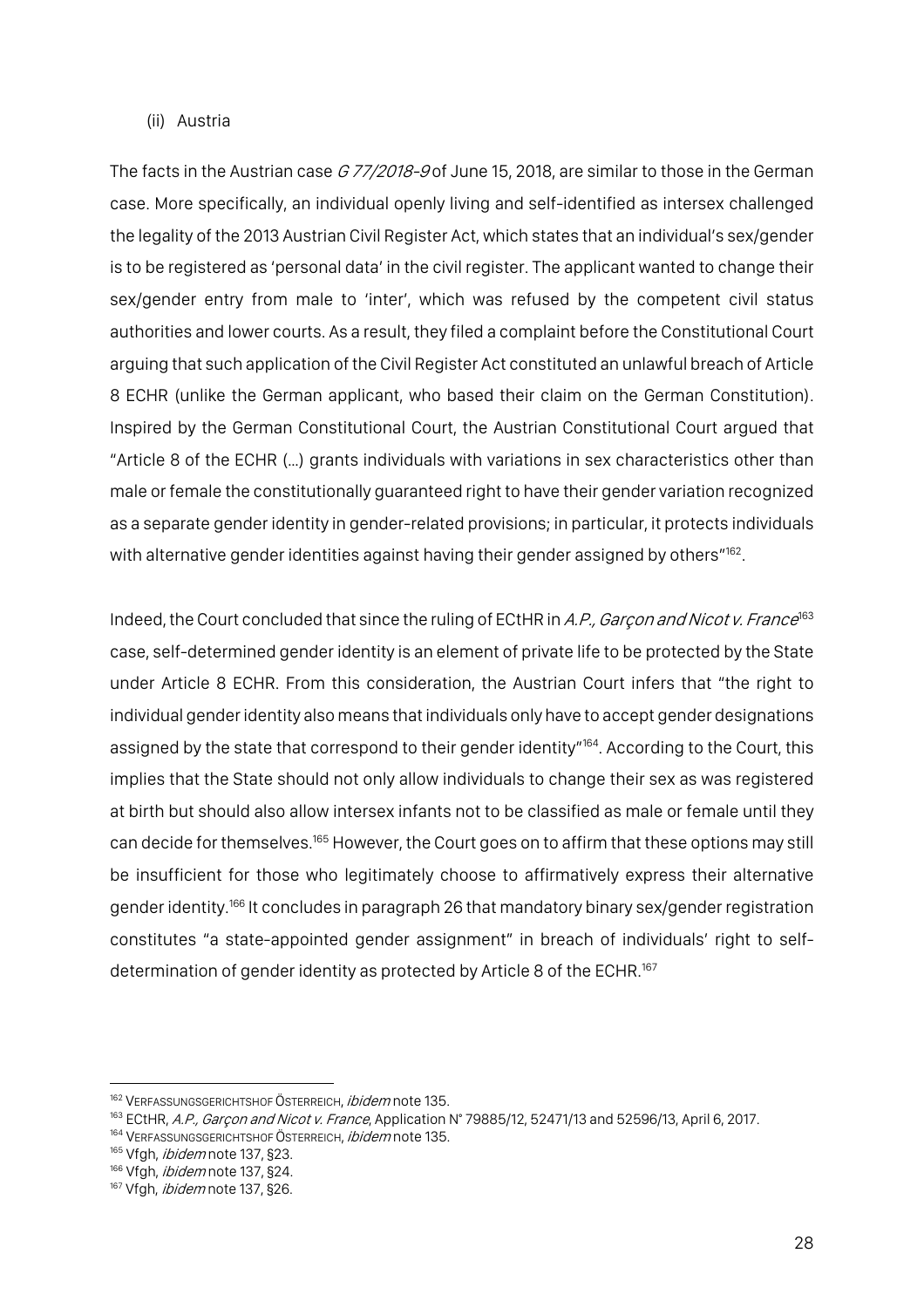Just as the German Constitutional Court, the Court finds such State-based 'gender policing' to be an unlawful and disproportionate breach of the ECHR. Indeed, it is unlawful because the Constitution does not require sex/gender registration in the first place. If, however, the Legislator mandates sex/gender registration, it should respect the right to selfdetermination.<sup>168</sup> Although the Court recognizes the expressive effect of gender identity, it deems the public interest in the stability, consistency, and reliability of the civil register, which generate legal certainty, to be a legitimate objective on which the State can rely to require "a concrete gender designation by way of a law or regulation"169. Yet, despite the legitimacy of this goal, imposing a rigid binary sex/gender entry (i.e. giving only M or F as available options) does not meet the proportionality test.<sup>170</sup> Consequentially, the Court orders lower courts to interpret the 2013 Civil Register Act in conformity with the Constitution and Article 8 ECHR. According to the Court, the Act only requires a sex/gender entry in the civil register; it does not specify which markers are to be used. Thus, along with male/man and female/woman, there should be an option for alternative sex/gender identities. The Court notes that "a sufficiently concrete and specific term can be found by reference to the common usage of the language"<sup>171</sup> and hints amongst others at "inter", "divers", or "other". The option of having the sex/gender entry left blank can also be achieved through constitutional interpretation. Indeed, from the fact that the Civil Status Act indicates that the civil servant may amend the civil register in order to supplement it with missing data, it follows that the possibility of having no sex/gender entry at all is enshrined in the Act itself.<sup>172</sup>

By equally acknowledging the expressive character of sex/gender and at the same time allowing for both a third sex/gender category as well as leaving the sex/gender entry open, this judgment makes room for an even deeper integration of a performative understanding of sex/gender in law (like the German one), as will be discussed in the next Chapter.

(iii) France and the UK

In this sub-section, I combine the French and British perspectives on the matter since in both countries courts found, in contrast to the Austrian and Dutch courts<sup>173</sup>, that the legal non-

<sup>&</sup>lt;sup>168</sup> Vfgh, *ibidem* note 137, §23.

<sup>169</sup> VERFASSUNGSGERICHTSHOF ÖSTERREICH, *ibidem* note 135.

<sup>170</sup> Vfgh, *ibidem* note 137, §34.

<sup>&</sup>lt;sup>171</sup> VERFASSUNGSGERICHTSHOF ÖSTERREICH, *ibidem* note 135.

<sup>172</sup> Vfgh, *ibidem* note 137, §42.

<sup>173</sup> See, note 138.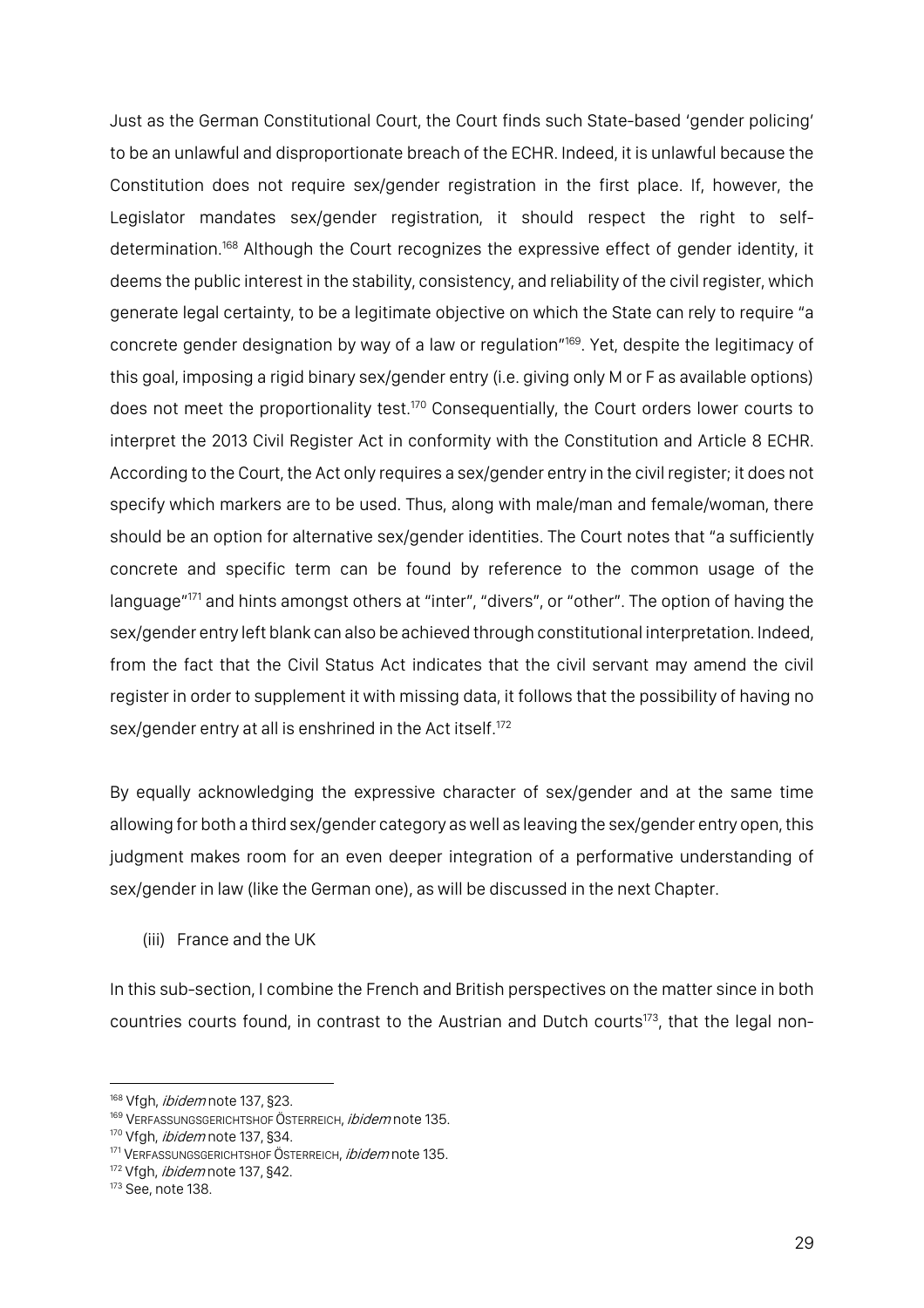recognition of non-binary sex/gender identities does not constitute an unlawful breach of Article 8 ECHR. Amidst the recent developments that renounce a strict biological conception of sex/gender, it is also important to analyze instances of resistance. Despite the fact that French and UK courts hold onto a biological conception of sex/gender (and thereby perpetuate the law's complicity in advancing the heterosexual matrix which will be further detailed in Chapter II), they also indicate that the awareness of judicial actors concerning the non-binarity and not necessarily naturalness of sex/gender is rising since they do admit that mandatory binary sex/gender registration constitutes an interference with the (positive) obligation to respect and protect the right to private life under Article 8 ECHR. However, they consider that interference to be lawful because it is justified in light of the wide margin of appreciation left to the Contracting Parties given the current absence of a European consensus on the matter.

In case n°531 of May 4, 2017, the French Court of Cassation ruled against an applicant who wished to change their sex/gender entry from 'male' to 'neutral'. <sup>174</sup> The Court thereby upheld the lower court's reasoning, which carelessly conflates sex, gender, and sexual orientation as prescribed by a biological conception of sex/gender. Indeed, the lower court denied the applicant's request because "his physical appearance and social behavior" 175 are that of a man – as if physical sex is necessarily linked to gender identity. Even more problematic is that, in order to demonstrate the legality of mandatory binary sex/gender registration, the Court mentions a French circular letter addressed to civil servants, which, in case they are confronted with parents whose infant's sex/gender is unclear, tells them to advise the parents to ask the doctor what sex/gender the infant is most likely to have "taking into consideration the results of medical treatment"<sup>176</sup>. Malevolent readers might read into this piece of law a State-sponsored invitation to conventional sex-affirming surgery for intersex infants.

In any case, the Court affirmed that "a dualistic determination of sex/gender in the civil register pursues a legitimate aim since it is necessary for the social and legal organization of society, of which it constitutes *a foundational element*"<sup>177</sup>. As a consequence, it is logical that this

<sup>174</sup> Cour de Cassation, *ibidem* note 148.

<sup>175</sup> Cour de Cassation, *ibidem* note 148 (own translation).

<sup>&</sup>lt;sup>176</sup> Ministère de la Justice et des libertés, Circulaire du 28 octobre 2011 relative aux règles particulières à divers actes de l'état civil relatifs à la naissance et à la filiation, §55, p. 27, available at <http://circulaires.legifrance.gouv.fr/pdf/2011/11/cir\_34124.pdf> (last consulted February 26, 2019), own translation.

<sup>177</sup> Cour de Cassation, *ibidem* note 148 (own translation).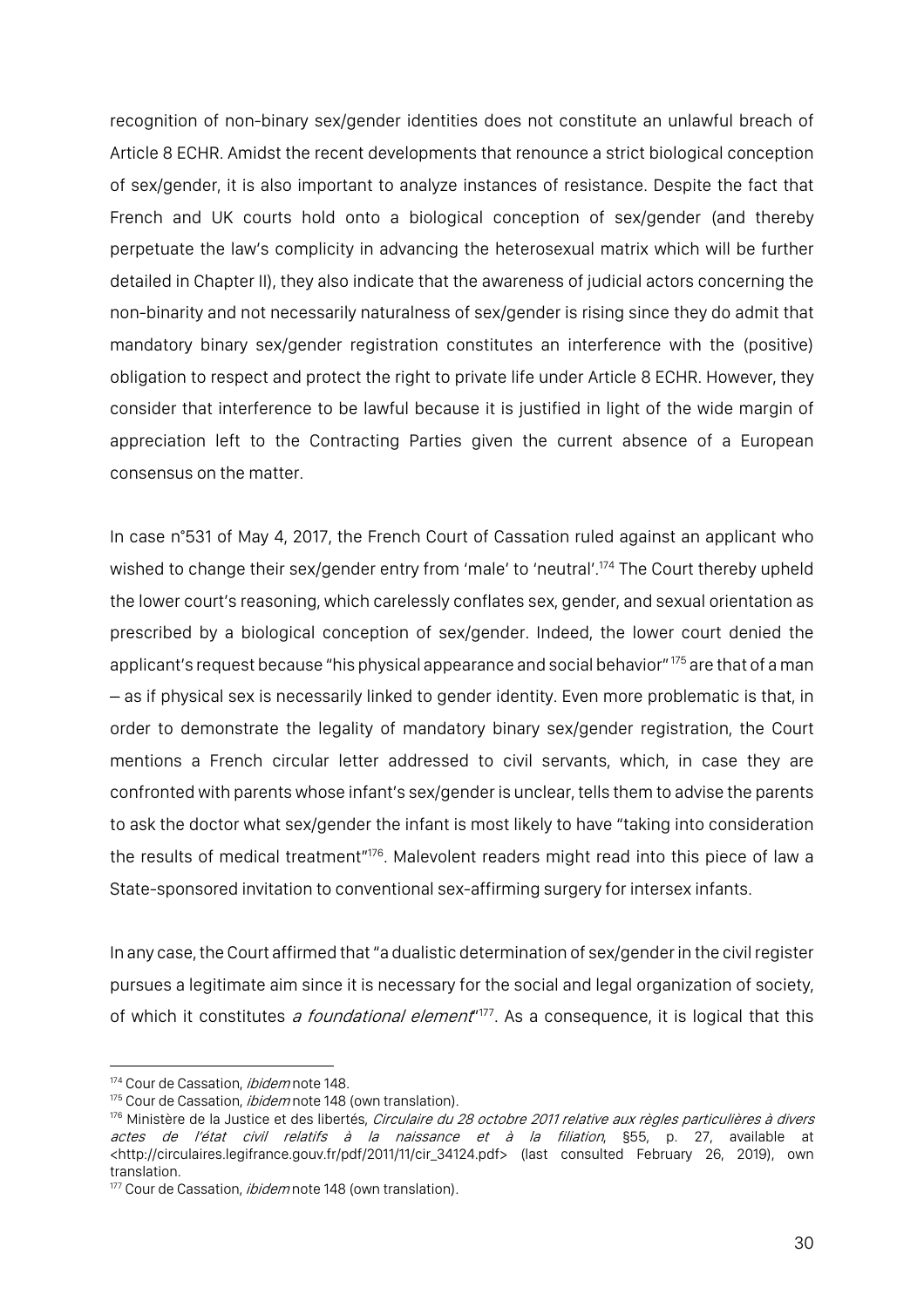binarity is found in many French laws and is even legally imposed. Indeed, the Court of Appeal of Paris found in a judgment of 1979 that "even if the individual presents sexual anomalies, he or she must mandatorily be assigned to one of the two sexes, which is to be registered in the birth certificate"<sup>178</sup>. According to the Court of Cassation, although mandatory and binary sex/gender registration constitutes an interference with the right enshrined in Article 8 ECHR, it does not constitute an unlawful breach since the restriction appears proportionate to the legitimate aim at stake in light of the wide margin of appreciation left to the Contracting Parties in the present absence of European consensus<sup>179</sup>.<sup>180</sup> As one can observe, whereas the Austrian Court found that Article 8 ECHR protects individuals from mandatory binary sex/gender registration, the French Court is of the opinion that the State is allowed to assign binary sex/gender to its citizens. In fact, "a dualistic determination of sex/gender in the civil register" is even considered necessary since the binarity of sex/gender is "a foundational element" to "the social and legal organization of society".

The British High Court equally found that the Government has a wide margin of appreciation, which allows it at present not to issue passports with an X gender marker. Indeed, "the effect of the various factors which I have had to weigh in the balance in this case leads me to the conclusion that *at present* the claimant's Article 8 right to respect for the claimant's personal life do not encompass a positive obligation on the part of the Government to permit the claimant to apply for and be issued with a passport with an 'X' marker in the gender/sex field signifying that the claimant's gender is unspecified"<sup>181</sup>. However, as compared to the French Court, its rhetoric is less principled. Indeed, in the British case, the judgment's outcome is premised on the fact that the Government is currently conducting research about how it can be more inclusive toward the LGBTQIA+ community, of which the results are yet unknown. As the judge notes, "the type of factors which ultimately determine the legality of any policy are dynamic and (…) although at present I am not satisfied, for the reasons which I have set out, that the current policy of [Her Majesty's Passport Office] is unlawful, part of the reasoning for this is that the comprehensive review has not been completed"<sup>182</sup>. The judge then continues: "it seems to me that once the review has occurred, then depending upon its outcome and

<sup>178</sup> Cour d'Appel de Paris, 18 janvier 1974, D. 1974. 196, conclusion Granjon; GP 1974, 1, 158 (own translation).

<sup>179</sup> J. GERARDS, "Pluralism, Deference and the Margin of Appreciation Doctrine", European Law Journal, 2011, vol.17, pp. 107-110.

<sup>180</sup> Cour de Cassation, Rapport n°Q1617189, available at <https://www.courdecassation.fr/IMG///Rapport%20sexe%20neutre.pdf> (last consulted March 2, 2019). <sup>181</sup> Hight Court of Justice, *ibidem* note 148, §131.

<sup>182</sup> Hight Court of Justice, ibidem note 148, §152.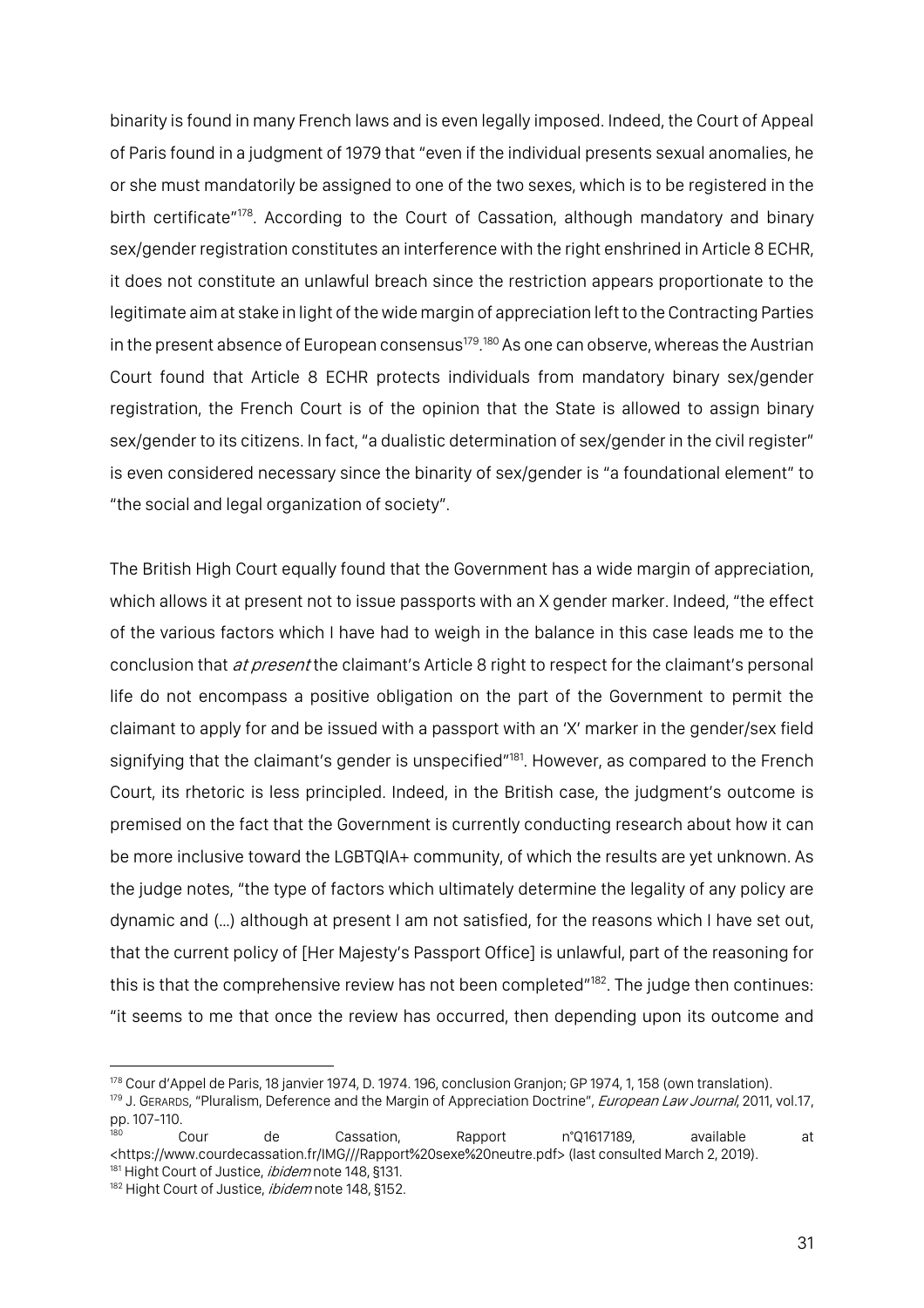whether and to what extent the identification of those who consider themselves to be nongendered is legally recognised [sic], the strength of the focused challenge in the present case may be required to be reassessed, in order to determine whether the current policy of the [Her Majesty's Passport Office] in relation to the issuing of 'X' marked passports continues to be justified"<sup>183</sup>.

To conclude,"needing to maintain an administratively coherent system of gender recognition, maintaining security and combatting identity theft and fraud, ensuring security at national borders, and ensuring the personal safety of the passport holder"<sup>184</sup> are legitimate aims, which according to the British High Court justify the proportionality of restricting the applicant's right to private life by not legally recognizing non-binary sex/gender identities. However, in light of the decisions of the Austrian and Dutch courts (which find in contrast to the British Court that Article 8 ECHR imposes a positive obligation upon the Contracting Parties to recognize alternative sex/gender identities), and the increased amount of European States allowing for an X on identity documents (such as Germany, Austria, the Netherlands, Malta and Denmark, cf. Annex), it may be well be that the British and French courts will change their point of view regarding the (wide) margin of appreciation left to the Contracting Parties in the future. Their judgments, although eventually finding against the applicants, show that a performative understanding of sex/gender in law is lurking around the corner.

# (2) Legal developments at the European level

At the European level, both the Parliamentary Assembly of the Council of Europe (PACE) Resolution 2048 (2015) on Discrimination against transgender people in Europe, and Resolution 2191 (2017) on Promoting the human rights of and eliminating discrimination against intersex people, contain provisions relating to identity documents, which may open up the door for abandoning a biological conception of sex/gender in law. Indeed, they call upon the Contracting Parties to either consider the introduction of a third gender category on identity documents<sup>185</sup> or to make sex/gender registration optional for everyone<sup>186</sup> (thereby

<sup>183</sup> Hight Court of Justice, *ibidem* note 148, §152.

<sup>184</sup> Hight Court of Justice, *ibidem* note 148, §52.

<sup>&</sup>lt;sup>185</sup> Parliamentary Assembly of the Council of Europe (PACE), Resolution 2048 (2015) Discrimination against transgender people in Europe, article 6.2.4, available at <http://assembly.coe.int/nw/xml/XRef/Xref-XML2HTMLen.asp?fileid=21736> (last consulted March 2, 2019).

<sup>186</sup> PACE, Resolution 2191 (2017) Promoting the human rights of and eliminating discrimination against intersex people, article 7.3.4, available at <http://assembly.coe.int/nw/xml/XRef/Xref-XML2HTML-en.asp?fileid=24232> (last consulted March 2, 2019).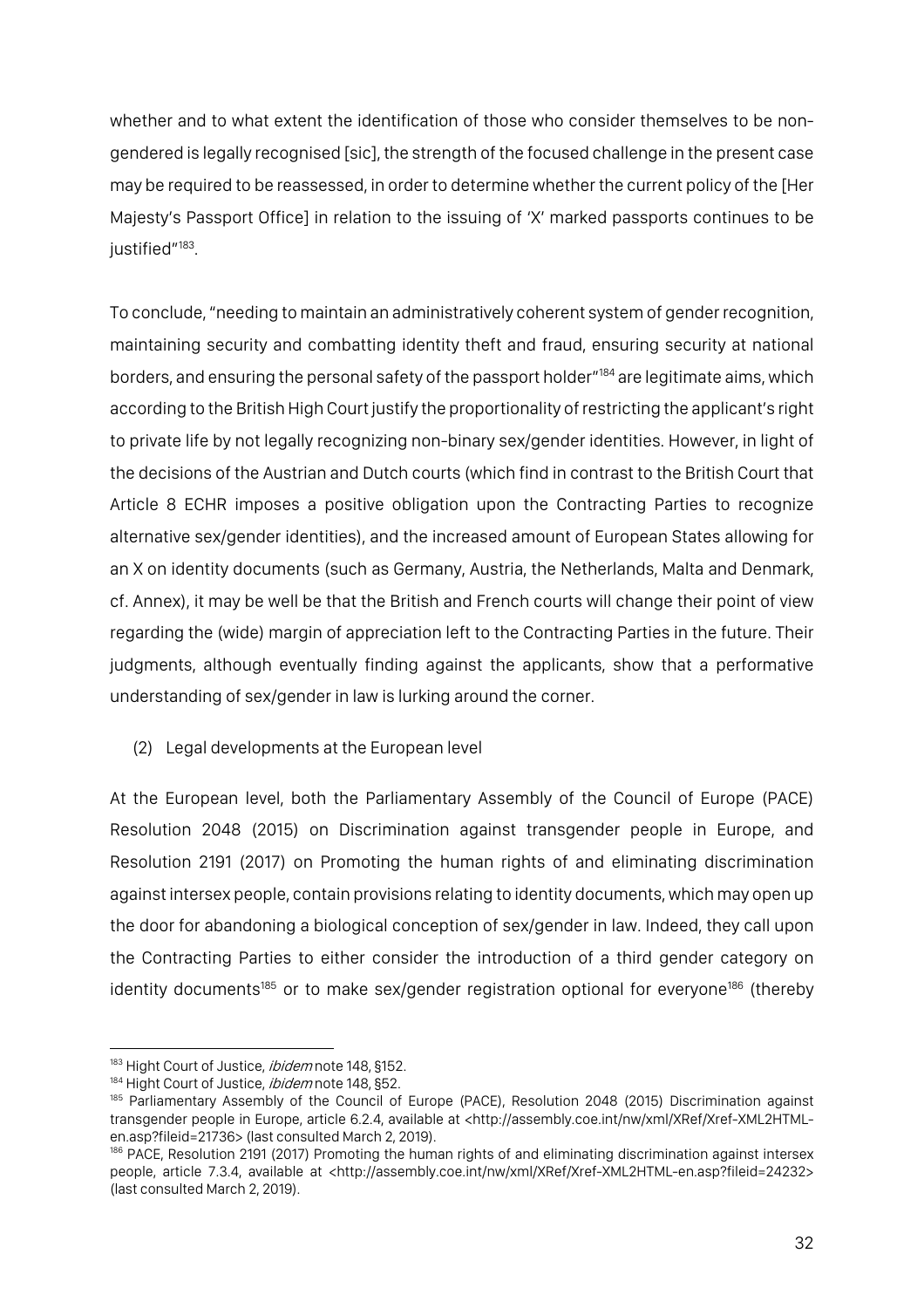questioning the binarity of sex/gender in law), and to abolish the requirement of medical intervention in order to legally recognize self-identified gender identity $187$  (thereby questioning the idea that gender is to be found in, or acts upon biological sex). Moreover, States are called upon to "ensure, wherever gender classifications are in use by public authorities, that a range of options are available for all people, including those intersex people who do not identify as either male or female<sup>"188</sup>. The latter provision explicitly recognizes that even sex (let alone gender), i.e. that which is commonly seen as a pure matter of physiology, is not binary.

These resolutions were built on and have been echoed in the ECtHR's case law. In the 2002 case of *Christine Goodwin v. UK*, the Court held that the lack of legal recognition of gender identity after SRS violated the right to private life protected under Article 8 ECHR.<sup>189</sup> Fifteen years later, in line with Resolution 2048 cited in *A.P., Garçon and Nicot v. France*, <sup>190</sup> the Court stated that requiring sterilization or medical treatment as a precondition to legal gender identity recognition "amounts to a failure by the respondent State to fulfil [sic] its positive obligation to secure [the] right to respect for [the applicants'] private lives"<sup>191</sup>. Apart from the fact that SRS can no longer be required in order to have a legal sex change, it is promising that the Court most recently confirmed its shift from acknowledging the State's duty to legally recognize gender identity as a result of its *negative* obligation to *respect* private life to a result of the State's positive obligation to protect individuals' private life. Indeed, on January 17, 2019, the Court held in X v. The Former Yugoslav Republic of Macedonia that Contracting Parties *must* have a "provision in (...) domestic law that explicitly allows the alteration of a person's sex/gender marker in the civil status register<sup>"192</sup>, or else the State is in breach of its positive obligation to ensure the right to private life of pre-operative transsexual individuals. As a result, one could argue that gender identity rather than, and independently of, one's genitals is now legally the final factor in determining one's sex/gender in the European legal orders.

This evolution at least to a certain extent discredits the biological conception of sex/gender in law, which at present still underlies many legal provisions, since it weakens the prominence given to so-called natural sex as a factor establishing legal identity. However, up to this date,

<sup>187</sup> PACE, *ibidem* note 185, art. 6.2.2.

<sup>188</sup> PACE, *ibidem* note 186, art. 7.3.3.

<sup>&</sup>lt;sup>189</sup> ECtHR, *Christine Goodwin v. The United Kingdom*, Application n° 28957/95, July 11, 2002.

<sup>&</sup>lt;sup>190</sup> ECtHR, *ibidem* note 163, §77.

<sup>&</sup>lt;sup>191</sup> ECtHR, *ibidem* note 163, §135.

<sup>&</sup>lt;sup>192</sup> ECtHR, X v. The Former Yugoslav Republic of Macedonia, Application n° 29683/16, January 17, 2019.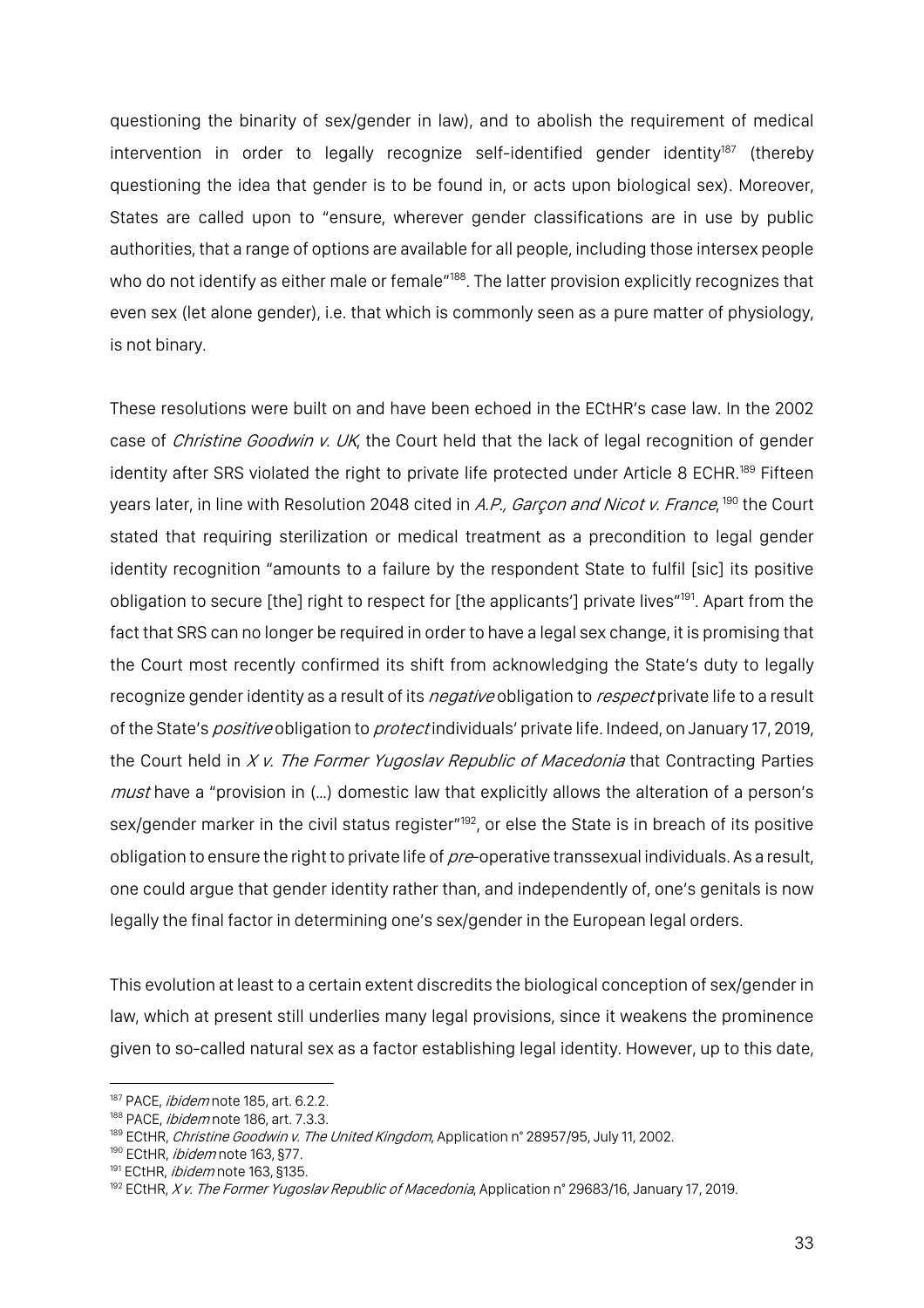the ECtHR has not yet dealt with the legal recognition of non-binary, gender non-conforming, or gender queer, and third sex/gender identities on identity documents. In that regard, one should note that the various contradictory judgments of national courts outlined above suggest that it is likely that cases that challenge European States' refusal to acknowledge that identities fall outside the binary sex/gender ideology will come before the ECtHR in due time.

(3) Legal developments at the international level

 $\overline{a}$ 

At the international level, increased attention to the rights of sexual minorities has been noticed. Remarkably, in 2011, the HRC adopted the first ever UN resolution explicitly dealing with sexual orientation and gender identity (SOGI) as a stand-alone subject-matter.<sup>193</sup> The concerns expressed by the HRC, in its turn, led to the first official UN report on "Discriminatory Laws and Practices and Acts of Violence against Individuals based on their Sexual Orientation and Gender Identity", which was prepared by the United Nations High Commissioner for Human Rights (OHCHR).<sup>194</sup> A follow-up was requested in the 2014 HRC Resolution 27/32<sup>195</sup> and eventually, in Resolution 32/2 of June 30, 2016, the HRC appointed an Independent Expert on protection against violence and discrimination based on sexual orientation and gender identity.<sup>196</sup> In between, the OHCHR launched the UN Free & Equal public awareness campaign, which mainly aims at fighting homophobia and transphobia.<sup>197</sup> Although traces of a biological conception of sex/gender remain noticeable throughout the campaigns, reports, and resolutions, the mere fact of having discussions on SOGI indicates that the uncritical acceptance of the heterosexual matrix and its biological conception of sex/gender is "under attack" in international policy-making circles. Whereas it was long accepted that bodies can be exclusively classified male or female, respectively become men and women, and desire the opposite sex/gender, homosexuality, transsexuality, and intersexuality have now explicitly become concerns for and of international human rights law. Hence, as alternative configurations of compulsory heterosexuality become increasingly accepted, acquire

<sup>&</sup>lt;sup>193</sup> Human Rights Council (HRC), Resolution on Human rights, sexual orientation and gender identity, July 14, 2011, A/HRC/RES/17/19. Previously, sexual orientation and gender identity (SOGI) had only been carefully and implicitly dealt with by the General Assembly through its resolutions on extrajudicial, summary or arbitrary executions, with the first ever resolution dating back to 2003. See, UNGA, Resolution on Extrajudicial, summary or arbitrary executions, February 25, 2003, A/RES/57/214.

<sup>194</sup> OHCHR, Report on Discriminatory laws and practices and acts of violence against individuals based on their sexual orientation and gender identity, November 17, 2011, A/HRC/19/41.

<sup>195</sup> HRC, Resolution on Human rights, sexual orientation and gender identity, October 2, 2014, A/HRC/RES/27/32.

<sup>196</sup> HRC, Resolution on Protection against violence and discrimination based on sexual orientation and gender identity, July 15, 2016, A/HRC/RES/32/2.

<sup>&</sup>lt;sup>197</sup> See, OHCHR, *ibidem* note 37, as well as the *Free and Equal* campaign's website: <https://www.unfe.org/> (last consulted February 19, 2019).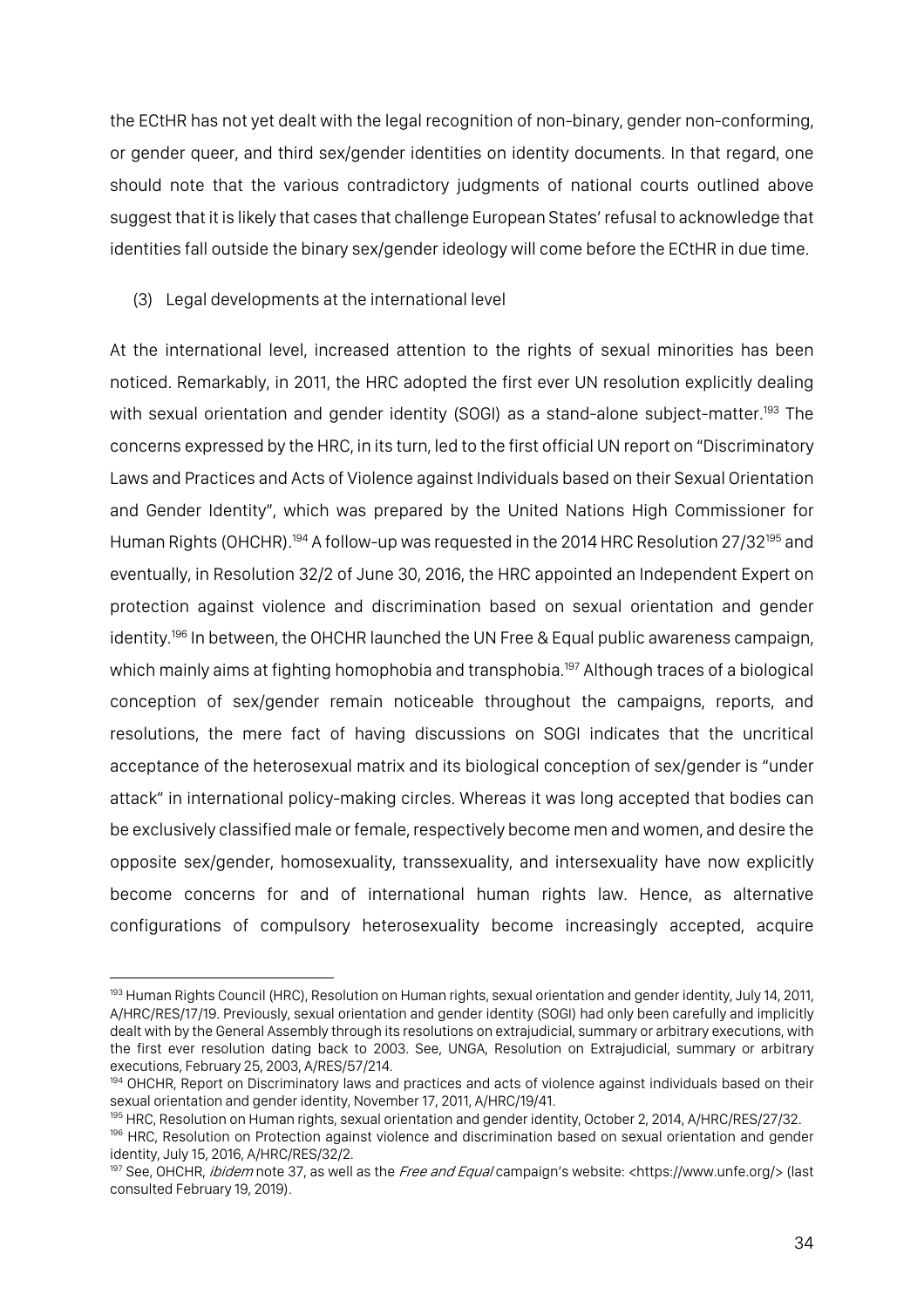legitimacy, and are deemed worthy of legal protection, so too it may be assumed that public awareness will raise regarding the contingency and in no way ontologically necessary nature of heterosexual configurations and a biological conception of sex/gender. To state it differently, a performative understanding of sex/gender is likely to be progressively better understood and better adhered to. Such understanding of sex/gender is effectively slowly penetrating the debates held in the HRC surrounding SOGI, with the Independent Expert identifying in his latest report that the root cause of violence and discrimination based on SOGI rests in "a binary understanding of what constitutes a male and a female (…) or the masculine and the feminine, or with stereotypes of gender sexuality"<sup>198</sup>, citing Riki Anne Wilchins – a wellknown queer feminist activist ascribing to a performative account of sex/gender<sup>199</sup>.

Moreover, and specifically regarding gender markers on identity documents, the Yogyakarta Principles +10 recognize in Principle 31 that "everyone has the right to legal recognition without reference to, or requiring assignment or disclosure of, sex, gender, sexual orientation, gender identity, gender expression or sex characteristics"<sup>200</sup>. For that purpose, States shall "end the registration of the sex and gender of the person in identity documents such as birth certificates, identification cards, passports and driver licenses, and as part of their legal personality", and "while sex or gender continues to be registered", they should amongst other things "make available a multiplicity of gender marker options"<sup>201</sup>. The original Yogyakarta Principles stated in their Preamble that the Principles "must rely on the current state of international human rights law and will require revision on a regular basis in order to take account of developments"<sup>202</sup>. The Yogyakarta Principles +10 offer such revision and were adopted on November 10, 2017. Notably, "Gender Expression and Sex Characteristics" have been added to their title, which now reads as "Principles and State Obligations on the Application of International Human Rights Law in Relation to Sexual Orientation, Gender Identity, Gender Expression and Sex Characteristics"203. This indicates that the drafters sought to incorporate various criticisms such as those offered in the previous section (Section A, sub-

<sup>&</sup>lt;sup>198</sup> HRC, Report of the Independent Expert on protection against violence and discrimination based on sexual orientation and gender identity, May 11, 2018, A/HRC/38/43, §48.

<sup>199</sup> See, R.A. WILCHINS, *ibidem* note 20.

<sup>200</sup> Additional Principles and State Obligations on the Application of International Human Rights Law in Relation to Sexual Orientation, Gender Identity, Gender Expression and Sex Characteristics to Complement the Yogyakarta Principles (Yogyakarta Principles plus 10), adopted November 10, 2017, available at <http://yogyakartaprinciples.org/wp-content/uploads/2017/11/A5\_yogyakartaWEB-2.pdf> (last consulted March 2, 2019), Principle 31.

<sup>&</sup>lt;sup>201</sup> Yogyakarta Principles plus 10, *ibidem* note 200, Principle 31.

<sup>&</sup>lt;sup>202</sup> Yogyakarta Principles, *ibidem* note 104, Preamble, § 9.

<sup>&</sup>lt;sup>203</sup> Yogyakarta Principles plus 10, *ibidem* note 200.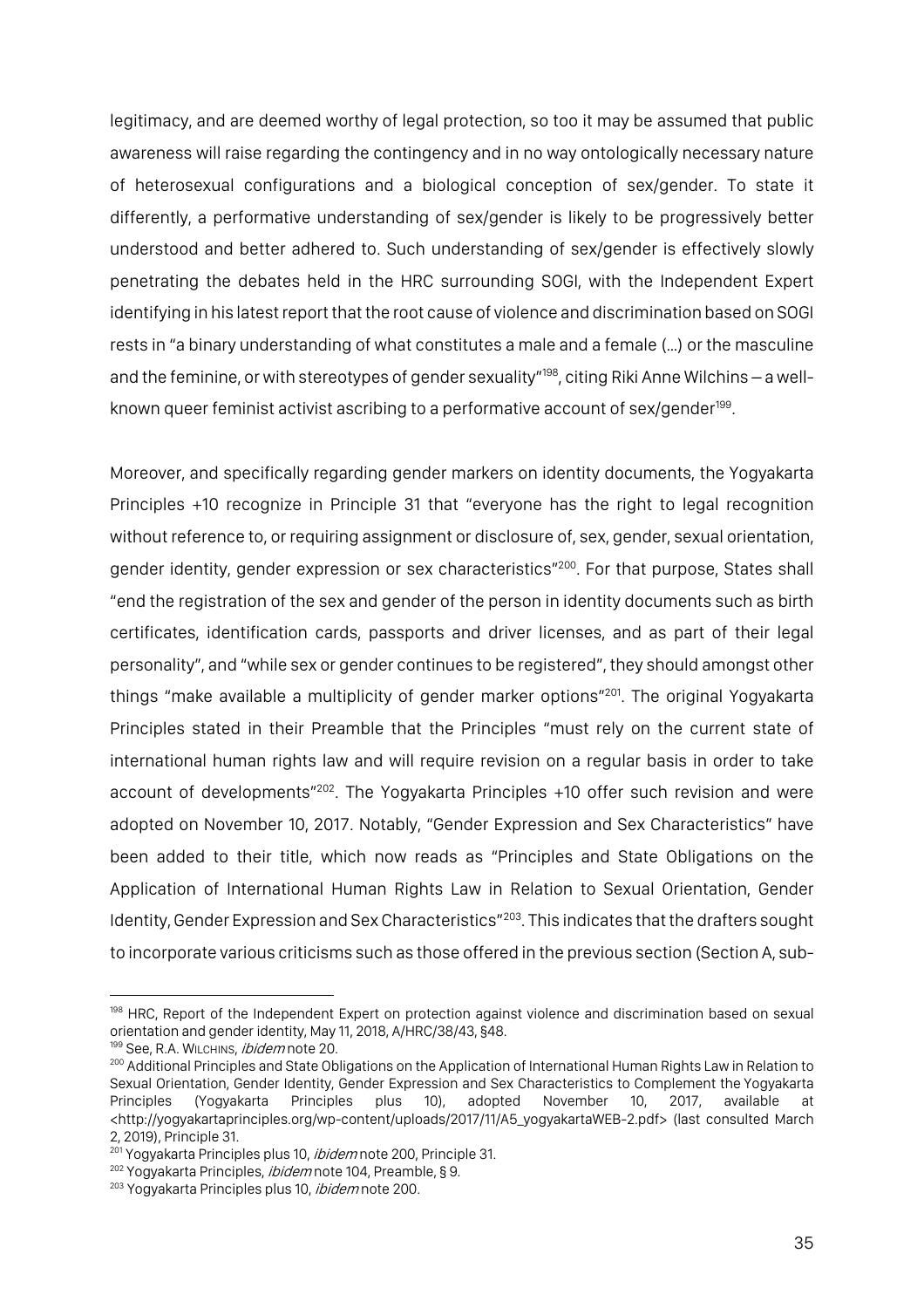section 3) and to adapt their focus, which earlier centered on the lived experiences of transsexual individuals only. The perspectives voiced by gender queer and intersex communities have now been included. This greater emphasis on gender expression, manifested amongst others in Principle 31, hints at the fact that a performative understanding of gender (as opposed to a biological one) is also acknowledged in this instrument of international soft law. It thereby recognizes that sex/gender is not to be found in stable, preregulatory, biological, and binary sex. Given the (relative) success of the original Principles, it is likely that the Yogyakarta Principles +10 will also contribute to impairing the biological understanding of sex/gender in (international) law too.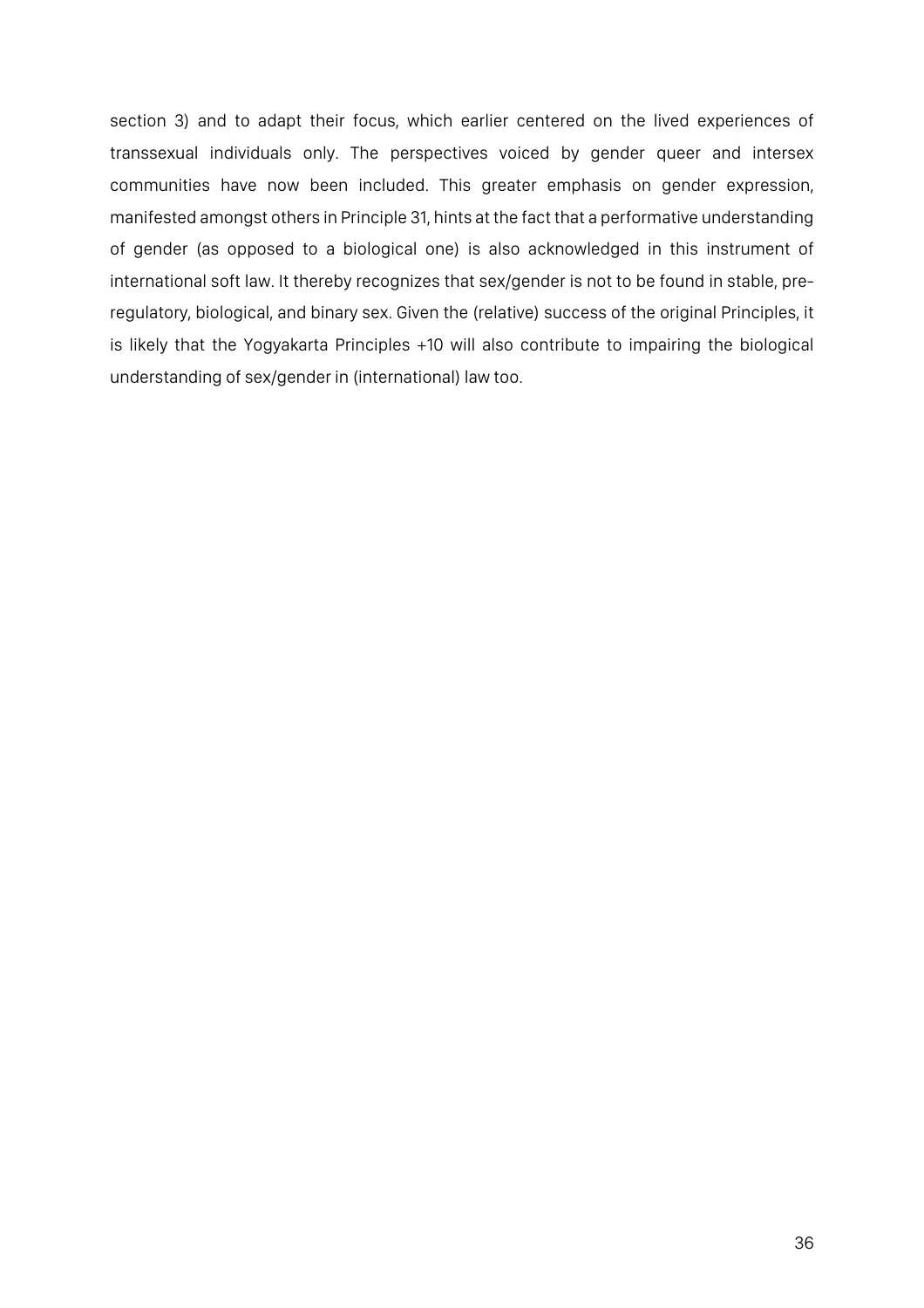### Chapter II. Performative sex/gender in theory: queer feminists' insights

Human rights, like any other set of rights, are rights created by humans and humans are always already affected by their social environment, their past, their present, and their anticipated future.204 Except maybe for certain outmoded positivists, it is now irrefutable that social sciences such as law do not operate in a vacuum.<sup>205</sup> As Halewood states: "knowledge is neither universal nor categorical but situated, embodied, and plurivocal"<sup>206</sup>. When the drafters of the UDHR (all of them being men save Eleanor Roosevelt) conceptualized the universal subject of international human rights law, they could only have been informed by their own lived experiences as men in the 1950s. As a consequence, the UDHR apprises that all individuals, as part of the universal subject of international human rights, ought to act "towards one another in a spirit of *brother*hood"<sup>207</sup> and should have an effective remedy "for acts violating the fundamental rights granted *him* by the Constitution or by law"<sup>208</sup>. Moreover, women do not seem to commit crimes, given that "everyone charged with a penal offense" is apparently he who is "presumed innocent until proved quilty according to law in a public trial at which he has had all the guarantees necessary for *his* defense<sup>"209</sup>.

Seventy years later, feminist academics behold no difference; the universal subject of international human rights law remains ideologically premised on a male heterosexual cisgender perspective.<sup>210</sup> Indeed, in international law, there are men and there are the 'Others'.<sup>211</sup> When international lawyers talk about gendered violence, they think of violence against women and CEDAW. When progressive international lawyers talk about violence based on gender identity, they think of violence against transsexuals and the Yogyakarta Principles.<sup>212</sup> Remarkably, neither CEDAW nor the Yogyakarta Principles seem to textually imply that the heterosexual cis-gender male in fact also experiences gender (and, in fact, also faces discursive gender violence, as will be demonstrated below) and that he, in fact, also has a

<sup>&</sup>lt;sup>204</sup> S. RINOFNER-KREIDL, "Fathoming the Abyss of Time: Temporality and Intentionality in Husserl's Phenomenology", in A.T. Tymieniecka, Phenomenology World-Wide, Springer, Dordrecht, 2002, p. 137.

<sup>&</sup>lt;sup>205</sup> J. VRANKEN, "Exciting Times for Legal Scholarship", *Recht en Methode in onderzoek en onderwijs*, 2012, vol. 2, n° 2, p. 52.

<sup>&</sup>lt;sup>206</sup> P. HALEWOOD, "Embodiment & Perspective: Can White Men Jump", *Yale Journal of Law and Feminism*, 1995, vol. 7, p. 15-16.

<sup>207</sup> UDHR, adopted 10 December 1948, UNGA Res 217 A(III), Article 1.

<sup>208</sup> UDHR, adopted 10 December 1948, UNGA Res 217 A(III), Article 8.

<sup>209</sup> UDHR, adopted 10 December 1948, UNGA Res 217 A(III), Article 11.

 $210$  D. OTTO, *ibidem* note 15, pp. 308-309; T. DREYFUS, *ibidem* note 95, p. 44.

<sup>&</sup>lt;sup>211</sup> See, S. DE BEAUVOIR, *The Second Sex*, trans. H.M. Parshley, Penguin Books, Middlesex, 1972, pp. 16-17.

<sup>&</sup>lt;sup>212</sup> W. O'BRIEN, *ibidem* note 66, p. 13: "Just as to speak of gender is to speak of women, so too is it that to speak of gender identity is to speak of LGBT identities".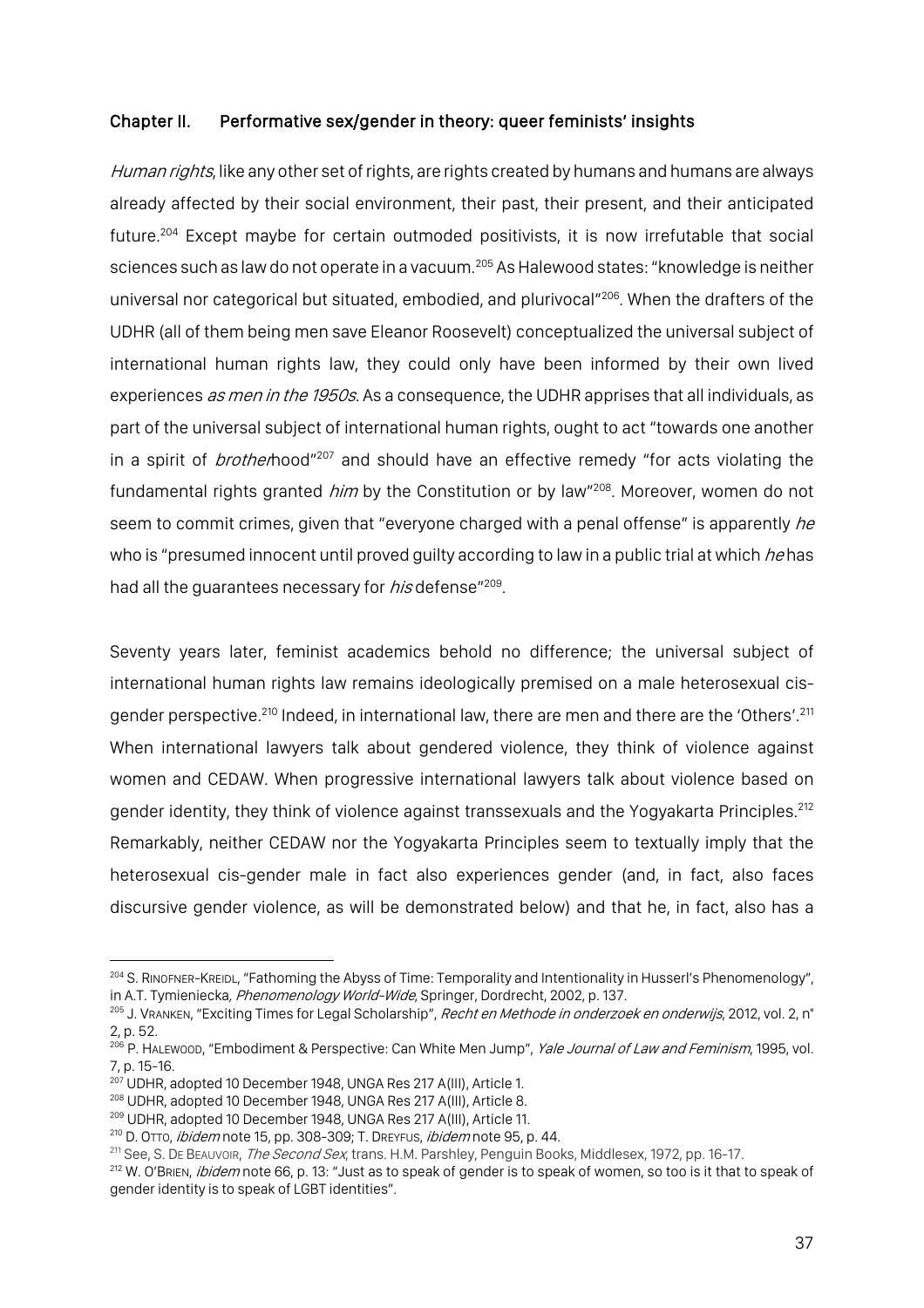gender identity. This blindness reveals the heteronormative nature of law: if *specific* provisions are necessary to protect the *specific* gendered needs of those for whom the human rights of the 'universal' subject alone do not suffice and if those people turn out to be women and members of sexual minorities, then the needs of the 'universal' subject addressed by international human rights law are nothing but those of a man.<sup>213</sup>

This type of reasoning illustrates feminist legal theory (FLT) at its core. As a specific branch of legal theory merging the legal discipline with feminism, FLT seeks to dismantle the systemic gendered biases in law and then suggests reforms to achieve greater gender justice.<sup>214</sup> The idea that the law supports the unequal, gendered *status quo* of power relations and dynamics is a common baseline for all feminist legal theorists.<sup>215</sup> They pursue the same aim of introducing legal reforms in view of gender equality<sup>216</sup> but strong disagreement exists as to the optimal strategy to be followed.<sup>217</sup>

First and second wave feminists have challenged the hierarchy between men and the Others, that is, between masculinity and femininity, through the notions of non-discrimination and equality but remained faithful to a biological conception of sex/gender,<sup>218</sup> as will be outlined in Section A. Indeed, "for Beauvoir, sex is immutably factic, but gender acquired, and whereas sex cannot be changed – or so she thought – gender is the variable cultural construction of sex, the myriad and open possibilities of cultural meaning occasioned by a sexed body"<sup>219</sup>. Third wave queer feminist (legal) theorists, on the contrary, understood that FLT's "task (…) requires us to think 'beyond the conceptual limits of the present' in order to reconstruct the subjects of rights, and rights themselves, in new and different ways"220. If the previous Chapter hinted at the biological conception of sex/gender still present in international law, which has gone unchallenged by first and second wave feminists, Section B of this Chapter aims to provide the readers with the necessary conceptual tools to "reconstruct the subjects of rights" in a way that alters and halts the material and discursive gender violence faced by those not

<sup>&</sup>lt;sup>213</sup> W. O'BRIEN, *ibidem* note 66, p. 13.

<sup>&</sup>lt;sup>214</sup> L. FRANCIS, P. SMITH, "Feminist Philosophy of Law", in E. Zalta (ed.), The Stanford Encyclopedia of Philosophy, winter 2017 edition, available at <https://plato.stanford.edu/archives/win2017/entries/feminism-law/> (last consulted March 20, 2019), Introduction.

<sup>&</sup>lt;sup>215</sup> L. Francis, P. Smith, *ibidem* note 214, 1.1. Rule of Law.<br><sup>216</sup> N. Levit, R. Verchick, *Feminist Legal Theory (Second Edition): A Primer*, NYU Press, New York, 2016, p. 12.

<sup>217</sup> N. LEVIT, R. VERCHICK, *ibidem* note 216, p. 12.

<sup>218</sup> See, note 87.

<sup>&</sup>lt;sup>219</sup> J. BUTLER, *ibidem* note 3, p. 152.

<sup>&</sup>lt;sup>220</sup> T. DREYFUS, *ibidem* note 95, p. 35.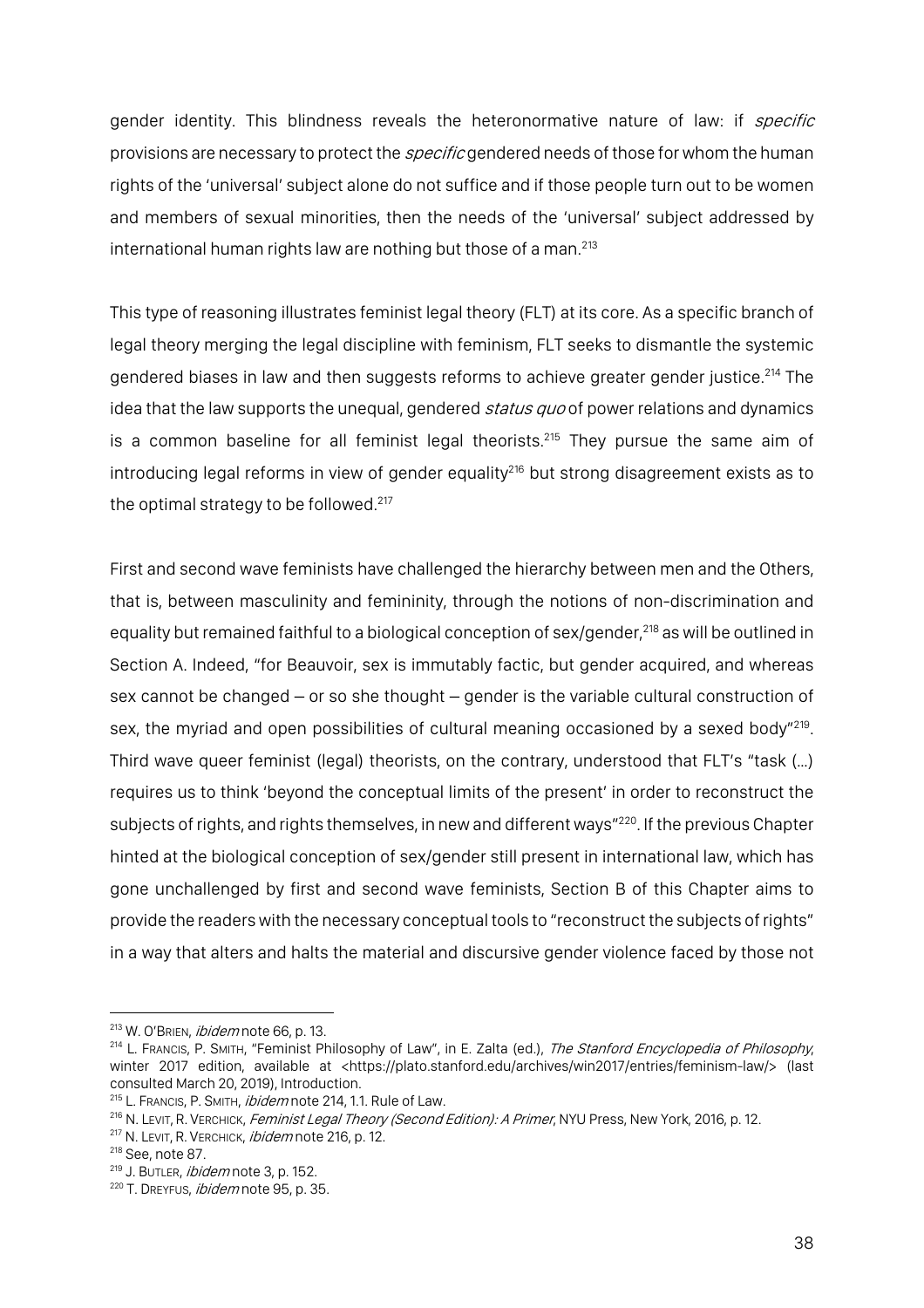embodying conventional white masculinity. Such reconstruction is premised on a performative understanding of sex/gender and realizes gender equality and justice for all more fully. Indeed, drawing upon queer feminist theory, I intend to sketch out a performative conception of sex/gender, which visualizes gender trouble, that is, subversive gender practices destabilizing the identity categories of 'man' and 'woman' as the valid strategy towards emancipation.

Section A. Liberal, difference, and radical feminist legal theorists: advancing oppression by advocating emancipation

First wave, also called sameness or liberal feminists challenged the biology is destiny paradigm and sought to achieve formal equality by emphasizing that in essence women and men are alike – if existing at all, "perceived differences between the sexes were not biologically inherent, but were rather learnt [sic] through social stereotyping"<sup>221</sup>. Liberal feminists are often associated with the Suffragette movement, ending around the 1930s since they advocated for women's full participation in the public sphere<sup>222</sup> and challenged their status as second-rate citizens.223 They contended that women would be able to emancipate by means of individual choices in the private sphere too if only they were given the same opportunities as men. Therefore, the aim was to replace explicitly discriminatory laws by gender-neutral ones, as sex was above all a criterion to be left behind.<sup>224</sup> Although the sameness movement has successfully opened many doors for girls and women, "one flaw in this symmetrical approach is that its emphasis on similarity disadvantages women on issues related to pregnancy, childbirth, and allocation of property at divorce"<sup>225</sup>, specifically said women's issues.

Second wave feminists, amongst whom cultural or difference feminists and radical feminists are classified, institutionalized the *the personal is the political* mentality<sup>226</sup> and the *women's* rights are human rights slogan.<sup>227</sup> Given women's specificities, they contend that mere formal equality does not fill the bill since it only helps women to the extent that they conform to male standards.<sup>228</sup> They elaborate majestic theories concerning women's biological or cultural

<sup>&</sup>lt;sup>221</sup> D.R. GORDON, *ibidem* note 55, p. 1741.

<sup>&</sup>lt;sup>222</sup> N. LEVIT, R. VERCHICK, *ibidem* note 216, p. 12.<br><sup>223</sup> L. Francis, P. Smith, *ibidem* note 214, 2. Formal Equality and Formal Citizenship.

<sup>&</sup>lt;sup>224</sup> M.A. FINEMAN, "Feminist Legal Theory", American University Journal of Gender, Social Policy and Law, 2005, vol. 13, p. 15.

<sup>&</sup>lt;sup>225</sup> N. LEVIT, R. VERCHICK, *ibidem* note 216, p. 15.

<sup>&</sup>lt;sup>226</sup> M.A. FINEMAN, *ibidem* note 224, p. 15.

<sup>&</sup>lt;sup>227</sup> K. MCNEILLY, *ibidem* note 18, p. 274.

<sup>228</sup> N. LEVIT, R. VERCHICK, *ibidem* note 216, p. 15.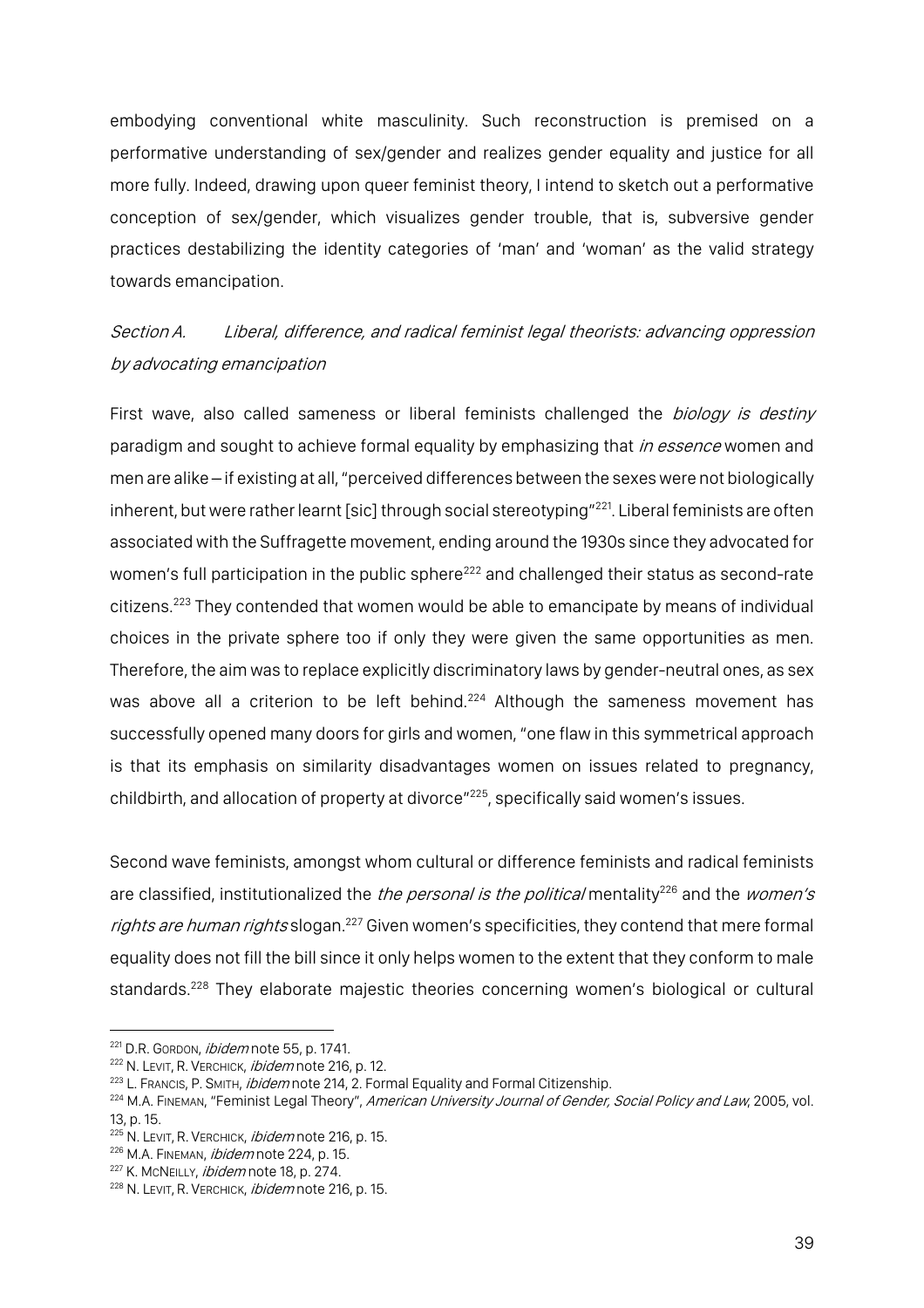particularities and advocate for legal reforms which take these sex/gender differences into consideration. <sup>229</sup> Rather than gender-neutral laws, they favor gender-conscious policies as the adequate strategy for gender equality.<sup>230</sup> Such reforms are necessary because the State's functioning and laws are said to be axed around male needs, male concerns, and a masculine way of thinking since they are embodied and created by men.<sup>231</sup> Based upon this insight, difference and radical feminists reject the liberal private/public distinction as it is said to maintain and advance the patriarchy, i.e. the 'rule of fathers' (to be understood as the rule of men over women). Indeed, "by locating reproduction within the private realm and equating it with the natural order rather than the social order, liberal theory treats the male/public and female/private spheres as fundamentally and irrevocably different, thereby licensing men's exploitation of women in the family sphere"<sup>232</sup>. Hence, *the personal is the political* and hence the need for *women's rights as human rights*, tackling specific women's issues such as domestic violence in the private sphere.

Radical feminists' theories are most known by reason of MacKinnon's advocacy. According to MacKinnon, the source of women's oppression is to be found in sexuality as "a social construct of male power: defined by men, forced on women, and constitutive of the meaning of gender<sup>"233</sup>. Indeed, from a young age, women are socialized in such way that they need to readily consent to having sex with men even if they do not desire so, or else men will forcefully rape them anyway, abandon them, or turn them down. In the long term, this socialization ensures that women "consent to undesired sex not because they feel coerced but because eschewing their own desires has become a habit"<sup>234</sup>. Next, radical feminists argue that women not only submit to men's desires out of habit but because they have come to desire submission itself.<sup>235</sup> Years of conditioning ensure that male dominance and female submission become something arousing, something titillating for women and thus, "women have, under this theory, adopted the interests of patriarchy as their own desires"<sup>236</sup>. As a result, sexuality is "a pervasive dimension of social life (…) along which gender occurs and through

<sup>&</sup>lt;sup>229</sup> D.H. Currie, "Feminist Encounters with Postmodernism: Exploring the Impasse of Debates on Patriarchy and Law", Canadian Journal of Women and Law, 1992, vol. 5, pp. 65-66.

<sup>&</sup>lt;sup>230</sup> N. LEVIT, R. VERCHICK, *ibidem* note 216, p. 17.

<sup>&</sup>lt;sup>231</sup> D.H. CURRIE, *ibidem* note 229, p. 66.

<sup>&</sup>lt;sup>232</sup> D.H. CURRIE, *ibidem* note 229, p. 67.

<sup>&</sup>lt;sup>233</sup> C.A. MACKINNON, *Toward a Feminist Theory of State*, Harvard University Press, Cambridge, 1991, p. 128.

<sup>&</sup>lt;sup>234</sup> S. WELLS, "Feminism, False Consciousness, & Consent: A Third Way", The Georgetown of Journal of Gender and Law, 2017, vol. 18, p. 254.

<sup>&</sup>lt;sup>235</sup> S. WELLS, *ibidem* note 234, p. 255.

<sup>&</sup>lt;sup>236</sup> S. WELLS, *ibidem* note 234, p. 255.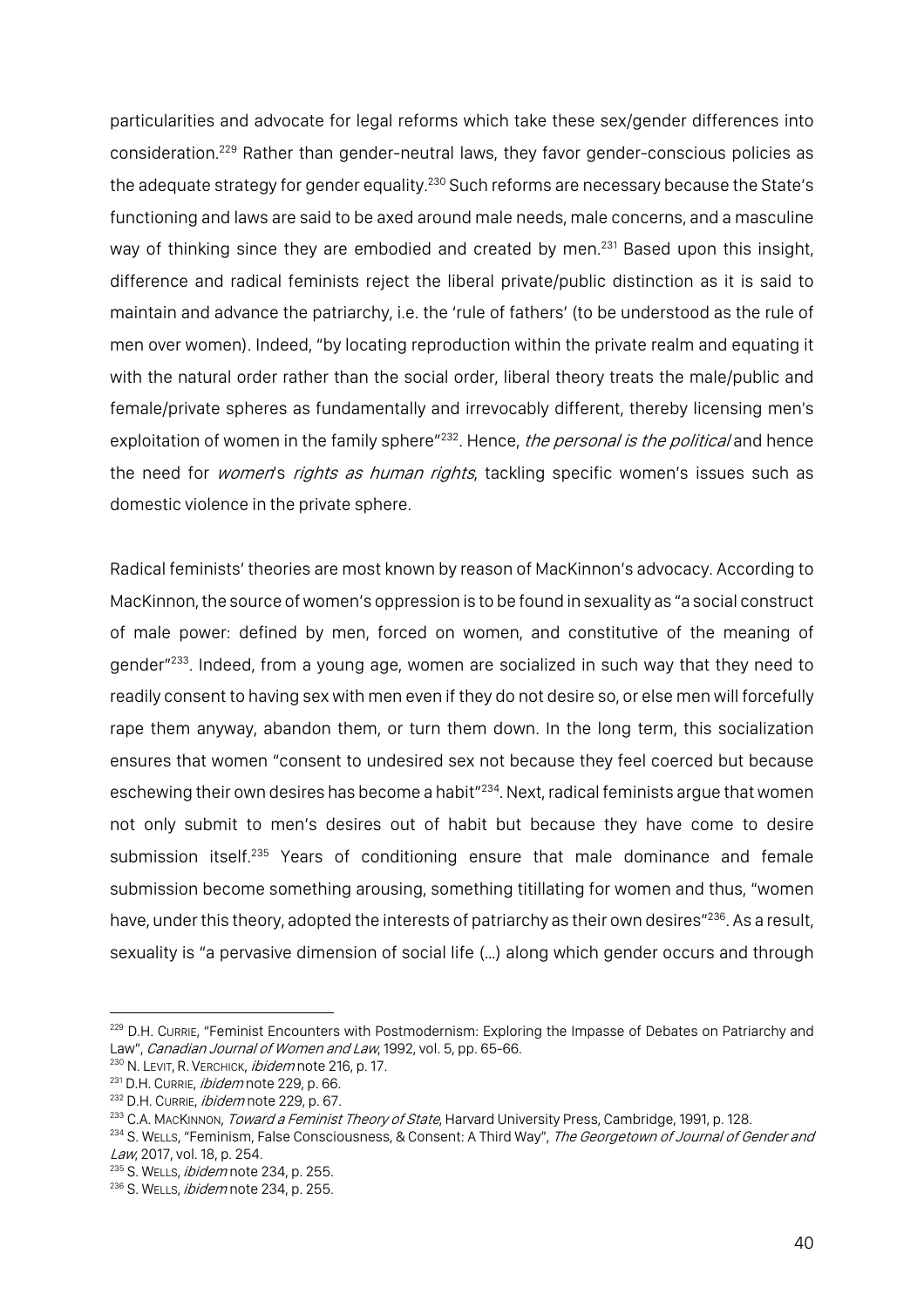which gender is socially constituted; (…) Dominance eroticized defines the imperatives of its masculinity, submission eroticized defines its femininity<sup>"237</sup>. Through patriarchal society's inescapable heterosexual conditioning, penetrable female bodies become women (which is the condition of being submissive to men) and *male* bodies having the capacity to penetrate become *men* (which is the condition of being dominant toward women).<sup>238</sup> Since this socialization (eventually resulting in women desiring their own often unconscious oppressed condition) happens through mediums such as advertisement and pornography, radical feminists strive for legal reforms that, for example, prohibit images that portray "the servility and the display, the self-mutilation and requisite presentation of self as a beautiful thing, the enforced passivity [and] the humiliation"<sup>239</sup> of women.<sup>240</sup>

Although they aimed for emancipation, black and queer feminists (grouped together as the third wave feminist movement) soon castigated their predecessors for their inadvertent essentializing impulse, which resulted in the (un)conscious exclusion of those falling outside the heterosexual cis-gender middle class white standards. First and second wave feminist grand theories often universalize women's experiences and unite them under a common factor constituting femininity in an attempt to conceptualize oppression and emancipation. However, "this tactic transforms what was originally a claim about the contingency of current social arrangements into an assertion of immutable essence of the female subject"<sup>241</sup> of which the validity is defied by black and queer women's experiences.<sup>242</sup> As for the queer experience, a theory of gender which grounds the oppression of women and the constitution of femininity in the unconscious desire for male dominance, i.e. in heterosexuality (itself dependent on the notion of binary and natural sex), makes little sense because the fact that lesbian women are left out of the analysis "[emphasizes heterosexuality's] contingency and thus also the contingency of the power relations it brings"243. As a consequence, "the construction of the category of women as a coherent and stable subject [is] an unwitting regulation and reification of gender relations (…) precisely contrary to feminist aims"244.

<sup>&</sup>lt;sup>237</sup> C.A. MACKINNON, *ibidem* note 233, p. 128.

<sup>&</sup>lt;sup>238</sup> C.A. MacKINNON, *ibidem* note 233, p. 137.

<sup>&</sup>lt;sup>239</sup> C.A. MACKINNON, *ibidem* note 233, p. 130.

<sup>&</sup>lt;sup>240</sup> L. FRANCIS, P. SMITH, *ibidem* note 214, 4. Violence Against Women.

<sup>&</sup>lt;sup>241</sup> HARVARD LAW REVIEW, *ibidem* note 12, p. 1974.

<sup>&</sup>lt;sup>242</sup> For a powerful critique of second wave feminism, which became a foundational paper within the black feminist movement, see: A.P. HARRIS, "Race and Essentialism in Feminist Legal Theory", Stanford Law Review, 1990, vol. 42, pp. 581-616.

<sup>&</sup>lt;sup>243</sup> M. DAVIES, *ibidem* note 26, p. 344.

<sup>&</sup>lt;sup>244</sup> J. BUTLER, *ibidem* note 3, p. 7.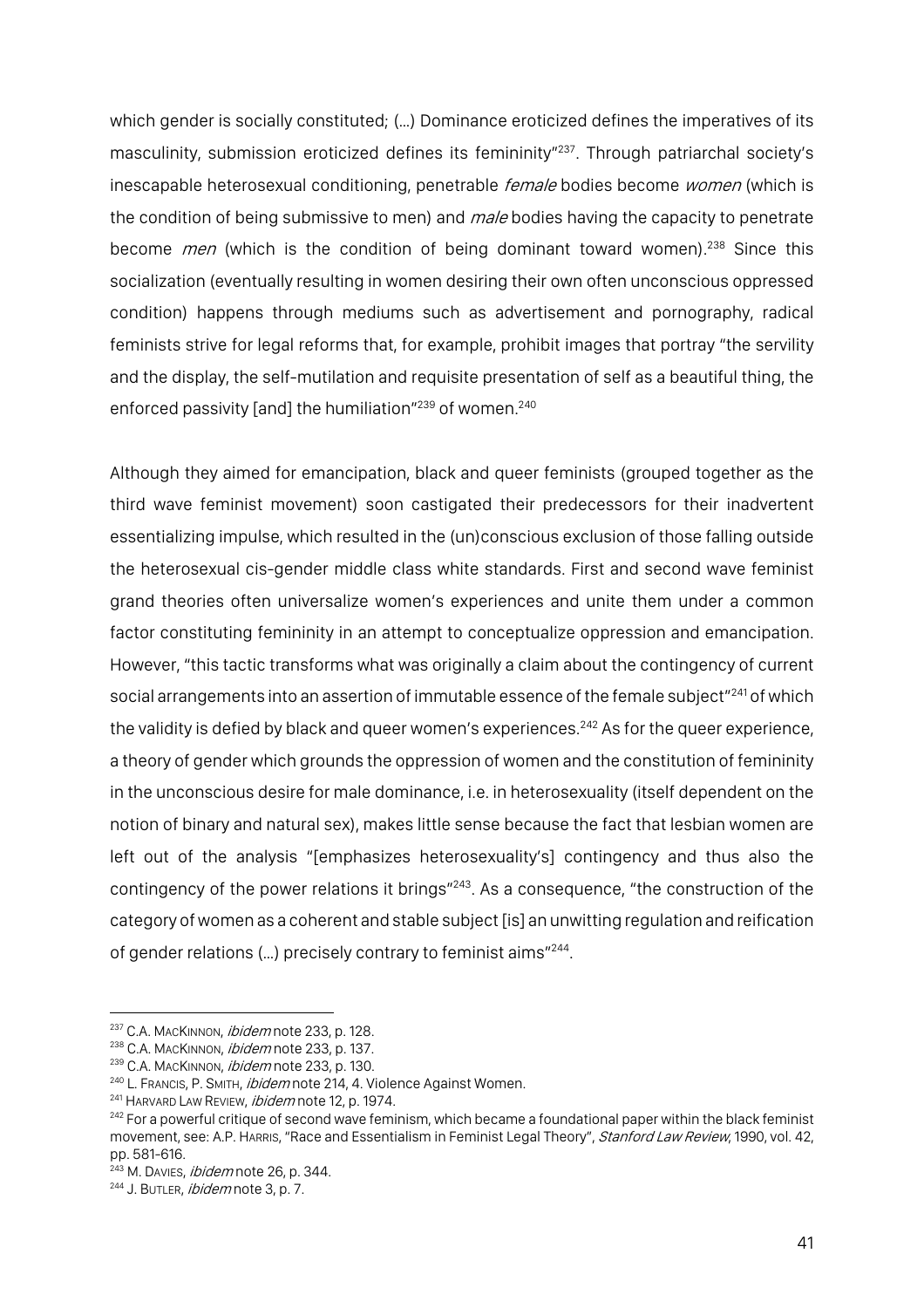In the words of Halley: "radical or cultural feminisms seem to only produce us as compliant subjects of sexuality. We have the strange impression that these feminisms may assist in producing the very social formation they purport to critique and dismantle"<sup>245</sup>. At the core of queer feminists' critiques lies the idea that essentializing feminisms such as MacKinnon's in fact reproduce oppression because they force subjects or bodies into the category for whom liberation is pursued (namely the white middle-class heterosexual woman) in order to be(come) a represented or intelligible and thus legitimate subject. Indeed, "feminist critique ought also to understand how the category of 'women', the subject of feminism, is produced and restrained by the very structures of power through which emancipation is sought. (…) There may not be a subject who stands before the law, awaiting representation in or by the law. Perhaps, the subject, as well as the invocation of a temporal 'before', is constituted by the law as the fictive foundation of its own claim to legitimacy"<sup>246</sup>.

The previous Chapter indicated that the law assumes bodies to be naturally *either* male or female and are to be registered as such at birth based on their genitals. Moreover, these then legally sexed bodies are presumed to become *men* and *women* desiring the respective other sex/gender. But queer feminists contend that gender is not found in or based on nor does it act upon sex as an apolitical, stable and binary category, which is prior to discourse, naturally uniting all women and men in one corresponding group desiring one another. Rather, sex is "the *political* category that founds society as heterosexual<sup>"247</sup>, instituted amongst other aspects through language, grammar, and law. Queer feminist theory conceives sex as "an obligatory injunction for the body to become a cultural sign, to materialize itself in obedience to a historically delimited possibility"<sup>248</sup>; it is "neither invariant nor natural, but it is a specifically political use of the category of nature that serves the purposes"249 of the heterosexual matrix producing the conventional gender ideologies (i.e. one is either a man desiring fragile, emotional, nurturing, penetrable women because one is male or one is a woman, desiring protective, rational, bread-winning, leadership-oriented penetrating men because one is female)<sup>250</sup> as will be further clarified in the next section.

<sup>&</sup>lt;sup>245</sup> J. HALLEY, *ibidem* note 11, p. 124.<br><sup>246</sup> J. BUTLER, *ibidem* note 3, p. 4

<sup>&</sup>lt;sup>247</sup> M. WITTIG, *The Straight Mind and Other Essays*, Beacon Press, Boston, 1992, p. 5 (emphasis added).

<sup>&</sup>lt;sup>248</sup> J. BUTLER, *ibidem* note 3, p. 190.

<sup>&</sup>lt;sup>249</sup> J. BUTLER, *ibidem* note 3, p. 153.

<sup>250</sup> L. FRANCIS, P. SMITH, *ibidem* note 214, 1.1. Rule of Law.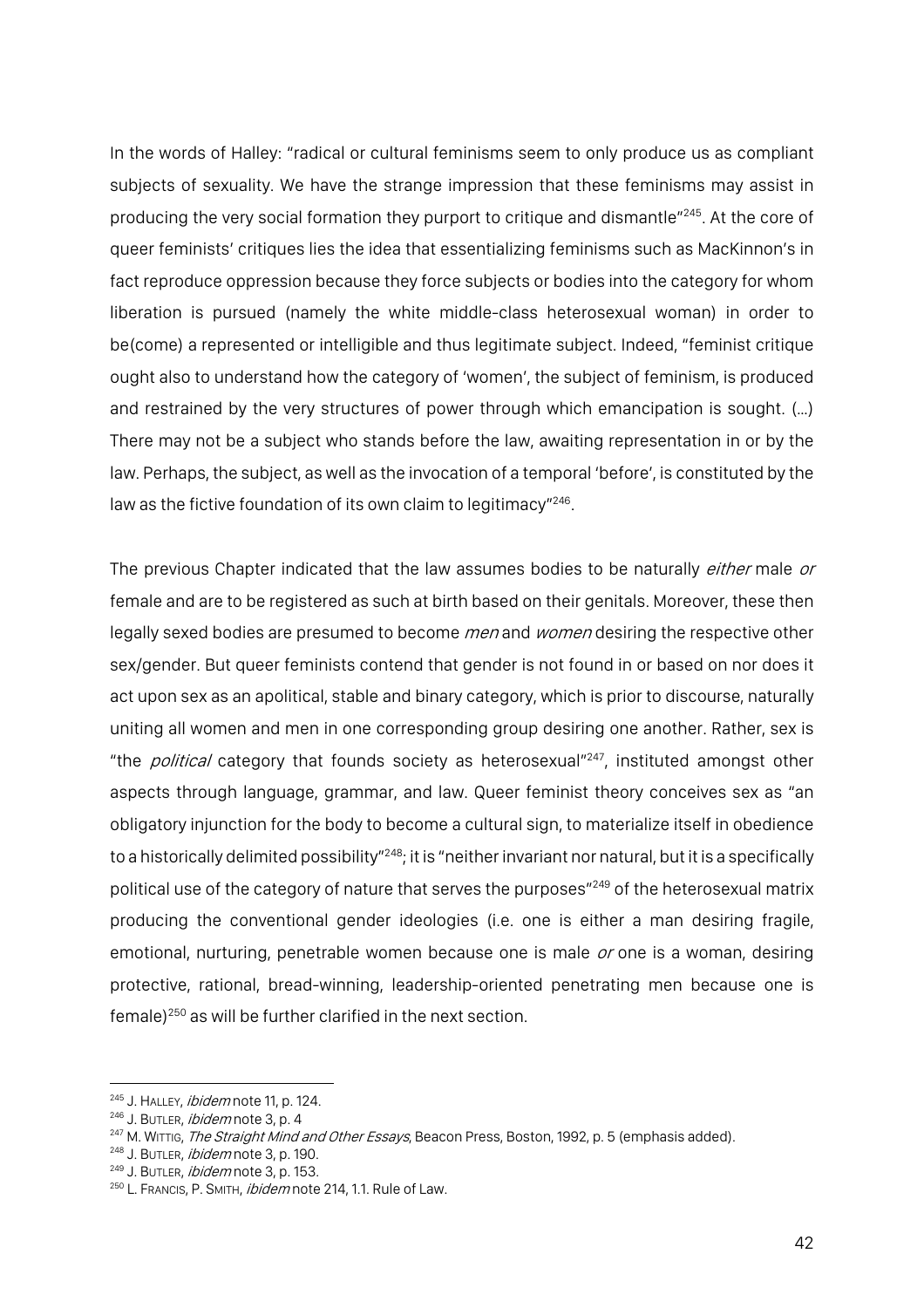Hence, queer feminists conceptualize sex as a regulatory ideal which instructs bodies how to perceive themselves. It is an essentialized and essentializing category in which subjects' perception of their unique physical features are mandatorily unified, same-nised in a binary scheme, serving to naturalize the political, oppositional, and hierarchized category of gender.251 As a result, "there is no distinction between sex and gender; the category of 'sex' is itself a gendered category, fully politically invested, naturalized but not natural"<sup>252</sup>. In the words of Butler: "gender is not to culture as sex is to nature; gender is also the discursive/cultural means by which 'sexed nature' or 'natural sex' is produced and established as 'prediscursive', prior to culture, a politically neutral surface on which culture acts"<sup>253</sup>.

## Section B. Queer feminism, the heterosexual matrix and performative sex/gender

Departing from lesbian experiences, queer feminists have defied the possibility of a universal unity between all women premised on sex, as well as the idea that women's subordinated position stems from (hetero)sexuality since certain bodies labeled female do not socialize in such way as to desire male domination and internalize submission but still face oppression. The previous section also clarified how queer feminist theory indicates that "gender is not what culture creates out of my body's sex; rather, sex is what culture makes when it genders my body"254. As a result, a central claim of queer feminism is that "woman" or "female" are themselves socially constructed notions and that the source of oppression rather lies in these identity categories themselves.<sup>255</sup> Indeed, "women" does not refer to but produces a group of bodies *soi-disant* united through so-called natural sex as the Other of "men" and thereby, (together with the notion of "men") constitutes a regulatory ideal. Moreover, if ever bodies wish to be intelligible or legitimate subjects in contemporary society where heterosexuality (premised on the existence of binary and natural sex) remains the norm, they need to live up to these regulatory ideals, as will be demonstrated below. However, if there is no unifying, natural, or evident connecting factor, constitutive of femaleness, then "strictly speaking, a woman cannot be said to exist<sup>"256</sup>. Assuming then that there is no such thing as a woman, or

<sup>&</sup>lt;sup>251</sup> In Wilchins' words: "Gender is not what culture creates out of my body's sex; rather, sex is what culture makes when it genders my body". See, R.A. WILCHINS, ibidem note 20, p. 58.

<sup>&</sup>lt;sup>252</sup> J. BUTLER, *ibidem* note 3, p. 153.

 $253$  J. Butler, *ibidem* note 3, p. 10.

<sup>254</sup> R.A. WILCHINS, *ibidem* note 20, p. 58.

<sup>&</sup>lt;sup>255</sup> J. Knouse, "From Identity Politics to Ideology Politics", Utah Law Review, 2009, n° 3, p. 751.

<sup>&</sup>lt;sup>256</sup> J. KRISTEVA, "Woman Can Never Be Defined," trans. Marilyn A. August, in E. MARKS, I. DE COURTIVRON (eds.), New French Feminisms, Schocken, New York, 1981, as referred to in J. BUTLER, ibidem note 3, p. 1.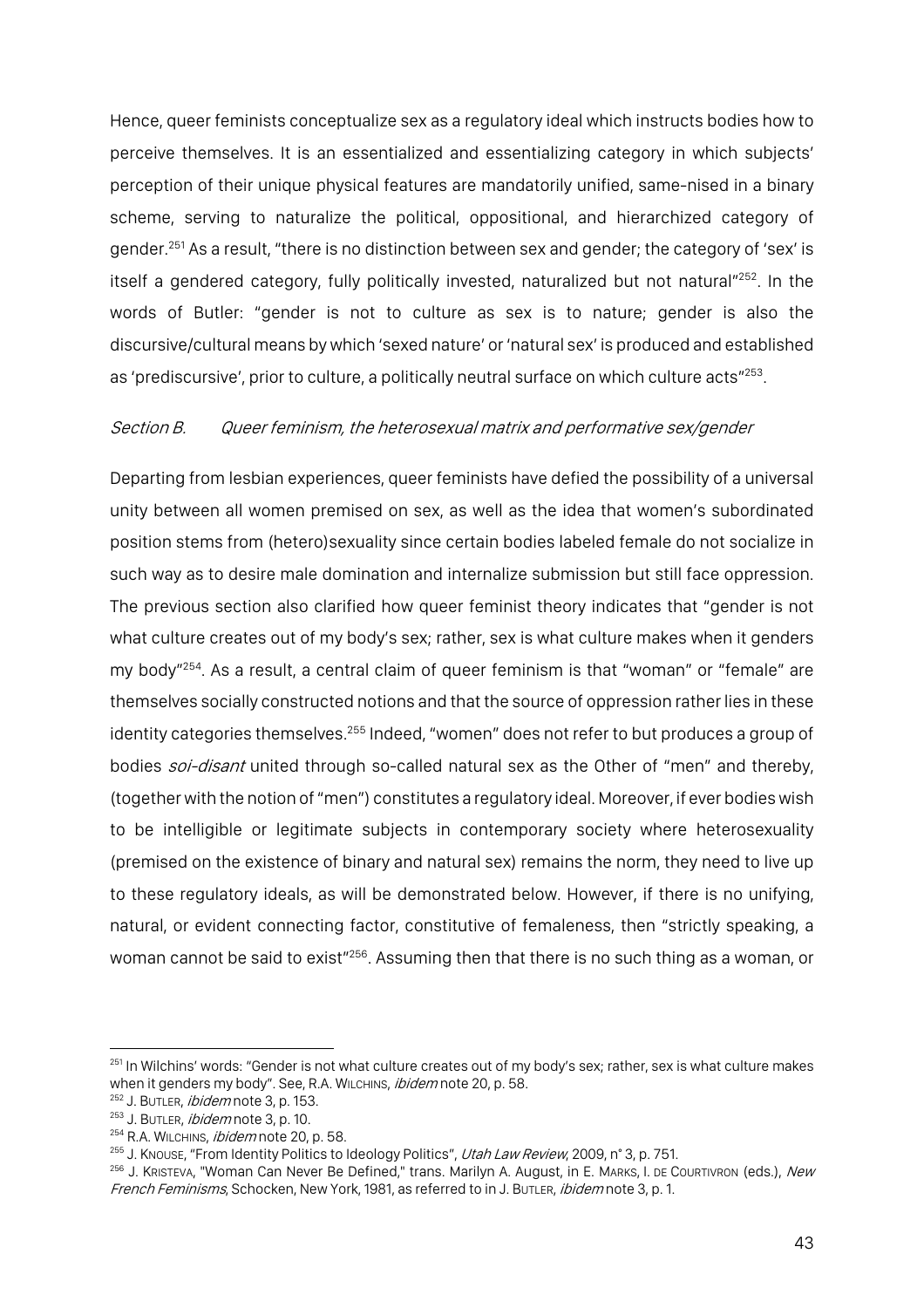even women, as subjects for whom liberation is (to be) sought, does feminism still hold legitimacy?

The postmodern dilemma, as it is often referred to in feminist literature,<sup>257</sup> led certain authors to "take a break from feminism"<sup>258</sup> or to argue that "feminism, like humanism, is a fiction"<sup>259</sup>, which eventually resulted in the establishment of queer theory as an independent discipline.260 Others like Butler found another solution to "feminism's definitional heterosexuality"261. Rather than rejecting feminism because of its heterosexual bias, they explained the bias: heterosexuality has been inescapable, as if it were a law, an injunction from the heterosexual matrix "both for people existing in the world, and for feminism" $^{262}$ . To put it bluntly, radical and cultural feminists were trapped by the heterosexual matrix, mandated by still-present compulsory heterosexuality, and (queer) feminism's task should be the construction of "critique of the categories of identity that contemporary judicial structures engender, naturalize and immobilize"263 in service of it.

For Butler, the heterosexual matrix designates "that grid of cultural intelligibility through which bodies, genders and desires are naturalized"; it refers to "a hegemonic discursive/epistemic model of gender intelligibility that assumes that for bodies to cohere and make sense there must be a stable sex expressed through a stable gender (masculine expresses male, feminine expresses female) that is oppositionally and hierarchically defined through the compulsory practice of heterosexuality<sup>"264</sup>. Thus, the heterosexual matrix, affecting epistemology, law, culture, and politics produces what has been referred to as a biological understanding of sex/gender in Chapter I. In its purest form, the heterosexual matrix conditions individuals to believe that sex and conventional gender coincide, that bodies labeled female are by essence what Victorian gender roles socialize women to be(come) and that they naturally desire men. First and second wave feminists have fought hard to convince the public at large that sex and gender are two different things and they correctly pointed out gender's socially constructed nature. However, they have not been able to set themselves free from the heterosexual matrix'

<sup>&</sup>lt;sup>257</sup> D.H. CURRIE, *ibidem* note 229, pp. 72 and 78.

<sup>&</sup>lt;sup>258</sup> J. HALLEY, *ibidem* note 11, p. 10.

<sup>&</sup>lt;sup>259</sup> D.H. CURRIE, *ibidem* note 229, p. 78, talking about C. di Stephano in "Dilemmas of Difference: Feminism, Modernity, and Postmodernism", in L. Nicholson, *Feminism/Postmodernism,* Routledge, New York, 1989, p. 63. <sup>260</sup> J. HALLEY, *ibidem* note 11, p. 135.

 $261$  J. HALLEY, *ibidem* note 11, p. 137.

<sup>&</sup>lt;sup>262</sup> J. HALLEY, *ibidem* note 11, p. 137.

<sup>&</sup>lt;sup>263</sup> J. BUTLER, *ibidem* note 3, p. 7.

<sup>264</sup> J. BUTLER, ibidem note 3, p. 208.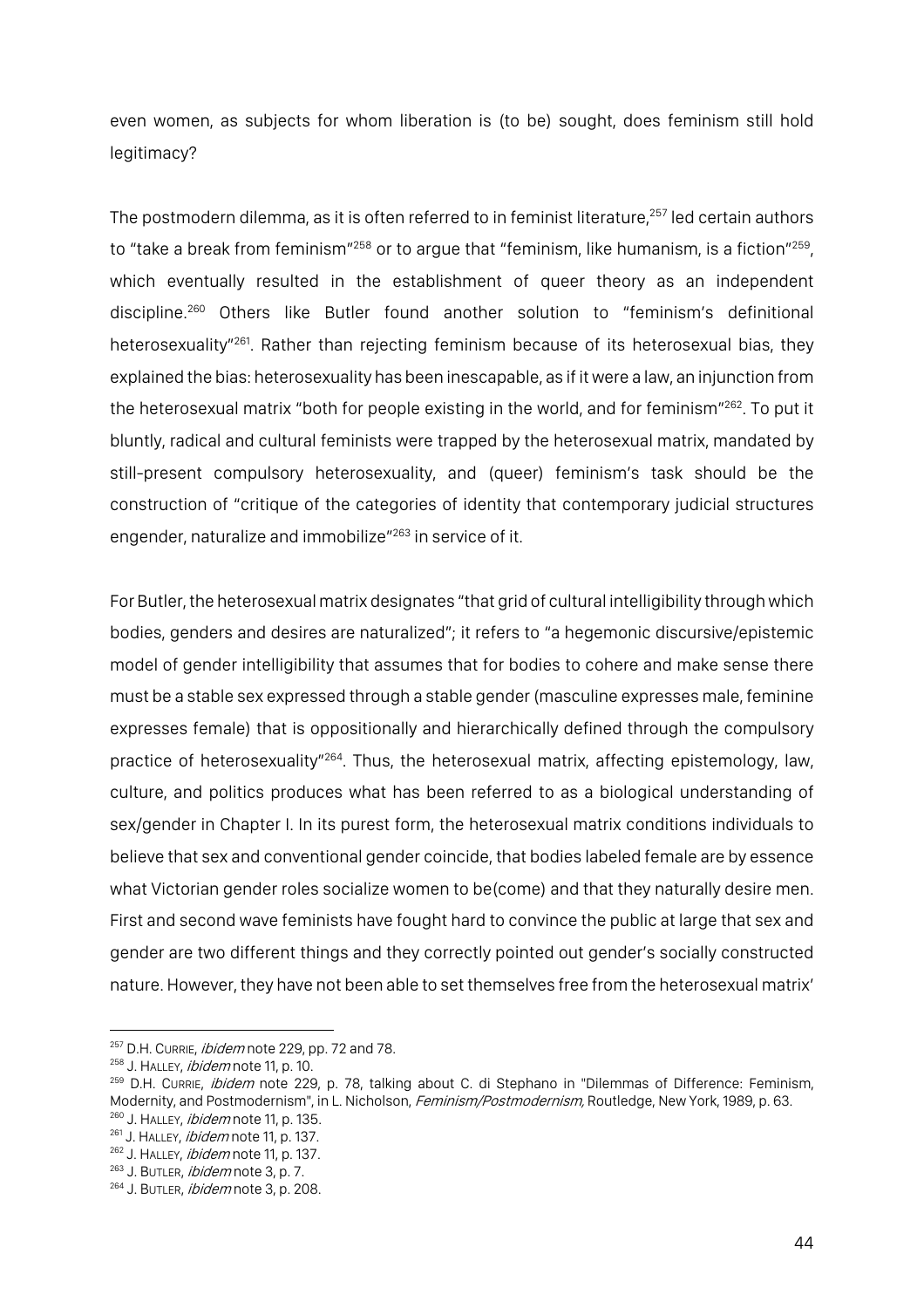hegemonic idea that bodies are naturally divided into two distinct groups, i.e. from "the position that there is a natural or biological female who is subsequently transformed into a socially subordinate 'woman', with the consequence that (…) sex is before the law in the sense that it is culturally and political undetermined, providing the 'raw material' of culture"<sup>265</sup>. It is important to note here that third wave feminists do not deny bodily diversity (between 'males' and 'females'; in between 'males' and 'females'; or between 'males', 'females', and other [un]labeled bodies such as for example intersex bodies). On the contrary, precisely because they celebrate bodily diversity, they recognize that "material bodies are negotiated through everyday practice and are themselves a site of power"266.

As one can sense, if it were not for the heterosexual matrix in service of compulsory heterosexuality, the absolute complementary and strict duality between male/female and man/woman (including the stability and naturalness of the hierarchized gendered power relations the matrix has been justifying over time) would turn out to be haphazard. Indeed, it is "the heterosexualization of desire [that] requires and institutes the production of discrete and symmetrical oppositions between 'feminine' and 'masculine', where these are understood as expressive attributes of 'male' and 'female'."267 In other words, it is not biology but the heterosexual matrix that produces the notion of heterosexuality, as well as the categories of "men" and "women", and "males" and "females". This is because heterosexuality presupposes these categories since one could not speak of heterosexuality by definition without implying a dyad of subjects for whom identity and desire are dualistically styled. Hence, the heterosexual matrix not only coerces bodies to proclaim heterosexual desires but also to act in line with conventional, oppositional, and binary gender and to corporeally perceive themselves as asymmetrically sexed.

Moreover, any given transgression from the sex/gender regulatory ideals produced by the heterosexual matrix puts the coherence and the legitimacy of compulsory heterosexuality at risk. Deviations thereby potentially denounce the contingency or the in no way ontological necessity of conventional heterosexual sex/gender and its power dynamics. Indeed, "if the categories of masculinity and femininity overlap, and if feminine gender identity can coexist with the desire for a feminine object, male and female are neither opposite, nor

<sup>265</sup> J. BUTLER, *ibidem* note 3, p. 50.

<sup>&</sup>lt;sup>266</sup> D.H. CURRIE, *ibidem* note 229, p. 73.

<sup>&</sup>lt;sup>267</sup> J. BUTLER, *ibidem* note 3, p. 24.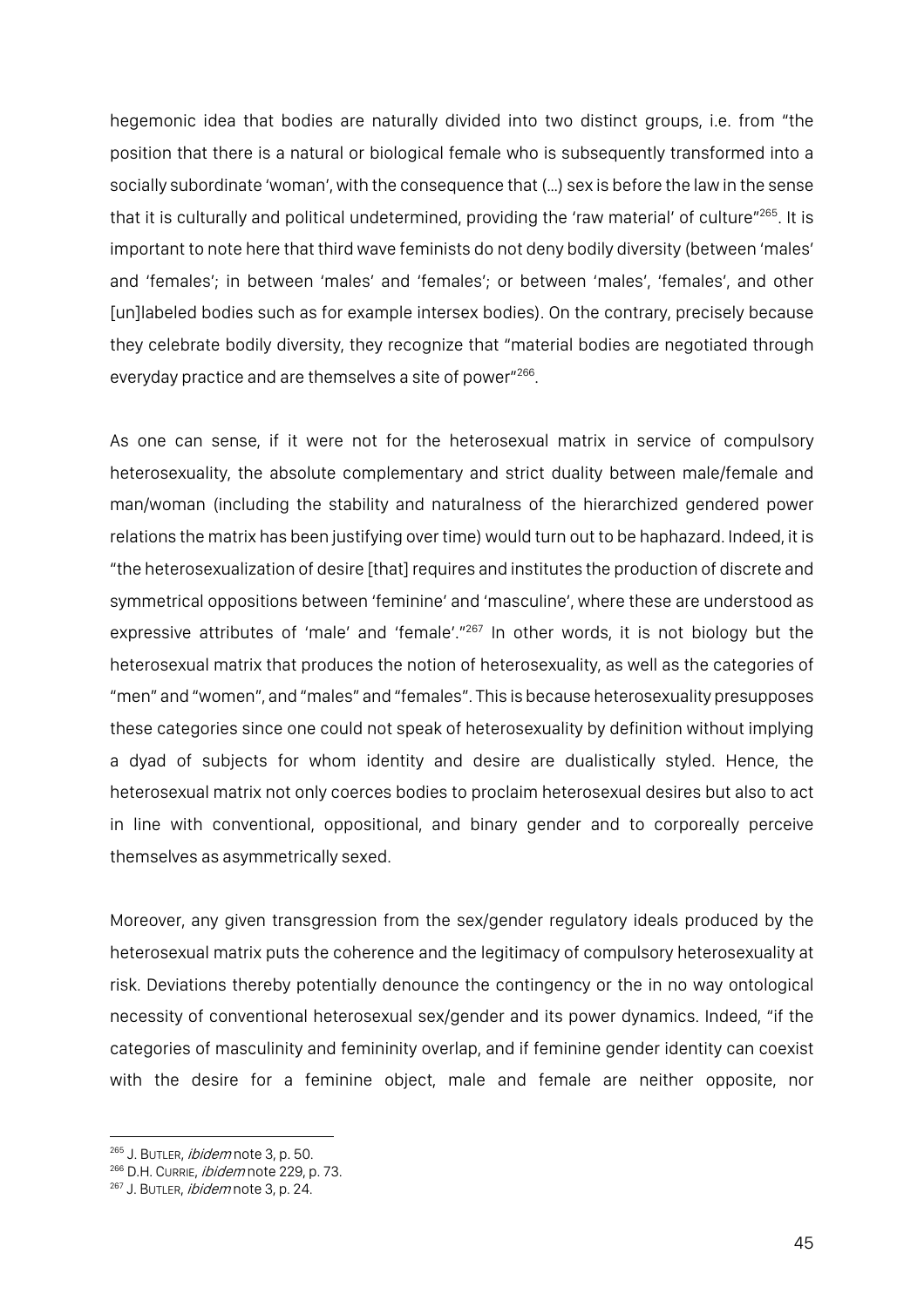complementary"268. As a result, the heterosexual matrix and its biological conception of sex/gender mandate the institutionalization of material and discursive gender violence to guarantee its survival. In other words: "the difference *between* the categories 'male' and 'female' is maintained by repressing difference within the categories"<sup>269</sup>.

With regard to material gender injustice, one may for example point out that intersex infants often undergo enforced conventional sex-affirming (also called "normalizing") surgeries, even though such surgeries are not vital and intrude upon their physical integrity since their consent (or even in some instances that of their parents) is not obtained beforehand.<sup>270</sup> As O'Brien indicates: "the very act of surgically altering the corporeality of individuals with intersex variations demonstrates (…) a paranoid need to efface all traces of sexed ambiguity. This makes plain the fact that the sexed categories of male and female are culturally constructed and rigorously patrolled"271. Moreover, transsexuality is included both in the latest 2018 version of the International Statistical Classification of Diseases and Related Health Problems (ICD)<sup>272</sup>, as well as in the fifth edition of the Diagnostic and Statistical Manual of Mental Disorders (DSM-V)<sup>273</sup>, under both revised categories (from 'mental disorders' to 'sexual health conditions') and names (from 'Gender Identity Disorder' to 'Gender Dysphoria' or 'Gender Incongruence'). Although the ICD-11 reclassified gender incongruence in order to help alleviate the stigma faced by transsexual individuals, transsexuality remains encoded within the ICD so that health care services could still be provided and covered by health insurances.<sup>274</sup> Despite this change in approach, having transsexuality in the ICD implies that 'the condition' is medicalized (as homosexuality once was). This medicalization, premised on the view of transsexuality as a 'pathological deviation' which may be 'cured' amongst others through SRS reveals society's need to rigorously Otherize all those who potentially disrupt the heterosexual matrix's conflation of sex, gender, and sexual orientation in order to keep the socially constructed biological conception of sex/gender intact. <sup>275</sup> Less sophisticatedly, one can

<sup>&</sup>lt;sup>268</sup> HARVARD LAW REVIEW, *ibidem* note 12, p. 1977.

 $269$  HARVARD LAW REVIEW, *ibidem* note 12, p. 1976.

<sup>&</sup>lt;sup>270</sup> P. CANNOOT, *ibidem* note 16, p. 88.

<sup>&</sup>lt;sup>271</sup> W. O'BRIEN, *ibidem* note 66, p. 15.

<sup>&</sup>lt;sup>272</sup> WORLD HEALTH ORGANIZATION (WHO), International Classification of Diseases 1<sup>#h</sup> Revision (ICD-11), code HA60, available at <https://icd.who.int/browse11/l-m/en#/http%3a%2f%2fid.who.int%2ficd%2fentity%2f90875286> (last consulted March 17, 2019).

<sup>273</sup> APA, Gender Dysphoria, 2013, available at <https://www.psychiatry.org/File%20Library/Psychiatrists/Practice/DSM/APA\_DSM-5-Gender-Dysphoria.pdf> (last consulted March 17, 2019).

<sup>&</sup>lt;sup>274</sup> WHO, *ICD-11: Classifying disease to map the way we live and die*, 2018, available at <https://www.who.int/healthtopics/international-classification-of-diseases> (last consulted March 17, 2019).

<sup>&</sup>lt;sup>275</sup> J. WEISS, *ibidem* note 37, p. 180.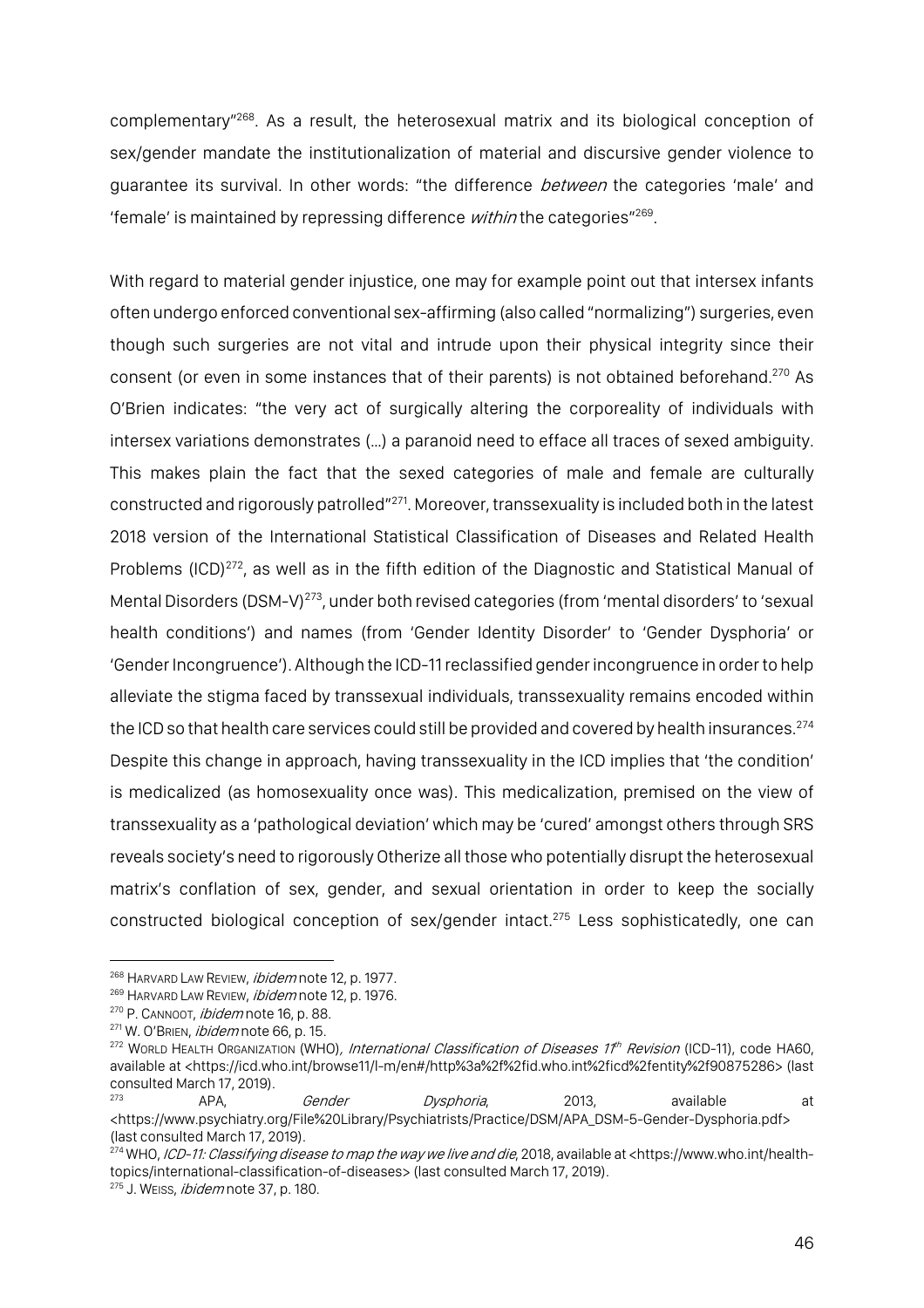simply refer to social practices such as 'gay-bashing' or trans violence as forms of material gender violence perpetrated against those who defy conventional sex/gender, partially communicating the message "thou shall not deviate".276

With regard to discursive gender violence, one should note that "the cultural matrix through which gender identity has become intelligible requires that certain kinds of 'identities' cannot 'exist' – that is, those in which gender does not follow from sex and those in which the practices of desire do not 'follow' from either sex or gender"277. Indeed, as mentioned before, the heterosexual matrix commands bodies to perceive themselves as sexed, and to behave in line with conventional gender, understood as self-evidently and naturally binary, as well as to desire the opposite sex/gender. Deviant individuals, i.e. members of sexual minorities, face material or visible gender injustice, meaning that they are Otherized and asked to undergo surgery in order to conform to anatomical normativity. Furthermore, the heterosexual matrix also inflicts discursive or invisible gender violence on them in the sense that their gender identity is rendered unintelligible; their lived experiences and being are violently rendered invisible or silenced to the extent that the mainstream is not even able to comprehend them.<sup>278</sup> Growing up in a society which naturalizes the not so natural binarity of sex/gender, subjects socialized by the heterosexual matrix cannot genuinely conceive any alternative gendered existence or being-in-the-world other than those premised on oppositional and complementary masculinity or femininity. In Butler's words: "Precisely because certain kinds of 'gender identities' fail to conform to those norms of cultural intelligibility, they appear only as developmental failures or logical impossibilities from within that domain"<sup>279</sup>. Indeed, epistemologically speaking, the heterosexual matrix filters or wipes out gender queer identities. Phenomenologically speaking, then, they cannot truly acquire sense because they cannot even be authentically perceived given the matrix's influence on phenomenological structures of perception.<sup>280</sup> As a result, gay or lesbian couples will often be asked: "who is the man and who is the woman", while non-binary self-identifying individuals will be noticed as having "some masculine" and "some feminine" elements. Rather than having their gender identity perceived as a whole, it will immediately be restructured and divided according to or reduced to the conventional gender binarity.

<sup>&</sup>lt;sup>276</sup> See, T.A.M. vAN DER MEER, "Gay bashing - a rite of passage?", *Culture, Health and Sexuality*, 2003, vol. 5, pp. 253-266.

<sup>&</sup>lt;sup>277</sup> J. BUTLER, *ibidem* note 3, p. 24.

<sup>&</sup>lt;sup>278</sup> K. McNEILLY, *ibidem* note 18, pp. 266-267.

<sup>&</sup>lt;sup>279</sup> J. BUTLER, *ibidem* note 3, p. 24.

<sup>280</sup> J. BUTLER, ibidem note 24, p. 405.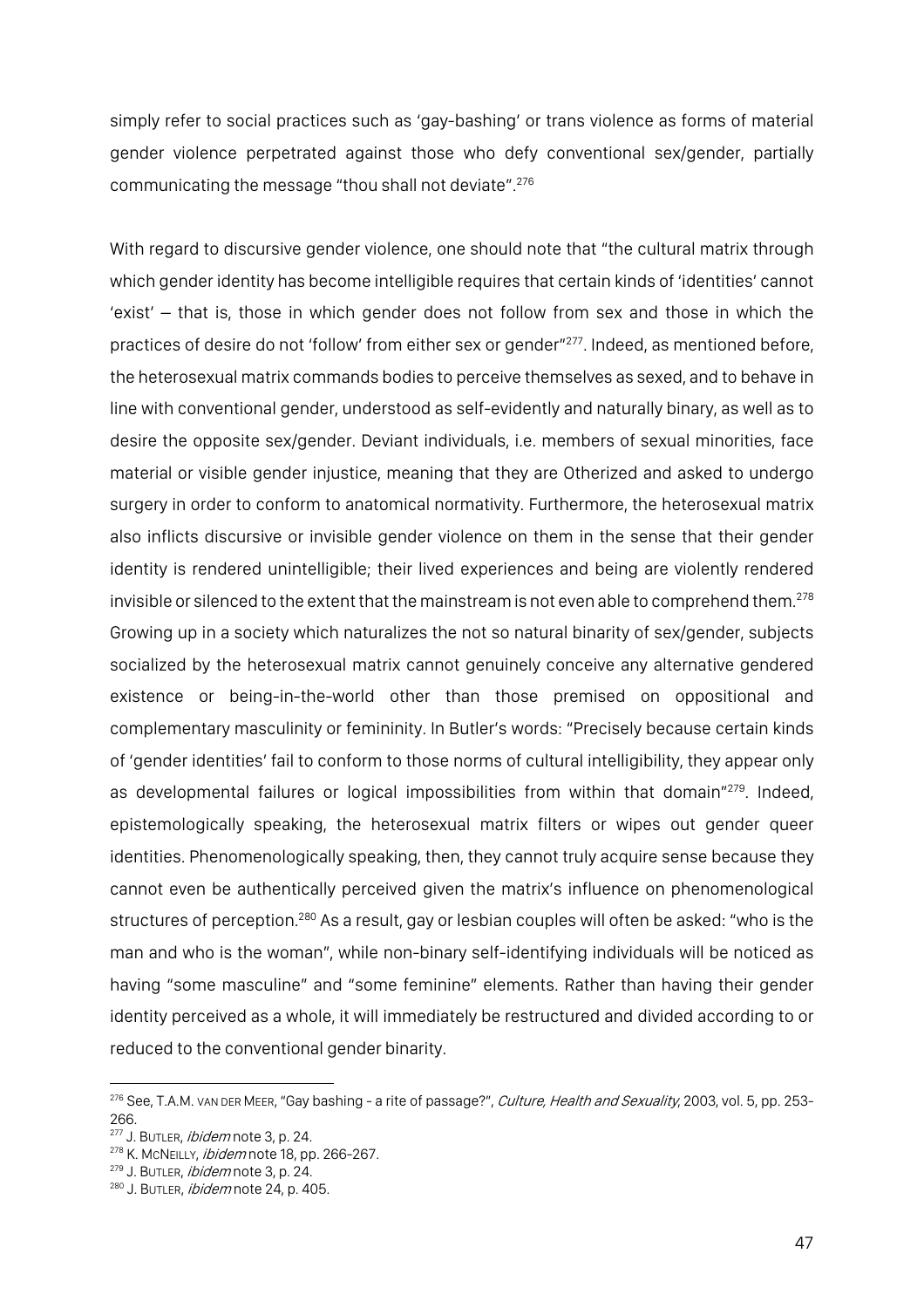But invisible gender injustice does not only concern sexual minorities. Indeed, "we are at least partially formed through violence. We are given genders or social categories, against our will, and these categories confer intelligibility or recognizability, which means that they also communicate what the social risks of unintelligibility or partial intelligibility might be"281. Although transgender individuals are more likely to be consciously confronted with the discursive violence produced by the heterosexual matrix, all bodies, whether cis-gender or not, are affected by it as the matrix urges them to conform, perform and embody conventional sex/gender if they wish to avoid the social risks of being perceived as "effeminate" or "unfeminine". Hence, it limits their ways of being, expressing and living. This conditioning, as will be further explained, perpetuates in its turn "the value given to the gender stereotype of the truly 'masculine' male typically considered as the norm against which all other configurations are unfavourably [sic] measured"<sup>282</sup> as well as gender role strain<sup>283</sup>.

Queer theorizing suggests, however, that "the logic of punishment may be the undoing of the very categories the regulatory structure sets out to protect"<sup>284</sup>: if sex/gender/desire naturally aligned as prescribed by a biological conception of sex/gender instigated by the heterosexual matrix, there would be no need to socially control, Otherize, or punish those who do not conform in the form of material and discursive gender violence. Indeed, "the very possibility of deviance, therefore, casts doubt on the stability of gender categories (…): if the relationship between sex, gender and sexual identity does not apply to gays and lesbians, it need not apply to anyone, and the categories of masculinity and femininity are exposed as normative fictions"<sup>285</sup>. Yet, if gender is not found in, nor acts upon natural and binary physical sex, how then to conceive of sex/gender?

Appropriating a long-standing tradition in phenomenology, philosophy of language, and feminist theory, Butler argues that "gender is in no way a stable identity of locus of agency from which various acts proceed; rather, it is an identity tenuously constituted in time – an identity instituted through a stylized repetition of acts (…) of the body and, hence, must be understood as the mundane way in which bodily gestures, movements, and enactments of various kinds constitute the illusion of an abiding gendered self"286. In contrast to a biological

<sup>&</sup>lt;sup>281</sup> J. BUTLER, *Frames of War: When is Life Grievable?*, London, Verso, 2009, p. 167.

<sup>&</sup>lt;sup>282</sup> C. VISSER, E. PICARRA, *ibidem* note 10, p. 509.

<sup>283</sup> See, note 54.

<sup>&</sup>lt;sup>284</sup> HARVARD LAW REVIEW, *ibidem* note 12, p. 1987.

<sup>&</sup>lt;sup>285</sup> HARVARD LAW REVIEW, *ibidem* note 12, pp. 1987 and 1989.

<sup>286</sup> J. BUTLER, ibidem note 24, p. 401.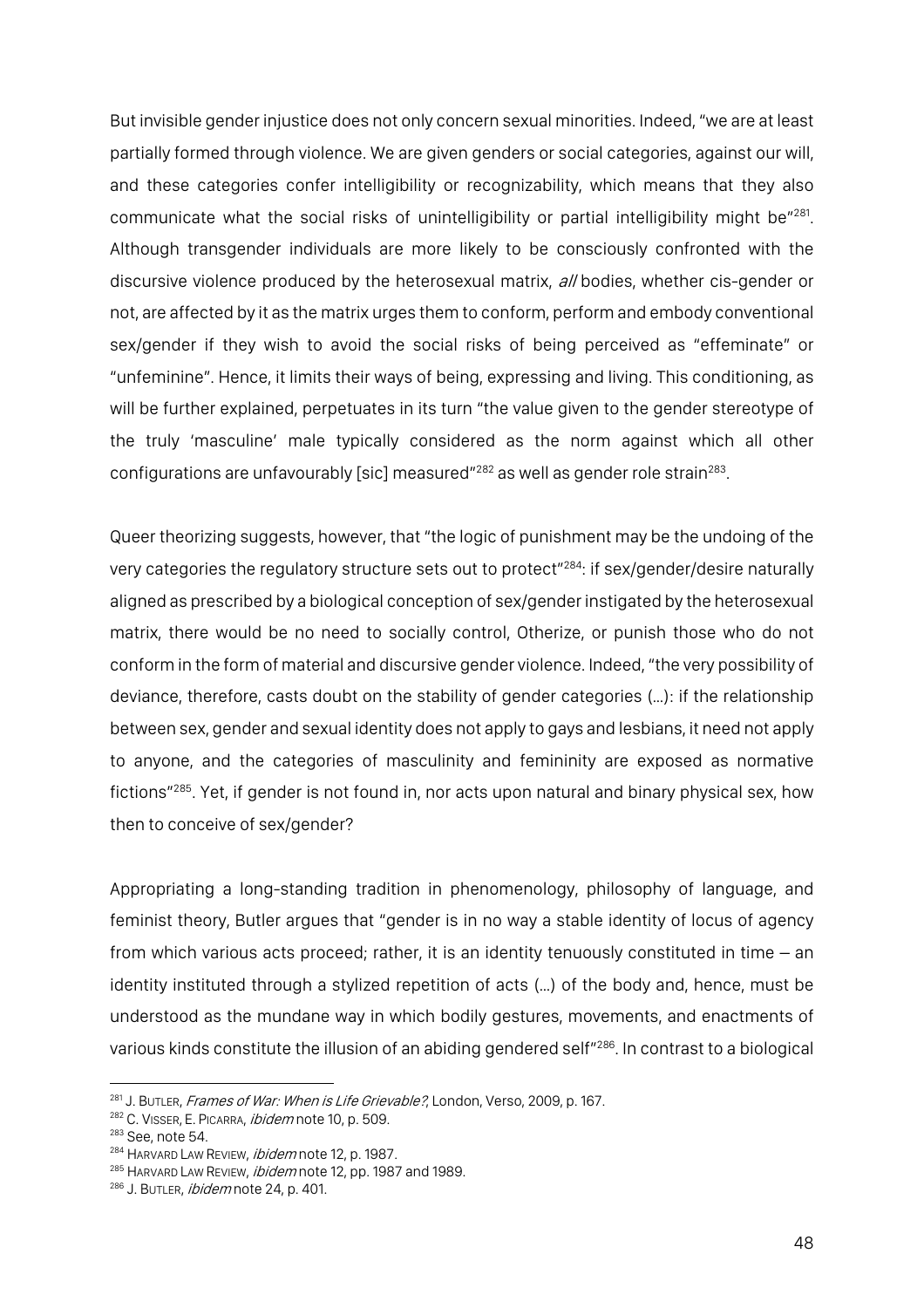conception of sex/gender, which links gender (identity) to physical substance, Butler suggests thinking of sex/gender as "a performative accomplishment which the mundane social audience, including the actors themselves, come to believe and to perform in the mode of belief"287.

In order to fully grasp a performative understanding of sex/gender, it might be useful to note that the phenomenological tradition conceptualizes the body as a historical site of materialized and ever materializing cultural meaning rather than as mere facticity.<sup>288</sup> Indeed, bodies are an "intentionally organized materiality"<sup>289</sup> in the sense that they come to embody "a set of historical possibilities"<sup>290</sup>. They are always already determined by, while at the same time engraving themselves with, discursively created sense. Their acts, movements, and ways of being-in-the-world render determinate certain possibilities of being (for example, male or female; member of the upper class or member of the working class), which are always delimited by the historical present. In this way, they (re)produce and thus realize these historical possibilities of being in the present. Doing so, they be(come) or are they, meaning that the "I", the "we" or the "they" merely *is* what the materiality of the "I", the "we", or the "they" does. Indeed, subjects (i.e. intentionally organized materialities) can be said to have agency in the sense that they render historical possibilities of being determinate but in no case should they be conceived of as a priori, disembodied, pre-existing, substantial entities, or identities. In the words of Butler: "More appropriate, I suggest, would be a vocabulary that resists the substance metaphysics of subject-verb formations and relies instead on an ontology of present participles. The 'I' that is its body is, of necessity, a mode of embodying, and the 'what' that it embodies is possibilities. But here again the grammar of the formulation misleads, for the possibilities that are embodied are not fundamentally exterior or antecedent to the process of embodying itself"291.

To be a woman, then, is "to have become a woman, to compel the body to conform to an historical idea of 'woman,' to induce the body to become a cultural sign, to materialize oneself in obedience to an historically delimited possibility, and to do this as a sustained and repeated corporeal project"292. One is a woman when one's body embodies or does the historically

<sup>&</sup>lt;sup>287</sup> J. BUTLER, *ibidem* note 24, p. 401.

<sup>288</sup> J. BUTLER, *ibidem* note 24, pp. 402-403.

<sup>289</sup> J. BUTLER, *ibidem* note 24, p. 403.

<sup>290</sup> J. BUTLER, ibidem note 24, p. 402.

<sup>&</sup>lt;sup>291</sup> J. BUTLER, *ibidem* note 24, p. 403.

<sup>292</sup> J. BUTLER, *ibidem* note 24, pp. 403-404.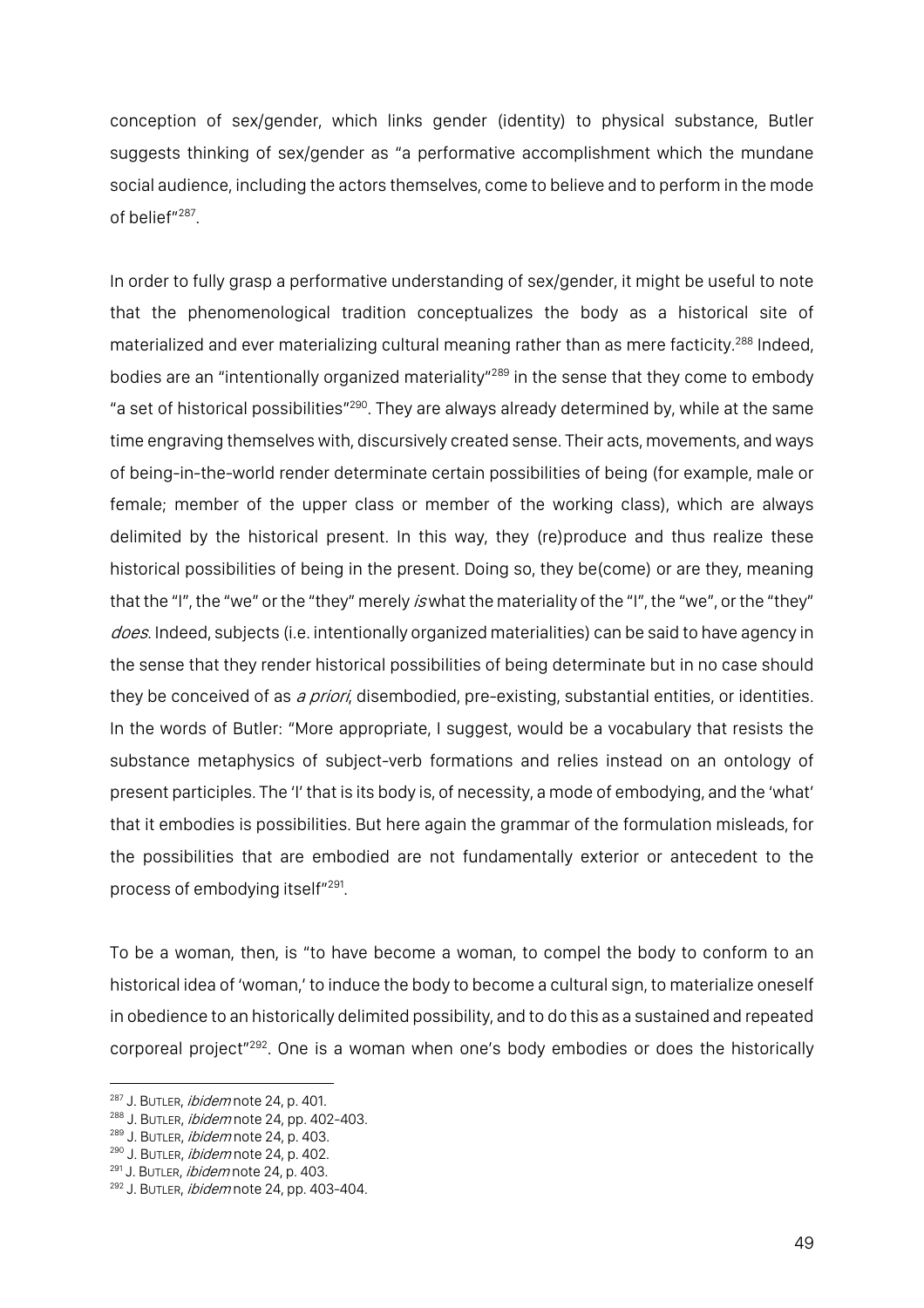circumscribed possibility of being female, severely controlled, and patrolled by the heterosexual matrix. And that body's specific embodiment (re)constitutes womanhood in the present turn, every moment or instant again, over and over. Hence, gender is not that which is found in or acts upon the body, it is that being-in-the-world which bodies performatively ever reiterate. Therefore, "there is neither an 'essence' that gender expresses or externalizes nor an objective ideal to which gender aspires; because gender is not a fact, the various acts of gender create the idea of gender, and without those acts, there would be no gender at all. Gender is, thus, a construction that regularly conceals its genesis"<sup>293</sup>. Butler argues that this hiding ensures that "the authors of gender become entranced by their own fictions whereby the construction compels one's belief in its necessity and naturalness. The historical possibilities materialized through various corporeal styles are nothing other than those punitively regulated cultural fictions that are alternately embodied and disguised under duress"294. Thus, a performative understanding of sex/gender asserts that gender is that which is everlastingly and constantly (re)generated by the corporeal acts of bodies that have learned to identify themselves as sexed and put into effect these socially constructed regulatory ideals, rather than a preceding identity voicing sex, i.e. that which would be the result of a biologically definable male or female body.

Consequentially, "it is wrong to conceive of even the most extreme gay or lesbian gender play as an imitation of the heterosexual 'original,' for heterosexual men and women are engaged in a kind of gender performance as artificial as the drag queen's. (…) All gender is an imitation for which there is no original (...) [and] the diversity of these gender performances in turn denaturalizes 'straight' gender and reveals that to be a kind of drag as well"<sup>295</sup>. Now fully apprehending a performative understanding of sex/gender, it should have become even clearer why the heterosexual matrix, producing a biological understanding of sex/gender, always already involves discursive violence for all bodies at least to a certain degree, whether or not they are cis-gender, since it oppressively restricts bodies' possibilities of being. The heterosexual matrix confines, constrains, and imprisons them, with all the gender role strain and other types of harmful psychological and even physical consequences that this implies, such as the low self-esteem which can result from not managing to comply with gendered beauty standards.

<sup>&</sup>lt;sup>293</sup> J. BUTLER, *ibidem* note 24, p. 404.

<sup>294</sup> J. BUTLER, ibidem note 24, p. 404.

<sup>&</sup>lt;sup>295</sup> HARVARD LAW REVIEW, *ibidem* note 12, p. 1989.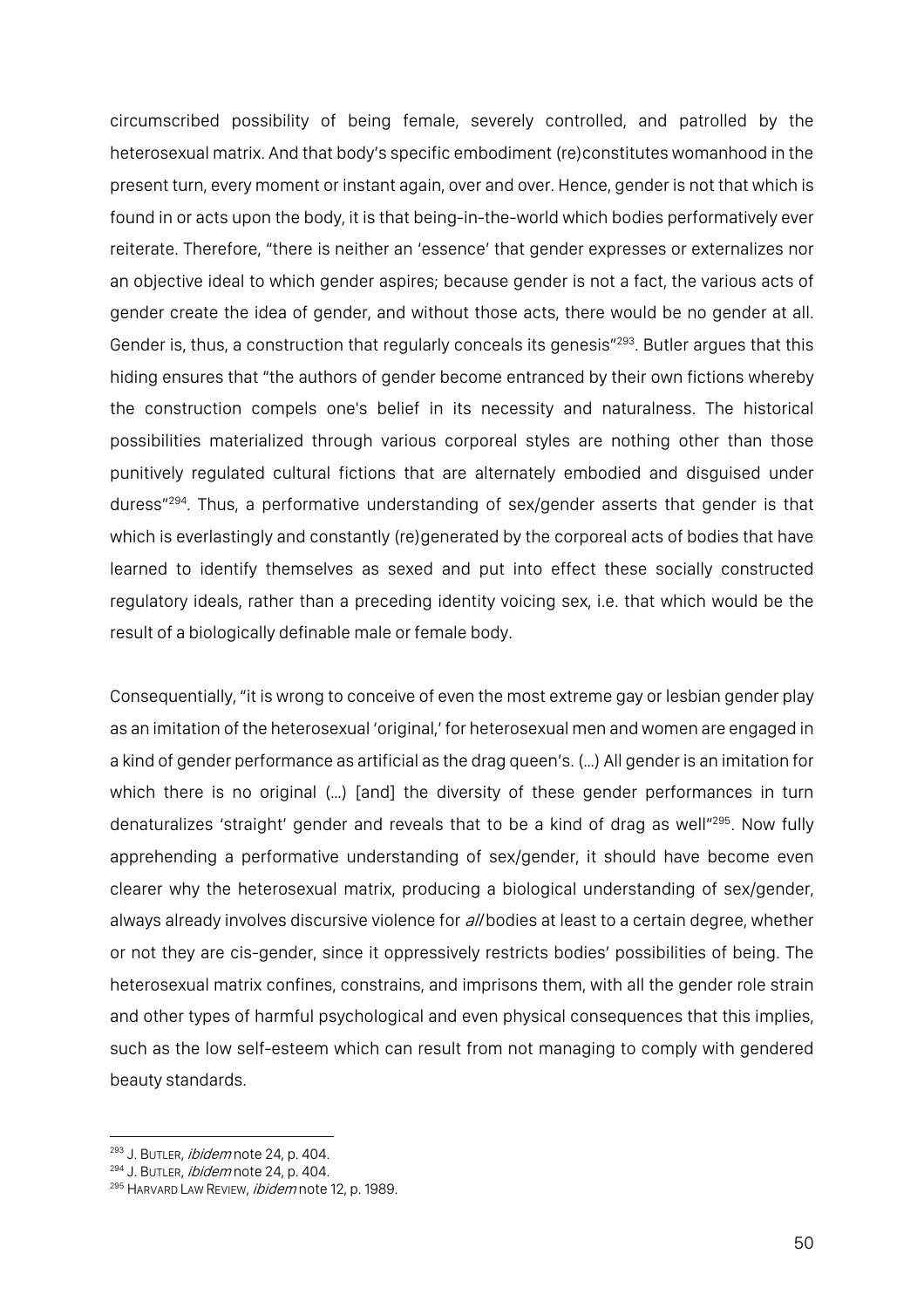Yet, if "gender is an act which has been rehearsed, much as a script survives the particular actors who make use of it, but which requires individual actors in order to be actualized and reproduced as reality once again"296, then the possibility of defying both material and discursive gender violence (resulting from a biological conception of sex/gender as produced by the heterosexual matrix) is implied in the coerced performance itself. Precisely because gender is the re-enactment of the gender norms pre-defined by the heterosexual matrix, it only exists because and whenever it is legitimized by its repetition. It this sense, there is nothing deterministic about gender: if reiteration establishes gender, then gender can be disestablished "and errantly or not-so-errantly reestablished"297. Indeed, as Halley states: "In a utopian world, one would burn down gender. But inasmuch Butler regarded that as impossible (…), feminism should promote gender trouble. And how could gender be troubled? We can't not repeat it, but we could seek to repeat it wrong"<sup>298</sup>. According to queer feminists, subversive practices are "the redeployment of productive power to reiterate gender norms, [which] may take the form of refusing the norm, of performing the norm in a slightly modified way, [or] of asserting alternative normative possibilities for intelligibly sexed/gendered life"<sup>299</sup>. Doing so might help us overcome both visible and invisible gender violence, as it disrupts the mundaneness of conventional sex/gender and induces subjects to become conscious about its socially constructed character. Indeed, troubling gender "[reveals] that gender produces the illusion that male and female bodies exist in nature"<sup>300</sup> and thereby facilitates catharsis as a necessary point of departure in light of reforms for greater gender justice. Hence, following feminist queer reasoning, emancipation or liberation lies in "[maintaining] uncertainty, tentativeness, open-endedness, not because they are freedom in itself, but because they bring resistance into a full engagement with power"301.

<sup>296</sup> J. BUTLER, *ibidem* note 24, p. 408.

<sup>&</sup>lt;sup>297</sup> J. BUTLER, "Reply from Judith Butler to Mills and Jenkins", *Differences*, 2007, vol. 18, p. 182.

<sup>&</sup>lt;sup>298</sup> J. HALLEY, *ibidem* note 11, p. 138.

<sup>299</sup> K. McNEILLY, ibidem note 18, p. 269.

<sup>300</sup> J. HALLEY, *ibidem* note 11, p. 138.

<sup>301</sup> J. HALLEY, *ibidem* note 11, p. 131.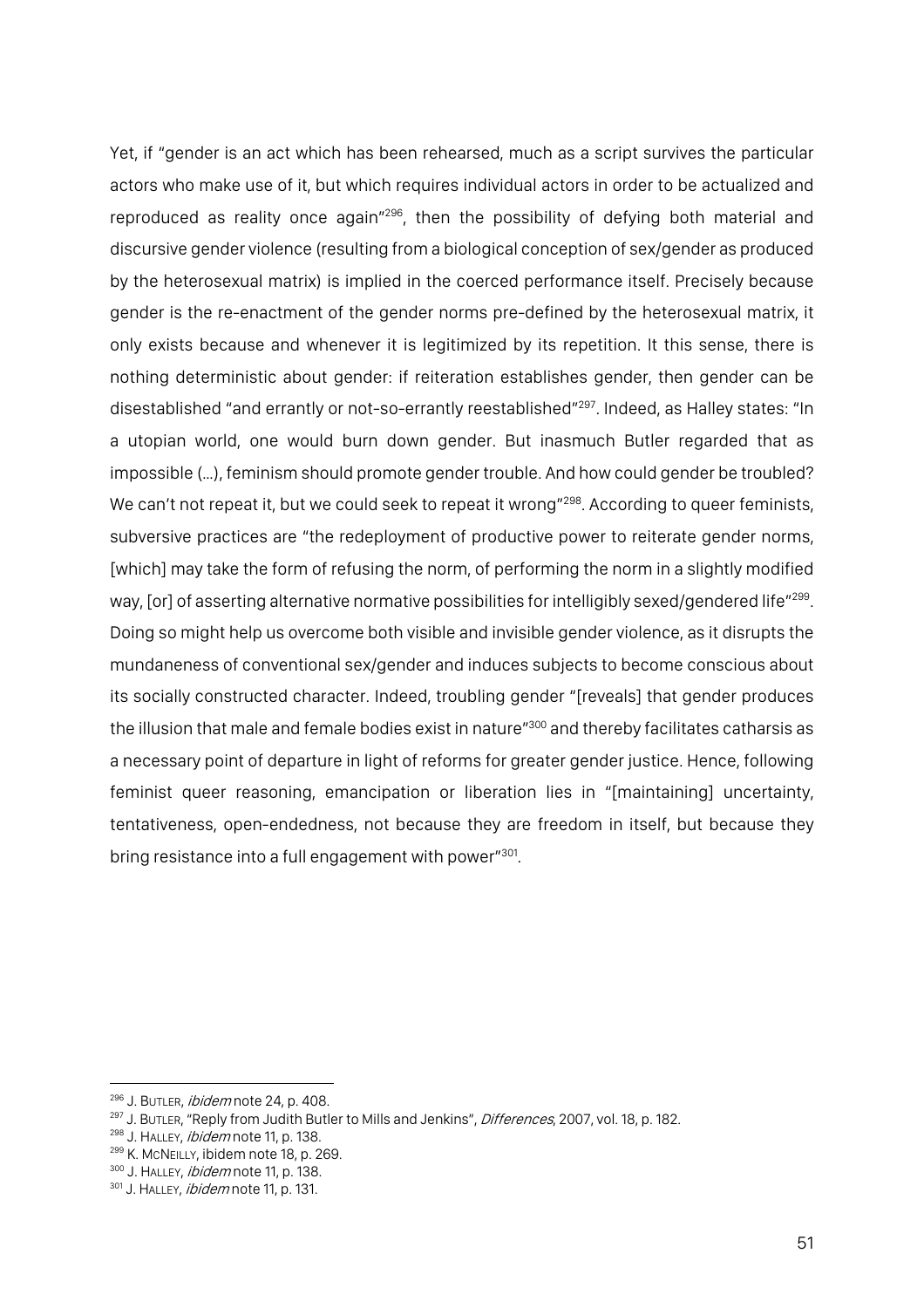# Chapter III. Performative sex/gender in law: abolishing mandatory and binary sex/gender registration

If "sex differences are semiotic — that is, constituted by a system of signs that we produce and interpret"302, as the previous Chapter suggested, then "legal discourse should be recognized as a site of political struggle over sex differences<sup>"303</sup>. While Chapter II aimed to scrutinize a performative understanding of sex/gender in theory, I apply, in this Chapter, queer feminists' insights to the legal discipline and more specifically to the issue of mandatory and binary sex/gender registration on identity documents in order to best make sense of the recent developments set out in Chapter I and to clarify how they are a necessary first step towards greater gender justice.

As Currie noted: "Feminist scholars are beginning to take the view that as discourse, law is an important site for discursive resistance. However, the task is no longer to identify the theoretically correct 'content' of law, as reform-oriented research implies. Given the contradictory and disappointing effects of reform, analyses focus upon how dominant meanings are constructed in law"304. Indeed, the law is normative and thus dictates what should be, rather than declaring what is. Dreyfus has argued that "to equip a subject with legal rights, specific attributes or characteristics must be identified through which a subject becomes intelligible to the eyes of the law. By defining the categories and groups to which they belong, law engages in the discursive 'production' of its subjects. As a consequence, '[t]here is no natural subject who precedes representation in law'"305. Inasmuch as the law is premised on a biological conception of sex/gender (cf. Chapter I), constructed and induced by the heterosexual matrix (cf. Chapter II), I hold the law complicit in upholding and institutionalizing that same matrix. As a consequence, it has a role to play in the perpetuation of both material and discursive gender violence resulting from that matrix, as was described in the previous Chapter. As long as the law mandates binary sex/gender registration in line with a biological conception of sex/gender, it legitimizes the commonly held and hegemonic, false, and oppressive belief in so-called natural and binary sex/gender.<sup>306</sup> Moreover, it induces or even compels its subjects to (re)perform conventional sex/gender with all negative effects this implies. Indeed, "categories that may have begun as the artificial inventions of cadastral

<sup>302</sup> M.J. Frug, *ibidem* note 1, p. 1046.

<sup>303</sup> M.J. Frug, *ibidem* note 1, p. 1046.

<sup>304</sup> D.H. CURRIE, *ibidem* note 229, p. 73.

<sup>305</sup> T. DREYFUS, *ibidem* note 95, p. 38.

<sup>306</sup> A.J. NEUMAN WIPPLER, *ibidem* note 7, pp. 501-505.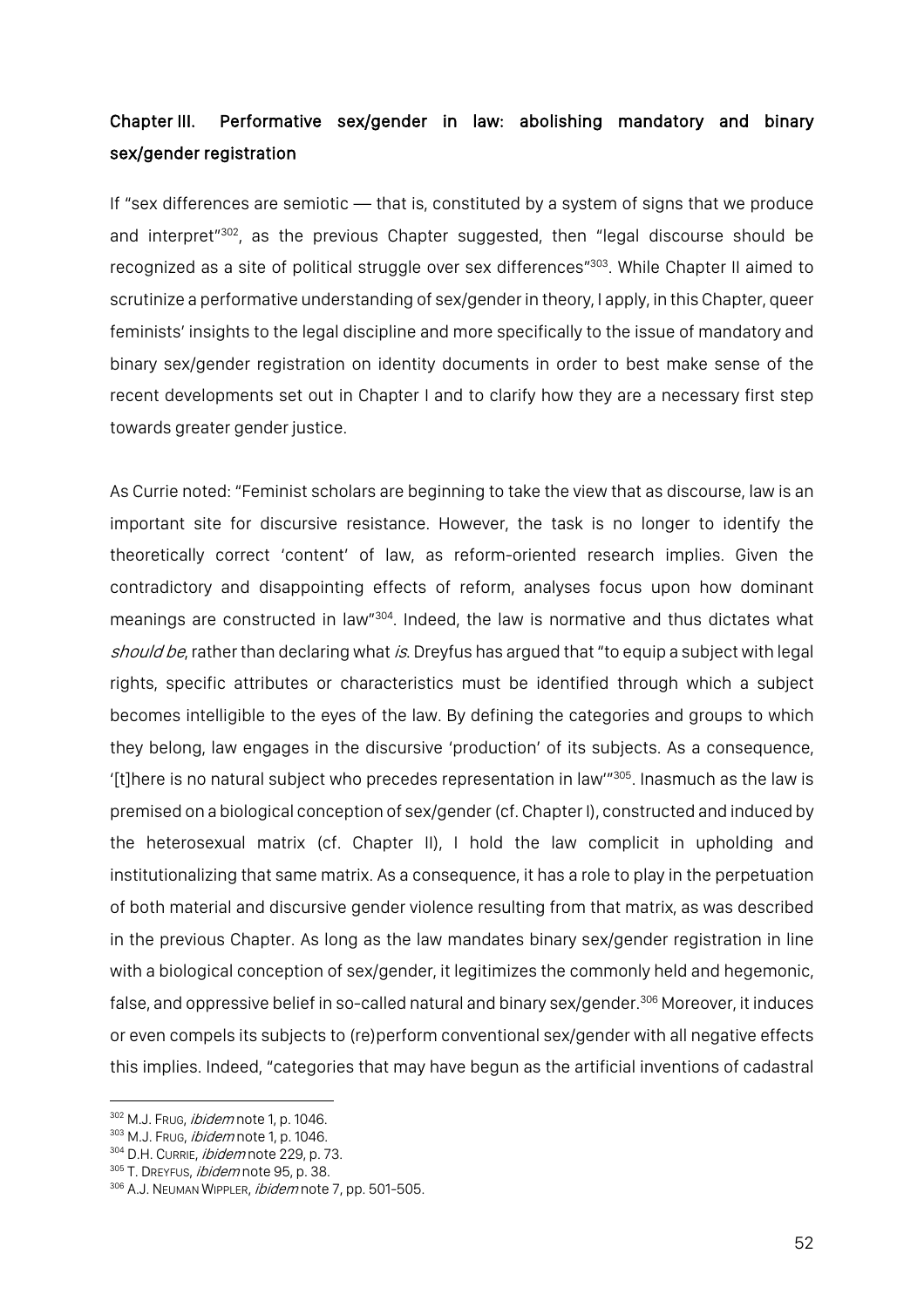surveyors, census takers, judges, or police officers can end by becoming categories that organize people's daily experience precisely because they are embedded in state-created institutions that structure that experience"307.

The previous Chapter clarified how sex/gender is performed, that is, the consequence of corporeal acts ever reiterating the sexed regulatory ideals of "woman" and "man", rather than biological, that is, a pre-discursive fact "before" the law. As a result, the only viable way toward gender emancipation and justice lies in the State's decertification of (binary) sex/gender as a physical datum to be correctly recorded. This strategy would reflect a performative account of sex/gender in law and would eventually allow for the proliferation of subversive gender practices. Indeed, "if states play an important role in the interpellation of people as gendered subjects, processes of certification in which individuals are assigned a gender, and then obliged to repeat that gender across various procedures and activities, constitute a significant aspect of how gender, as a binary set of differentiated categories, is sustained and entrenched"308. As long as the law reproduces and mandates the actual very source of gender violence, i.e. the categories of man/male and woman/female themselves, current reforms aiming at greater gender equality (such as those facilitating legal gender recognition by abolishing mandatory physical alterations as a prerequisite for legal sex change or further anti-discrimination measures) may be considered vain. 309

Because individuals belonging to sexual minorities affirmatively defy the validity of a biological conception of sex/gender produced by the heterosexual matrix, they are most consciously affected by the material and discursive gender violence it ordains. Hence, they have also been the most vocal in challenging this hegemonic heterosexual cultural system of gender, which produces not only heterosexuality but also men/males and women/females. They have done so by, amongst other actions, questioning mandatory binary sex/gender registration and gendered identity documents as cornerstones of that system (as was outlined in Chapter I, Section B). As a consequence, legal reforms concerning sex/gender registration are most often envisaged from the perspective of accommodating these minorities' needs.<sup>310</sup> With that regard, scholars have suggested maintaining mandatory self-defined registration but

<sup>307</sup> J.C. Scott, Seeing like a state: how certain schemes to improve the human condition have failed, Yale University Press, New Haven, 1998, pp. 82-83.

<sup>308</sup> D. COOPER, F. RENZ, *ibidem* note 28, p. 487.

<sup>309</sup> K. MCNEILLY, ibidem note 18, p. 275.

<sup>310</sup> D. COOPER, F. RENZ, ibidem note 28, p. 484.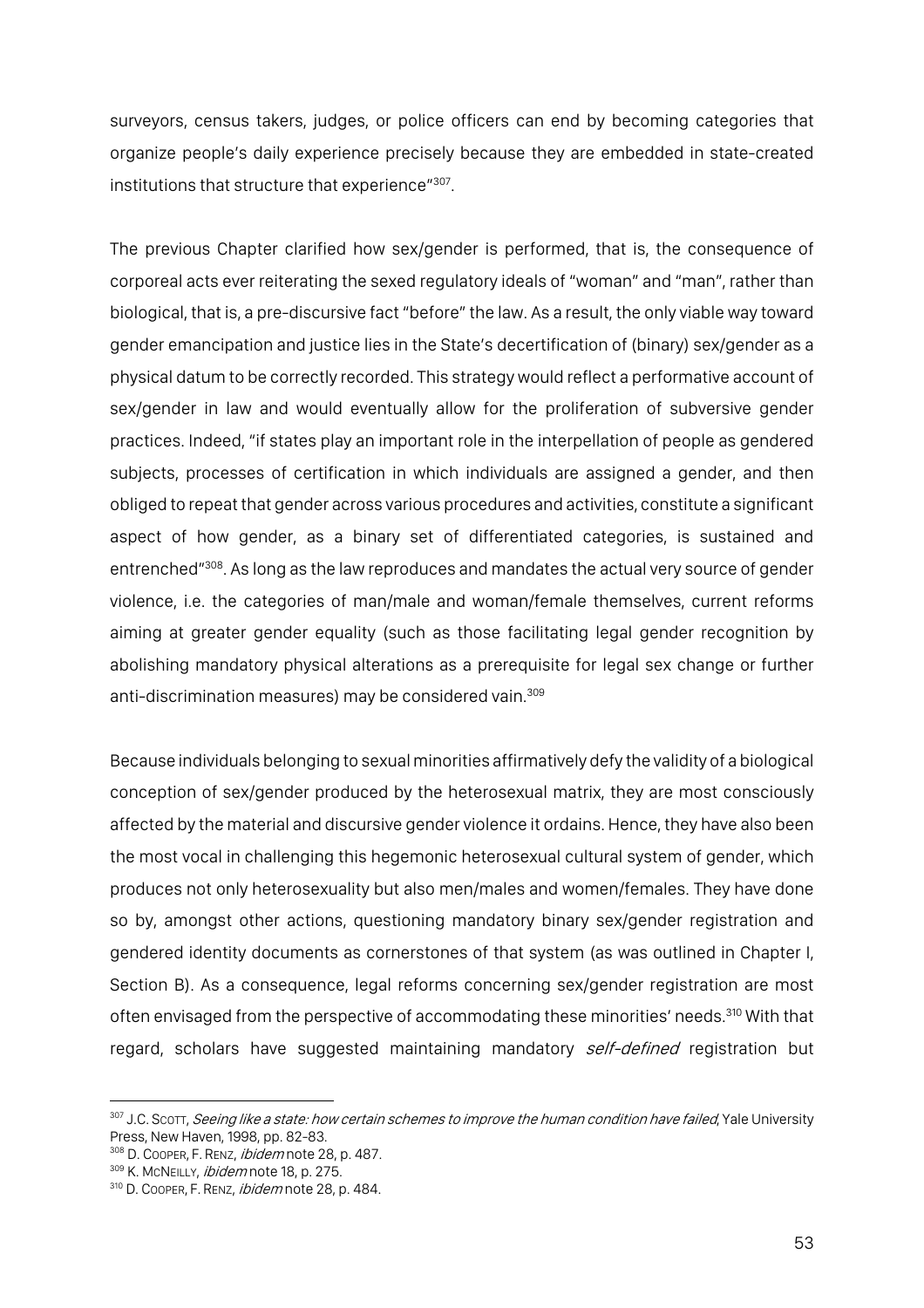introducing a third gender category (also called categorical expansionism)<sup>311</sup>; allowing to (temporarily) leave the sex/gender entry open; making registration optional (possibly in combination with the two aforementioned options); or finally abolishing sex/gender registration altogether.312

The first three options would effectively meet the human rights claims of sexual minorities but risk maintaining their Otherized status.<sup>313</sup> Indeed, a (mandatory) third category for all those who do not fit the M or F box might reinforce rather than smoothen the sex/gender binary.<sup>314</sup> Moreover, if the law is determined to adhere to a biological conception of sex/gender, it should for the sake of scientific validity enact one of these reforms since they better align the law and physiological reality given that scientific expertise regarding intersexuality now unequivocally established that even so-called natural sex is not binary.<sup>315</sup> However, only the latter option (and to a lesser degree the third one also) truly is in the interest of everyone because it does away with State-certified discursive gender violence affecting all subjects as intentionally organized materialities prey for the dominant heterosexual matrix.<sup>316</sup> Such reform resulting in genderless identity documents would effectively incorporate a performative understanding of sex/gender in law, prone to lead to greater gender justice since it impairs the legalized biological conception of sex/gender and its "categories of identity that contemporary judicial structures engender, naturalize and immobilize"<sup>317</sup>. It would, therefore, abate the State's role in legitimizing and furthering the heterosexual matrix and its material and discursive gender violence, unlike the other options, which "uncritically [accept] government officials as proper arbiters of sex. Formulating self-definition as the ultimate goal ignores the idea that gender should not only be self-defined but also self-controlled, a personal matter to be shared with people of one's own choosing, and neither assumed nor announced by others, especially not the state"<sup>318</sup>.

Leaving queer feminist insights aside, one could equally recommend halting State-sponsored sex/gender assignment from a purely doctrinal or legal positivist perspective since such

<sup>311</sup> A.J. NEUMAN WIPPLER, *ibidem* note 7, p. 507.

<sup>312</sup> M. VAN DEN BRINK, J. TIGCHELAAR, *ibidem* note 68, p. 58.

<sup>313</sup> M. VAN DEN BRINK, J. TIGCHELAAR, ibidem note 68, p. 58.

<sup>&</sup>lt;sup>314</sup> COMMISSIONER FOR HUMAN RIGHTS, ISSUE Paper, Human Rights and intersex people, 2015, p. 40, available at <https://rm.coe.int/16806da5d4> (last consulted March 19, 2019).

<sup>&</sup>lt;sup>315</sup> A. FAUSTO-STERLING, *ibidem* note 31, p. 21.

<sup>316</sup> D. COOPER, F. RENZ, *ibidem* note 28, p. 484; A.J. NEUMAN WIPPLER, *ibidem* note 7, pp. 491-492.

<sup>317</sup> J. BUTLER, *ibidem* note 3, p. 7.

<sup>318</sup> A.J. NEUMAN WIPPLER, *ibidem* note 7, p. 501.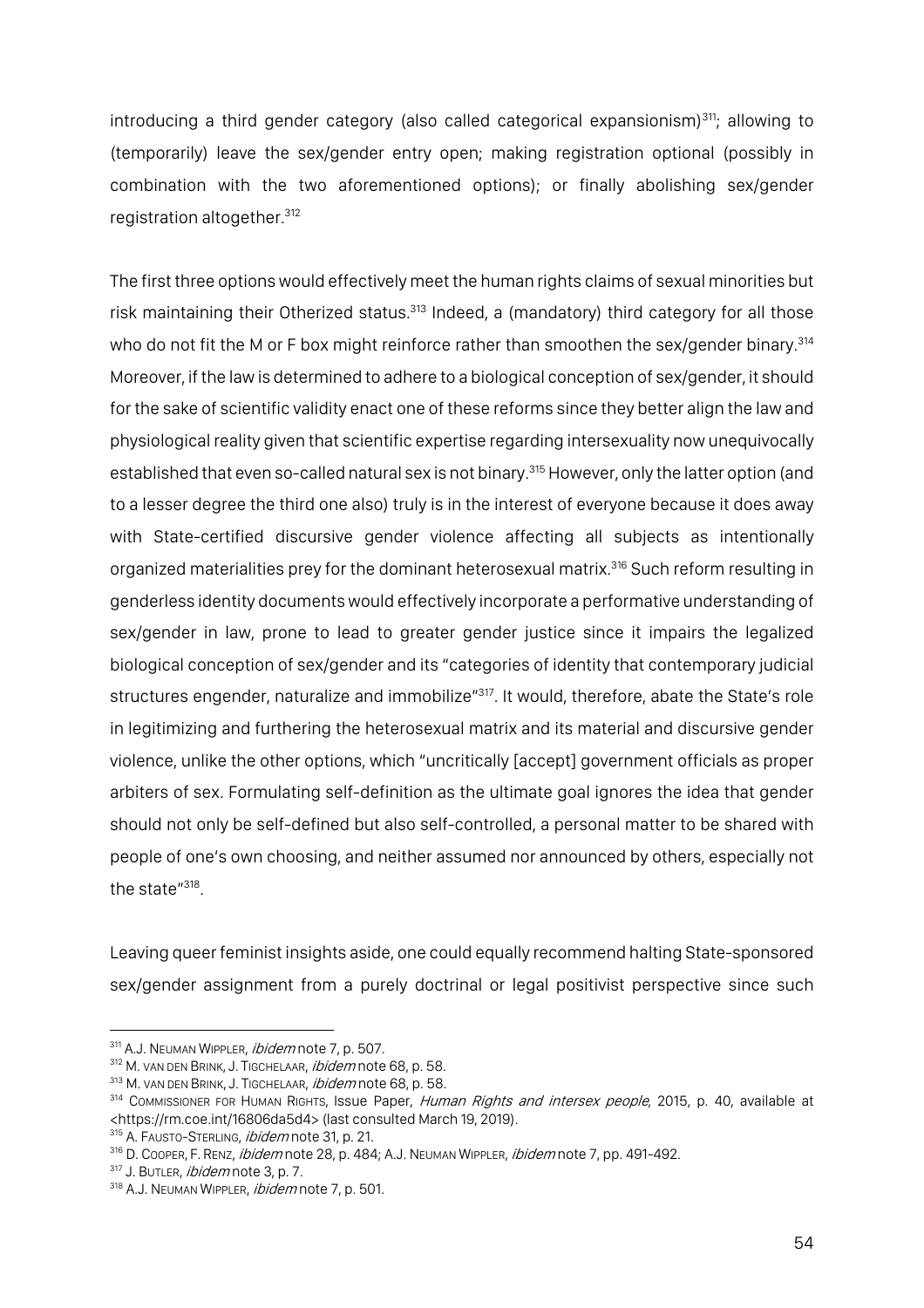reform would do away with all *strictly legal* problems currently arising from mandatory sex/gender registration.<sup>319</sup> These include legally recognized transgender men giving birth (possible in countries where sterilization has been abolished as a requirement for the legal recognition of one's gender identity), which tests the validity of the *mater semper certa est* principle used in many legal systems to establish kinship.<sup>320</sup> Another example of legal inconsistencies resulting from mandatory binary sex/gender registration to which the decertification of sex/gender could be an answer is the impossibility of legally prohibiting conventional sex-affirming surgeries carried out on intersex infants (even though such a ban is mandated by international human rights law since these practices are considered torture) while at the same time requiring these infants to be registered as *either* male *or* female, which they are not.<sup>321</sup>

Furthermore, although the claims for genderless identity documents today still face both legal and social obstacles outlined below, the various legal developments on the national, regional, and international level outlined in Section B of Chapter I insinuate that the law starts displaying some openness toward a performative understanding of sex/gender by which such claims are inspired. Indeed, the German Constitutional Court affirmed that the German Basic Law orders the recognition of gender identities outside the binary because of its "expressive effect"<sup>322</sup>, while en passant suggesting to the Legislator that nothing in the Constitution actually mandates the registration of sex/gender, without which, it argues, the issue of a potential breach of the constitutional right to personality by mandatory binary sex/gender registration would not even occur.323 Likewise, the Austrian Constitutional Court and Dutch Court of first instance found mandatory binary sex/gender registration to be "a state-appointed gender assignment" unlawfully breaching Article 8 ECHR and also recognized sex/gender's expressive nature.<sup>324</sup> One could read into the Courts' recognition of sex/gender's expressive character their understanding of the performativity inherent to sex/gender as that which is constituted by subjects' bodily movements and ways of being-in-the-world, rather than that which is a purely biological matter. Moreover, although the French Court of Cassation unfortunately refused a male applicant to have their sex/gender entry changed to 'neutral'

<sup>319</sup> M. VAN DEN BRINK, J. TIGCHELAAR, *ibidem* note 68, p. 58.

<sup>320</sup> A. FAUSTO-STERLING, *ibidem* note 31, p. 22.

<sup>321</sup> P. CANNOOT, *ibidem* note 16, p. 92.

<sup>322</sup> BVerfG, *ibidem* note 136, p. 10, §47.

<sup>323</sup> BVerfG, *ibidem* note 136, p. 10, §46.

<sup>324</sup> Vfgh, *ibidem* note 137, §26; Rechtbank Limburg, *ibidem* note 138.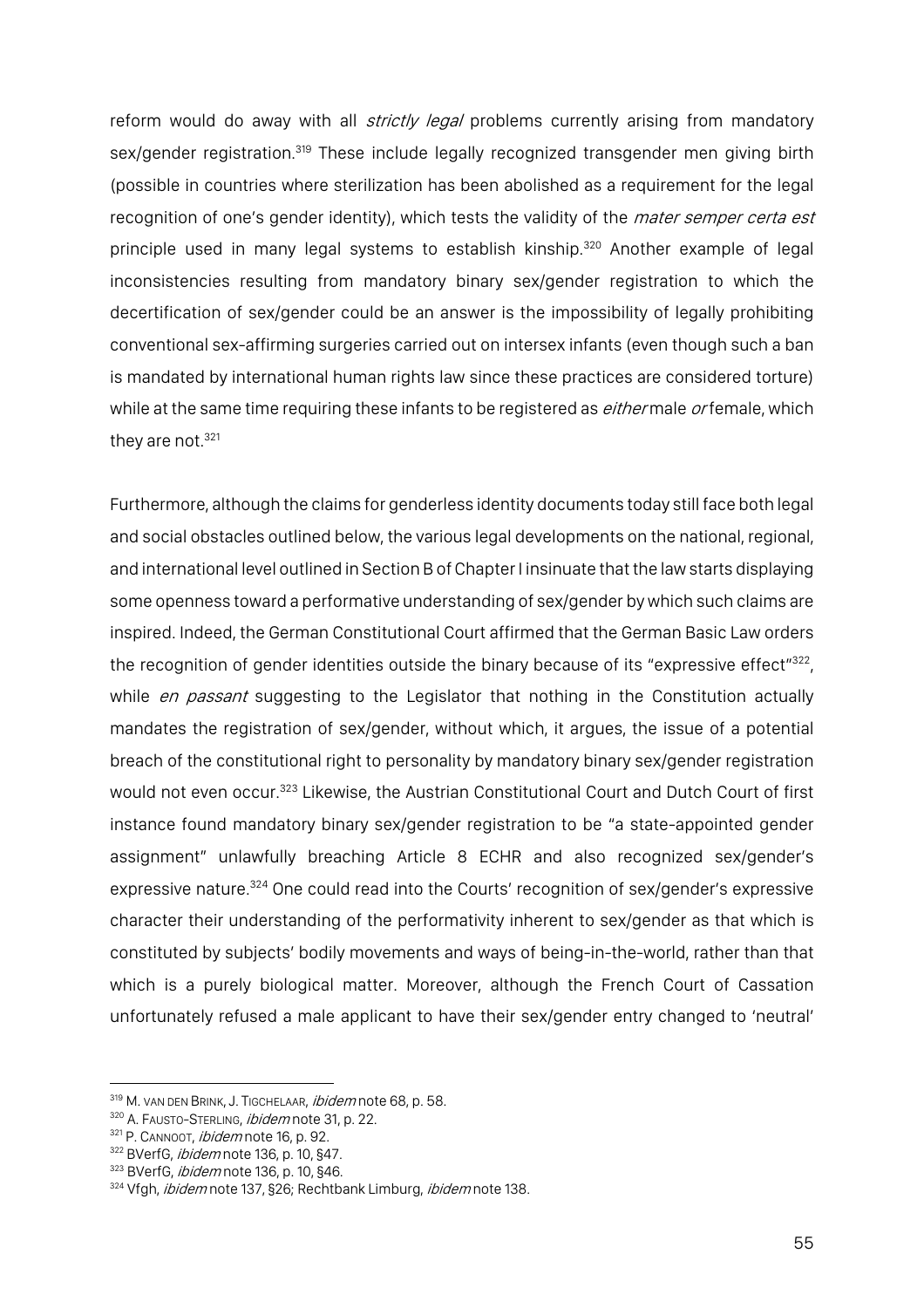because "his physical appearance and social behavior"<sup>325</sup> are that of a man, one could argue that by doing so, the Court in fact affirmed that masculine sex/gender is constituted by "appearance and social behavior", i.e. that it is a styled corporeal performance (even though the Court in the end refused the troubling of sex/gender because its binarity is "a foundational element" to "the social and legal organization of society"<sup>326</sup> and thus a legitimate aim justifying the proportional measure of mandatory binary sex/gender registration).

Also, PACE Resolution 2191 (2017) recently called upon Member States to render sex/gender registration optional for everyone and the ECtHR just seriously destabilized the biological conception of sex/gender enshrined in law by annihilating the prominence given to so-called natural sex as the primary factor defining one's legal sex/gender in its 2019  $Xv$ . The Former Yugoslav Republic of Macedonia ruling.<sup>327</sup> Besides, the Court has more than once repeated that the two out of three elements of sexual identity, namely one's gender identity and sexual orientation are not only protected elements under Article 8 ECHR<sup>328</sup> but should also be considered "essential [aspects] of individuals' intimate identity, not to say of their existence"<sup>329</sup>. As a consequence, some commentators have argued that it is likely the Court would recognize the right to private life and self-determination to also apply to one's sex as the third element of sexual identity.<sup>330</sup> While that plea has been formulated to argue that conventional sex-affirming surgeries performed on intersex infants violate their guaranteed rights under Article 8, it equally supports the idea that mandatory sex/gender registration as either male or female is an unlawful breach of that right resulting in the existence of a positive obligation for States to either recognize non-binary gender identities or to abolish sex/gender registration altogether. Although the current wide margin of appreciation would surely empower the Contracting Parties to justify mandatory binary sex/gender registration as for now (and in the few years to come), evolutions such as those taking place in Austria, Denmark, Germany, Malta, the Netherlands, and even the UK, combined with the above-mentioned PACE Resolutions, bring to mind that such a legal interpretation of the right to private life does not seem unlikely to *eventually* become the ECtHR's position. Additionally, "if self-attestation is an accepted standard for changing the sex designation on one's birth certificate", as is more or

<sup>325</sup> Cour de Cassation, *ibidem* note 148 (own translation).

<sup>326</sup> Cour de Cassation, *ibidem* note 148 (own translation).

 $327$  ECtHR, X v. The Former Yugoslav Republic of Macedonia, ibidem note 192.

<sup>328</sup> ECtHR, Van Kück v. Germany, Application n° 35968/97, June 12, 2003, §69; ECtHR, Schlumpf v. Switzerland, Application n° 29002/06, January 8, 2009, § 77; ECtHR, Y.Y. v. Turkey, Application n° 14793/08, June 10, 2015, § 56. 329 ECtHR, A.P., Garçon and Nicot v. France, ibidem note 163, §123.

<sup>330</sup> P. CANNOOT, *ibidem* note 16, p. 90.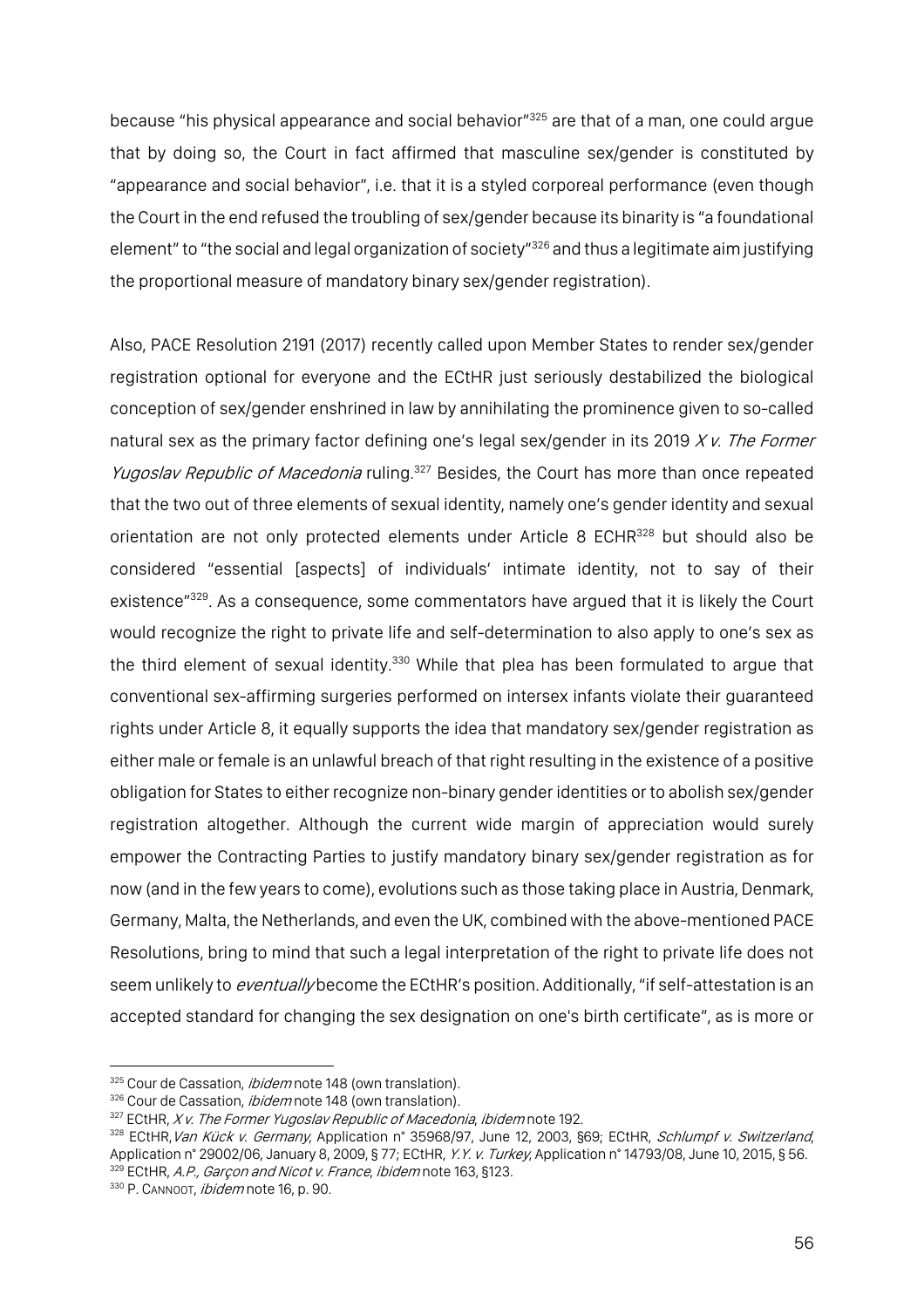less the case since  $Xv$ . The Former Yugoslav Republic of Macedonia, "it makes little sense presumptively to assign a legal sex to an infant who cannot attest to anything at the time the document is created"331.

Finally, the Independent Expert on protection against violence and discrimination based SOGI appointed by the HRC either relied on or was at least inspired by a performative understanding of sex/gender since he cited a well-known queer feminist author in his latest report. In addition, the updated version of the Yogyakarta Principles explicitly urges States to end (binary) sex/gender registration in Principle 31, potentially in response to the criticisms the original principles received for perpetuating a biological conception of sex/gender. To a certain extent, the principles thereby incorporate a performative conceptualization of sex/gender in international soft law.

Although these developments do not overthrow the biological conception of sex/gender in law, they do suggest that legal reforms taking into consideration or premised on a performative understanding of sex/gender are likely to flourish in the future, which may eventually lead us to overcome the current persisting social and legal hurdles impeding the issuance of genderless internationally valid passports and national identity documents. One of the obstacles to genderless passports are the ICAO's Guidelines on MROTDs, described in Chapter I, which require a positive sex/gender entry be it M, F, or X. This soft law instrument is often codified into hard law, such as for example in European Regulation (EC) n°2252/2004 of 13 December 2004 on standards for security features and biometrics in passports and travel documents issued by EU Member States, which provides that "the passport or travel document shall contain a machine-readable biographical data page, which shall comply with Part 1 (machine-readable passports) of ICAO Document 9303" 332. As a consequence, this regulation mandates a positive sex/gender entry and thereby constitutes a clear legal obstacle to genderless passports for European Union citizens. Even outside the European Union, most States willing to reform their sex/gender registration system in light of greater gender justice opted to introduce a third category rather than abolishing registration altogether as a consequence of the ICAO's Guidelines on MROTDs. 333

<sup>331</sup> A.J. NEUMAN WIPPLER, *ibidem* note 7, p. 529.

<sup>&</sup>lt;sup>332</sup> Regulation (EC) n° 2252/2004 of 13 December 2004 on standards for security features and biometrics in passports and travel documents issued by Member States, Annex, *Official Journal of the European Union L* 385 of December 12, 2004, p. 1.

<sup>&</sup>lt;sup>333</sup> For example, this was the case for Canada and New Zealand (which reviewed the ICAO's Document 9303 Guidelines in order to see whether it could issue genderless passports). See, Annex.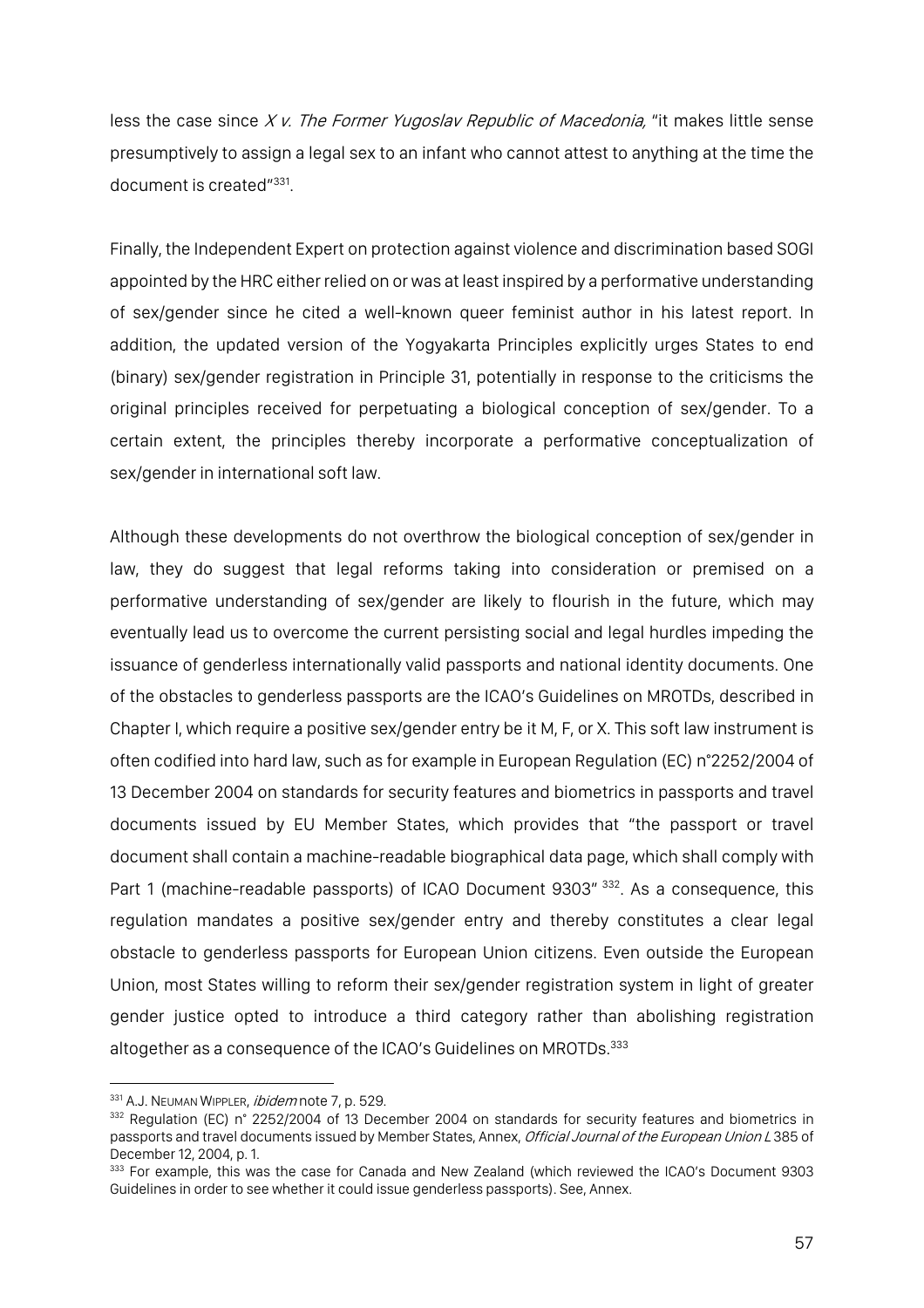The 2012 cost-benefit analysis of a potential reform of the ICAO Guidelines carried out by New Zealand concluded that the financial expenditures related to the adaptation of software and the complications to border operations outweighed claims for genderless passports, which would be more inclusive and ensure that transgender passenger no longer face awkward situations during identity checks or that their perceived sexual identity mismatches their legal one.334 Apart from the financial aspect, "maintaining security and combatting identity theft and fraud" or "ensuring security at national borders" are arguments governments often invoke in order to justify the laws mandating binary sex/gender registration.<sup>335</sup> Moreover, it is frequently argued that the State's decertification of sex/gender would deny it agency to ensure "public order", to enact and rely on already existing sex/gender specific provisions such as affirmative action or other anti-discrimination measures<sup>336</sup>, or to implement certain policies in fields such as public health (by for instance sending out an invitation for breast cancer screening to all women in the country). 337

Having a closer look at these arguments, however, it seems that they are above all unfounded and unnecessary but understandable resistances to change stemming from the deeply embedded heterosexual matrix (which indicate that the time for genderless passports is not ripe as of yet). Indeed, in the US state of Rhode Island, sex/gender is not registered at birth<sup>338</sup>. while in Malta<sup>339</sup>, Germany, and Austria,<sup>340</sup> the registration of an infant's sex/gender can be postponed until they can self-determine their sex/gender at a later stage. In certain Canadian provinces, sex/gender markers are no longer displayed on several identity documents<sup>341</sup> nor is a sex/gender marker found on German national identity cards (although it is registered in the Civil Status Register)<sup>342</sup>. All along, no concerns of "public order" have arisen in these jurisdictions. Moreover, twelve countries mentioned in Chapter I, Section B, currently issue passports with an 'X' sex/gender marker. If these countries managed to "maintain security and

<sup>334</sup> TECHNICAL ADVISORY GROUP ON MACHINE READABLE TRAVEL DOCUMENTS (ICAO), *ibidem* note 127, p. 2.

<sup>335</sup> Those were amongst others the arguments set forth by the British Government in the case HIGH COURT OF JUSTICE. R (on the application of Christie Elan-Cane) v. Secretary of State for the Home Department, ibidem note 113, §52, discussed in Chapter I, Section B.

<sup>336</sup> A.J. NEUMAN WIPPLER, *ibidem* note 7, p. 539.

<sup>337</sup> P. CANNOOT, ibidem note 16, pp. 92-93.

<sup>338</sup> J. WEISS, ibidem note 37, p. 175.

<sup>&</sup>lt;sup>339</sup> See, Annex.

<sup>&</sup>lt;sup>340</sup> See, Chapter I, Section B.<br><sup>341</sup> See, Annex.

<sup>&</sup>lt;sup>342</sup> FEDERAL MINISTER OF THE INTERIOR, BUILDING AND COMMUNITY, *Data on the ID card*, available at <https://www.personalausweisportal.de/EN/Citizens/German\_ID\_Card/Features/Data\_Card/Data-on-thecard\_node.html> (last consulted March 19, 2019).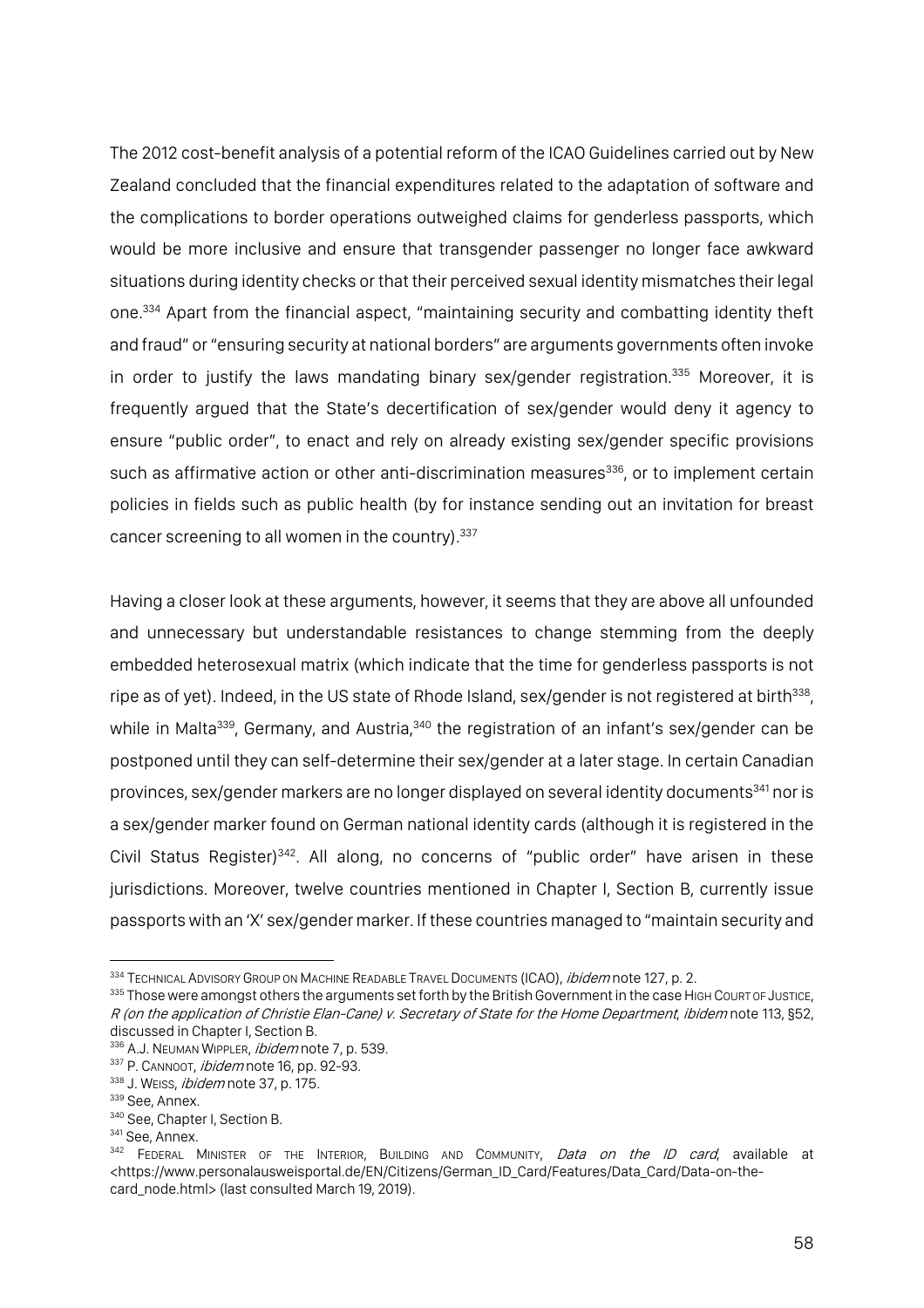combat identity theft and fraud" and despite the issuance of passports with a third sex/gender category still "ensure the security at national borders", this argument might rather be a fallacy tackling an issue which actually is not one. Along the same line, I believe the public interest in the stability, consistency, and reliability of the civil register, which generates on its turn legal certainty343, to be better served in case one's sex/gender is not registered at all. Indeed, because of its *de facto* fluidity, inconsistency, and socially constructed nature, the law will never be able to consistently and reliably record one's as demonstrated in Chapter II not-sostable sex/gender. As a consequence, mandatory sex/gender registration only troubles rather than provides for legal certainty.

With regard to the allegedly excessive financial burden set forth to oppose either the abolition of sex/gender registration and display on identity documents, or the introduction of a third category, one could refer to both the German and Austrian Constitutional Courts, which affirmed that "bureaucratic and financial costs during a transitional period does not justify denying the option of a further gender entry (…) given the interference with fundamental rights that arises from being ignored by law in one's own gender identity"<sup>344</sup>. In addition, the fact that Nepal and India, which the World Bank respectively considered low-income and lower-middleincome economies<sup>345</sup>, were amongst the first countries to introduce a third sex/gender category suggests that however real, the financial burden is not unbridgeable.

Furthermore, it is true that certain legal provisions explicitly mention "men and women" or are gender-specific, such as those mentioned in Chapter I, Section A, or Articles 2 and 3 of the Treaty on the European Union, which both refer to "equality between women and men"346. However, arguing that they mandate the registration of sex/gender and oppose the introduction of a third sex/gender category (as people classified as such would then fall outside their scope of application)<sup>347</sup> is primarily a textual interpretation testifying a spiteful formalistic approach to law that can easily be overcome by a teleological reading as the

<sup>343</sup> These arguments were mentioned in the Austrian and French cases discussed in Chapter I, Section B. See, VERFASSUNGSGERICHTSHOF ÖSTERREICH, *ibidem* note 135 and Cour DE CASSATION, *ibidem* note 148.

 $344$  BVerfG, *ibidem* note 136, p. 12, §52.<br> $345$  WORLD BANK. *World* 

<sup>&</sup>lt;sup>345</sup> World Bank, *World Bank Country and Lending Groups*, available at <https://datahelpdesk.worldbank.org/knowledgebase/articles/906519-world-bank-country-and-lendinggroups> (last consulted March 19, 2019).

<sup>&</sup>lt;sup>346</sup> Consolidated version of the Treaty on European Union, *Official Journal C 202,* June 7, 2016, p. 13, Article 2 and Article 3.

<sup>347</sup> M. VAN DEN BRINK, J. TIGCHELAAR, ibidem note 68, pp. 58-59.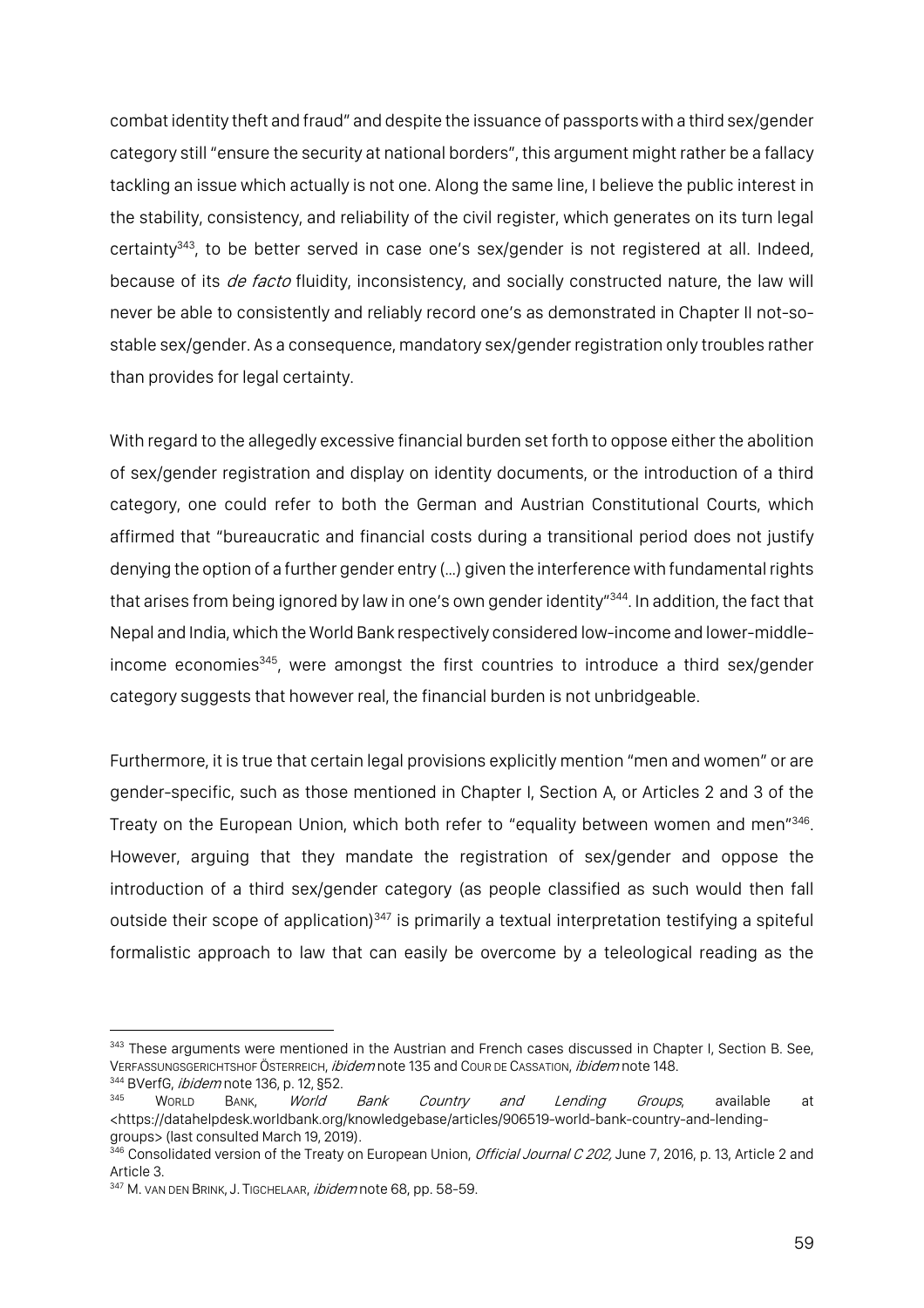German and Austrian Constitutional Courts have validated.<sup>348</sup> Indeed, when used outside of the context of anti-discrimination laws, on the one hand, the rationale behind the employment of these terms could only have been to inclusively designate all members of the polity. Taking the intent of the drafters of such provisions into consideration then, judicial interpreters should not have a hard time applying these provisions to those now legally classified as 'X'. Within the context of provisions targeting gender equality, on the other hand, "the purpose of [such provisions] is mainly to eliminate gender-based discrimination against women, but its aim is not to enshrine gender identity in civil status law or to rule out introducing another gender category in addition to 'male' and 'female'"349.

The latter comment allows me to equally refute the legitimate concern, often brought forward by second wave feminists, according to which the abolition of sex/gender registration prevents the State from addressing the gender disparities existing between women and men or from implementing certain policies regarding public health. Indeed, how could one engage with an issue, if one cannot even name it. Such an argument is inspired by the debate held within the discipline of critical race theory (CRT) concerning the appropriateness of "colorblind" versus "race-conscious" policies as the adequate strategy to overcome racial inequalities. In the US, colorblindness has been heavily politicized since CRT scholars view "traditional claims of legal neutrality, objectivity, color-blindness, and meritocracy as camouflages for the self-interest of dominant groups in American society"350. As a consequence, many scholars advocating for sex/gender abolition feel a need to assert that their advocacy "does not encourage a gender-blind society or assert that gender is an unimportant part of individual identity. On the contrary, (…) gender is too important and too individualized to serve as a site for governmental categorization"<sup>351</sup>. While sex/gender abolition might at first sight appear an extreme form of gender-neutral policy, one should bear in mind what Cooper and Renz have correctly pointed out: "reforming the current system so gender is no longer assigned does not mean the state necessarily withdraws from recognizing gender identities or from recognizing gender as a relation of inequality<sup>"352</sup> and consequentially act upon it.

<sup>348</sup> BVerfG, *ibidem* note 136, pp. 11-12, §50-51.

<sup>349</sup> BVerfG, *ibidem* note 136, p. 11, §50.

<sup>&</sup>lt;sup>350</sup> R. DELGADO, quoted in P. Monaghan, "Critical Race Theory: some startling analyses", Chronicles of Higher Education, 23 June 1993, available at <https://www.chronicle.com/article/Critical-Race-Theory-Some/70760> (last consulted March 19, 2019).

<sup>351</sup> A.J. NEUMAN WIPPLER, *ibidem* note 7, p. 494.

<sup>352</sup> D. COOPER, F. RENZ, ibidemnote 28, p. 488.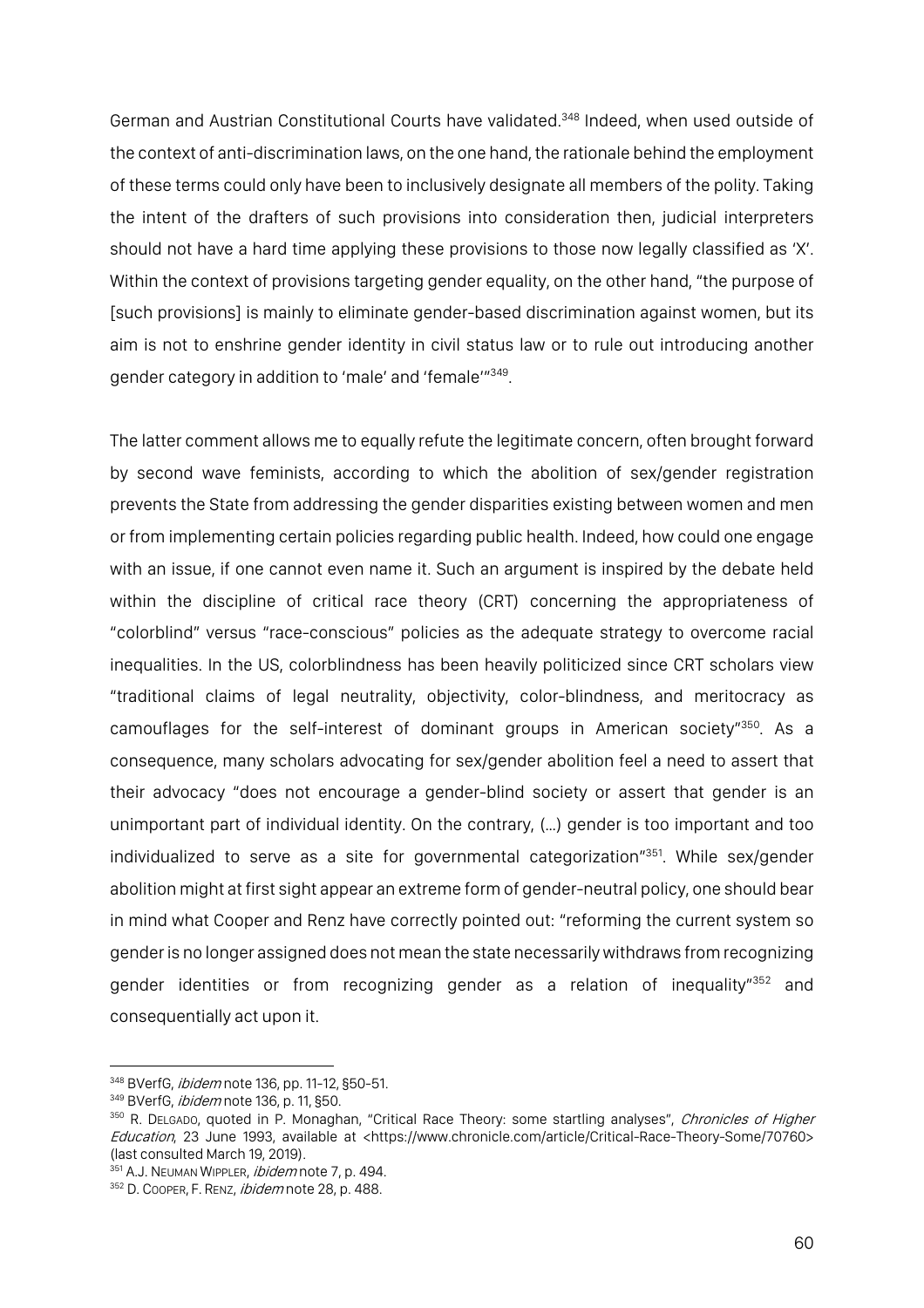In this respect, one should note, first, that if the concern is to genuinely combat gender-based forms of discrimination, people falling outside the gender binary are inadequately protected under current laws prohibiting discrimination on the basis of sex anyway, given the law's incapacity to recognize anything else than masculinity or femininity.<sup>353</sup> This problem could be solved by adapting "discrimination on the basis of sex" to "discrimination based on gender expression". <sup>354</sup> Such reform would protect both current disparate treatment of self-identified women (or men) since Chapter II indicated that conventional gender is equally performed and thus "an expression", as well as unequal treatment of those identifying and expressing themselves as gender queer. It would, moreover, be better in line with a performative understanding of sex/gender. Second, even when mandatory (binary) sex/gender registration is eradicated, States would still be able to enact gender-specific provisions (i.e. use the terms 'women' and 'men') as well as measures fighting gender-based forms of discrimination because "State law can regulate gender identity in several ways beyond the mere certification of someone's sex"355. Indeed, one way to easily solve the issue regarding the scope of application of gender-specific provisions in case the State halted certifying sex/gender would be to rely on the standard of self-identification.<sup>356</sup> Taking into account the systemic inequalities between men and women, nothing effectively prevents the State from adopting measures targeting women's historically subordinated position, upon which individuals performing femininity could then rely, be they born with physical characteristics typically ascribed to females or to males. Moreover, although States would no longer certify sex/gender, private organizations and entities, such as schools, hospitals, businesses, and sports federations might continue to factor in sex/gender for their operations and services. As a consequence, "one [way the State can continue to regulate sex/gender] is by recognizing organizations' definitional autonomy when it comes to the meaning of, say, womanhood (although once an organization has set its criteria, however informally, it may be legally compelled to treat individual applicants fairly according to its terms)"357. Another way that the State can still have an impact on sex/gender, and thereby use that impact to fight gender discrepancies, is on the contrary by compelling organizations to accept individuals' selfdefined sex/gender independently of a specific organization's understanding of it.<sup>358</sup> Finally,

<sup>353</sup> K. REINECK, *ibidem* note 39, p. 283.

<sup>354</sup> A.J. NEUMAN WIPPLER, *ibidem* note 7, p. 541.

<sup>355</sup> D. COOPER, F. RENZ, *ibidem* note 28, p. 497.

<sup>356</sup> A.J. NEUMAN WIPPLER, *ibidem* note 7, p. 540.

<sup>357</sup> D. COOPER, F. RENZ, ibidem note 28, p. 497.

<sup>358</sup> D. COOPER, F. RENZ, ibidem note 28, p. 497.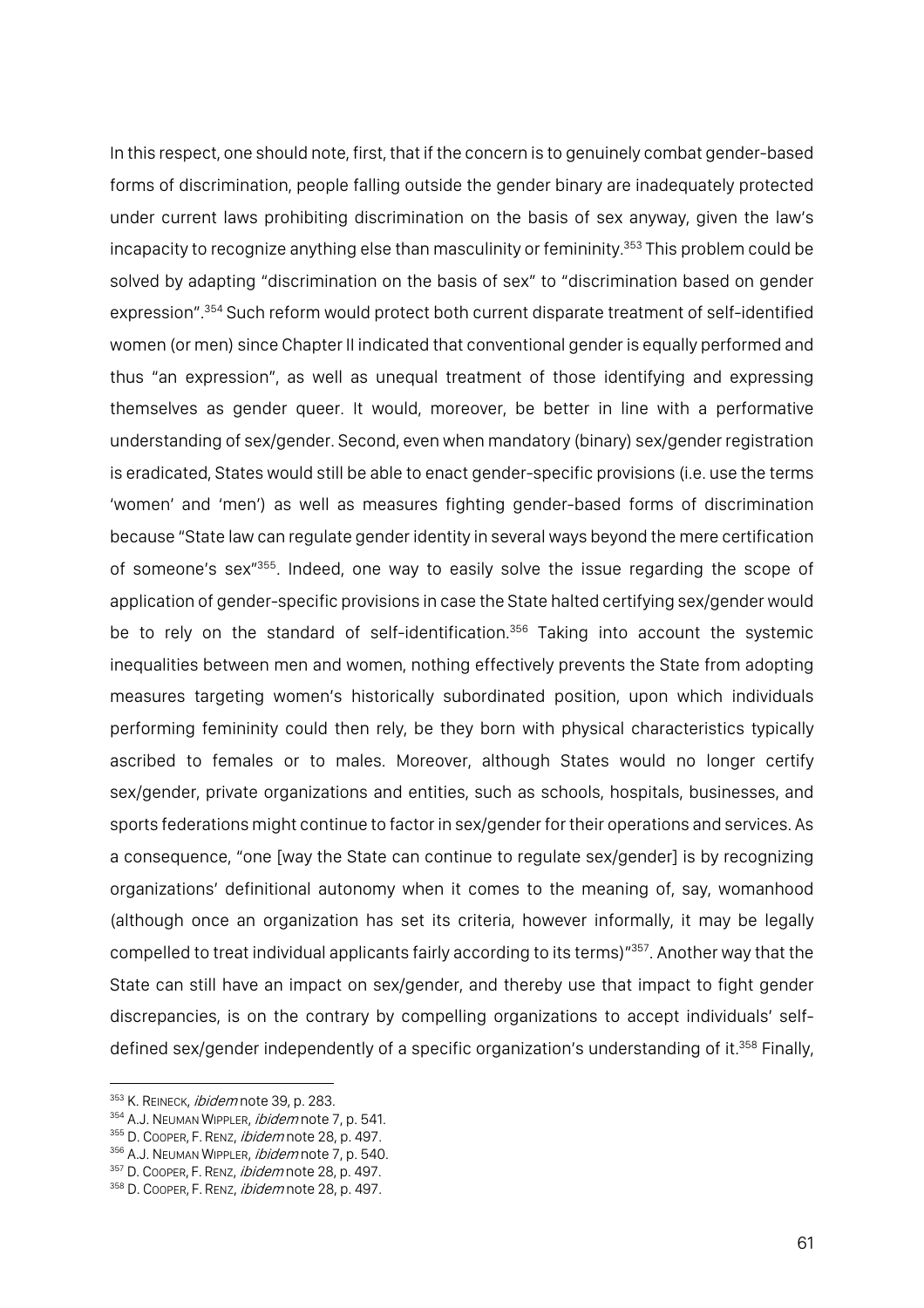the State may adopt "regulatory frameworks which structure and limit permissible choices, for instance, by determining that certain kinds of identity criteria are legally unacceptable"<sup>359</sup>.

These remarks equally apply with regard to the State's capacity to carry out public health programs. The State may leave definitional autonomy to hospitals and physicians regarding the way they classify patients or compel them to adopt a certain definition of "woman", "men", and "other" (or any other category) as part of a patient's medical record and then, for example, require them to invite all those labeled women for an annual breast cancer screening test. This approach allows States to carry out health or gender specific related policies without the need to have an individual legally fix or define their sex/gender.

As one can observe, there is a myriad of possibilities left to the State in order to continue fighting both material and discursive gender violence without forcing individuals to identify in line with a biological conception of sex/gender produced by the heterosexual matrix. Once mandatory (binary) sex/gender registration will have been outlawed, gender abolitionist literature has often suggested to compare sex/gender to, and treat it in the same way, as religion.<sup>360</sup> The analogy of religion is fitting because in many, but not all, States throughout the world, religion is not determined nor assigned to individuals by the State while it is still recognized as an important element of their identity.<sup>361</sup> As Cruz has demonstrated, various schools or approaches exist as to what exactly the State may and may not do in light of the freedom or disestablishment of religion, which could inform the State's respective do's and don'ts with regard to what would be a freedom of gender.<sup>362</sup> Under a free exercise and noncoercion approach, the "government is free to rely on and endorse religious beliefs if it does not force anyone to confess or practice them"363, while under a neutrality, non-preferentialism, or non-endorsement approach, the "government should not appear to embrace religious beliefs or the proposition that a person's religion is relevant to his or her standing in the public

<sup>&</sup>lt;sup>359</sup> D. COOPER, F. RENZ, *ibidem* note 28, p. 497. For example, in the British *Jewish Free School* case, discussed by Cooper and Renz, the Court invalidated a school's decision not to accept an applicant because his mother had converted to Judaism rather than being born Jewish and thereby estimated the applicant not to be Jewish. Based on the Race Relations Act of 1976, the Court found that the school could not take into consideration children's matrilineal lineage as a criterion for determining their ethnicity. As a consequence, the "school changed its admissions policy to emphasize religious observance and participation rather than halachic Jewish status". This illustrates how the State, although not directly certifying who is Jewish and who is not, may still indirectly regulate (religious) identity.

<sup>360</sup> For example, see D. CRUZ, *ibidem* note 27.

<sup>361</sup> D. COOPER, F. RENZ, ibidem note 28, p. 499.

<sup>362</sup> D. CRUZ, *ibidem* note 27, p. 1027.

<sup>363</sup> T.C. BERG, "Religion Clause Anti-Theories", Notre Dame Law Review, 1997, vol. 72, p. 731.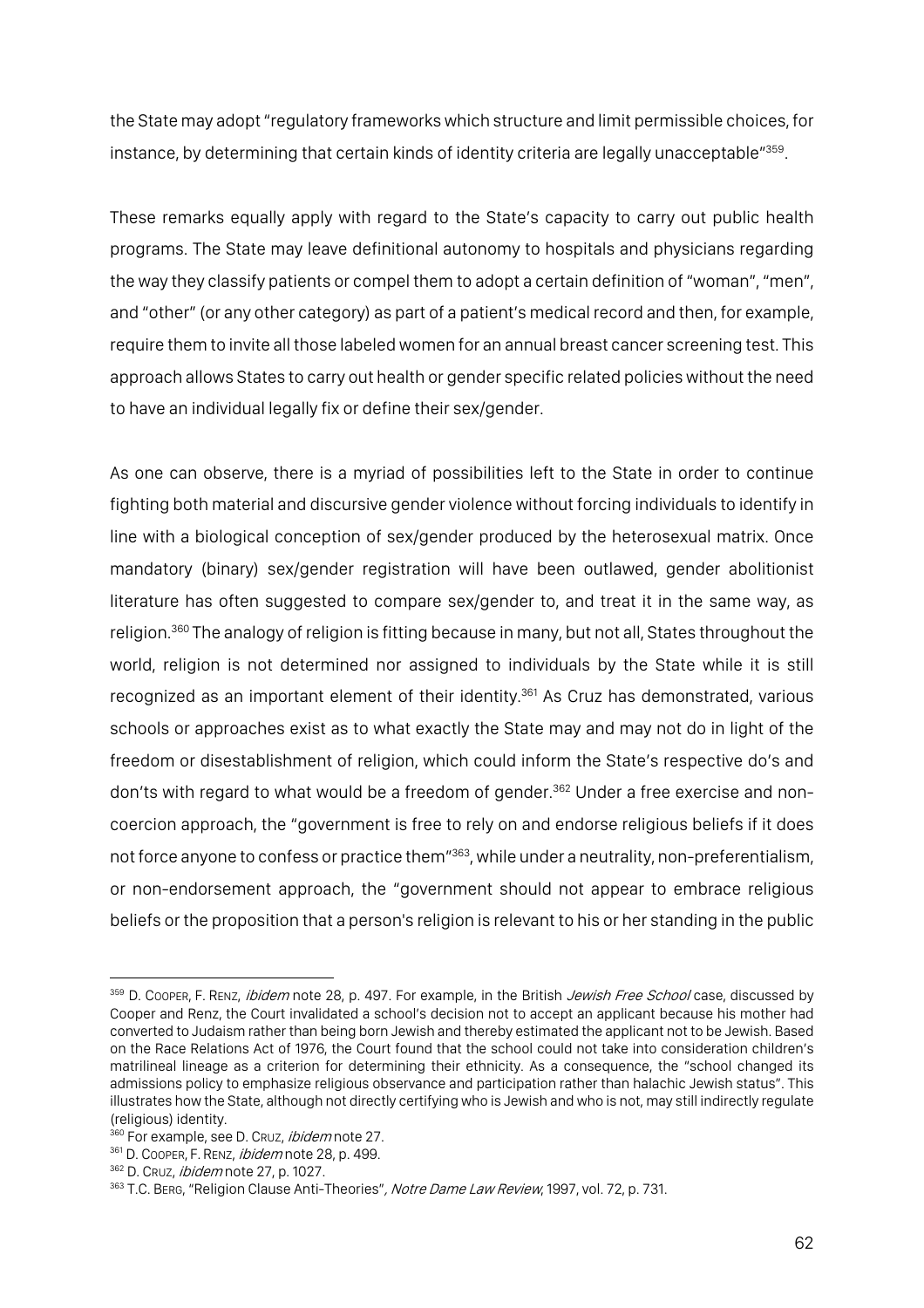realm<sup>"364</sup>. The separation and privatization approach requires government to treat religion as something strictly private and cannot provide aid to certain religious beliefs.<sup>365</sup> Applied to sex/gender, mandatory binary sex/gender registration would be forbidden and genderless identity documents the norm.<sup>366</sup> Indeed, gendered identity documents are problematic from a free exercise and non-coercion point of view because they force at least certain people "into carrying and displaying an identification with a personal sex/gender designation with which [they] disagree"<sup>367</sup>. Neither do gendered identity documents pass the neutrality, nonpreferentialism, or non-endorsement approach because they rest upon a biological conception of sex/gender and "when government singles out one gender belief system for adoption as its own, it expresses a message of endorsement that likewise violates disestablishment"368. For that same reason, gendered documents do not pass the separation and privatization doctrine, as they come down to the State granting aid in legitimizing a biological understanding of sex/gender, which is simply a private matter outside the realm of its concerns.<sup>369</sup> Even if one takes into consideration the accommodation approach, according to which the government may facilitate the exercise of religions and which is often combined with the other approaches,<sup>370</sup> binary sex/gender registration and identity documents do not pass the test since they facilitate individuals' ability to believe in a biological understanding of sex/gender but they do not so for those who understand that sex/gender is performed.

To conclude, the abolition of sex/gender registration and the issuance of genderless identity documents would ensure that "gendered identities can evolve, fluctuate, be held in plural ways but also be dropped<sup>"371</sup>, that is, truly and unrestrictedly allow for gender subversive practices to be played out in society, which are according to queer feminist theory the first step towards greater gender justice and equality. The end of state-sponsored binary sex/gender assignment would also entail winding up the law's complicity in upholding the heterosexual matrix and as a consequence its legitimization of both material and discursive gender violence that is affecting everyone. Thus, whereas categorical expansionism and focusing on self-determination might satisfy the needs of sexual minorities, genderless

<sup>364</sup> D. CRUZ, *ibidem* note 27, p. 1045.

<sup>365</sup> D. CRUZ, *ibidem* note 27, pp. 1048-1049.

<sup>366</sup> D. Cruz, *ibidem* note 27, p. 1061.

<sup>367</sup> D. CRUZ, *ibidem* note 27, p. 1056.

<sup>368</sup> D. Cruz, *ibidem* note 27, p. 1059.

<sup>369</sup> D. Cruz, *ibidem* note 27, p. 1059.

<sup>370</sup> D. Cruz, *ibidem* note 27, p. 1050.

<sup>371</sup> D. COOPER, F. RENZ, ibidem note 28, p. 503.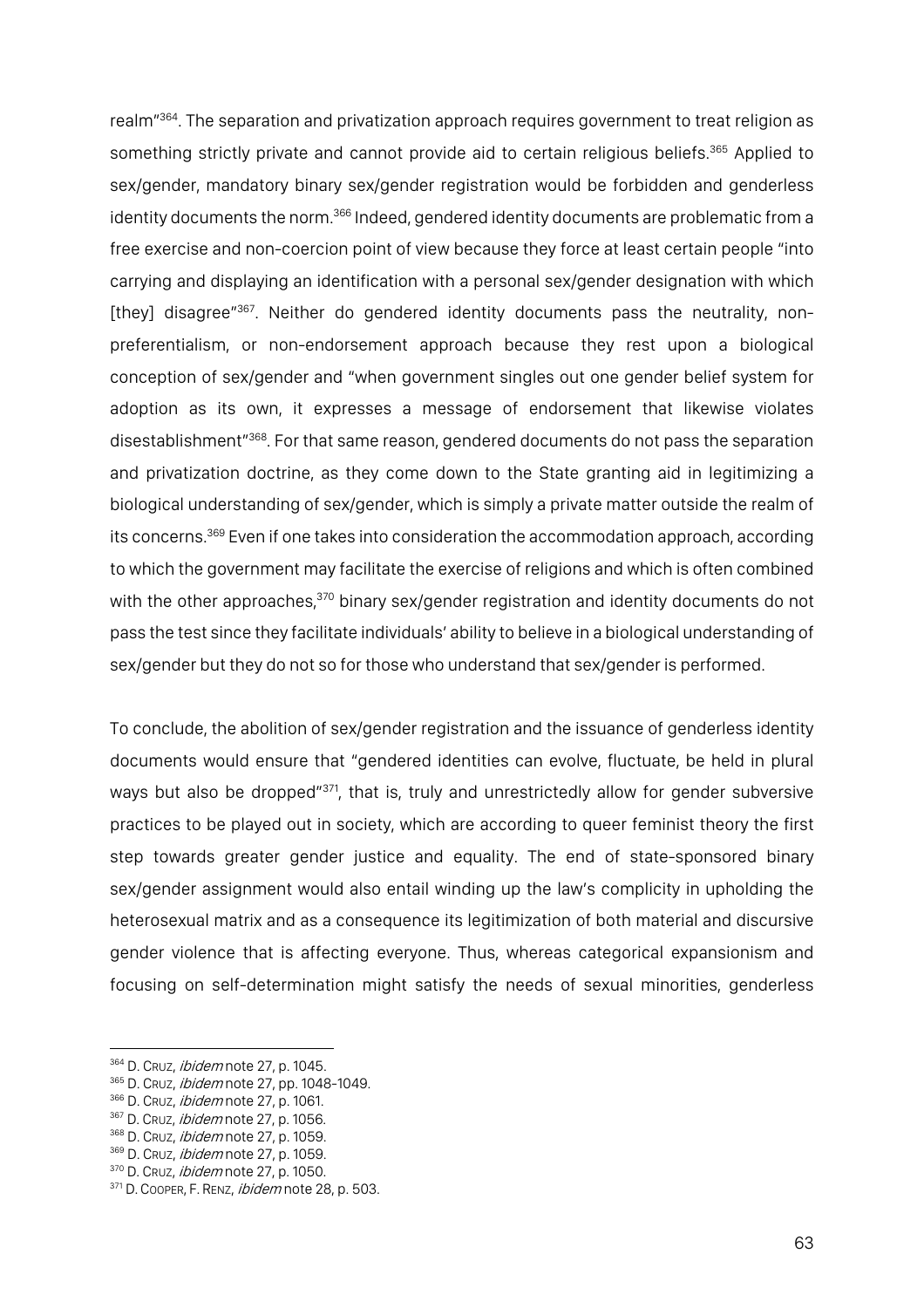identity documents are in the interest of all members of society. Although various legal obstacles enshrined in international law currently impede the issuance of genderless passports, the socio-political and legal arguments set forth against the deliverance of genderless national identity documents or the halt of binary sex/gender registration can easily be crushed. As claims for genderless identity documents will increase in visibility and receive louder and broader support (attested by the developments laid down in Chapter I, Section B), States may want to grant these requests, since queer feminists have debunked biological sex/gender and the various legal arguments described above support such decision. In this way, the international locks towards greater gender justice might eventually be revised as well. In the meantime, optional and non-binary sex/gender registration such as currently available in Germany and Austria seems to be the best practice, even though, in the end, "instead of seeking the more precise recognition of a person's gender identity, advocates should work toward a society where the government has no interest in anyone's gender identity. (…) It would allow for complete freedom of gender expression, unhindered by the state's (in)validation of anyone's gender identity. This is the possibility that genderless ID holds."372

<sup>372</sup> A.J. NEUMAN WIPPLER, *ibidem* note 7, p. 543.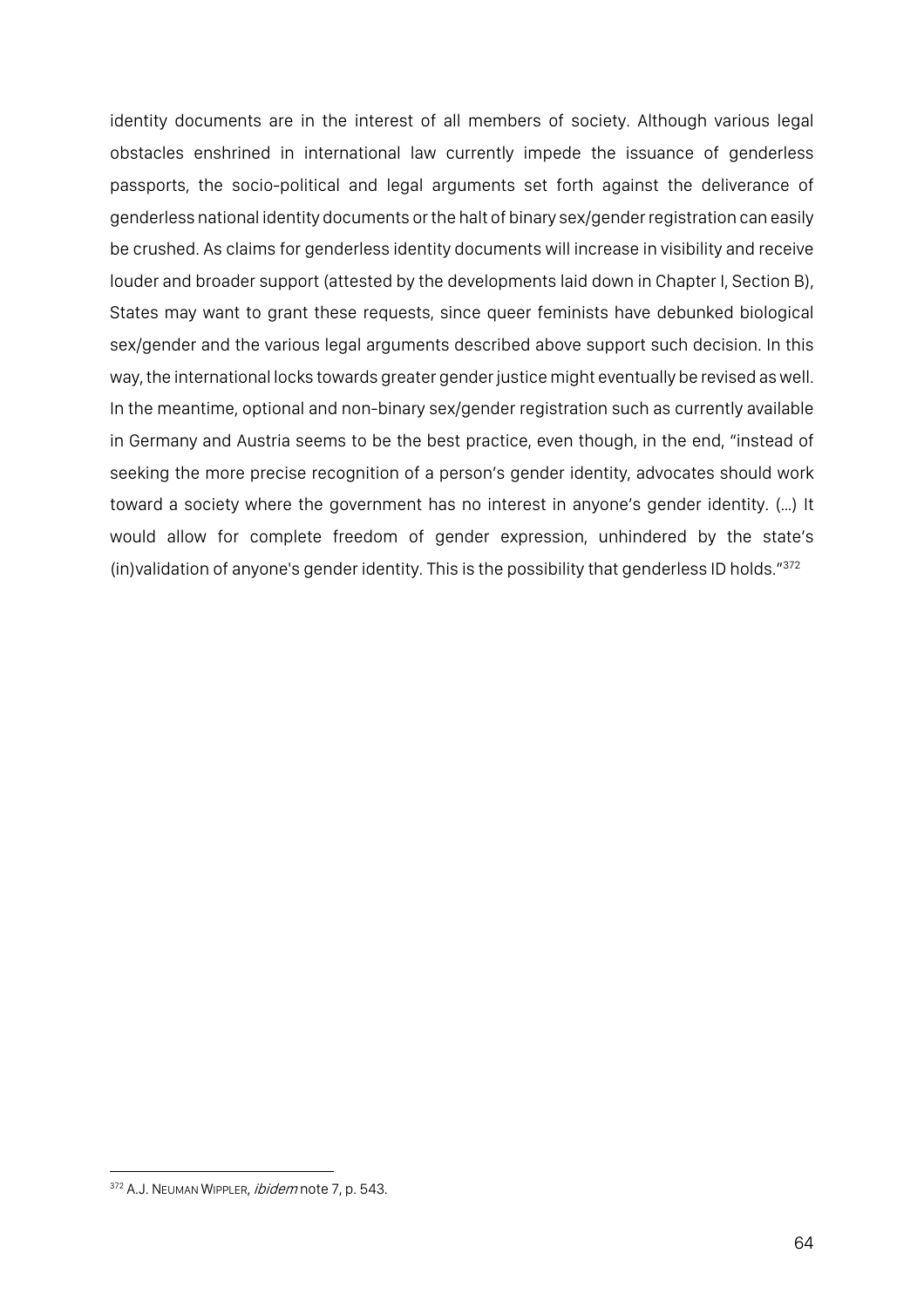### **Conclusion**

In recent history, advocacy for genderless identity documents, whether passports, national IDs, driver licenses, or birth certificates has become louder and increasingly visible. In most instances, members of sexual minorities, and more specifically transgender, genderqueer, transsexual, and intersex individuals demanded either the introduction of a third sex/gender category or the abolition of mandatory (binary) sex/gender registration. The increased sensitivity of the subject and various international, regional, and national legal developments suggest that reticent States will eventually also have to take a stance on the matter. For these States, for policy-makers, for judges facing these claims, and for the public at large, this dissertation sought to understand where these demands came from, to explore their rationale, and to outline the reasons for granting them.

Chapter I demonstrated how the law has thus far been premised on and reflects a biological understanding of sex/gender, which is the commonly held belief that gender acts upon, is to be found in, or is linked to natural and binary sex. As a result, most legal systems around the world require newborns to be registered as either male or female, assume these then legally sexed bodies to be(come) men and women and be sexually attracted to one another. From this perspective, gendered identity documents merely reflect a prediscursive natural order in which sexual minorities' minds and bodies should and can only be considered illegitimate (or even pathologic) deviations to be punished or straightened out. Moreover, first and second wave feminist advocacy has in recent history led to legal reforms for greater gender justice, understood as equality between women and men. Consequentially, awareness about the socially constructed character of gender and the fact that the unequal, gendered power dynamics are not justified by physiology has increased. However, the biological conception of sex/gender in law has remained unchallenged.

Chapter II made clear that third wave feminists questioned the existence of a "universal and immutable, ahistorical and unproblematic class called 'woman', unsullied by definitional, biological or cultural diversity"<sup>373</sup>. Indeed, Butler argued against a biological conception of sex/gender when she stated that"there is no ontology of gender on which we might construct a politics, for gender ontologies always operate within established political contexts as normative injunctions, determining what qualifies as intelligible sex, invoking and

<sup>373</sup> R.A. WILCHINS, ibidem note 20, p. 66.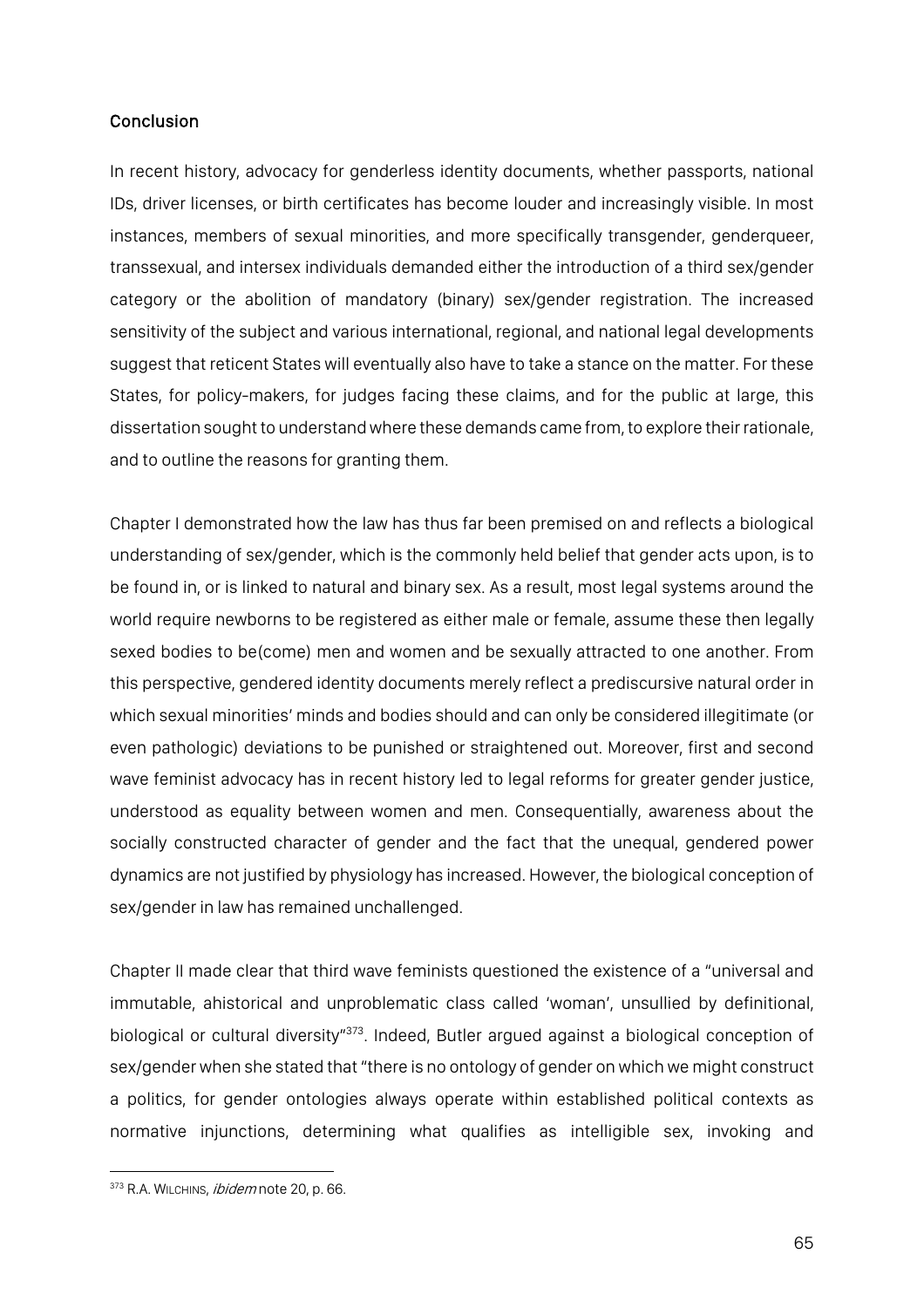consolidating the reproductive constraints on sexuality, setting the prescriptive requirements whereby sexed or gendered bodies come into cultural intelligibility"<sup>374</sup>. Departing from queer experiences, queer feminists defied the idea of natural and binary sex/gender. They posit instead that gender constitutes that which subjects, whom society taught to recognize and identify themselves as males or females (i.e. as sexed), relentlessly (re)produce or perform by their corporeal acts, movements, or being-in-the-world, as always already imperfect imitations of the regulatory ideals expressed by the terms "man" and "woman". To state it differently: "a straight man's relationship to masculinity is the same as that of the butch lesbian's: both imitate a phantasmic ideal"375.

Sex is neither natural nor by definition binary; it is instead an essentialized and essentializing socially constructed notion in which always physically differing bodies are conceptually, dualistically and complementarily unified, serving to naturalize gender and heterosexuality, which eventually results in a biological conception of sex/gender. In order to survive, the heterosexual cultural system of gender requires the institutionalization of material and discursive gender violence against those subjects who fail to realize or conform to these regulatory ideals through the forms of discrimination, social stigma, enforced medical interventions, and rendering unintelligible their life experiences. This is because their existence reveals the system's contingency or in no way ontologically necessity. However, as a consequence, all subjects, whether or not they are cis-gender, face social pressure to as perfectly as possible embody conventional sex/gender. This does not only keep the unequal power balances between the concepts of "man" and "woman" alive but also leads to gender role strain and (un)conscious psychological discomfort as forms of discursive gender violence affecting everyone. As a strategy toward liberation, queer feminist legal theory suggests to "trouble gender", i.e. subversive gender practices that (deliberately) repeat the regulatory ideals imperfectly, since such gender performances may induce us to realize that gender essentialism is an illusion.

Chapter III argued that inasmuch as the law mandates binary sex/gender registration, it legitimizes a biological conception of sex/gender and thereby upholds the hegemonic heterosexual cultural system of gender. As a result, it plays a role in the institutionalization of both material and discursive gender violence affecting all bodies. Only by incorporating a

<sup>374</sup> J. BUTLER, ibidem note 3, p. 203.

<sup>375</sup> HARVARD LAW REVIEW, *ibidem* note 12, p. 1993.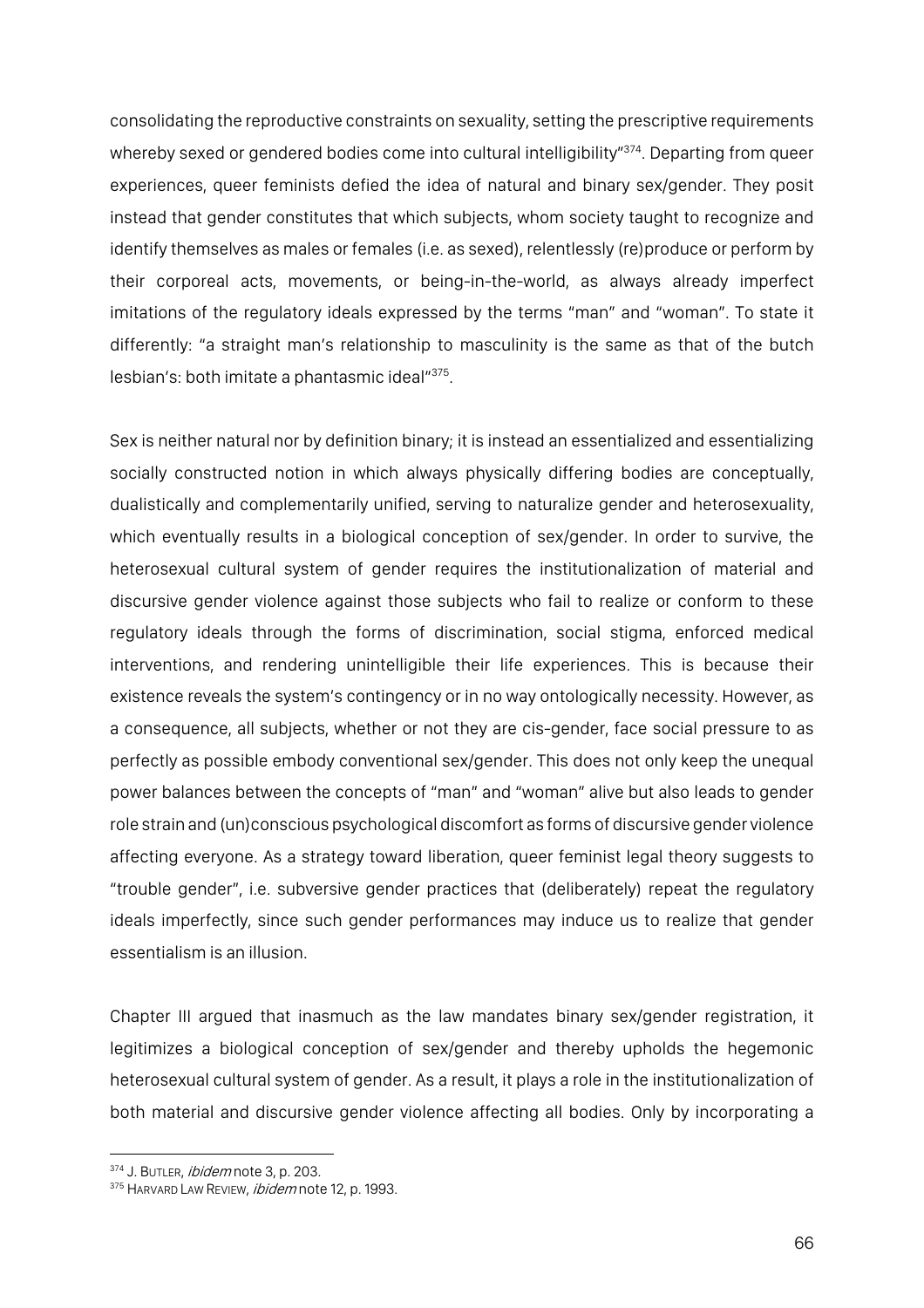performative understanding of sex/gender in law will gender equality and justice consequentially be better achieved, which requires the issuance of genderless identity documents.

Indeed, as long as the law sexes bodies, the State will be responsible for prompting subjects to embody conventional sex/gender, which results in the *status quo* regarding gender inequality, as well as material and discursive gender violence. Although all bodies get to deal with that violence, members of sexual minorities are more likely to be consciously affected by it since they explicitly defy or reject conventional sex/gender. This explains why they have been the most vocal in challenging mandatory binary sex/gender registration.

The introduction of a third gender category may be an adequate response to their pressing human rights concerns and certainly weakens the binarity of sex/gender. However, because it risks maintaining their Otherized status and perpetuating the belief in sex/gender as a (be it non-binary) biological fact "before" the law, the ultimate goal should be to halt Statesponsored sex/gender assignment. Indeed, "expansionist approaches to the problem of state recognition of gender identity ultimately reify sex as a natural, necessary, and defining feature of personhood"<sup>376</sup>. Therefore, it is only the decertification of sex/gender that most significantly impairs the legalized biological conception of sex/gender and consequentially the legally mandated discursive gender violence stemming from it, which consciously and unconsciously affects everyone. Such reform would allow subjects to more easily subvert gender ideals (since at least the law would no longer order them to be sexed) and would be consistent with the various recent legal developments scrutinized in Chapter I, which suggest that the law is slowly but surely preparing itself to move away from a biological understanding of sex/gender in view to embrace a performative one.

Queer feminist insights aside, issuing genderless identity documents can also be recommended from a doctrinal perspective since it would solve all strictly legal problems currently arising from mandatory binary sex/gender registration. Furthermore, the various legal arguments brought forward in Chapter III also support this change in policy. While there may presently be legal obstacles to the issuance of genderless passports at the international and regional level, the objections arising against the introduction of genderless national

<sup>376</sup> A.J. NEUMAN WIPPLER, *ibidem* note 7, p. 542.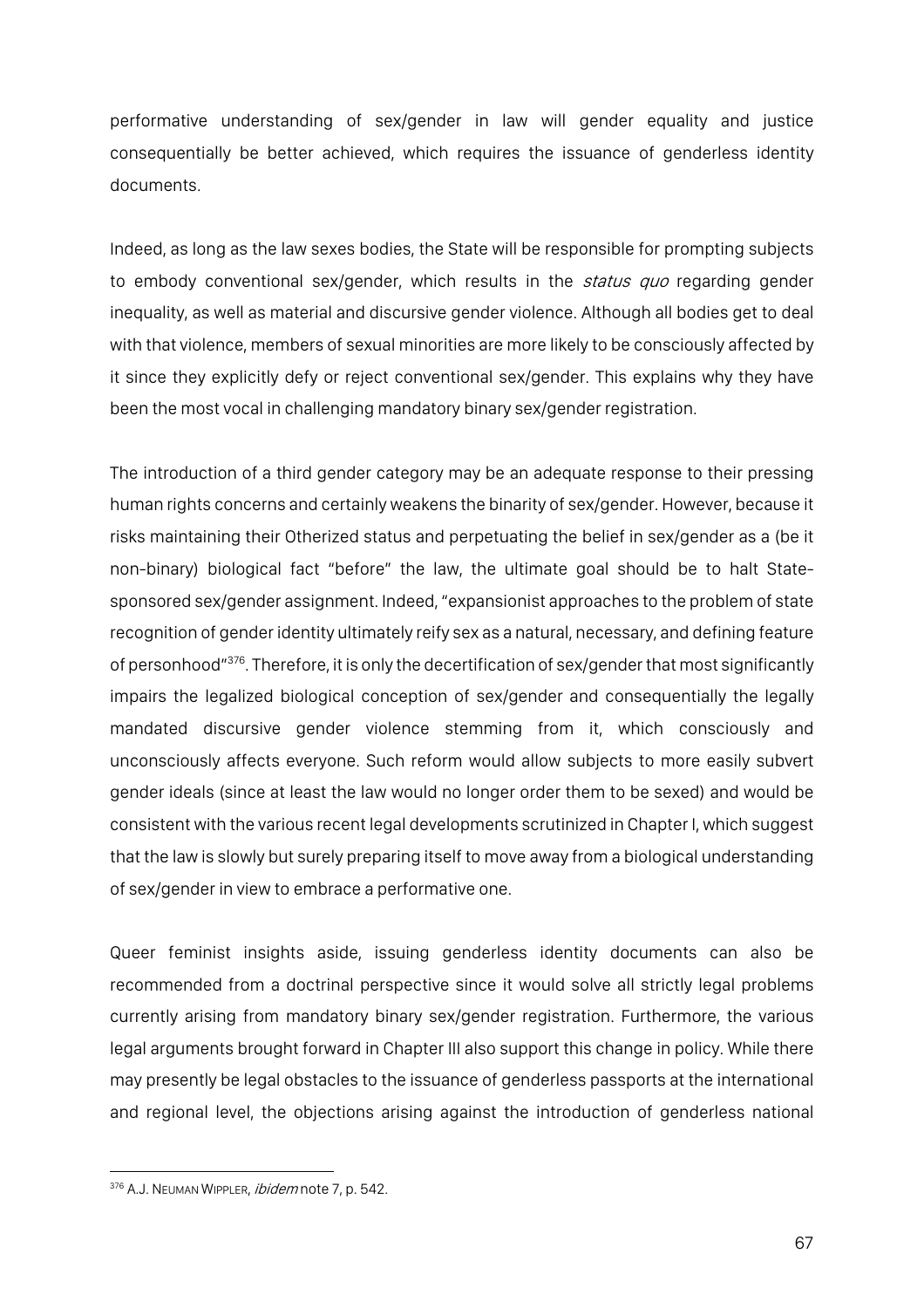identity cards can easily be refuted as Chapter III demonstrated. With that regard, one should note that the abolition of (binary) sex/gender does not entail that the law ought to disregard sex/gender as a relevant category. States can (and should) continue to fight material and discursive gender injustices, i.e. combat gender-based forms of discrimination, while at the same time not forcing individuals to identify in line with a biological conception of sex/gender. Finally, once national identity documents will increasingly have become less gendered, the remaining international and regional obstacles could also be reviewed as part of a shift toward a more inclusive, less oppressive international legal order built upon a performative understanding of sex/gender.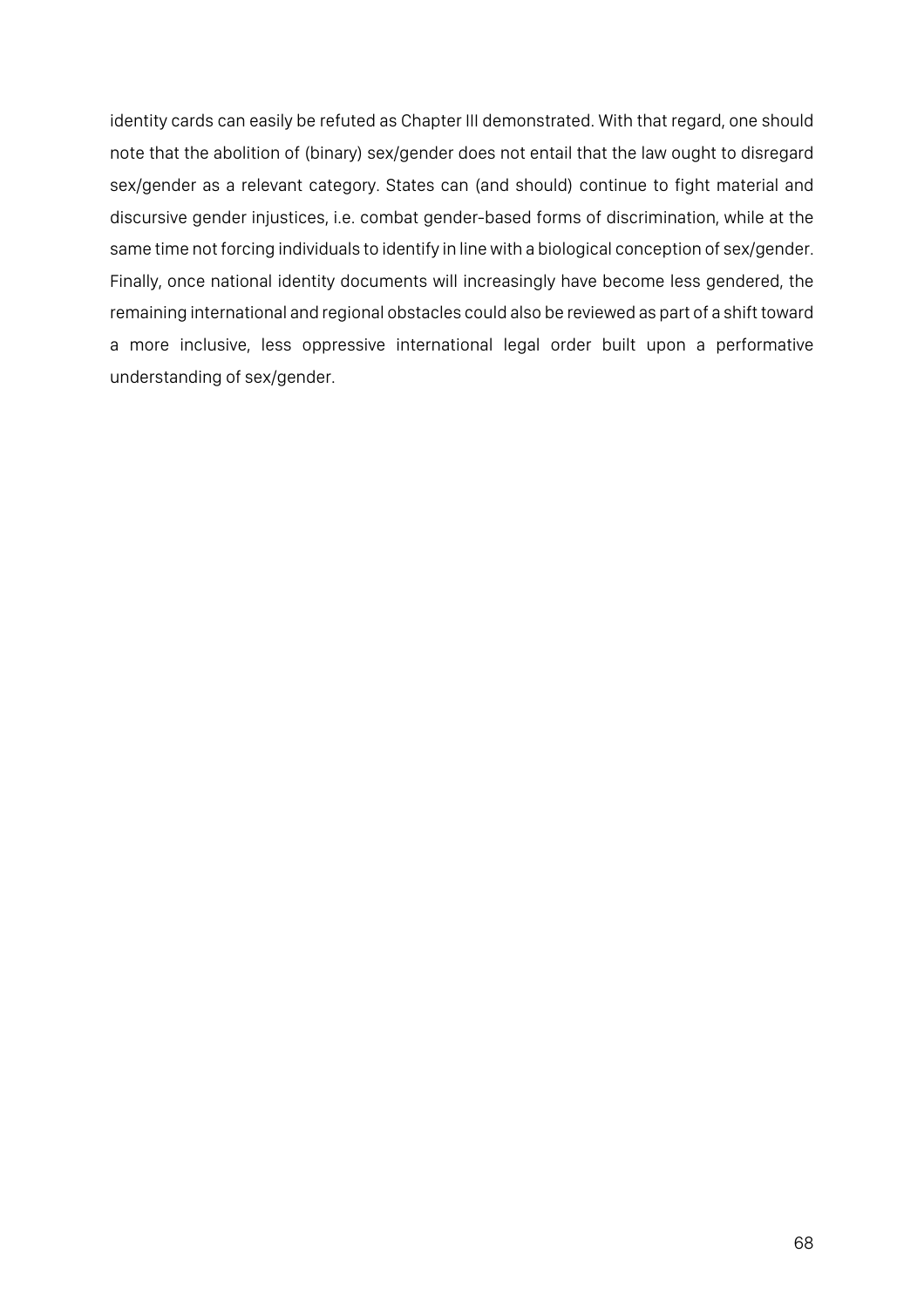### Annex

This annex provides a very swift analysis of the countries currently issuing either genderless identity documents or allowing for a third sex/gender category, which were mentioned but not discussed in the core of the dissertation. These countries are Australia, New Zealand, the US, India, Nepal, Canada, Malta, and Pakistan.

(1) Australia

In 2014, the High Court of Australia unanimously held that one should be able to register one's sex as 'non-specified' alongside 'male' and 'female'. This ruling made third gender category passports available to every individual in the Australian jurisdiction, confirming Western Australia's earlier practice of issuing passports with an 'X' gender marker, occurring for the first time in 2003 for Alex MacFarelane. See, NSW Registrar of Births, Deaths and Marriages v *Norrie* [2014] HCA 11 250 CLR 490, available at <http://eresources.hcourt.gov.au/downloadPdf/2014/HCA/11> (last consulted February 28, 2019). Moreover, on April 10, 2019, Tasmania passed legislation, which made gender optional on birth certificates. See, A. Humphries, E. Coulter, Tasmania makes gender optional on birth certificates after Liberal crosses floor, April 10, 2019, available at <https://www.abc.net.au/news/2019-04-10/birth-certificate-gender-laws-pass-intasmania/10989170> (last consulted April 16, 2019).

(2) New Zealand

New Zealand has been a front fighter with regard to challenging the binarity of gender and inclusive identity documents. In 2008, its national human rights institution (the Human Rights Commission) issued a report in which was suggested that providing for a third gender marker on passports (informing that the passport holder's sex/gender is 'indeterminate' or 'unspecified') would better serve the human rights interests of the transgender community. As a result, New Zealand's Passport Office changed its policy in 2012 and introduced a third sex/gender option (albeit under certain conditions). Today, any individual may apply for a passport stating 'X' under the sex/gender entry upon simple statutory declaration, without the need to amend one's sex/gender on one's birth certificate first. See, New Zealand Identity and Passport Office, Information about Changing Sex/Gender Identity, 2018, available at <https://www.passports.govt.nz/what-you-need-to-renew-or-apply-for-apassport/information/> (last consulted March 1, 2019).

69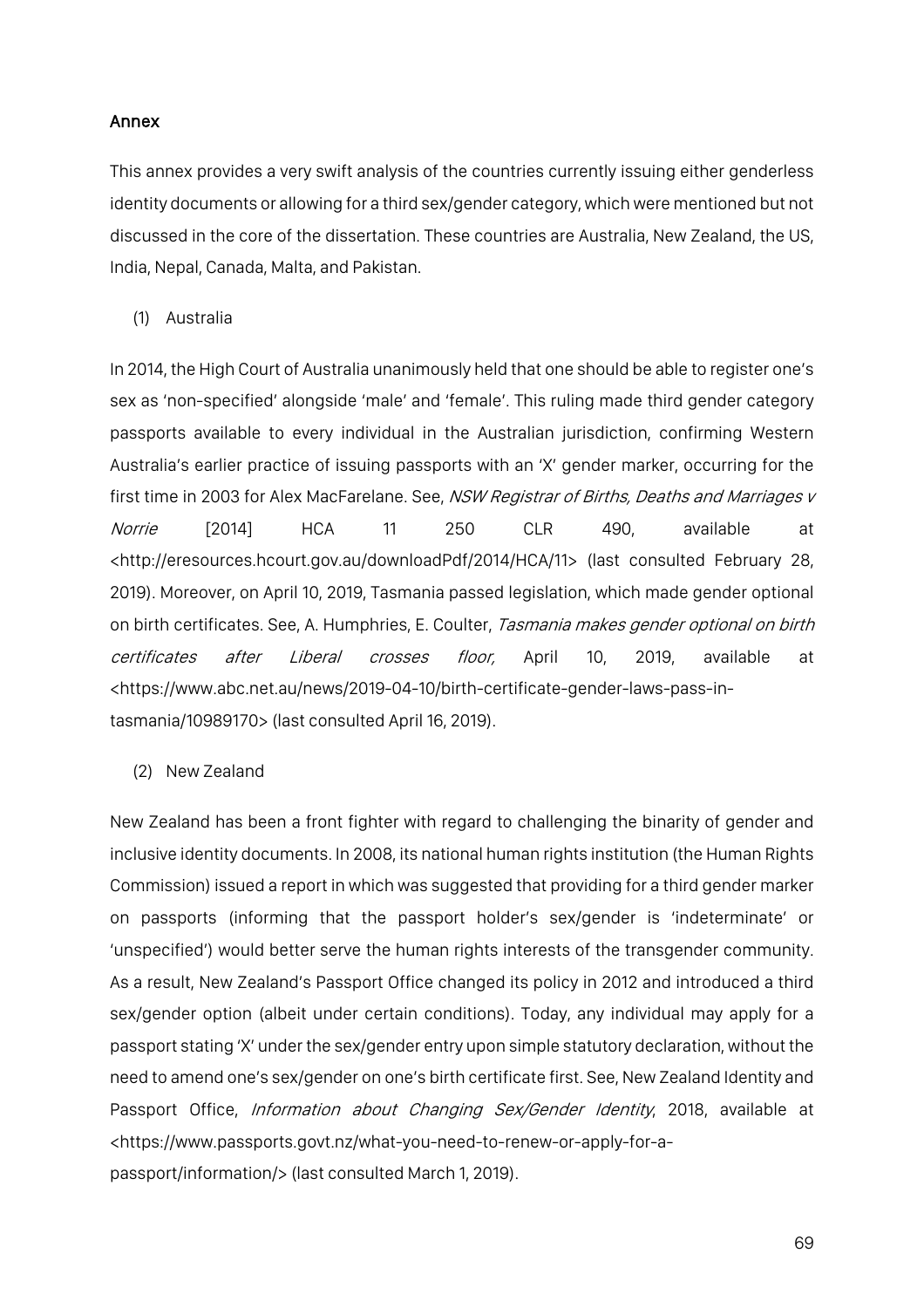In the US, Jamie Shupe filed a claim to have their gender marker changed from 'M' to 'X', which the Oregon Multnomah County Court granted in June 2016. Since a "General Judgment of Name and Sex Change" is not published, no record of this decision is publicly available, but several academic sources have confirmed Jamie's story. See, amongst other sources, K. Reineck, *ibidem* note 39, p. 281 and S. Hanssen, *ibidem* note 8, p. 293. Moreover, that same judge granted Patch in 2017 a "General Judgement of Name and Sex Change" resulting in the fact that Patch, previously Patrick Abbatiello, became the first ever citizen in the US (or the world) to be legally recognized as 'a-gendered'. See, M.E. O'Hara, Judge Grants Oregon Resident the Right to Be Genderless, March 23, 2017, available at <https://www.nbcnews.com/feature/nbc-out/judge-grants-oregon-resident-right-begenderless-n736971> (last consulted March 30, 2019) and K. Reineck, ibidem note 39, p. 282. Finally, at the US federal level, the federal district court in Colorado found in 2016 in favor of Dana Zzyym who sued the Department of State in order to obtain a passport mentioning 'X' as their sex/gender. According to the Court, the Passport Agency for the United States Department of State's gender binary policy did not pass the arbitrary and capricious standard of the Administrative Procedure Act (APA). This was confirmed on appeal on September 19, 2018. Although Dana argued that the State's refusal to recognize their non-binary sex/gender identity violated their constitutional rights to international travels, individual dignity and autonomy, the Court deemed it unnecessary to assess these matters, as it concluded that the Passport Agency had violated the APA anyway, and thereby granted Dana relief. As a result, the Zzymm v. Pompeo ruling makes third gender category passports available for US citizens too. See, Zzymm v. Pompeo, 341 F. Supp. 3d 1248, (D. Colo. Sept. 19, 2018).

#### (4) India

In India, hijras or eunuchs (being individuals identifying as a third gender, that is neither male or female) have claimed identity documents recognizing them as an actual third gender, premised on the right to equality before the law and the right to equal protection of law guaranteed by article 14 and 21 of the Constitution, in National Legal Services Authority v. Union of India & Ors., AIR 2014 SC 1863, available at <https://www.sci.gov.in/jonew/judis/41411.pdf> (last consulted March 1, 2019). Unlike in the western world, where intersex, transsexual, transgender, or gender queer individuals have been rendered invisible throughout history, hijras and eunuchs, "as a group, have got a strong

70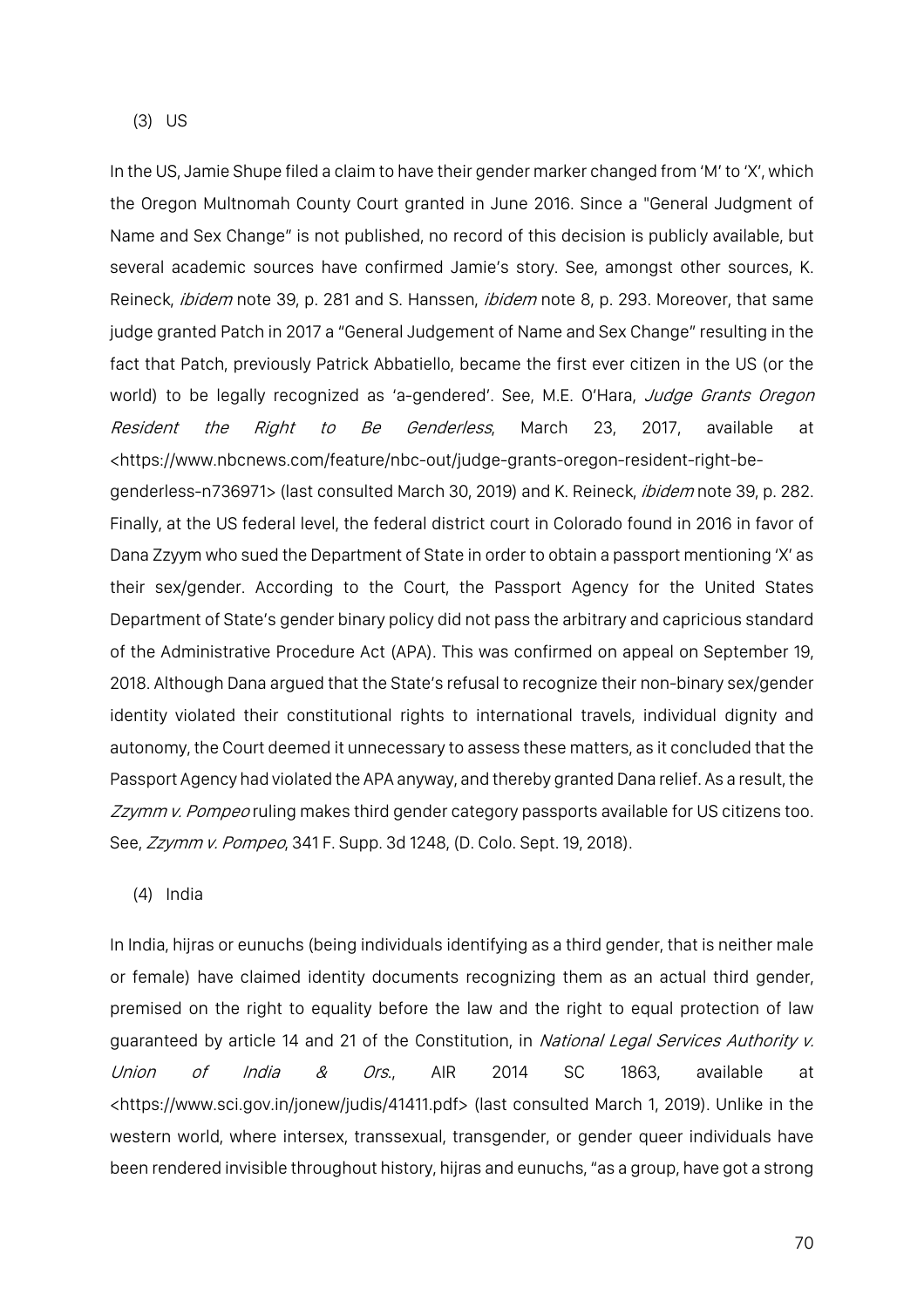historical presence in [India] in the Hindu mythology and other religious texts" (§12). Indeed, the Court affirms, "We notice that even though historically, Hijras/transgender persons had played a prominent role, with the onset of colonial rule from the 18th century onwards, the situation had changed drastically. During the British rule, a legislation was enacted to supervise the deeds of *Hijras*/TG community, called the Criminal Tribes Act, 1871, which deemed the entire community of *Hijras* persons as innately 'criminal' and 'addicted to the systematic commission of non-bailable offences' [sic]. The Act provided for the registration, surveillance and control of certain criminal tribes and eunuchs and had penalized eunuchs, who were registered, and appeared to be dressed or ornamented like a woman, in a public street or place, as well as those who danced or played music in a public place" (§16). Ever since the British colonization, the hijra community has been marginalized and as a consequence, they now constitute a group in need of particular governmental attention as they face substantial discrimination in the areas of amongst others health care, employment, housing, inheritance, and voting rights. Although public programs are set up in order to remedy this, governmental actions often fail to reach the target group since many hijras and/or eunuchs do not have valid identity documents matching their gender identity, which are necessary to access the services put in place. Indeed, "Government officials have recognized the lack of identity documents as one of the main reasons for the underutilization of existing schemes aimed at transgender persons" (See, S. Narrain, "Gender Identity, Citizenship and State Recognition", Socio-Legal Review, 2012, vol. 8, p. 112). Undeniably, this consideration played a role in the 2014 Indian Supreme Court's decision to formally recognize a third gender category on identity documents, called 'other'.

### (5) Nepal

Nepal's Supreme Court has been the first domestic court to refer to the Yogyakarta Principles as a legal base for its decision to recognize a third gender category in the 2007 Sunil Babu Pant and Others v. Nepal Government and Others case, available in National Judicial Academy Law Journal, 2008, vol. 2, pp. 261-286 or at <https://www.icj.org/wpcontent/uploads/2012/07/Sunil-Babu-Pant-and-Others-v.-Nepal-Government-and-Others-Supreme-Court-of-Nepal.pdf> (last consulted March 1, 2019). The cultural context and factors pulling towards the issuance of passports with 'X' as sex/gender marker can be compared to those discussed for India mentioned above.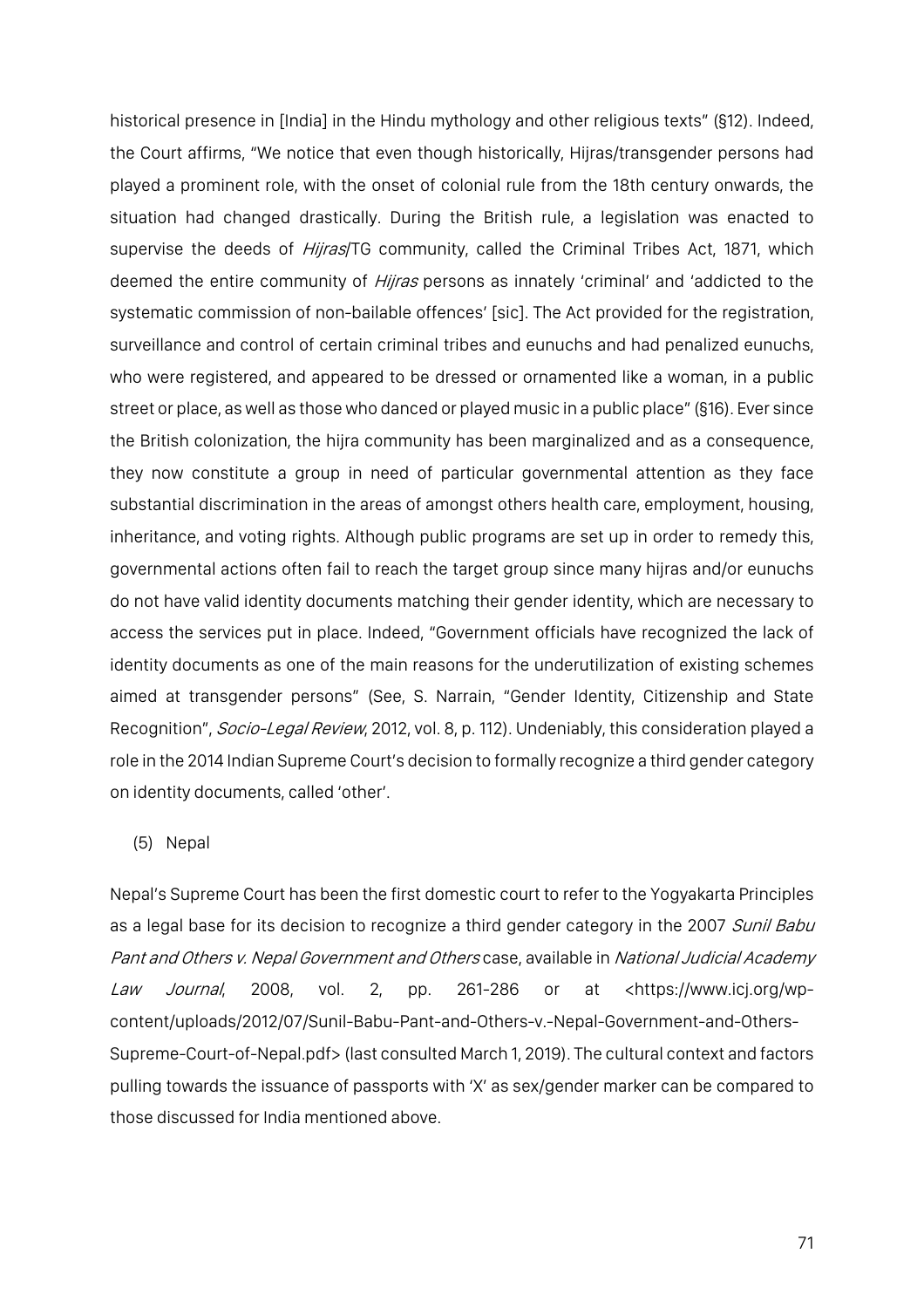#### (6) Canada

In Canada, passports allowing for 'X' instead of 'F' or 'M' as sex/gender marker have been introduced in 2017. This change of policy was announced by Canada's Minister of Immigration, Refugees and Citizenship on August 24, 2017. See, Immigration, Refugees and Citizenship Canada, News Release: Minister Hussen announces major step forward in gender equality by making changes to passports and immigration documents, 2017, available at <https://www.canada.ca/en/immigration-refugees-

citizenship/news/2017/08/minister\_hussen\_announcesmajorstepforwardingenderequalityb ymakin.html> (last consulted March 1, 2019). This change is the result of the Government's willingness to accommodate the needs of the Canadian LGBTQ2 community, after Marcella Daye, the acting manager of policy at the Canadian Human Rights Commission (being Canada's National Human Rights Institution) told the Government that "having gender-neutral identity documents like passports is the number one issue transgender Canadians have raised in recent consultations with the commission". See, The Canadian Press, Gender-neutral ID issues on Ottawa's radar for more than a year, 2016, available at <https://www.cbc.ca/news/politics/gender-neutral-id-issues-1.3664821> (last consulted March 1, 2019). Indeed, Rory Vandrish, a gender queer activist who is a member of the Canadian Gender-Free I.D. Coalition mentioned in footnote 44, previously launched a Human Rights Commission Complaint demanding the Government to issue genderless (as opposed to a third gender category) passports. Since these proceedings are confidential, no record is publicly available. It seems likely that the Canadian change in policy is the Government's response to and settling of this complaint, although it chose to introduce passports with a third sex/gender marker 'X' in order to comply with the ICAO guidelines, set out in Section A, Sub-section 2 of this Chapter. This is in line with what has been happening at the level of the Canadian provinces too. Indeed, Ontario previously pro-actively changed its policy after having public consultations with the communities at stake and does no longer issue health cards mentioning any sex or gender marker, while driver licenses have the 'X' option. Although British Columbia was less eager to step on board with genderless identity documents, it recently issued a health card mentioning 'U' for 'unspecified' as gender marker, in order to settle a complaint introduced before the Human Rights Tribunal. See, T. Vikander, Why is BC Vital Stats dragging the gender markers battle to court?, 2016, available at <https://www.dailyxtra.com/why-is-bc-vital-stats-dragging-the-gender-markers-battle-tocourt-72414> (last consulted March 1, 2019). See, more generally, B. Picard, *ibidem* note 36.

72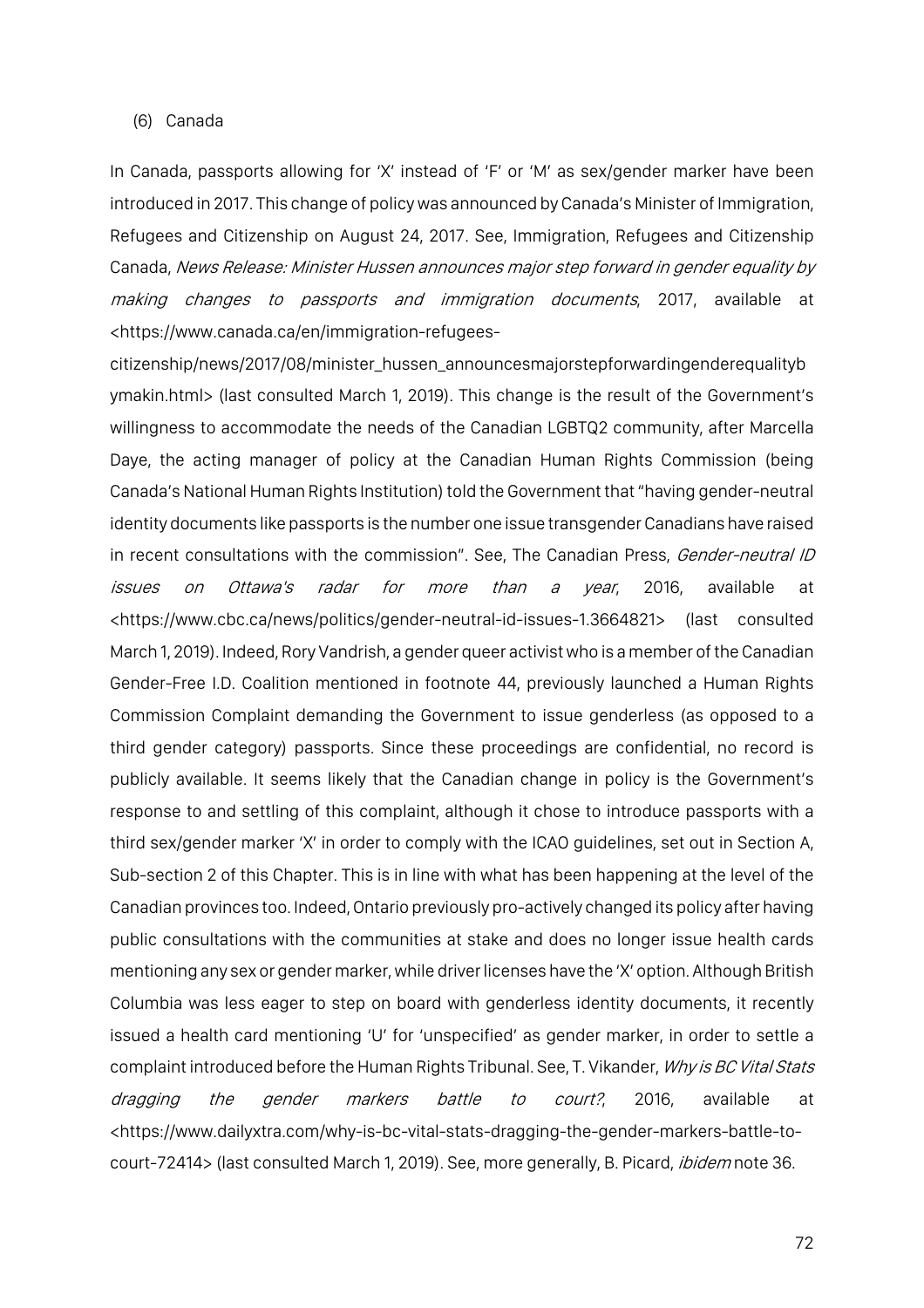# (7) Malta

Since the Gender Identity, Gender Expression And Sex Characteristics Act, Article 7, §4, available at the contract of the contract of the contract of the contract of the contract of the contract of the contract of the contract of the contract of the contract of the contract of the contract of the contract of t

<http://justiceservices.gov.mt/DownloadDocument.aspx?app=lom&itemid=12312&l=1> (last consulted March 1, 2019), was adopted in 2015, parents may decide not to have their child's sex/gender registered, i.e. to leave the birth certificate genderless. In that case, their passport will have an 'X' as sex/gender marker. After the age of 18, Maltese citizens are required to register their sex/gender but may opt for 'X' by a sworn statement before the notary. See, Y. Pace, Malta introduces 'X' marker on passports, ID cards and work permits, 2017, available at <https://www.maltatoday.com.mt/news/national/80228/malta\_introduces\_x\_marker\_on\_pas sports\_id\_cards\_and\_work\_permits> (last consulted March 1, 2019).

(8) Pakistan

Identity cards with a third sex/gender category are legally made available in Pakistan since the Order of the Pakistani Supreme Court, Const. Petition n°43/2009, Khaki v. Rawalpindi, available at <https://www.icj.org/wp-content/uploads/2012/07/Khaki-v.-Rawalpindi-Supreme-Courtof-Pakistan.pdf> (last consulted March 30, 2019) stating in §2 that the "[National Database and Registration Authority] is required to adopt a strategy (…) to record exact status in the column meant for male or female".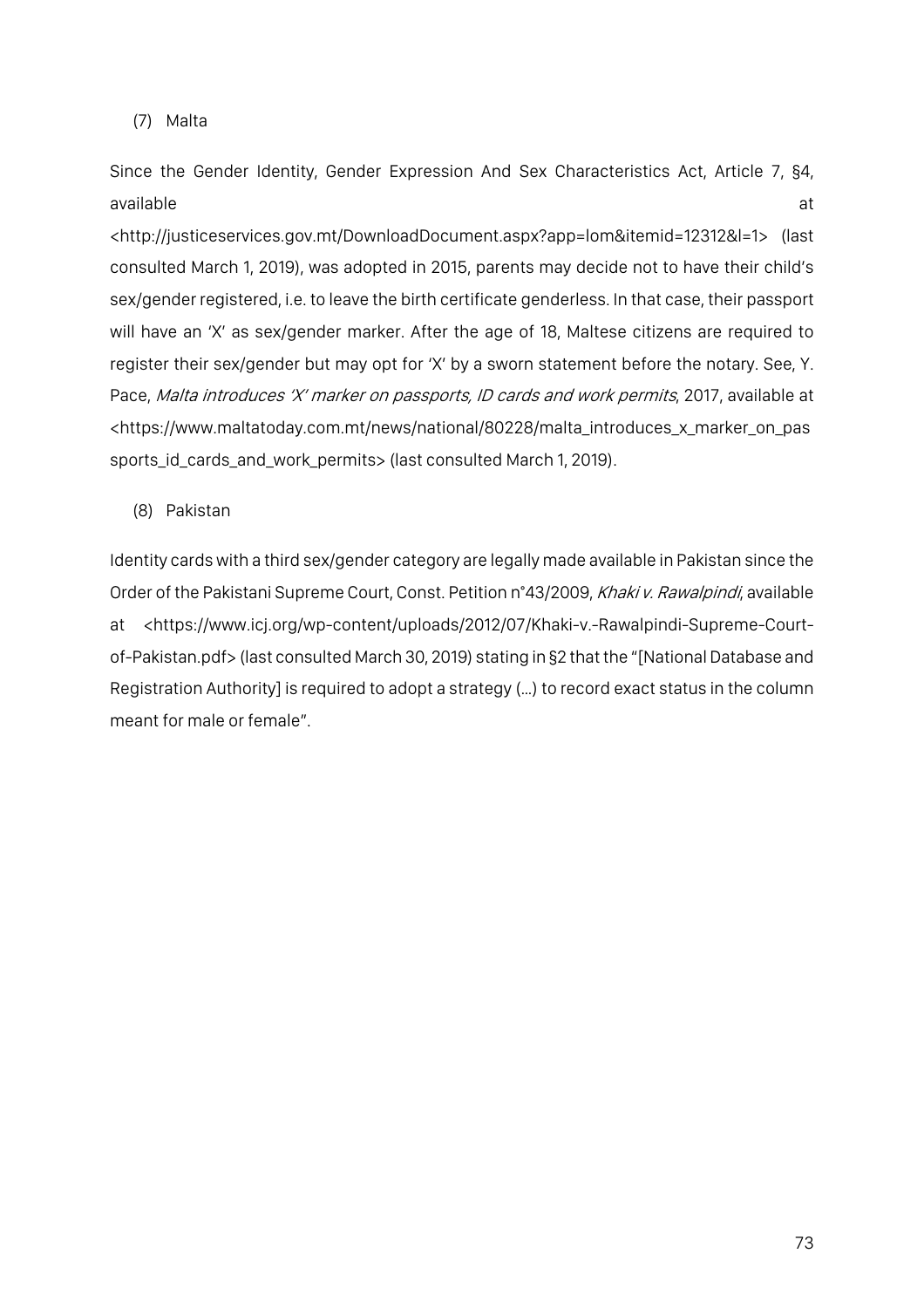### Abstract

In recent times, claims challenging mandatory and binary sex/gender registration have been made in various national Courts and through (inter)national policy advocacy. The increased attention for genderless identity documents or third sex/gender options and diverse national, European, and international legal developments suggest that gradually more States will be confronted with the issue as well. It is for those States, for policy-makers, for judges facing such claims, and for society at large that this dissertation seeks to illuminate where these demands come from, how to understand them, and why to grant them.

Inasmuch as members of sexual minorities are most consciously affected by the hegemonic heterosexual cultural system of gender, which not only pressures bodies to exhibit heterosexual desires but also to corporeally recognize and identify themselves as dualistically and asymmetrically sexed (i.e. as male or female) and to behave in line with discursively formed binary gender identities (i.e. masculinity or femininity), they have been the most vocal in challenging mandatory binary sex/gender registration. However, this dissertation contends that genderless identity documents are in the interest of all since they serve gender justice.

Based on queer feminist (legal) theory, I argue that as long as the law continues to certify sex/gender by issuing (binary) gendered identity documents, it will be complicit in upholding the heterosexual matrix's biological conception of sex/gender and the material and discursive gender violence stemming from it, affecting everyone, whether or not they are cis-gender. Consequentially, gender equality and justice will be better achieved by incorporating a performative understanding of sex/gender in law, which requires to halt State-sponsored sex/gender assignment or gender policing. Leaving aside queer feminist insights, genderless identity documents can equally be recommended from a purely doctrinal perspective since it does away with all strictly legal problems currently arising from mandatory binary sex/gender registration.

Although this dissertation found various international legal obstacles to the issuance of genderless passports, the arguments brought forward against genderless national identity documents can easily be countered. With that regard, it is especially important to note that the abolition of mandatory binary sex/gender registration does not mean the law should overlook sex/gender as a legally relevant category. Indeed, this study shows that a myriad of

74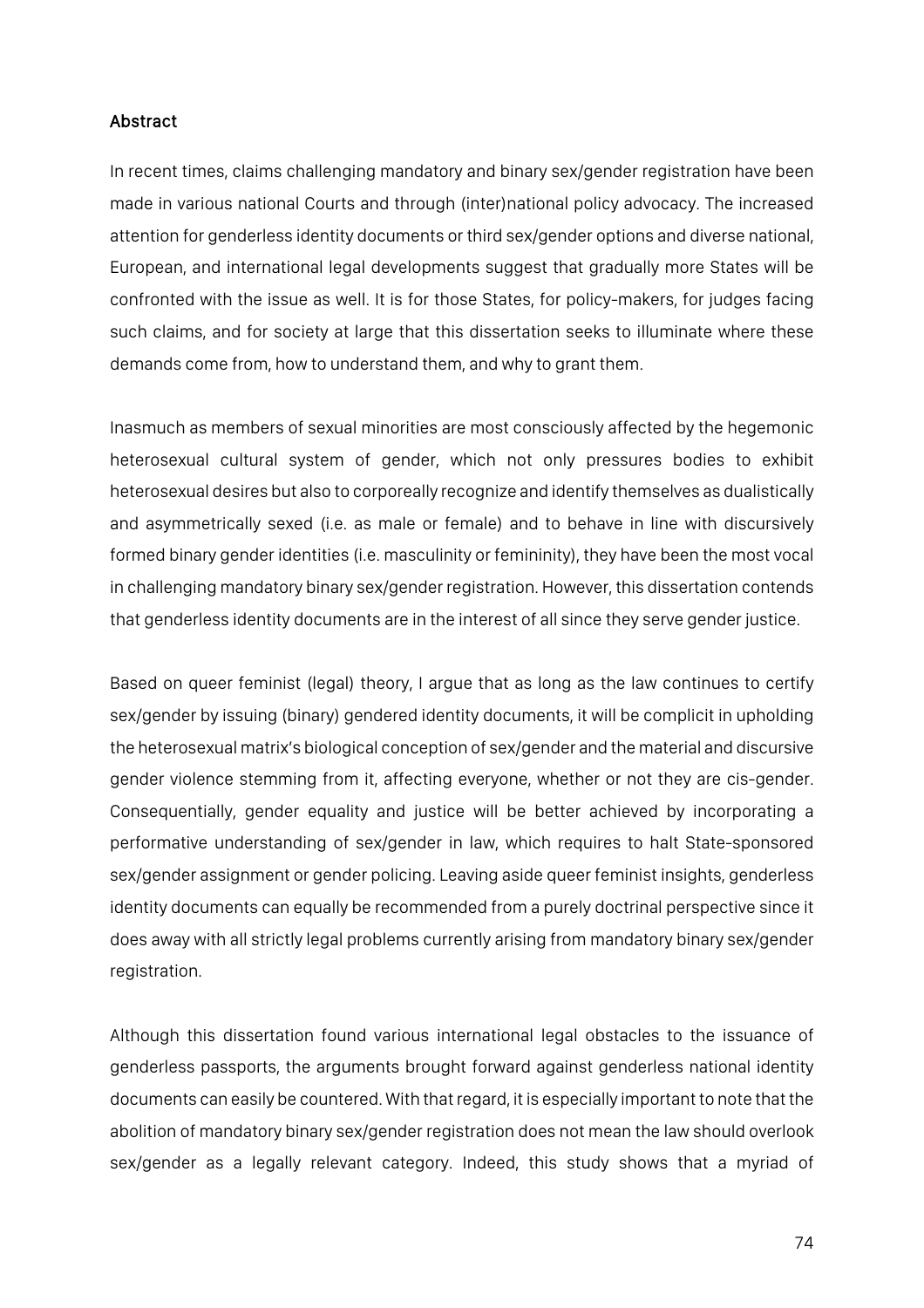possibilities remains open for States to fight material and discursive gender injustice (i.e. gender based forms of disparities) without having to force individuals to identify in line with a biological conception of sex/gender. Once various States will have completely halted to certify sex/gender, the international legal hurdles to genderless passports may be revisited as well, accompanying the change toward a more inclusive, less oppressive international legal order based upon a performative understanding of sex/gender.

In the meantime, optional sex/gender registration, combined with the availability of a third category (as it currently is in Germany and Austria) seems to be the best practice. While this approach might meet the human rights claims of various intersex and transgender individuals, only genderless identity documents are genuinely consistent with a performative understanding of sex/gender (because they allow for the proliferation of gender subversive practices and because they most significantly prejudice today's legalized biological conception of sex/gender resulting in gender violence affecting everyone). Indeed, categorial expansionism holds the risk to perpetuate the idea of sex/gender as an apolitical, prediscursive category, which the government ought to correctly record, while queer feminist theory dictates that sex/gender is not natural, objective or biological nor binary.

Chapter I demonstrates how the law presently still rests upon a biological conception of sex/gender and outlines various legal developments at the national, European, and international level, which indicate that the law is getting ready to rather embrace a performative understanding of sex/gender. Chapter II dives into queer feminist theory in order further explain the link between a biological conception of sex/gender and the heterosexual matrix, as well as to clarify the performativity inherent to gender. Chapter III, finally, applies these queer feminist insights to the issue of mandatory binary sex/gender registration and the issuance of gendered identity documents.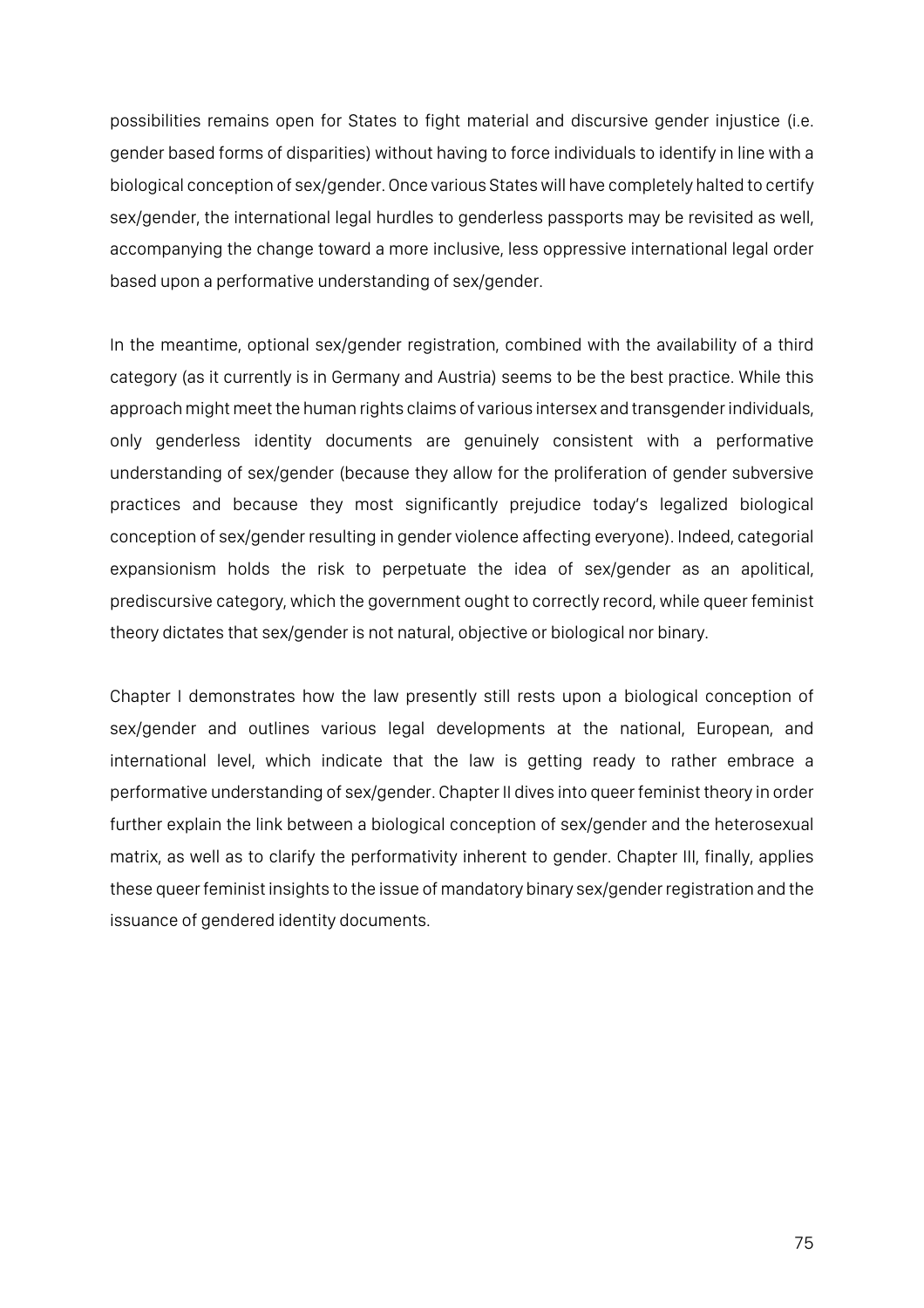# Bibliography

- A. Primary sources
	- (1) International law
		- (i) Legislation

Consolidated version of the Treaty on European Union, Articles 2 and 3, *Official Journal C 202*, June 7, 2016, p. 13.

Regulation (EC) n° 2252/2004 of 13 December 2004 on standards for security features and biometrics in passports and travel documents issued by Member States, Annex, Official Journal of the European Union (legislation) 385 of December 12, 2004, p. 1.

Convention on the Recognition of Decisions Recording a Sex Reassignment, adopted September 12, 2000, entered into force March 1, 2011, Article 2, UNTS, I-54427, p. 6.

General Assembly of the ICCS, Rules of the International Commission on Civil Status, as amended September 16, 2015, entered into force January 1, 2016, Article 1, available at <http://www.ciec1.org/SITECIEC/Page\_Statuts/xBUAALPyTgxXRVFheVZhcFhCIgA> (last consulted February 16, 2019).

International Labor Organization, Convention concerning the revision of the Maternity Protection Convention (n°183), adopted June 15, 2000, entered into force February 7, 2002, Article 1.

Rome Statute of the International Criminal Court, adopted July 17, 1998, entered into forced July 1, 2002, Article 7, UNTS, vol. 2187, p. 94.

Convention on the Elimination of All Forms of Discrimination Against Women (CEDAW), adopted December 18, 1979, entered into force September 3, 1981, UNTS, vol. 1249, p. 14.

Convention concerning the Issue of Plurilingual Extracts from Civil Status Records, adopted September 8, 1976, entered into force July 30, 1983, Article 5, paragraph 4, UNTS, vol. 1327, p. 17.

Convention for the Protection of Human Rights and Fundamental Freedoms (ECHR), adopted November 4, 1950, as amended by Protocol n°14, entered into force June 1, 2010, Articles 12 and 14.

Universal Declaration of Human Rights (UDHR), adopted 10 December 1948, UNGA Res 217 A(III), Articles 1, 2, 8, 11 and 16.

International Labor Organization, Convention concerning the Employment of Women before and after Childbirth (n°3), adopted November 29, 1919, entered into force June 13, 1921, Article 2.

(ii) Case law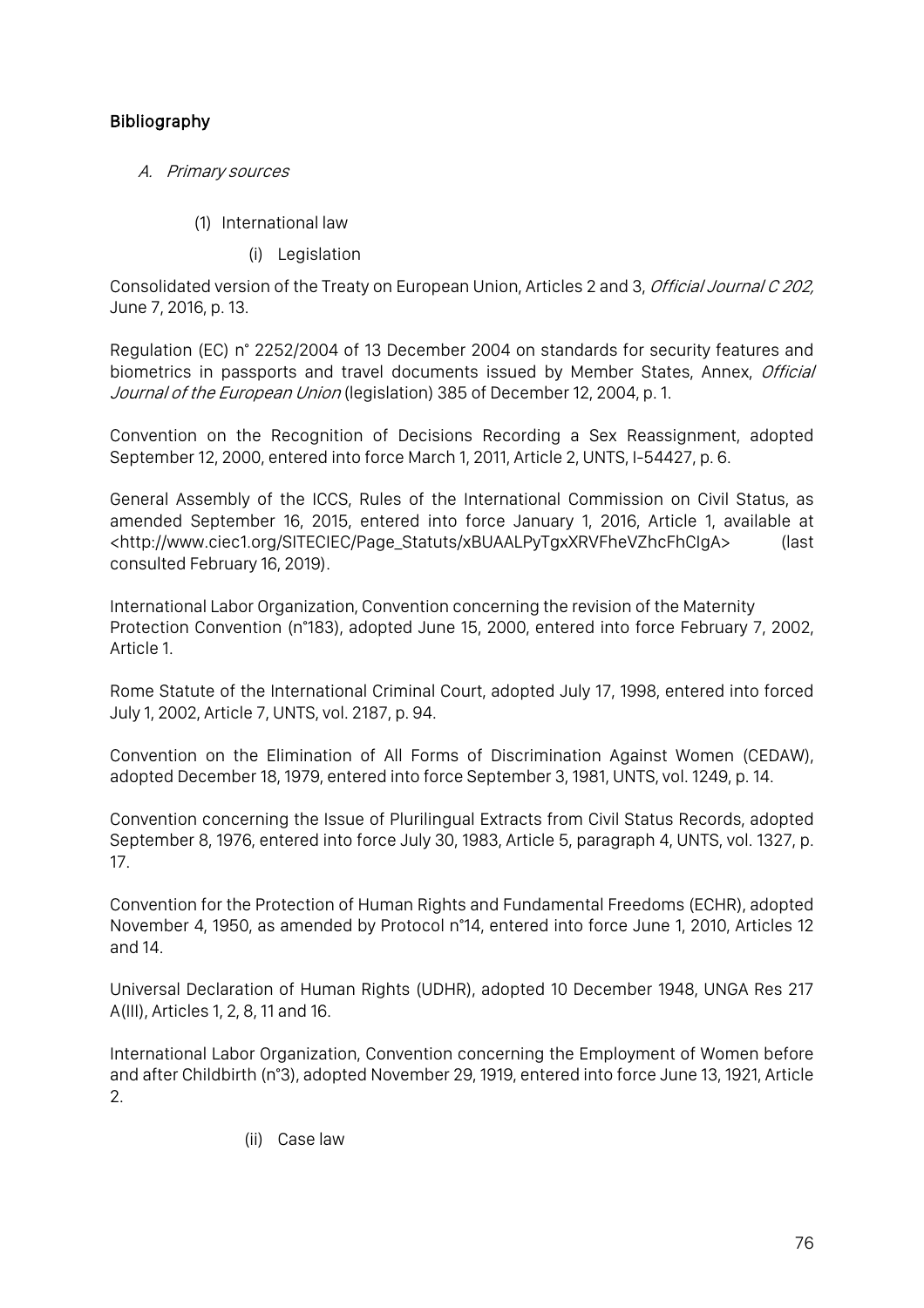European Court of Human Rights (ECtHR), X v. The Former Yugoslav Republic of Macedonia, Application n° 29683/16, January 17, 2019.

European Court of Human Rights (ECtHR), A.P., Garçon and Nicot v. France, Application N° 79885/12, 52471/13 and 52596/13, April 6, 2017.

ECtHR, Y.Y. v. Turkey, Application n° 14793/08, June 10, 2015.

ECtHR, Hämäläinen v. Finland, Application n° 37359/09, July 16, 2014.

European Court of Justice (ECJ), C-199/12, X, Y and Z v Minister voor Immigratie, Integratie en Asiel, July 11, 2013.

ECtHR, Schlumpf v. Switzerland, Application n° 29002/06, January 8, 2009.

ECtHR, Van Kück v. Germany, Application n° 35968/97, June 12, 2003.

ECtHR, Christine Goodwin v. The United Kingdom, Application n° 28957/95, July 11, 2002.

# (2) National law

(i) Legislation

Maltese Gender Identity, Gender Expression and Sex Characteristics Act, 2015, Article 7, available at the contract of the contract of the contract of the contract of the contract of the contract of the contract of the contract of the contract of the contract of the contract of the contract of the contract of t

<http://justiceservices.gov.mt/DownloadDocument.aspx?app=lom&itemid=12312&l=1> (last consulted March 1, 2019).

Danish Proposal n° L.182 of April 30, 2014, to amend the Act on the Central Register of Persons, available at the contract of the contract of the contract of the contract of the contract of the contract of the contract of the contract of the contract of the contract of the contract of the contract of the contract of t

<https://www.ft.dk/RIpdf/samling/20131/lovforslag/L182/20131\_L182\_som\_fremsat.pdf> (last consulted February 2, 2019).

French Ministère de la Justice et des libertés, Circulaire du 28 octobre 2011 relative aux règles particulières à divers actes de l'état civil relatifs à la naissance et à la filiation, §55, p. 27, available at <http://circulaires.legifrance.gouv.fr/pdf/2011/11/cir\_34124.pdf> (last consulted February 26, 2019).

#### (ii) Case law

United States District Court for the District of Colorado, Zzymm v. Pompeo, 341 F. Supp. 3d 1248, September 19, 2018.

British High Court of Justice, R (on the application of Christie Elan-Cane) v. Secretary of State for the Home Department, [2018] EWHC 1530 (Admin), available at <https://www.judiciary.uk/wp-content/uploads/2018/06/r-otao-christie-elan-cane-andsshd-approved-judgment.pdf> (last consulted March 2, 2019).

Austrian Constitutional Court (VfGH), 15 June 2018, G77/2018-9, available at <https://www.vfgh.gv.at/downloads/VfGH\_Entscheidung\_G\_77- 2018\_unbestimmtes\_Geschlecht\_anonym.pdf> (last consulted March 2, 2019).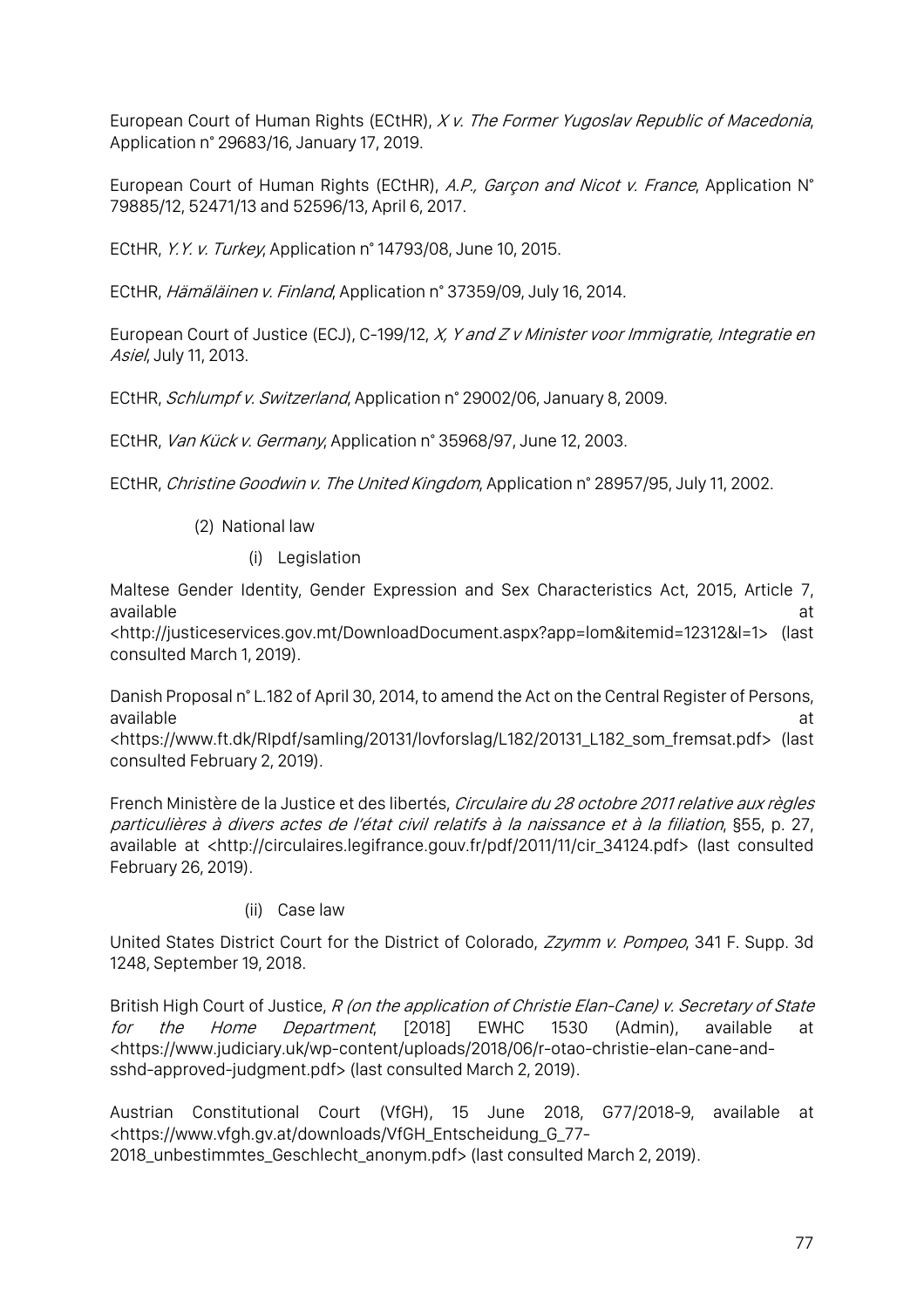Dutch Rechtbank Limburg, May 25, 2018, *ECLI:NL:RBLIM:2018:4931*, available at <https://uitspraken.rechtspraak.nl/inziendocument?id=ECLI:NL:RBLIM:2018:4931> (last consulted February 27, 2019).

French Cour de Cassation, Première Chambre Civile, Arrêt n° 531 (16-17.189), May 4, 2017, available at the contract of the contract of the contract of the contract of the contract of the contract of the contract of the contract of the contract of the contract of the contract of the contract of the contract of t

<https://www.courdecassation.fr/jurisprudence\_2/premiere\_chambre\_civile\_568/531\_4\_366 65.html> (last consulted March 2, 2019), with its Rapport n°Q1617189, available at <https://www.courdecassation.fr/IMG///Rapport%20sexe%20neutre.pdf> (last consulted March 2, 2019).

German Constitutional Court (BVerfG), Order of the First Senate of 10 October 2017, 1 BvR 2019/16, English translation available at <https://www.bundesverfassungsgericht.de/SharedDocs/Entscheidungen/EN/2017/10/rs201 71010\_1bvr201916en.html> (last consulted February 2, 2019).

Supreme Court of India, National Legal Services Authority v. Union of India & Ors., AIR 2014 SC 1863, available at <https://www.sci.gov.in/jonew/judis/41411.pdf> (last consulted March 1, 2019).

High Court of Australia, NSW Registrar of Births, Deaths and Marriages v Norrie [2014] HCA 11 250 CLR 490, available at <http://eresources.hcourt.gov.au/downloadPdf/2014/HCA/11> (last consulted February 28, 2019).

Order of the Pakistani Supreme Court, Const. Petition n°43/2009, Khaki v. Rawalpindi, available at https://www.icj.org/wp-content/uploads/2012/07/Khaki-v.-Rawalpindi-Supreme-Court-of-Pakistan.pdf (last consulted March 30, 2019).

Supreme Court of Nepal, *Sunil Babu Pant and Others v. Nepal Government and Others*, 2007, available in National Judicial Academy Law Journal, 2008, vol. 2, pp. 261-286 or <https://www.icj.org/wp-content/uploads/2012/07/Sunil-Babu-Pant-and-Others-v.-Nepal-Government-and-Others-Supreme-Court-of-Nepal.pdf> (last consulted March 1, 2019).

Texas Court of Appeals, Littleton v. Prange, 9 S.W.3d 223, 223 (1999).

French Cour d'Appel de Paris, 18 janvier 1974, D. 1974. 196, conclusion Granjon; GP 1974, 1, 158.

B. Soft law

World Health Organization (WHO), International Classification of Diseases 11<sup>th</sup> Revision (ICD-11), June 18, 2018, code HA60, available at <https://icd.who.int/browse11/lm/en#/http%3a%2f%2fid.who.int%2ficd%2fentity%2f90875286> (last consulted March 17, 2019).

Human Rights Council (HRC), Report of the Independent Expert on protection against violence and discrimination based on sexual orientation and gender identity, May 11, 2018, A/HRC/38/43.

Additional Principles and State Obligations on the Application of International Human Rights Law in Relation to Sexual Orientation, Gender Identity, Gender Expression and Sex Characteristics to Complement the Yogyakarta Principles (Yogyakarta Principles plus 10),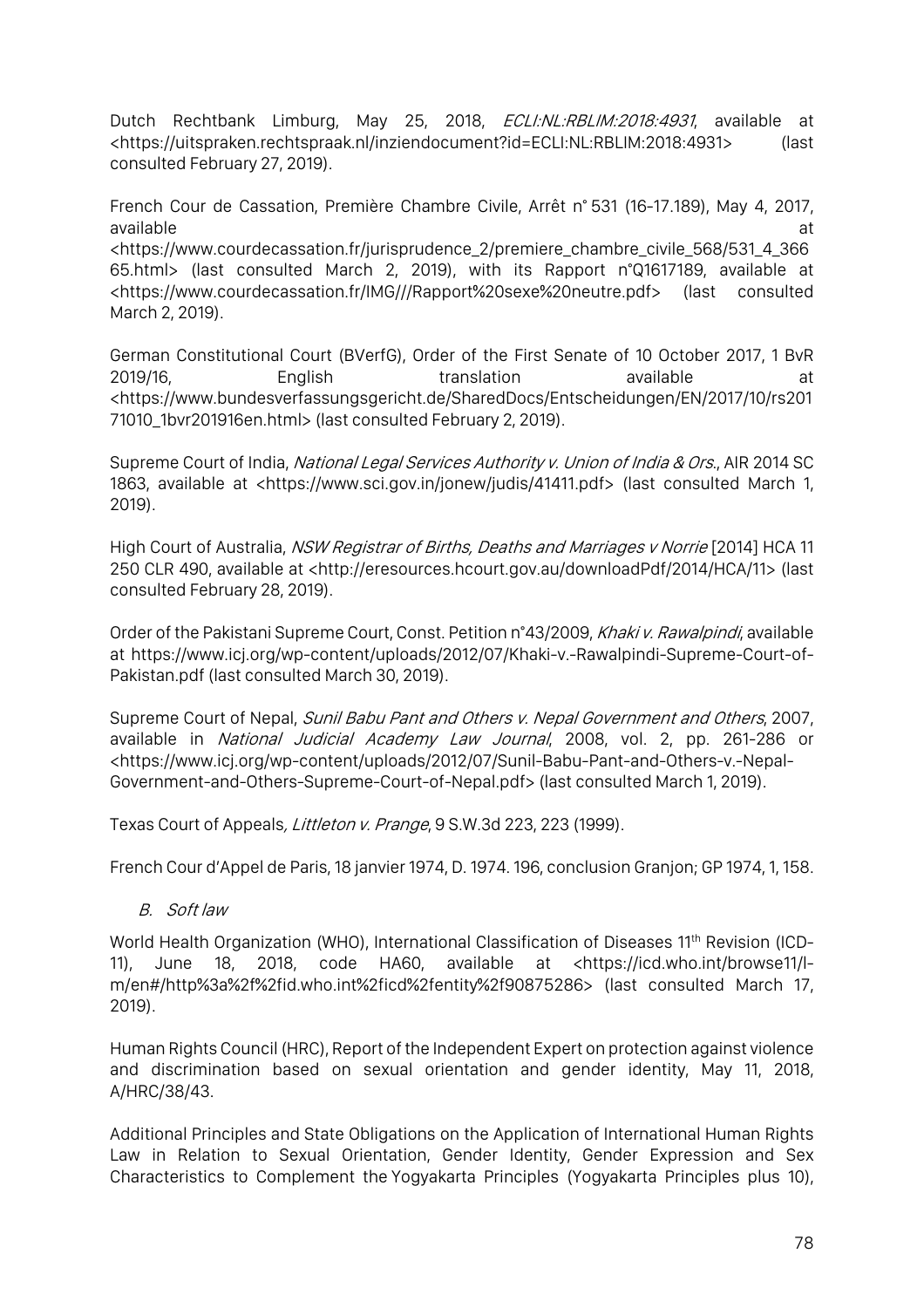adopted November 10, 2017, available at <http://yogyakartaprinciples.org/wpcontent/uploads/2017/11/A5\_yogyakartaWEB-2.pdf> (last consulted March 2, 2019).

Parliamentary Assembly of the Council of Europe (PACE), Resolution 2191 (2017) Promoting the human rights of and eliminating discrimination against intersex people, Article 7.3.4, available at <http://assembly.coe.int/nw/xml/XRef/Xref-XML2HTML-en.asp?fileid=24232> (last consulted March 2, 2019).

HRC, Resolution on Protection against violence and discrimination based on sexual orientation and gender identity, July 15, 2016, A/HRC/RES/32/2.

International Civil Aviation Organization (ICAO), Machine Readable Travel Documents: Part 6 Specifications for TD2 Size, Doc 9303, 7th Edition, 2015, available at <https://www.icao.int/publications/Documents/9303\_p6\_cons\_en.pdf> (last consulted February 16, 2019).

PACE, Resolution 2048 (2015) Discrimination against transgender people in Europe, article 6.2.4, available at <http://assembly.coe.int/nw/xml/XRef/Xref-XML2HTMLen.asp?fileid=21736> (last consulted March 2, 2019).

United Nations Office of the High Commissioner for Human Rights, Report of the Office of the High Commissioner for Human Rights, Discrimination and Violence Against Individuals Based on their Sexual Orientation and Gender Identity, May 4, 2015, A/HRC/29/23.

HRC, Resolution on Human rights, sexual orientation and gender identity, October 2, 2014, A/HRC/RES/27/32.

HRC, Resolution on Human rights, sexual orientation and gender identity, July 14, 2011, A/HRC/RES/17/19.

Committee of Ministers of the Council of Europe, Council of Europe Recommendation CM/Rec(2010) 5 of the

Committee of Ministers to member states on measures to combat discrimination on grounds of sexual orientation or gender identity, available at <https://search.coe.int/cm/Pages/result\_details.aspx?ObjectID=09000016805cf40a> (last consulted February 19, 2019).

Committee on the Elimination of Discrimination against Women, Concluding Observations, February 12, 2009, CEDAW/C/DEU/CO/6.

Yogyakarta Principles on the Application of International Human Rights Law in Relation to Sexual Orientation and Gender Identity, 2007, available at <http://yogyakartaprinciples.org/> (last consulted March 2, 2019).

United Nations General Assembly (UNGA), Resolution on Extrajudicial, summary or arbitrary executions, February 25, 2003, A/RES/57/214.

UNGA, Report of the Special Rapporteur on the question of torture and other cruel, inhuman or degrading treatment or punishment, July 3, 2001, A/56/156.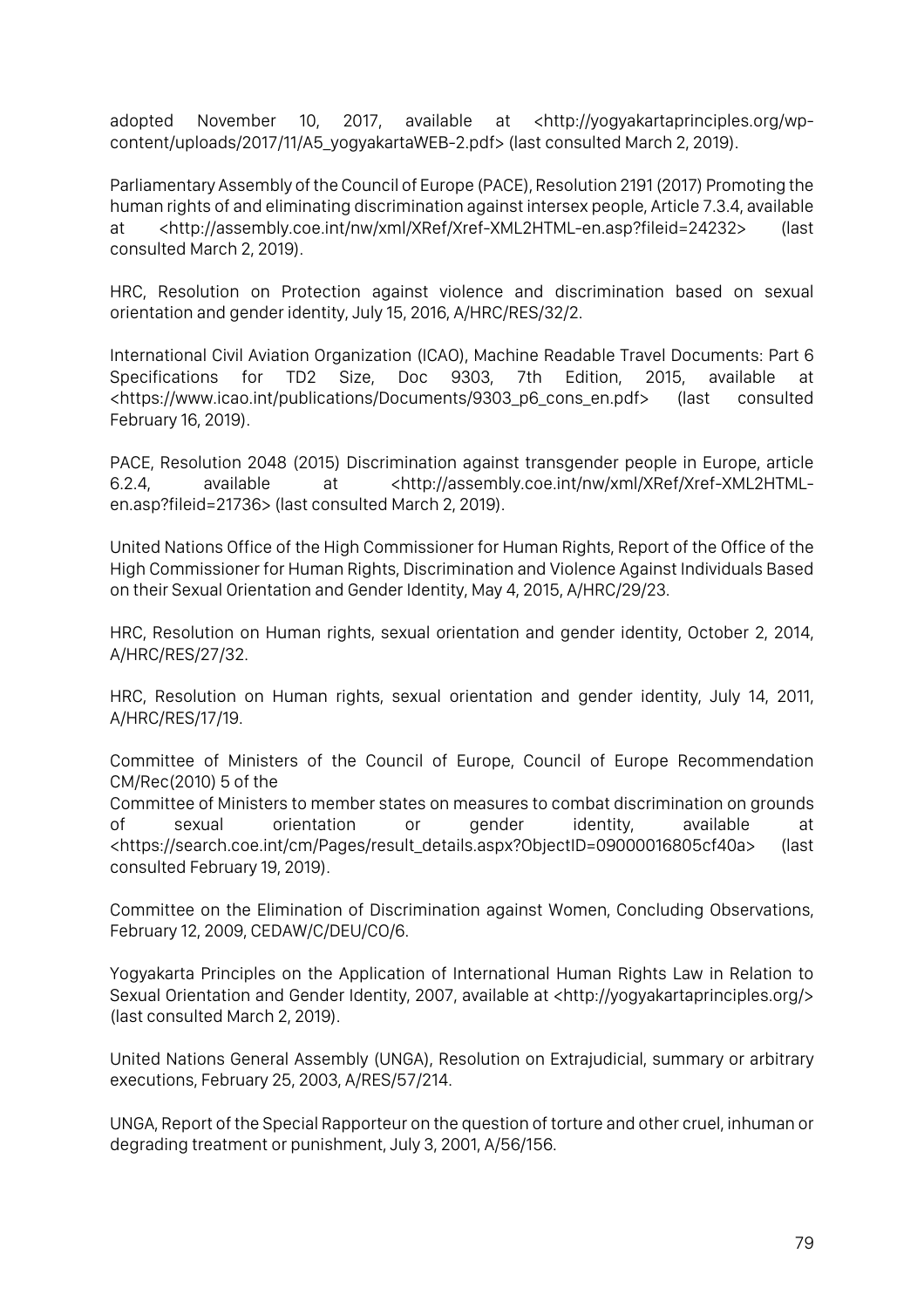### C. Secondary sources

AMERICAN PSYCHIATRIC ASSOCIATION, *Gender Dysphoria*, 2013, available at <https://www.psychiatry.org/File%20Library/Psychiatrists/Practice/DSM/APA\_DSM-5- Gender-Dysphoria.pdf> (last consulted March 17, 2019).

AMERICAN PSYCHIATRIC ASSOCIATION, Guidelines for the Psychological Practice with Boys and Men, 2018, available at <https://www.apa.org/about/policy/boys-men-practice-guidelines.pdf> (last consulted February 2, 2019).

AMERICAN PSYCHIATRIC ASSOCIATION, What is Gender Dysphoria?, 2016, available at <https://www.psychiatry.org/patients-families/gender-dysphoria/what-is-genderdysphoria> (last consulted February 2, 2019).

ARDILL (A.), "Gender: Developments in Australian Law", 2017, The Journal Jurisprudence, vol. 31, pp. 19-53.

ASTRADA (M.L.), ASTRADA (S.B.), "Reexamining the Integrity of the Binary: Politics, Identity, and Law", University of Maryland Law Journal of Race, Religion, Gender and Class, 2017, vol. 17, pp. 173-211.

BERG (T.C.), "Religion Clause Anti-Theories", Notre Dame Law Review, 1997, vol. 72, pp. 693-751.

BROWN (D.), "Making Room for Sexual Orientation and Gender Identity in International Human Rights Law: An Introduction to the Yogyakarta Principles", Michigan Journal of International Law, 2010, vol. 31, pp. 821-879.

BUTLER (J.), "Performative Acts and Gender Constitution: An Essay in Phenomenology and Feminist Theory", in K. Conboy, N. Medina, S. Stanbury (eds.), Writing on the Body: Female Embodiment and Feminist Theory, Columbia University Press, New York, 1997, pp. 401-419.

BUTLER (J.), "Reply from Judith Butler to Mills and Jenkins", *Differences*, 2007, vol. 18, pp. 180-195.

BUTLER (J.), Bodies That Matter: On the Discursive Limits of "Sex", Routledge, New York, 1993.

BUTLER (J.), Frames of War: When is Life Grievable?, London, Verso, 2009.

BUTLER (J.), Gender Trouble – Feminism and the Subversion of Identity, 2007, Routledge, New York.

CALIFORNIA LAW REVIEW, "Notes on Conflation: Foreword", California Law Review, 1995, vol. 83, n°1, pp. 12-33.

CANNOOT (P.), "Let it be: het recht op persoonlijke autonomie van personen met intersekse/DSD", Tijdschrift voor Seksuologie, 2017, vol. 41, n°2, pp. 87-94.

CHANG (A.R.), WILDMAN (S.M.), "Gender In/sight: Examining Culture and Constructions of Gender", The Georgetown Journal of Gender and Law, 2017, vol. 18, pp. 43-79.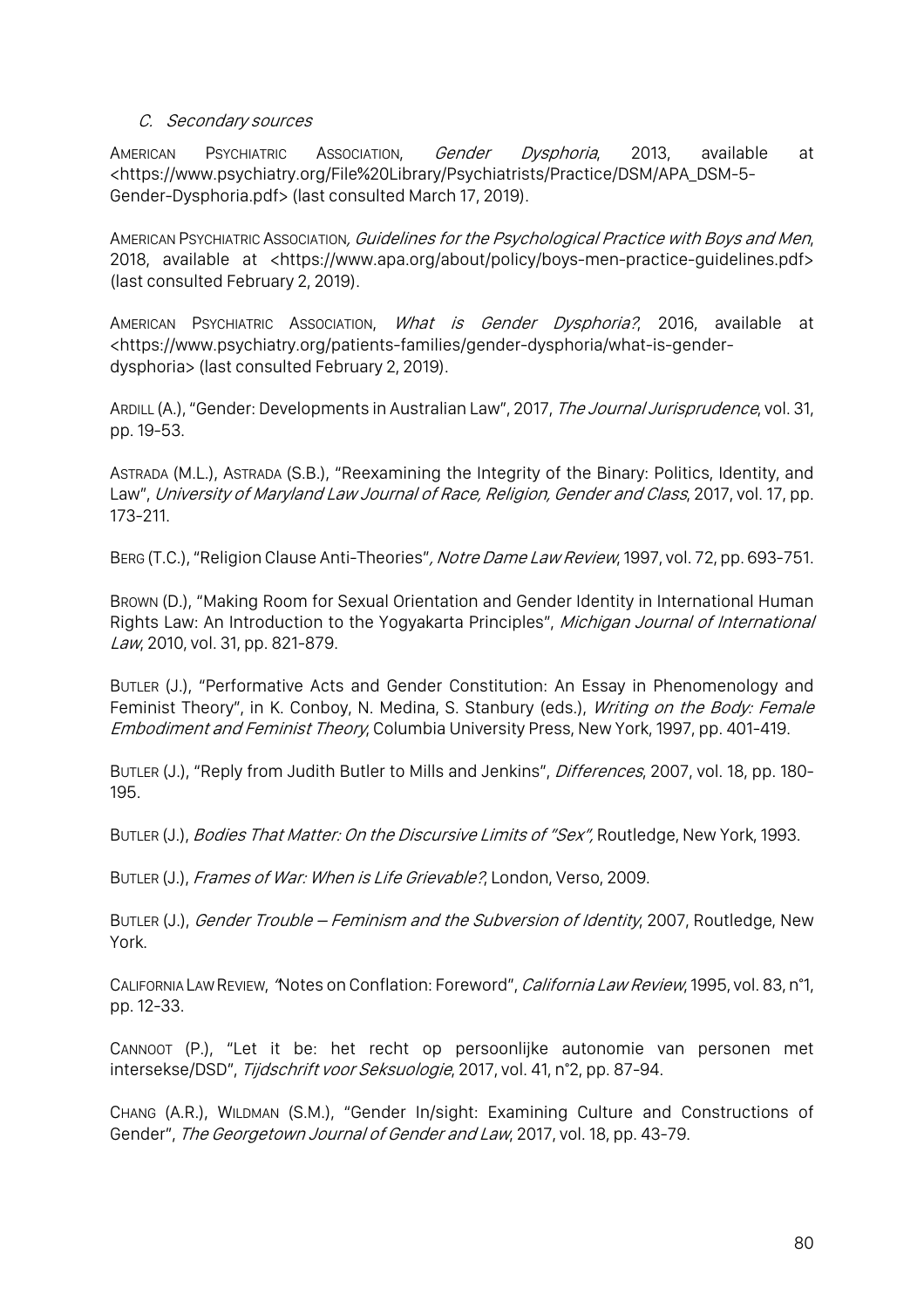CHINKIN (C.), CHARLESWORTH (H.), WRIGHT (S.), "Feminist approaches to international law", American Journal of International Law, 1991, vol. 85, pp. 613-645.

COMMISSIONER FOR HUMAN RIGHTS, Issue Paper, Human Rights and Gender Identity, 2009, available at <https://rm.coe.int/16806da753> (last consulted February 19, 2019).

COMMISSIONER FOR HUMAN RIGHTS, Issue Paper, Human Rights and intersex people, 2015, available at <https://rm.coe.int/16806da5d4> (last consulted March 19, 2019).

COOPER (D.), RENZ (F.), "If the State Decertified Gender, What Might Happen to its Meaning and Value?", Journal of Law and Society, 2016, vol. 43, n°4, pp. 483-505.

CRUZ (D.B.), "Disestablishing Sex and Gender", *California Law Review*, 2002, vol. 90, n°4, pp. 997-1086.

CURRIE (D.H.), "Feminist Encounters with Postmodernism: Exploring the Impasse of Debates on Patriarchy and Law", *Canadian Journal of Women and Law*, 1992, vol. 5, pp. 63-86.

DAVIES (M.), "Queer Property, Queer Persons: Self-Ownership and Beyond", Social and Legal Studies, 1998, vol. 8, n°3, pp. 327-352.

DE BEAUVOIR (S.), *The Second Sex*, trans. H.M. Parshley, Penguin Books, Middlesex, 1972.

DREYFUS (T.), "The 'Half-Invention' of Gender Identity in International Human Rights Law: from CEDAW to the Yogyakarta Principles", Australian Feminist Law Journal, 2012, vol. 37, pp. 33-50.

EUROPEAN COMMISSION, Trans and intersex equality rights in Europe: a comparative analysis, 2018, available at <https://ec.europa.eu/info/sites/info/files/trans\_and\_intersex\_equality\_rights.pdf> (last consulted February 2, 2019).

EUROPEAN COMMISSION, Trans and intersex people: discrimination on the grounds of sex, gender identity and gender expression, 2012, available at <http://www.teni.ie/attachments/35bf473d-1459-4baa-8f55-56f80cfe858a.PDF> (last consulted February 2, 2019).

EUROPEAN COMMISSION, Trans and intersex people: discrimination on the grounds of sex, gender identity and gender expression, 2012, available at <http://www.teni.ie/attachments/35bf473d-1459-4baa-8f55-56f80cfe858a.PDF> (last consulted February 2, 2019).

EUROPEAN UNION AGENCY FOR FUNDAMENTAL RIGHTS, European Union lesbian, gay, bisexual and transgender survey, 2014, available at <https://fra.europa.eu/en/publication/2014/eu-lgbtsurvey-european-union-lesbian-gay-bisexual-and-transgender-survey-main> (last consulted February 2, 2019).

FAUSTO-STERLING (A.), "The Five Sexes – Revisited", Sciences, 2000, vol. 40, n°4, pp. 18-24.

FEDERAL MINISTER OF THE INTERIOR, BUILDING AND COMMUNITY, *Data on the ID card*, available at <https://www.personalausweisportal.de/EN/Citizens/German\_ID\_Card/Features/Data\_Card/D ata-on-the-card\_node.html> (last consulted March 19, 2019).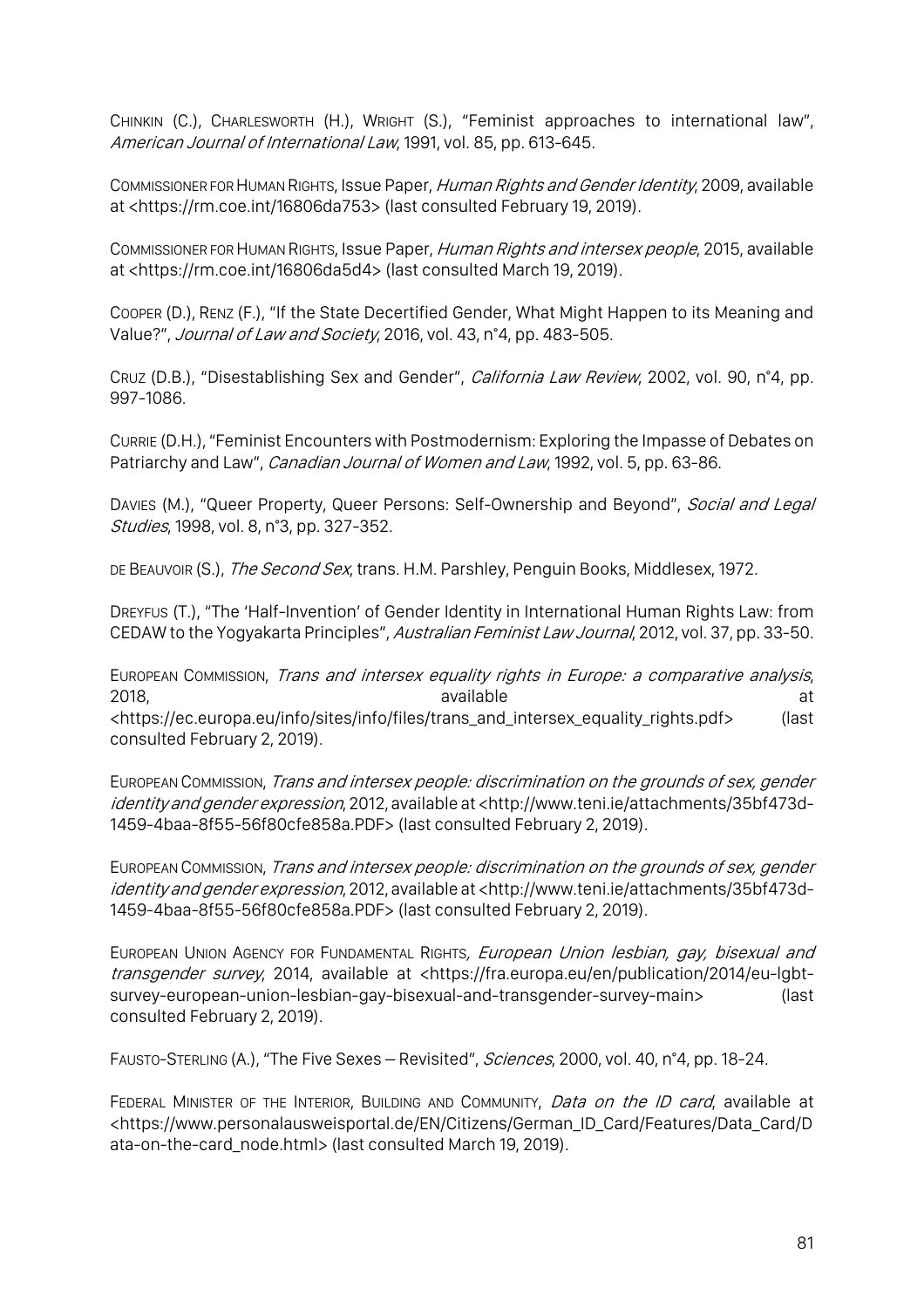FINEMAN (M.A.), "Feminist Legal Theory", American University Journal of Gender, Social Policy and Law, 2005, vol. 13, pp. 13-23.

FRANCIS (L.), SMITH (P.), "Feminist Philosophy of Law", in E. Zalta (ed.), The Stanford Encyclopedia of Philosophy, winter 2017 edition, available at <https://plato.stanford.edu/archives/win2017/entries/feminism-law/> (last consulted March 20, 2019).

Frug (M.J.), "A Postmodern Feminist Legal Manifesto (An Unfinished Draft)", *Harvard Law* Review, 1992, vol. 105, pp. 1045-2008.

GERARDS (J.), "Pluralism, Deference and the Margin of Appreciation Doctrine", European Law Journal, 2011, vol.17, pp. 80-120.

GHATTAS (C.), "Human Rights between the Sexes: a preliminary study on the life situations of inter\* individuals", in Heinrich Böll Stiftung (ed), Publication series on Democracy, 2013, vol. 34, available at <https://www.boell.de/sites/default/files/endf\_human\_rights\_between\_the\_sexes.pdf> (last consulted February 2, 2019).

GORDON (D.R.),"Transgender Legal Advocacy: What Do Feminist Legal Theories Have to Offer?", California Law Review, 2009, vol. 97, pp. 1719-1762.

GREENBERG (J.), "Defining Male and Female: Intersexuality and the Collision between Law and Biology", Arizona Law Review, 1999, vol. 41, pp. 265-328.

HALEWOOD (P.), "Embodiment & Perspective: Can White Men Jump", Yale Journal of Law and Feminism, 1995, vol. 7, pp. 1-36.

HALLEY (J.), Split Decisions: How and Why to Take a Break from Feminism, Princeton University Press, Princeton, 2006.

HANSSEN (S.), "Beyond Male or Female: Using Nonbinary Gender Identity to Confront Outdated Notions of Sex and Gender in the Law", Oregon Law Review, 2017, vol. 96, pp. 283-312.

HARRIS (A.P.), "Race and Essentialism in Feminist Legal Theory", Stanford Law Review, 1990, vol. 42, pp. 581-616.

HARVARD LAW REVIEW, "Patriarchy is Such a Drag: The Strategic Possibilities of a Postmodern Account of Gender", Harvard Law Review, 1995, pp. 1973-2008.

IMMIGRATION, REFUGEES AND CITIZENSHIP CANADA, News Release: Minister Hussen announces major step forward in gender equality by making changes to passports and immigration documents, 2017, available at <https://www.canada.ca/en/immigration-refugeescitizenship/news/2017/08/minister\_hussen\_announcesmajorstepforwardingenderequalityb ymakin.html> (last consulted March 1, 2019).

INTERNATIONAL CIVIL AVIATION ORGANIZATION, A Review Of The Requirement To Display The Holder's Gender On Travel Documents, 20 November 2012, TAG/MRTD/21-IP/4, available at <https://www.icao.int/Meetings/TAG-MRTD/Documents/Tag-Mrtd-21/Tag-Mrtd21\_IP04.pdf> (last consulted February 2, 2019).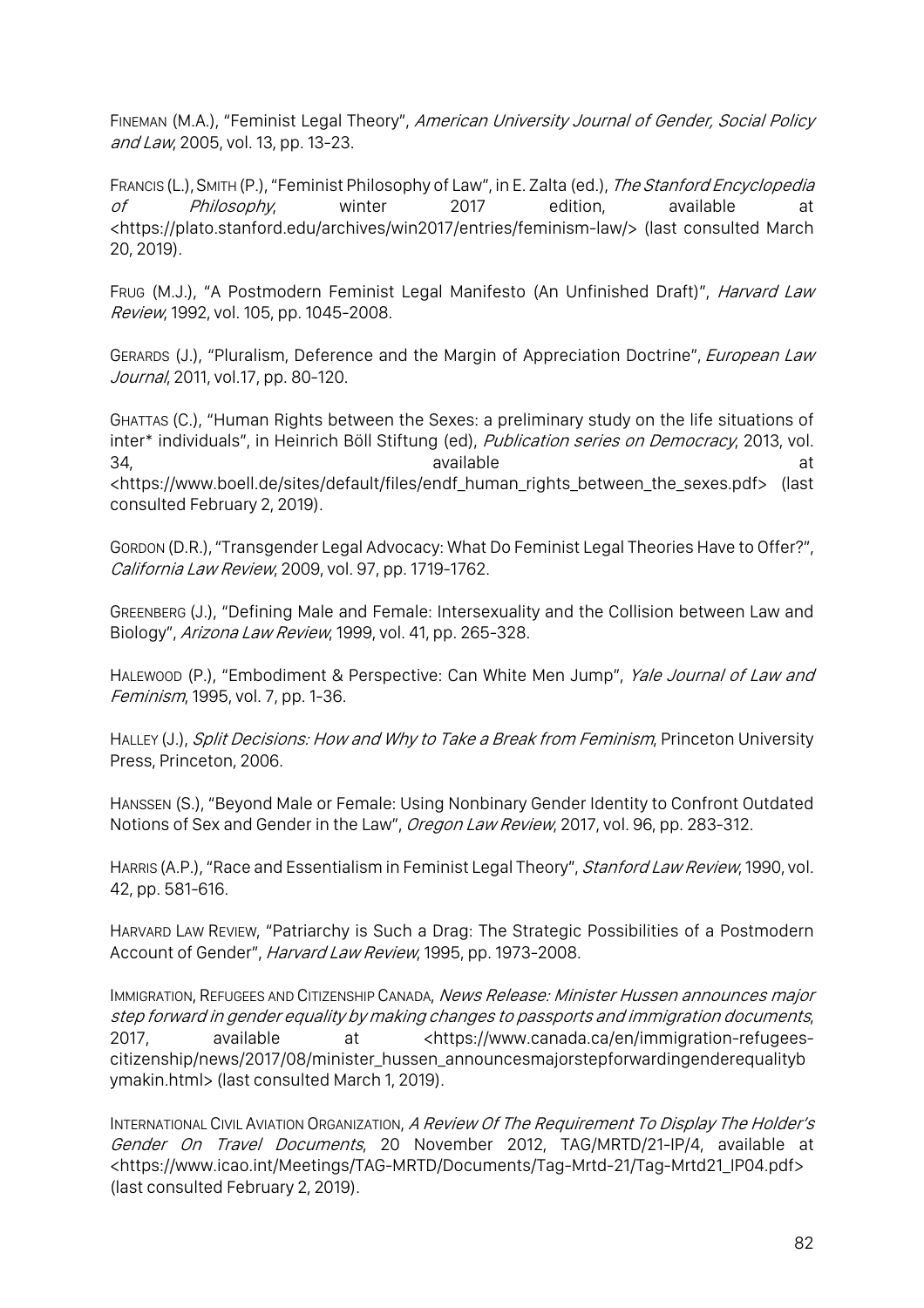KNOUSE (J.), "From Identity Politics to Ideology Politics", Utah Law Review, 2009, pp. 749-796.

KÖHLER (R.), EHRT (J.), COJOCARIU (C.), Legal Gender Recognition in Europe, TGEU (ed.), 2016, available at <https://tgeu.org/wp-content/uploads/2017/02/Toolkit16LR.pdf> (last consulted February 15, 2019).

KRISTEVA (J.), "Woman Can Never Be Defined," trans. Marilyn A. August, in E. Marks, I. de Courtivron (eds.), New French Feminisms, Schocken, New York, 1981.

KUMAR SAHU (M.), "Case Comment on National Legal Services Authority v. Union of India & Others (AIR 2014 SC 1863): A Ray of Hope for the LGBT Community", BRICS Law Journal, 2016, vol. 3, pp. 164-175.

LAKE (S.M.), "The Right to Gender Self-Identification Post-Obergefell", The Western Michigan University Cooley Journal of practical & clinical Law, 2018, vol. 19, pp. 293-314.

LEVIT (N.), VERCHICK (R.), Feminist Legal Theory (Second Edition): A Primer, NYU Press, New York, 2016.

MACKINNON (C.A.), Toward a Feminist Theory of State, Harvard University Press, Cambridge, 1991.

MCNEILLY (K.), "Gendered Violence and International Human Rights: Thinking Nondiscrimination Beyond the Sex Binary", 2014, Feminist Legal Studies, vol. 22, pp. 263-283.

MONAGHAN (P.), "Critical Race Theory: some startling analyses", Chronicles of Higher Education, 23 June 1993, available at <https://www.chronicle.com/article/Critical-Race-Theory-Some/70760> (last consulted March 19, 2019).

NARRAIN (S.), "Gender Identity, Citizenship and State Recognition", Socio-Legal Review, 2012, vol. 8, pp. 106-115.

NEUMAN WIPPLER (A.J.), "Identity Crisis: The Limitations of Expanding Government Recognition of Gender Identity and the Possibility of Genderless Identity Documents", Harvard Journal of Law and Gender, 2016, vol. 39, pp. 491-554.

NEW ZEALAND IDENTITY AND PASSPORT OFFICE, Information about Changing Sex/Gender Identity, 2018, available at <https://www.passports.govt.nz/what-you-need-to-renew-or-apply-for-apassport/information/> (last consulted March 1, 2019).

O'BRIEN (W.), "Can International Human Rights Law Accomodate Bodily Diversity?", Human Rights Law Review, 2015, vol. 15, pp. 1-20.

O'FLAHERTY (M.); FISHER (J.), "Sexual Orientation, Gender Identity and International Human Rights Law: Contextualising the Yogyakarta Principles", *Human Rights Law Review*, 2008, vol. 8, pp. 207-248.

O'FLAHERTY (M.) "The Yogyakarta Principles at ten", *Nordic Journal of Human Rights*, 2015, vol. 33, pp. 280-298.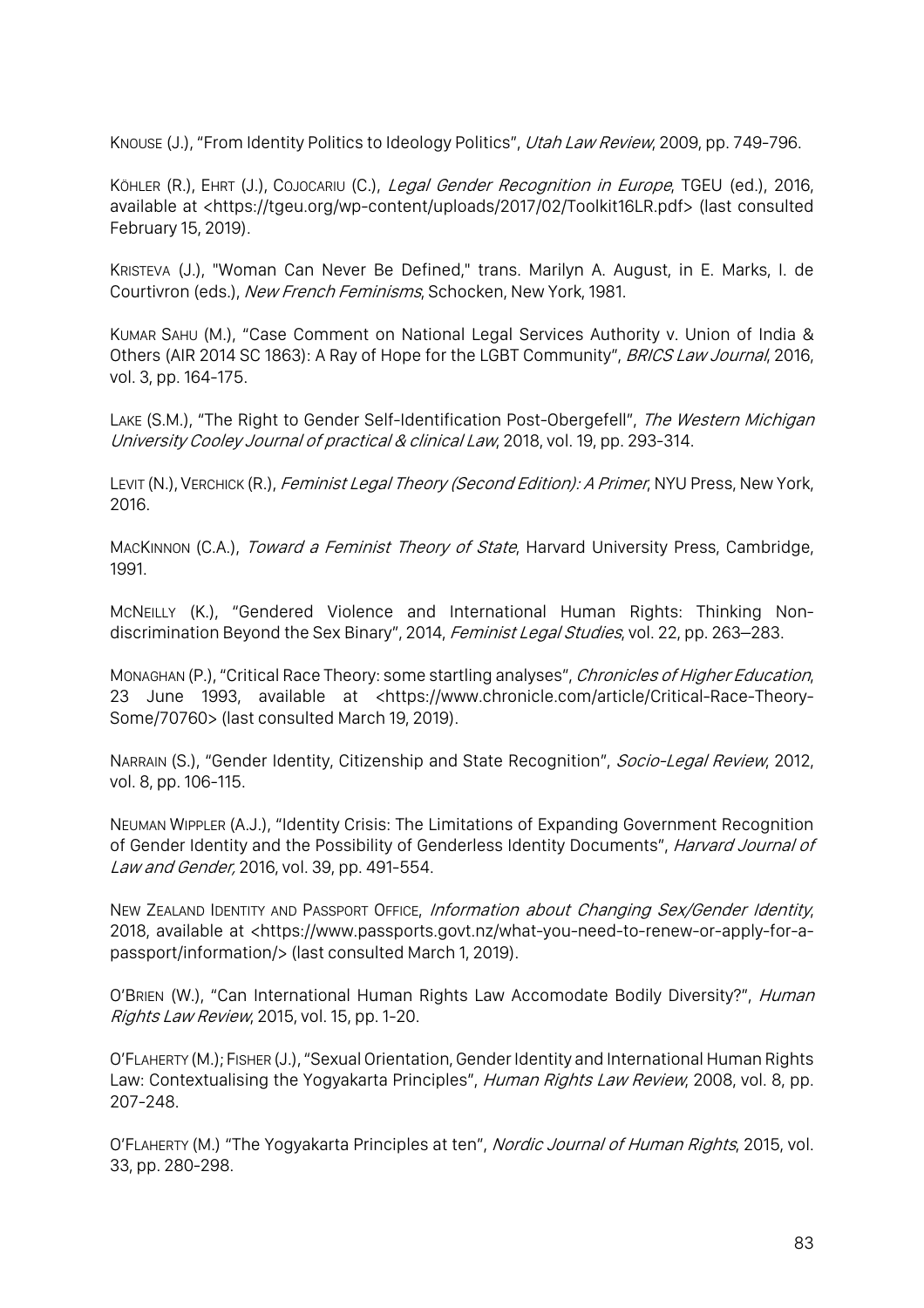O'HARA (M.E.), Judge Grants Oregon Resident the Right to Be Genderless, March 23, 2017, available at <https://www.nbcnews.com/feature/nbc-out/judge-grants-oregon-residentright-be-genderless-n736971> (last consulted March 30, 2019).

UNITED NATIONS OFFICE OF THE HIGH COMMISSIONER FOR HUMAN RIGHTS (OHCHR), Living Free and Equal, 2016, **HR/PUB/16/3, available** available at <https://www.ohchr.org/Documents/Publications/LivingFreeAndEqual.pdf> (last consulted February 2, 2019).

UNITED NATIONS OFFICE OF THE HIGH COMMISSIONER FOR HUMAN RIGHTS (OHCHR), Report on Discriminatory laws and practices and acts of violence against individuals based on their sexual orientation and gender identity, November 17, 2011, A/HRC/19/41.

OTTO (D.), "Holding up Half the Sky, but for Whose Benefit: A Critical Analysis of the Fourth World Conference on Women", Australian Feminist Law Journal, 1996, vol. 6, pp. 7-28.

OTTO (D.), "Queering gender [identity] in international law", Nordic Journal of Human Rights, 2015, vol. 33, n°4, pp. 299-318.

PACE (Y.), Malta introduces 'X' marker on passports, ID cards and work permits, 2017, available at

<https://www.maltatoday.com.mt/news/national/80228/malta\_introduces\_x\_marker\_on\_pas sports\_id\_cards\_and\_work\_permits> (last consulted March 1, 2019).

PICARD (B.), "Gender Identity: Developments in the Law and Human Rights Protections", University of New Brunswick Law Journal, 2018, vol. 69, pp. 126-159.

QUEEN (C.), SCHIMEL (L.), BORNSTEIN (K.), PoMoSexuals: Challenging Assumptions about Gender and Sexuality, Cleis Press, San Francisco, 1997.

RYAN (B.),"Introduction – Identity Politics: The Past, the Present, and the Future" in B. Ryan (ed.), Identity Politics in the Women's Movement, New York University Press, New York, 2001.

REINECK (K.), "Running from the Gender Police: Reconceptualizing Gender to Ensure Protection for Non-Binary People", Michigan Journal of Gender and Law, 2017, vol. 24, pp. 265-322.

RICH (A.), "Compulsory Heterosexuality and Lesbian Existence", Signs, 1980, vol. 5, n°4, pp. 631-660.

RINOFNER-KREIDL (S.), "Fathoming the Abyss of Time: Temporality and Intentionality in Husserl's Phenomenology", in A.T. Tymieniecka, Phenomenology World-Wide, Springer, Dordrecht, 2002, pp. 134-145.

ROBERTS (A.), STEPHAN (P.B.), VERDIER (P.H.), VERSTEEG (M.), "Comparative International Law: Framing The Field", The American Journal of International Law, 2015, vol. 109, pp. 467-474.

ROSENBLUM (D.), "Unsex CEDAW, or What's Wrong with Women's Rights", Columbia Journal of Gender and Law, 2011, vol. 20, n°2, pp. 98-194.

SCOTT (J.C.), Seeing like a state: how certain schemes to improve the human condition have failed, Yale University Press, New Haven, 1998.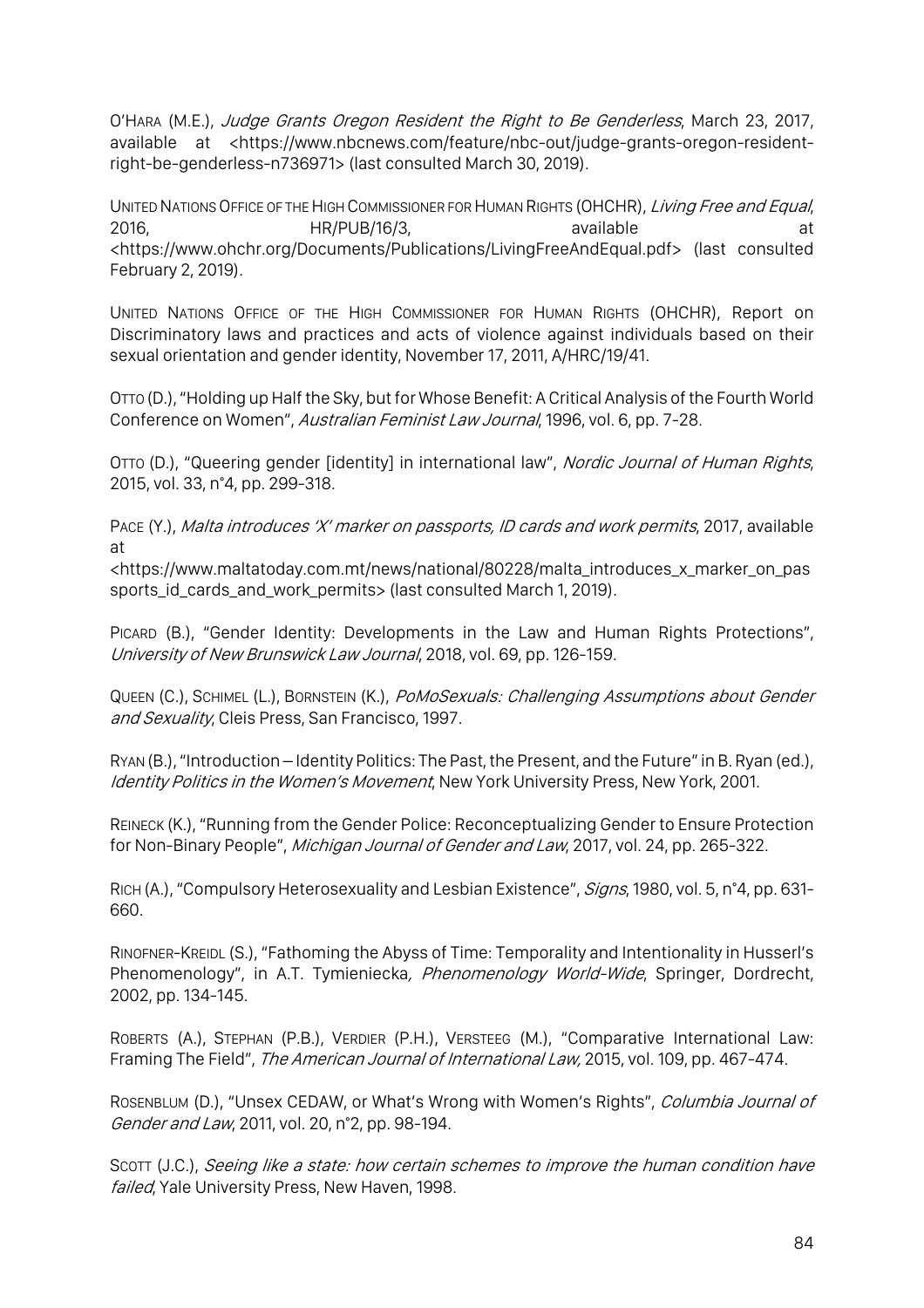STRYKER (S.), "(De)Subjugated Knowledges: An Introduction to Transgender Studies", in S. Stryker, S. Whittle (eds.), The Transgender Studies Reader, Routledge, New York, 2006, pp. 1- 18.

TECHNICAL ADVISORY GROUP ON MACHINE READABLE TRAVEL DOCUMENTS (ICAO), Information paper, TAG/MRTD/21-IP/4, 2012, available at <https://www.icao.int/Meetings/TAG-MRTD/Documents/Tag-Mrtd-21/Tag-Mrtd21\_IP04.pdf> (last consulted February 16, 2019), p. 2.

THE CANADIAN PRESS, Gender-neutral ID issues on Ottawa's radar for more than a year, 2016, available at <https://www.cbc.ca/news/politics/gender-neutral-id-issues-1.3664821> (last consulted March 1, 2019).

VAN DEN BRINK (M.), TIGCHELAAR (J.), M/V en verder: Sekseregistratie door de overheid en de juridische positie van transgenders, 2014, available at <https://www.wodc.nl/binaries/2393volledige- tekst\_tcm28-73312.pdf> (last consulted February 2, 2019).

VAN DER MEER (T.A.M.), "Gay bashing - a rite of passage?", Culture, Health and Sexuality, 2003, vol. 5, pp. 253-266.

VERFASSUNGSGERICHTSHOF ÖSTERREICH, VfGH Press Release G 77/2018, 2018, available at <https://www.vfgh.gv.at/downloads/Press\_release\_G\_77-2018\_Intersex\_persons\_EN.pdf> (last consulted March 2, 2019).

VIKANDER (T.), Why is BC Vital Stats dragging the gender markers battle to court?, 2016, available at <https://www.dailyxtra.com/why-is-bc-vital-stats-dragging-the-gender-markers-battleto-court-72414> (last consulted March 1, 2019).

VISSER (C.), PICARRA (E.), "Victor, Victoria or V? A Constitutional Perspective on Transsexuality and Transgenderism", South African Journal of Human Rights, 2012, vol. 28, n°3, pp. 506-531.

VRANKEN (J.), "Exciting Times for Legal Scholarship", Recht en Methode in onderzoek en onderwijs, 2012, vol. 2, n° 2, pp. 42-62.

WEISS (J.), "The Gender Caste System: Identity, Privacy, and Heteronormativity", Law & Sexuality: A Review of Lesbian, Gay, Bisexual and Transgender Legal Issues, 2001, vol. 10, pp. 123-186.

WELLS (S.), "Feminism, False Consciousness, & Consent: A Third Way", The Georgetown of Journal of Gender and Law, 2017, vol. 18, pp. 251-277.

WORLD HEALTH ORGANIZATION (WHO), ICD-11: Classifying disease to map the way we live and die, 2018, available at <https://www.who.int/health-topics/international-classification-ofdiseases> (last consulted March 17, 2019).

WILCHINS (R.A.), Read My Lips: Sexual Subversion and the End of Gender, Riverdale Avenue Books, Riverdale (NY), 2013.

WITTIG (M.), The Straight Mind and Other Essays, Beacon Press, Boston, 1992.